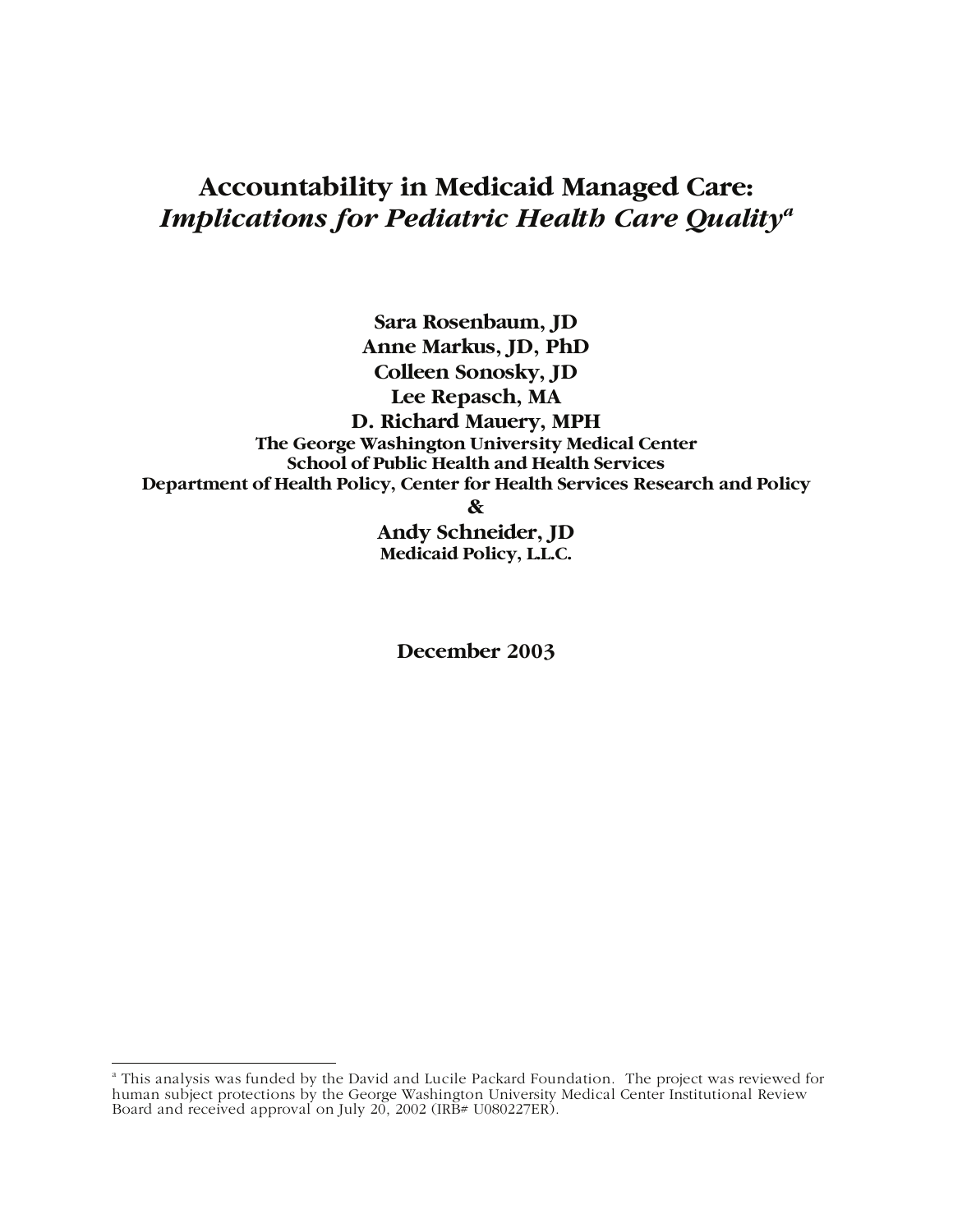# **Table of Contents**

| State Agency Obligations to Monitor and Enforce Quality Standards11<br>B.<br>c. Sanctions in Medicaid and SCHIP Managed Care Contracts, 2000 19<br>Individual Remedies and the Uppermost Reasons for Imposing Them 20                                                                                                                                                                                                                                                                                                                                                                                       |
|-------------------------------------------------------------------------------------------------------------------------------------------------------------------------------------------------------------------------------------------------------------------------------------------------------------------------------------------------------------------------------------------------------------------------------------------------------------------------------------------------------------------------------------------------------------------------------------------------------------|
|                                                                                                                                                                                                                                                                                                                                                                                                                                                                                                                                                                                                             |
| Medicaid and SCHIP Contract Performance Standards Selection 35<br>a.<br>2.<br>3.<br>The Implementation of Medicaid and SCHIP Managed Care Monitoring and<br>b.<br>State Approaches to Monitoring and Enforcement of Pediatric Standards by<br>$\mathcal{I}$ .<br>42<br>State Approaches to Monitoring and Enforcement of Pediatric Standards by<br>2.<br>54<br>State Approaches to Monitoring and Enforcement of Pediatric Standards by<br>3.<br>Prevalence of the .Condition Targeted by the Contractual Performance Standard<br>57<br>4. Summary of Findings on Monitoring and Enforcement of Standards59 |

Appendices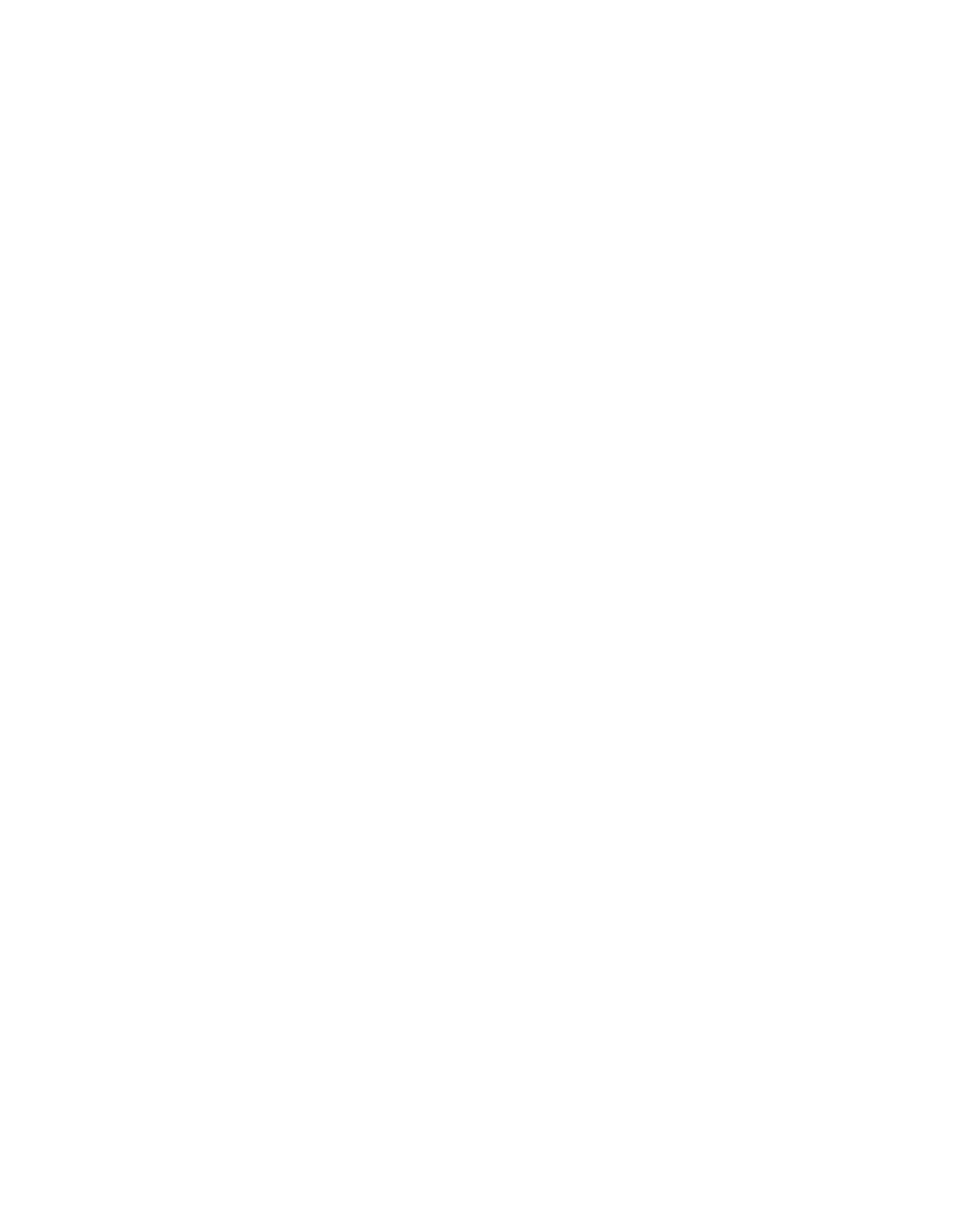# **Introduction**

U.S policymakers increasingly focus their attention on the challenge of health care quality. The intersection of health care quality and public policy is not new, but the desire to find more effective and prospective interventions against substandard care is much more pronounced than a generation ago. For centuries, the legal system has employed a measurement system known as the "professional standard of care" to determine legal liability for medical negligence and this standard has become more rigorous over the past several decades.<sup>1</sup> Furthermore, tools such as professional education and training, as well as licensure and accreditation, are longstanding in U.S. policy.

But the rapid escalation in health costs that began in the early 1970s, accompanied by documented and inexplicable variations in health care quality as well as a movement toward greater openness in the relationship between patients and physicians, has led researchers into an increasingly critical examination of health care quality and toward the development of evidence-based measures for assessing quality.<sup>2</sup> These measures, which are then used to examine distinct sub-populations, payer systems, and diagnostic conditions, extend beyond an intellectual interest in health care quality. Payers have exhibited a marked interest in using these population-based measures to gauge the value and quality of the services they purchase.<sup>3</sup> This interest in turn has spurred quality improvement activities sponsored by the managed care industry, national accreditation organizations, and professional societies.<sup>4</sup> Reporting systems now permit health care consumers to compare health systems on a variety of measures and indicators,<sup>5</sup> and a number of studies and reports focus specifically on the quality of pediatric care.<sup>6</sup>

http://www.iom.edu/includes/dbfile.asp?id=4124.<br><sup>3</sup> See Centers for Medicare and Medicaid Services, <u>http://www.cms.gov;</u> For a collection of materials and tools on purchasing quality health care, see http://www.facct.org/facct/site; for a sample of Leapfrog's performance expectations, see http://www.leapfroggroup.org/toolkit/GMPatientSafetyPerf.pdf; See also Partridge, L. (2001). *The APHSA Medicaid HEDIS Database Project: Report for the Third Project Year* (Data for 1999), Washington, DC: The Commonwealth Fund, December,

http://www.cmwf.org/programs/quality/partridge\_aphsa\_hedis\_1999.pdf (or Partridge, L. and Ingalls Szlyuk, C. (February, 2000). *National Medicaid HEDIS Database/Benchmark Project.* Washington, DC: The Commonwealth Fund, http://www.cmwf.org/programs/quality/partridge\_hedis\_366.asp. 4 For information about NCQA's Quality Compass, see

http://www.ncqa.org/Info/QualityCompass/index.htm;

http://www.cmwf.org/programs/pub\_highlight.asp?id=736&pubid=520&CategoryID=3.<br>
5 See NCQA's Health Choices at http://www.healthchoices.org/.

 1 Rosenbaum, S. (March 26, 2003). The Impact of United States Law on Medicine As a Profession. *JAMA*

<sup>289(12), &</sup>lt;u>http://jama.ama-assn.org/cgi/reprint/289/12/1546.pdf</u>.<br><sup>2</sup> See Adams, K. and Corrigan, JM., Eds. (2003). *Committee on Identifying Priority Areas for Quality Improvement, Priority Areas for National Action: Transforming Health Care Quality*. Washington, DC: National Academy Press; Institute of Medicine (1999). *To Err is Human: Building a Safer Health System*. Washington, DC: IOM, http://www.iom.edu/includes/dbfile.asp?id=4117; Institute of Medicine (2000). *Crossing the Quality Chasm: A New Health System for the 21st Century.* Washington, DC: IOM,

For information about JCAHO's program in Performance Measurement in Health Care, see http://www.jcaho.org/pms/index.htm; See also, Leatherman, S. and McCarthy, D. (April, 2002). *Quality of Health Care in the United States: A Chartbook*. Washington, DC: The Commonwealth Fund,

March, A. (April, 2003*). The Business Case for Clinical Pathways and Outcomes Management: A Case Study of Children's Hospital and Health Center of San Diego.* Washington, DC: The Commonwealth Fund, http://www.cmwf.org/programs/quality/march\_physicianorderentry\_609.pdf; Bethell, C. et al. (September, 2002) *Partnering with Parents to Promote the Healthy Development of Young Children*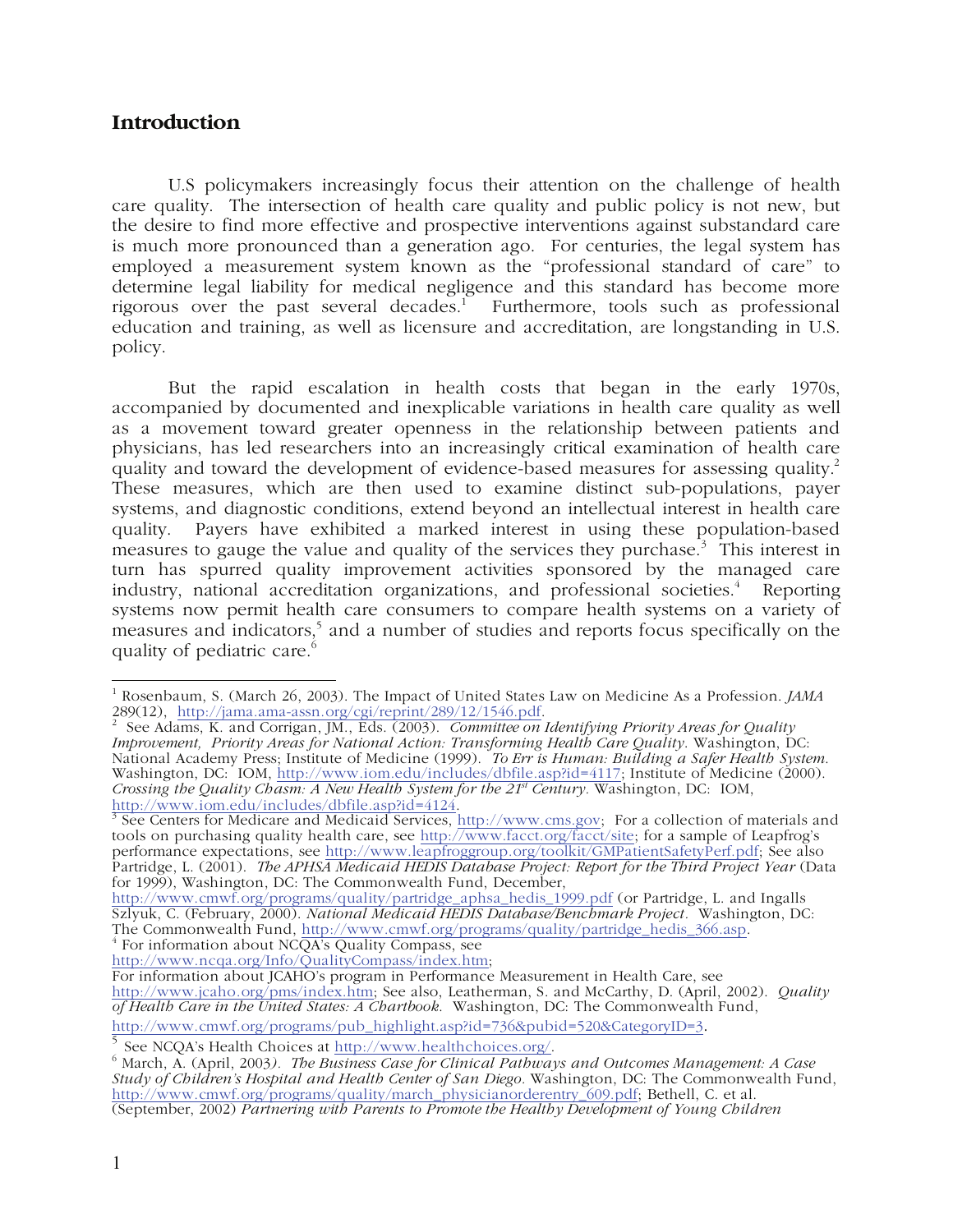Quality improvement activities extend beyond the realm of informal activities by purchasers and health systems. Error reduction legislation designed to prospectively improve performance while shielding the medical care industry against excessive liability for negligence, has been enacted at the state level of government.<sup>7</sup> Purchasers also have sought legally enforceable contractual approaches to quality that permit a level of legal accountability for health care quality that simply did not exist outside of the tort system a generation ago.

This study, undertaken for the David and Lucile Packard Foundation, examines the structure and operation of Medicaid and State Children's Health Insurance Program (SCHIP) health care access and quality monitoring systems for children enrolled in comprehensive managed care arrangements. As the single largest purchasers of pediatric health care in the U.S., Medicaid and SCHIP agencies play a potentially powerful role in pediatric health policy. How these agencies approach, design, and carry out health quality monitoring activities has the potential to have a major impact not only for poor and low-income children, but for the entire pediatric health system. Even when these systems are developed exclusively for publicly insured children, their influence can extend beyond the "four corners" of a specific contractual arrangement, since participating health professionals, health care institutions and businesses typically are not exclusive to these arrangements, and the devolutionary influence of one purchaser's expectations thus can travel beyond the scope of the agreement.

This analysis opens with an overview of enforcement of health care access and quality standards at both the individual and purchaser level, providing both a brief overview of the safeguards and protections available to individual children and families, as well as applicable federal standards concerning agency enforcement action. It then turns to the question of structure: what types of tools do public agencies maintain to assess—and more importantly enforce—expectations of health care quality? Finally, it reports on the experiences of state agencies with the enforcement of standards. The study concludes with a discussion of relevant policy implications.

# **The Medicaid and SCHIP Health Quality Enforcement Framework: A Multi-Based Rationale for Focusing on Pediatric Health Quality**

For a number of reasons, the quality of care for low-income children insured through public insurance programs is of particular concern. First, lower-income

 $\overline{a}$ *Enrolled in Medicaid.* Washington, DC: The Commonwealth Fund,

http://www.cmwf.org/publist/publist2.asp?CategoryID=2.<br><sup>7</sup> Patient Safety and Quality Improvement Act (Reported in House)[H.R.663.RH]; Flowers, L. (February, 2002). *State Responses to the Problem of Medical Errors: An Analysis of Recent State Legislative Proposals*. Washington, DC: National Academy for State Health Policy,

http://www.nashp.org/\_docdisp\_page.cfm?LID=05607042-4CAC-11D6-BCEE00A0CC558925; Rosenthal, J. and Booth, M. (March, 2003). *Defining Reportable Adverse Events: A Guide for States Tracking Medical Error.* Washington, DC: National Academy for State Health Policy.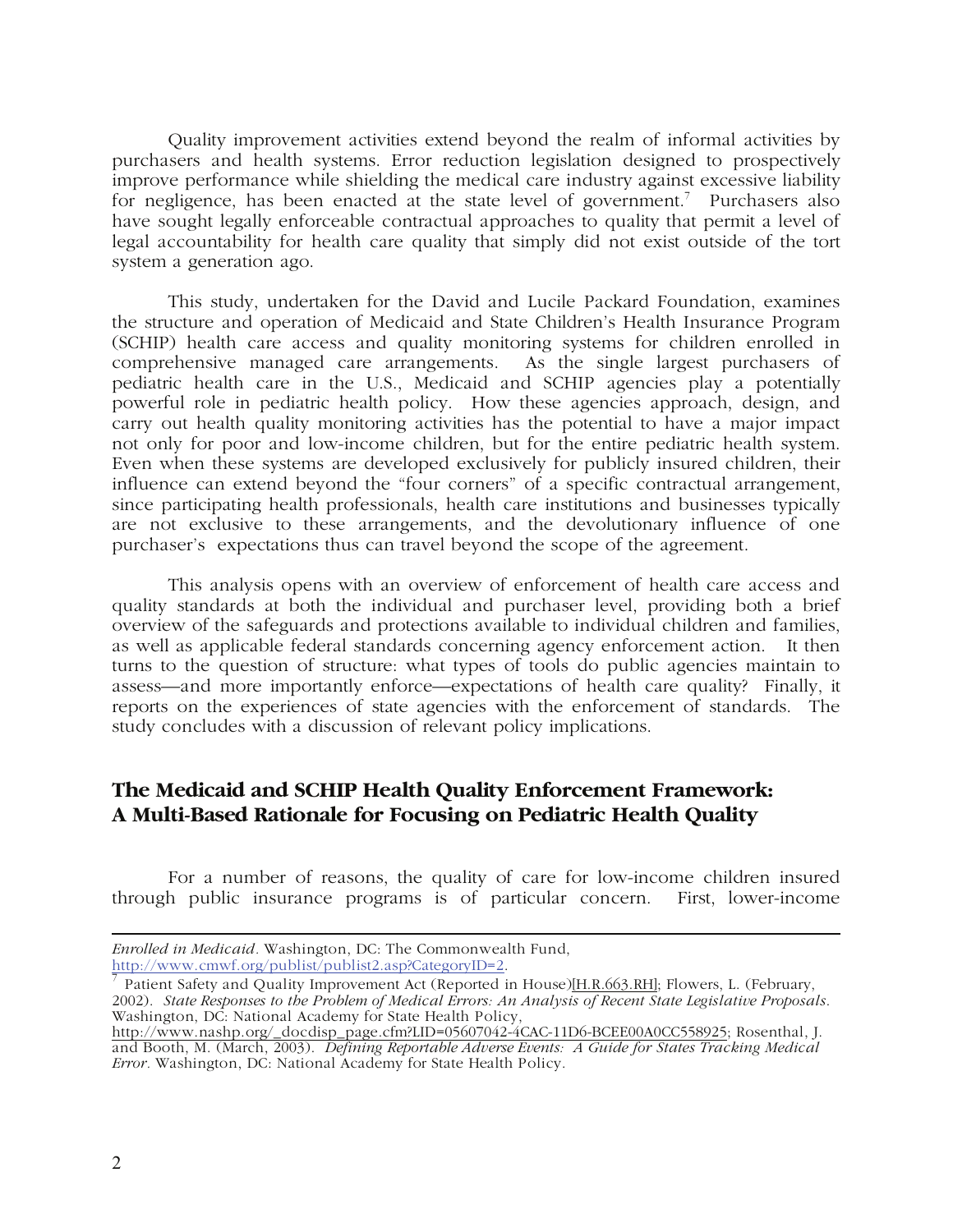children are at elevated risk for a wide range of physical, developmental, and mental health conditions and disorders. This is true even in the case of children who enter public insurance through eligibility pathways other than disability (i.e., children whose connection to Medicaid and SCHIP is based on income alone).<sup>8</sup> As Figure 1 shows, conditions requiring additional monitoring and preventive interventions are generally prevalent among lower income children.

| Figure 1. Four States' Top Ten Diagnoses of Chronic or Disabling Conditions |
|-----------------------------------------------------------------------------|
| among Child Medicaid Beneficiaries                                          |

| <b>Diagnosis</b>                                | Number of states (of $4$ ) in which<br>this Condition is a "Top Ten"<br>Diagnosis for Child Medicaid<br>beneficiaries |
|-------------------------------------------------|-----------------------------------------------------------------------------------------------------------------------|
| Asthma                                          |                                                                                                                       |
| <b>Attention Deficit Disorder</b>               |                                                                                                                       |
| Congenital Anomalies (e.g., cleft palate, Downs |                                                                                                                       |
| Syndrome)                                       |                                                                                                                       |
| Chronic Depression                              | 4                                                                                                                     |
| Intestinal Infectious Diseases (e.g., giardia)  | 4                                                                                                                     |
| Osteopathies, Chondropathies, and Acquired      | 4                                                                                                                     |
| Musculoskeletal Deformities (e.g., acquired     |                                                                                                                       |
| deformities of limbs, osteomyelitis)            |                                                                                                                       |
| <b>Burns</b>                                    | 4                                                                                                                     |
| Other Disorders of the Central Nervous System   | 4                                                                                                                     |
| (e.g., multiple sclerosis, epilepsy)            |                                                                                                                       |
| Psychoses (e.g., schizophrenia, affective       | 2                                                                                                                     |
| psychosis)                                      |                                                                                                                       |
| Neurotic Disorders (e.g., obsessive-compulsive  | 2                                                                                                                     |
| disorders, agoraphobia)                         |                                                                                                                       |
| Other Diseases of the Respiratory System (e.g., | 1                                                                                                                     |
| tracheostomy complication, abscess of lung)     |                                                                                                                       |
| Hernia of Abdominal Cavity                      | 1                                                                                                                     |

Source: Brodsky *et al.*, 2003**<sup>9</sup>**

A second reason for focusing on pediatric health policy relates to both the dominance of children in public insurance and the intermittent nature of their coverage, which triggers a need to maximize health quality during periods of coverage. Children comprise some 50 percent of all Medicaid beneficiaries and nearly all SCHIP enrollees. The quality of pediatric care thus would be expected to be a dominant theme in health quality measurement. Children's eligibility patterns further propel the need for Children's eligibility patterns further propel the need for monitoring the quality of pediatric care. Studies suggest that periods of Medicaid and SCHIP eligibility for a significant portion of enrollees may be, on average, no longer than 11 to 12 months, and children enrolled in Medicaid and SCHIP incur long periods

 8 Brodsky, K.L., Cuccia, L., Kelleher, A. *et al* (Eds) (March, 2003). *The Faces of Medicaid: The Complexities of Caring for People with Chronic Illnesses and Disabilities*. Washington DC: The Center for Health Care Strategies, http://www.chcs.org/publications/cfm-view.html. 9 *Ibid.*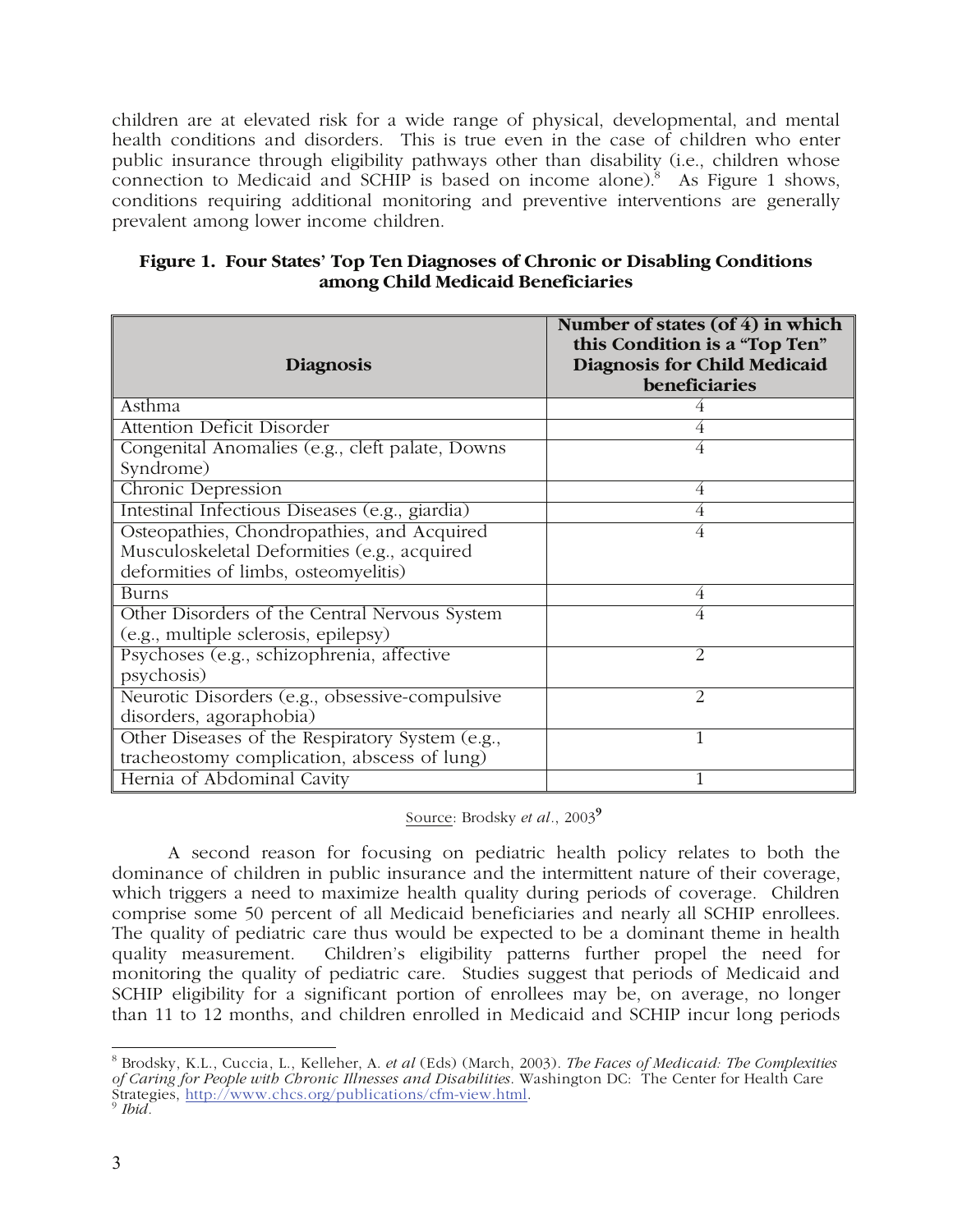without any coverage.<sup>10</sup> The intermittent nature of children's insurance coverage promotes a sense that health care should be optimized during periods of enrollment.<sup>11</sup> To that end, the managed care arrangements in which Medicaid and SCHIP agencies enroll most children may offer especially important protections, since the obligation of managed care contractors is not merely to cover necessary services that fall within the contract but to actually make care available.<sup>12</sup>

A third rationale for the high interest in pediatric health quality is that the actual receipt of care, not mere coverage, is a distinct goal of U.S. pediatric health policy. Health promotion, along with early intervention to avert disability, represent major objectives of both Medicaid (as embodied in its special benefit known as "Early and Periodic Screening, Diagnostic, and Treatment" services (EPSDT)<sup>13</sup> and SCHIP.<sup>14</sup> Furthermore, the concern over health quality extends beyond the programmatic boundaries of Medicaid and SCHIP themselves. Other important children's programs such as HeadStart, the Supplemental Feeding Program for Women, Infants and Children (WIC), child welfare programs, and basic and special education programs all depend to at least some degree on access to health care among low-income children as part of their ability to achieve their own objectives. For example, assuring access to preventive health services is a basic function of HeadStart programs; similarly, inclusion of necessary medical care is a specific aspect of the individualized education plans written for children who participate in the Individuals with Disabilities Education Act (IDEA). Yet neither HeadStart nor the IDEA maintains health funds of its own; each depends instead on Medicaid and SCHIP to finance health care. Indeed, the IDEA specifically references Medicaid. Medicaid, in turn, contains statutory references to the IDEA, WIC, and other programs serving children.

Finally, health quality has evolved as a focus of large health insurance purchasers in conjunction with the evolution of the entire insurance system. Twenty years ago, Medicaid agencies, like private insurers, paid bills as Medicaid participating providers interacted with their patients. Undeniably, Medicaid agencies historically have had a statutory obligation to focus on pediatric access under EPSDT, as well as a duty to focus on provider selection and health quality.<sup>15</sup> But fundamentally, Medicaid

<sup>12</sup> Rosenbaum, S. (February 19, 2003). Managed Care and Patients Rights (Editorial) *Journal of the American Medical Association* 289 (7): 906-907, http://jama.ama-assn.org/cgi/content/full/289/7/906. 13 Rosenbaum, S. and Sonosky, C. (December, 2000) *Federal EPSDT Coverage Policy: An Analysis of State* 

*Medicaid Plans and State Medicaid Managed Care Contracts*.

 $\overline{a}$ 10 Dick, A., Allison, A., Haber, S. *et al.* (Spring 2002)Consequences of States' Policies for SCHIP Disenrollment. *Health Care Financing Review* 23(3): 65-88; Allison, A., Andrew, A., Shenkman, E. (June 27, 2003) Pathways Through SCHIP: A Longitudinal Analysis of Enrollment and Coverage Patterns. Presentation at 20<sup>th</sup> Annual Research Meeting of AcademyHealth, Nashville, TN; Austein Casnoff, C. (June 26, 2003) The State Children's Health Insurance Program (SCHIP)—

Five Years of Progress. Presentation at *Fifth Annual Child Health Services Research Meeting: What Works* 

<sup>&</sup>lt;sup>11</sup> Kaiser Commission on Medicaid and the Uninsured (Mary 31, 2002). Children's Health—Why Health<br>Insurance Matters. *Fact Sheet*, Washington, DC: KFF, http://www.kff.org/content/2002/4055/4055.pdf.

http://www.gwhealthpolicy.org/medicaid\_publications\_epsdt.htm <sup>14</sup> Rosenbaum, S., and Sonosky, C. (2001) Medicaid Reforms and SCHIP: Health Care Coverage and the Changing Policy Environment in DeVita, C., and Mosher-Williams, R., Eds. *Who Speaks for America's Children: The Role of Child Advocates in Public Policy*. Washington, DC: The Urban Institute.<br><sup>15</sup> §1902(a)(8) of the Social Security Act, 42 U.S.C. §1396a(a)(8); §1902(a)(30)(A) of the Social Security Act, 42 U.S.C. §1396a(a)(30)(A); §1902(a)(43) of the Social Security Act, 42 U.S.C. §1396a(a)(43); 42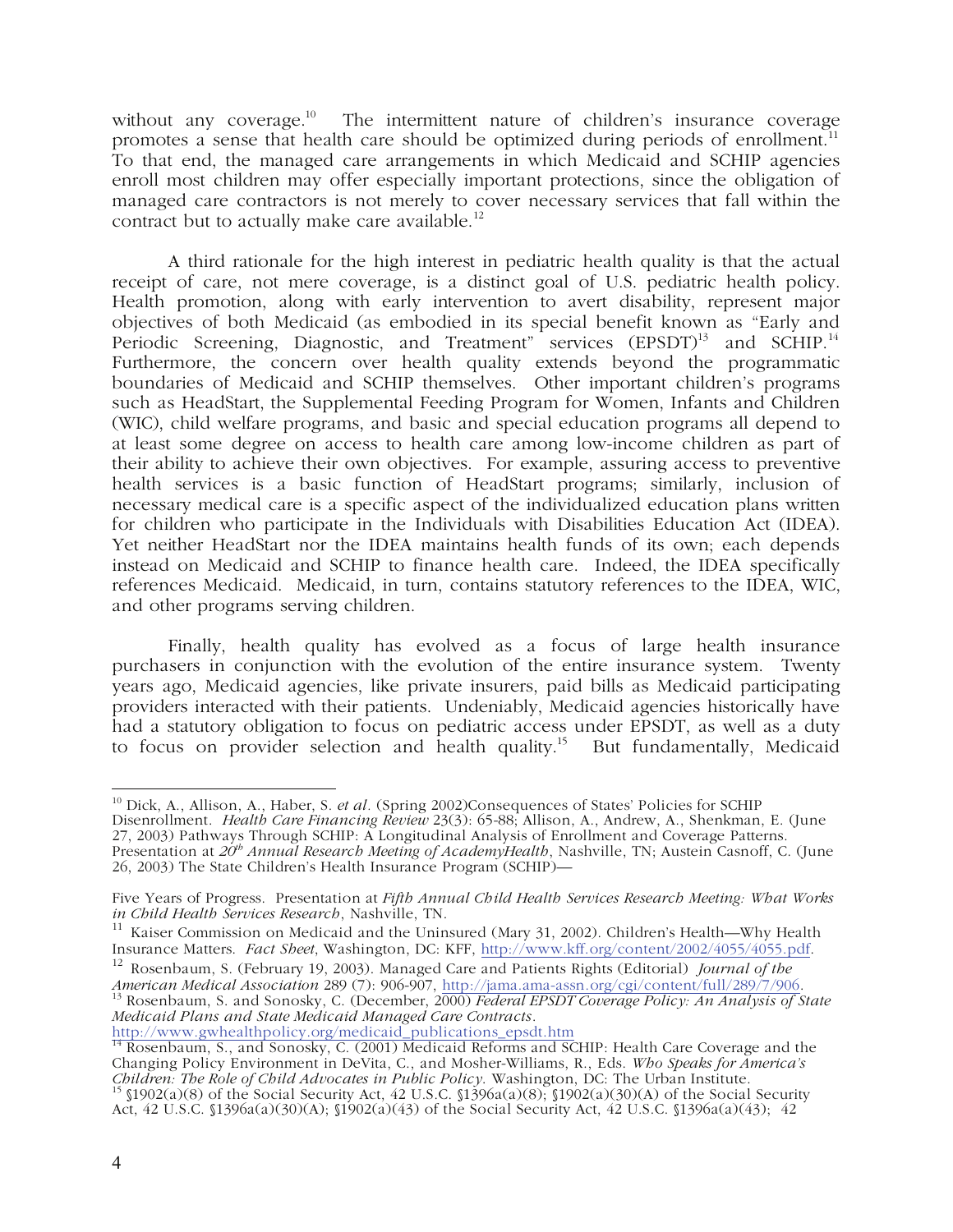agencies functioned similarly to private indemnity arrangements in their relatively distant relationship with actual provider performance. Provider participation contracts contained no performance measures or treatment duties but instead were limited to the business elements of the relationship (e.g., payment terms, licensure and accreditation status, and term and termination). Today Medicaid and SCHIP agencies, like private purchasers, purchase "hybrid" health coverage arrangements that specifically and contractually merge coverage and care. As the United States Supreme Court has observed, these arrangements "wear two hats" and obligate contractors not only to the management of insurance resources but also to the management of health care itself.<sup>16</sup> This fundamental shift in the nature of insurance coverage compels purchasers to extend their focus beyond simple claims payment and into the realm of access and quality. Figure 2 shows the numerous "domains" covered by these contracts;  $\frac{17}{17}$  together, these domains reflect the underlying dimensions of classic quality assessment: structure, process of care, health care outcomes, and consumer interaction with the health system.

| <b>Figure 2. Managed Care Contracting Domains</b> |
|---------------------------------------------------|
|---------------------------------------------------|

| <b>Key Domains</b>                      |  |  |  |
|-----------------------------------------|--|--|--|
| Enrollment                              |  |  |  |
| Coverage and Benefits                   |  |  |  |
| <b>Service Duties</b>                   |  |  |  |
| Public Health and Social Service Agency |  |  |  |
| Relationships                           |  |  |  |
| Quality Assurance, Data, and Reporting  |  |  |  |
| <b>Business Terms and Relationships</b> |  |  |  |
| Payment                                 |  |  |  |

Source: Rosenbaum *et al.*, *Negotiating the New Health System,* www.gwhealthpolicy.org

 $\overline{a}$ C.F.R. §441.56; §1915(b) of the Social Security Act, 42 U.S.C. §1396n(b); §1932(b)(5) and §1932(c) of the Social Security Act, 42 U.S.C. §1396u-2(b)(5) and (c); §42 C.F.R. 431.55

<sup>16</sup> *Pegram v. Herdrich,* 530 U.S. 211.<br><sup>17</sup> See Rosenbaum, S. *et al., Negotiating the New Health System: A Nationwide Study of Medicaid Managed Care Contracts*, 1<sup>st</sup>-4<sup>th</sup> editions (1997-2001), Washington, DC: GWU-CHSRP, http://www.gwhealthpolicy.org/managed\_care.htm.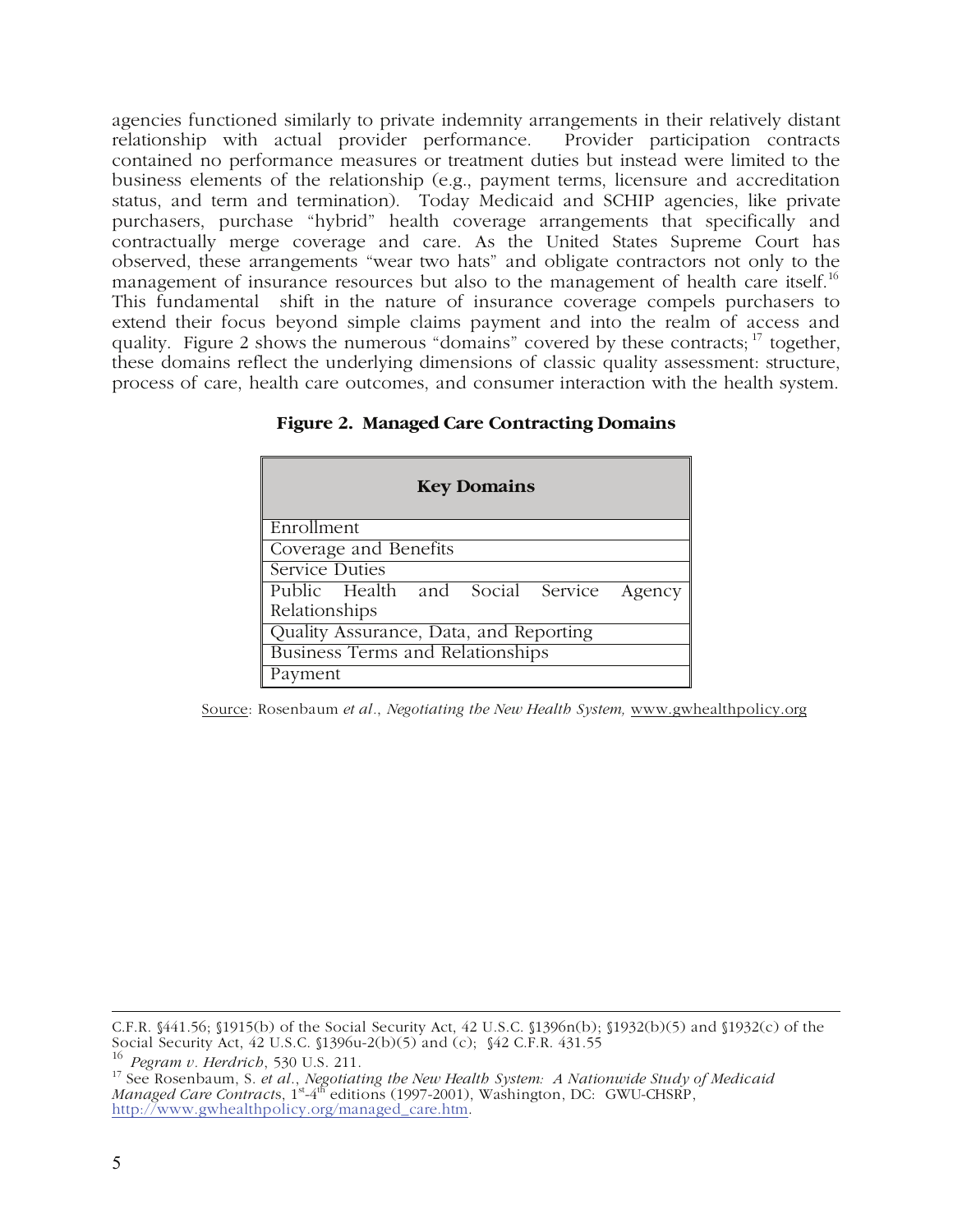# **Part I: Pathways to Accountability**

#### *A. Individual Enforcement of Health Care Access and Quality Standards*

In some cases, federal and state laws offer children and their families means for enforcing the legal obligations undertaken by managed care contractors on their behalf. But as important as they are, individual legal enforcement tools are quite constrained, inaccessible, and not particularly effective in structuring systemic improvements in quality. These limitations grow out of the nature of law and legal enforcement, the difficulties in securing legal representation, and practical considerations in litigation.

Table 1 sets out a taxonomy of individual legal enforcement mechanisms, as well as their application and limitations. As Table 1 shows, in the context of this study, individual enforcement can be categorized into four major categories: a) health care quality litigation involving medical liability; b) litigation to enforce federal rights; c) litigation to enforce state law rights, particularly rights created by the large purchasing agreements; and d) grievances and appeals. Each tool has distinct applications and limitations.

| <b>MECHANISM</b>                          | <b>LEGAL BASIS</b>                                | <b>APPLICATION</b>                                                                                                                                                                                                                                | <b>LIMITATIONS</b>                                                                                                                                                                                                                                                                                                                                    |
|-------------------------------------------|---------------------------------------------------|---------------------------------------------------------------------------------------------------------------------------------------------------------------------------------------------------------------------------------------------------|-------------------------------------------------------------------------------------------------------------------------------------------------------------------------------------------------------------------------------------------------------------------------------------------------------------------------------------------------------|
| a) Malpractice litigation                 | State law (common<br>law and statutory<br>rights) | Against individual<br>health professionals<br>Against health care<br>corporations<br>including managed<br>care organizations for<br>both corporate and<br>vicarious liability                                                                     | Complex elements of<br>proof<br>Limited availability in<br>the case of low-income<br>children<br>Available only after<br>serious injury has<br>occurred                                                                                                                                                                                               |
| b) Enforcement of<br>federal legal rights | Federal statutes                                  | Can be used in those<br>cases in which federal<br>law is determined to<br>create both<br>enforceable<br>individual<br>expectations among<br>persons served by a<br>program and the legal<br>right to bring an<br>individual<br>enforcement action | The narrow nature of<br>what courts will<br>recognize as a "legal"<br>right<br>The imminence of the<br>injury that must be<br>present<br>The complexity of<br>systemic class-wide<br>litigation and the<br>difficulty of fashioning<br>and monitoring<br>workable legal remedies,<br>particularly where the<br>legal issues are access<br>and quality |
| c) Enforcement of                         | State constitutions,                              | Can be used to                                                                                                                                                                                                                                    | 3 states specifically                                                                                                                                                                                                                                                                                                                                 |

**Table 1. Individual Enforcement Mechanisms: Legal Basis, Application, and Limitations**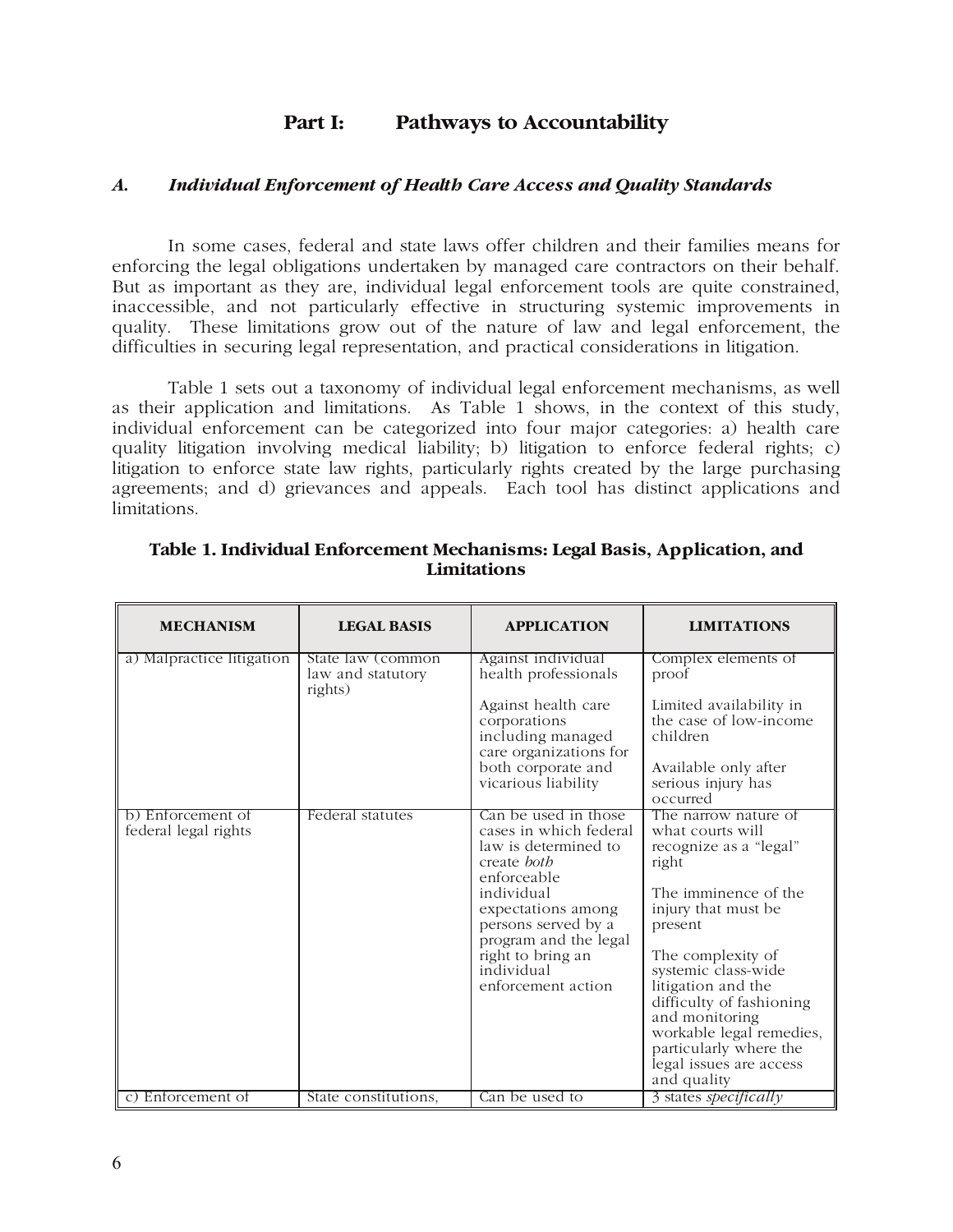| <b>MECHANISM</b>                                                 | <b>LEGAL BASIS</b>                                           | <b>APPLICATION</b>                                                                                                                     | <b>LIMITATIONS</b>                                                                                                                         |
|------------------------------------------------------------------|--------------------------------------------------------------|----------------------------------------------------------------------------------------------------------------------------------------|--------------------------------------------------------------------------------------------------------------------------------------------|
| contractual rights<br>created by managed<br>care state contracts | statutes, and<br>regulations; state<br>"common law"          | enforce quality-<br>related rights that are<br>created by contracts<br>between state<br>agencies and<br>managed care<br>organizations. | <i>preclude</i> third party<br>enforcement actions by<br>Medicaid and SCHIP<br>enrollees<br>Injury must be actual or<br>imminent           |
|                                                                  |                                                              |                                                                                                                                        | Size and complexity of<br>actions; suits typically<br>limited to named<br>individuals only;<br>remedies difficult to<br>devise and monitor |
| d) Grievances, appeals,<br>and fair hearings                     | Federal law, state<br>contracts, state rules<br>and statutes | Individual cases<br>where care has been<br>or may be denied                                                                            | Single claims and non-<br>systemic in nature.<br>Injuries must be actual or<br>imminent                                                    |

Source: GW CHSRP, 2003.

#### **a. Medical malpractice litigation**

Medical malpractice cases can be brought not only against health professionals but against health care corporations,<sup>18</sup> including litigation against managed care organizations for both vicarious<sup>19</sup> and corporate<sup>20</sup> liability. But bringing malpractice actions is difficult, costly, and time consuming and the number of cases is very small in relation to the total number of possible negligence events.<sup>21</sup> Poor children may be at particular risk of under-representation, because of financial disincentives in their representation. Unless there exists the type of negligent conduct that would be considered egregious under state law and thus would qualify for noneconomic damages (e.g., willful or wanton disregard for human life), pediatric cases are worth little other than the families' out-of-pocket medical care costs because in the case of children, lost earnings would not be an issue.

#### **b. Federal rights enforcement**

Medicaid (and SCHIP when it is administered as part of the Medicaid plan) creates certain federal legal rights in children. Federal law establishes certain legal rights to coverage and benefits, and children have the right to seek recourse in court when these rights are allegedly violated.<sup>22</sup> But these rights are narrow; indeed, many of the

 $\overline{a}$ 

<sup>18</sup> Rosenblatt, R.., Rosenbaum, S., and Frankford, D. (1997, 2002-2002 Supp) *Law and the American Health Care System, Chapter 3,* New York, NY: Foundation Press. 19 *Boyd v. Albert Einstein Medical Center*, 547 A2nd 1229 (Pa. Super 1988); *Shannon v. McNulty* 718 A2nd

<sup>828 (</sup>Pa. Super. 1988); and *Petrovitch v. Share Health Plan* 719 NE 2nd 756.

<sup>20</sup> *Moscovitch v. Danbury Hospital* 25 F. Supp 2d 74 (D.Ct. 1998); In re US Healthcare; *Lazorka v. Penn Hospital* 237 F3d 242 (3<sup>rd</sup> Circuit, 2000).<br>
<sup>21</sup> See, e.g., Roan Gresenz, C., Hensler, D, Studdert, D. *et al.* (1999) A Flood of Litigation? Predicting the

Consequences of Changing Legal Remedies Available to ERISA Beneficiaries. *Health RAND Law Issue Paper,* http://www.rand.org/publications/IP/IP184/<br><sup>22</sup> 42 U.S.C. §1983.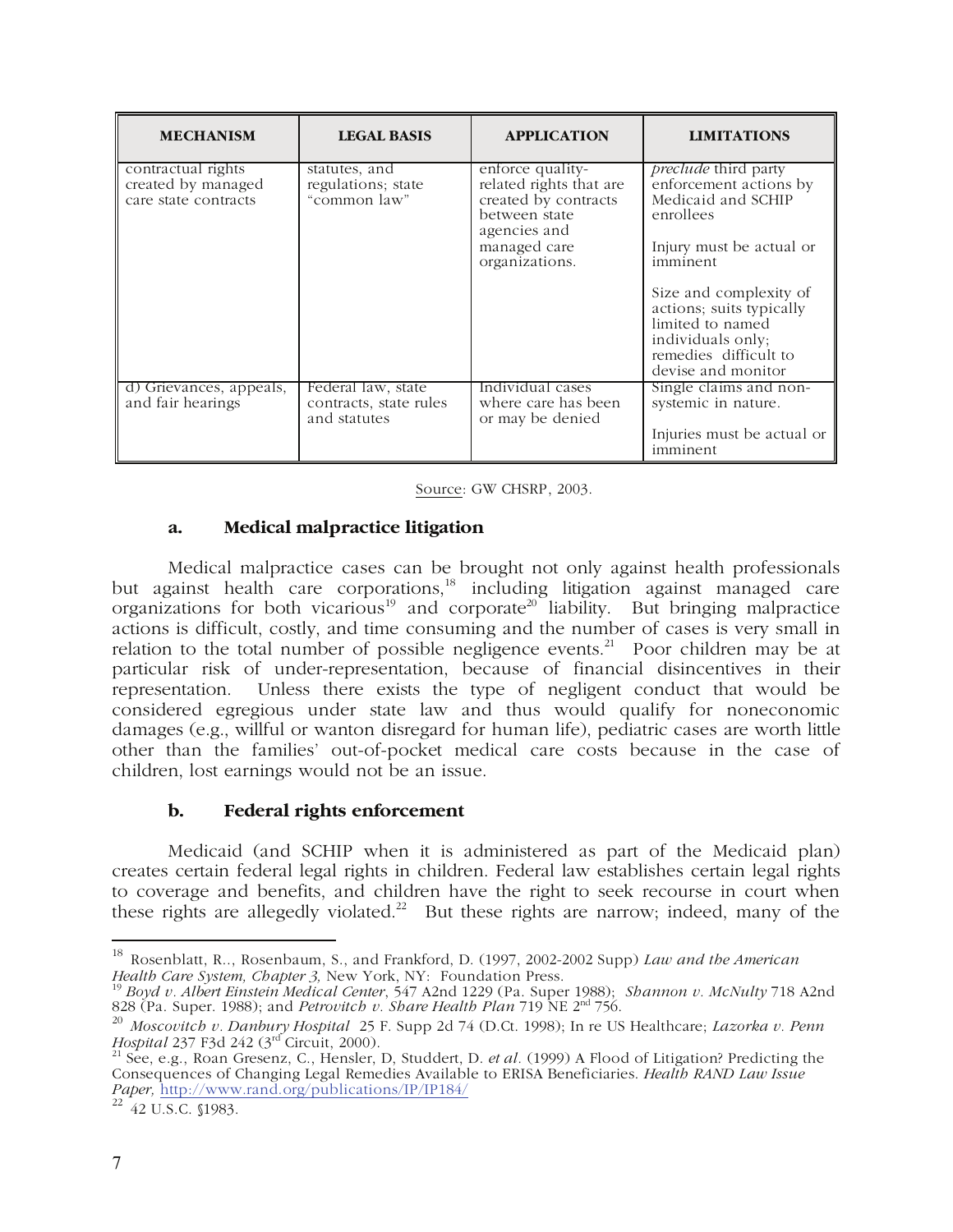most important general legal duties of states and their contractors under managed care may not create individually enforceable rights at all but may instead be capable of enforcement only by the Secretary of Department of Health and Human Services (HHS).

### **c. Third party beneficiary enforcement**

Traditionally, state courts have recognized a "common law" (i.e., judicially created) right on the part of insured persons to enforce the terms of their contracts.<sup>23</sup> This right is known as "third party beneficiary enforcement," and is embodied for the most part in modern state insurance laws, as well as federal laws related to insurance and health plans.

Third party enforcement does not appear to apply to Medicaid and SCHIP, however. Evidence from other studies suggests that these contracts may be exempt from state insurance laws either entirely or in part with a separate and legally distinct body of regulation.<sup>24</sup> Our own review of state Medicaid and SCHIP contracts suggests Our own review of state Medicaid and SCHIP contracts suggests considerable ambiguity regarding the application of state insurance law. Indeed, of the contracts we analyzed,<sup>25</sup> only five contain provisions relating to third party beneficiary enforcement; of these, two (Minnesota and North Carolina) contain language expressly declaring that Medicaid beneficiaries are intended third party beneficiaries to the contract between the state and the managed care organization; the remaining three direct that beneficiaries are *not* to be considered third party beneficiaries.<sup>26</sup> No similar provisions were found in the separate SCHIP managed care contracts.

State Medicaid and SCHIP agencies could give beneficiaries the right to enforce at least certain contractual terms directly through third party beneficiary actions but few do so. Although a state agency has the legal power to broadly define a range of contractual injuries that are capable of legal enforcement by enrollees, practical and market considerations obviously preclude this. What company would be willing to do business with a state agency that made it easy for enrollees to sue the contractor for general complaints about health care quality?

With respect to all forms of judicial remedies, it is important to note that the very power of both state and federal courts causes them (and legislatures) to be strict about who can gain access to judicial relief and under what circumstances. To the layperson, it may appear that there is a deluge of cases. But in fact, very few claims of legal injury are ever litigated in court because of strict jurisprudential rules related to who can bring cases and under what circumstances, as well as numerous federal and state laws that not only make the process of litigation difficult but also curb the size of recoveries.<sup>27</sup>

 $\overline{a}$ 

<sup>&</sup>lt;sup>23</sup> See Calamari and Perillo, *Contracts 3<sup>rd</sup> Ed.* 1987, §§17-4, 17-7.<br><sup>24</sup> See, e.g., Kaye, N. (June 2001) *Medicaid Managed Care: A Guide for States, 5<sup>th</sup> Edition* Portland, ME: National Academy of State Health Policy; Perkins, J, Hitov, S. (September 2003) *Enforcing the Bargain: An Overview of Third Party Beneficiary Claims in Medicaid Cases.*

 $\frac{25}{26}$  A total of 50 Medicaid managed care contracts and 15 separate SCHIP contracts were reviewed.<br><sup>26</sup> No contract included a third party beneficiary provision in specifications concerning an enrollee's rights and responsibilities. Rhode Island is the only state that defines the term "party," making clear that the state and the MCO are the *only* contracting parties to the contractual agreement. *Negotiating the New* 

*Health System*, 2001. 27 *Moscovitch v. Danbury Hospital* 25 F. Supp 2d 74 (D.Ct. 1998); In re US Healthcare; *Lazorka v. Penn Hospital* 237 F3d 242 (3rd Circuit, 2000).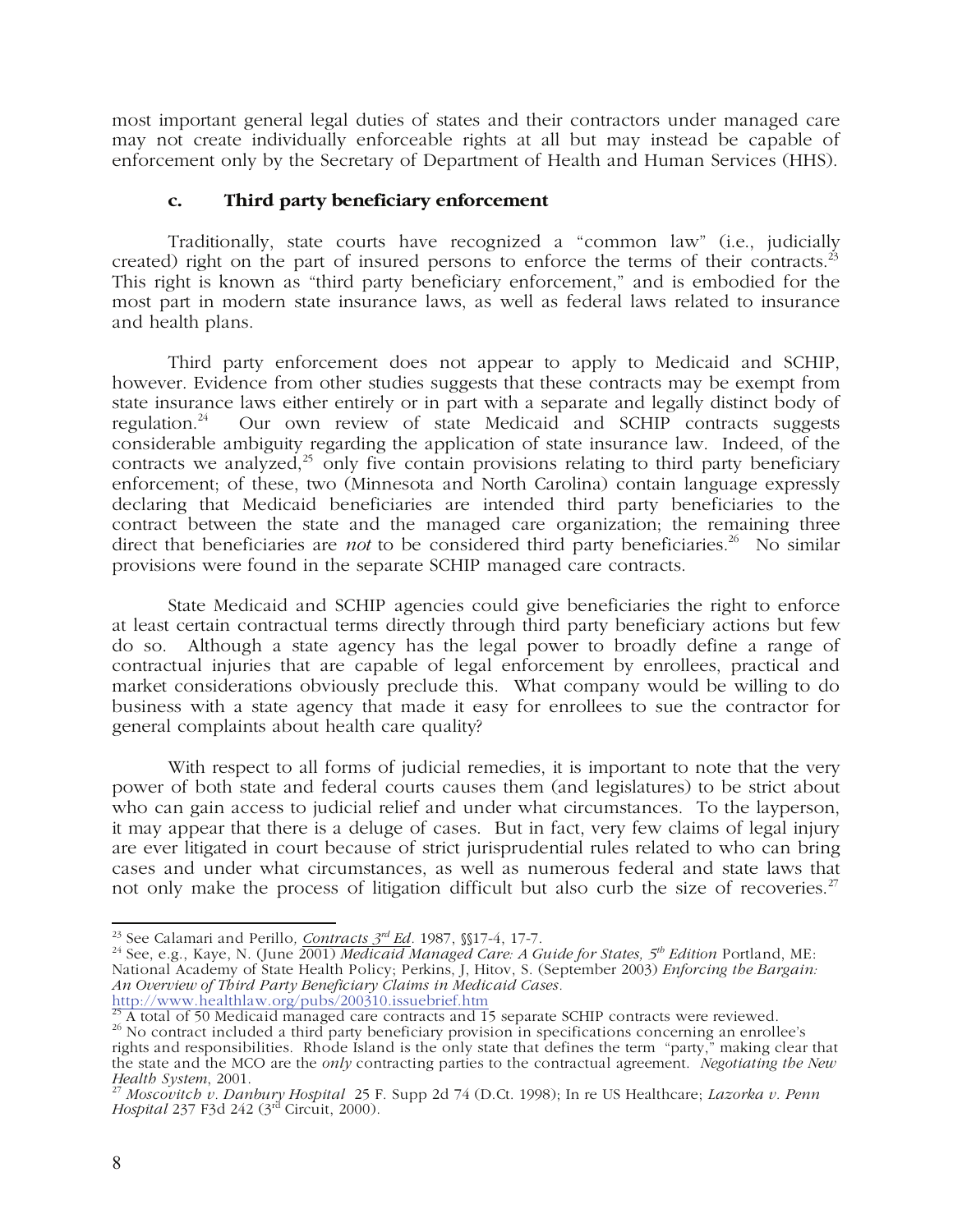Most fundamentally perhaps, courts insist on real individual injury before they intervene (known as the law of "standing"), as opposed to generalized complaints about how a system is working. This means that even if a remedy is available, a legal representative can be found, and the process is accessible, children cannot use their individual enforcement tools unless they have been injured or face an imminent risk of injury.

## **d. Individual enforcement through administrative complaints**

Federal law accords Medicaid and SCHIP enrolled children the right to appeal managed care denials and delays in coverage and care and guarantees the right to an external and impartial review of claims. Figure 3 summarizes the key elements of federal law related to Medicaid and SCHIP external grievances and appeals. But a grievance and appeal also involves injuries that either have occurred or that are imminent. Furthermore, appeals are by their nature individualized, non-precedential, and thus not a means of making systemic change. Studies of grievance and appeals systems suggest that they are seldom used in relation to the incidence of injury.<sup>28</sup> Thus, as important as the legal right to appeal and external review may be, it is not a substitute for systemic monitoring and enforcement.

| <b>KEY ELEMENTS</b>             | <b>MEDICAID</b>                                                                                                                                                                                                                                                                                                                                                                                                                                                                                        | <b>SCHIP</b>                                                                                                                                                                                                                                                                                                                                                                                                                                                                                                                                                                                                                                                                    |
|---------------------------------|--------------------------------------------------------------------------------------------------------------------------------------------------------------------------------------------------------------------------------------------------------------------------------------------------------------------------------------------------------------------------------------------------------------------------------------------------------------------------------------------------------|---------------------------------------------------------------------------------------------------------------------------------------------------------------------------------------------------------------------------------------------------------------------------------------------------------------------------------------------------------------------------------------------------------------------------------------------------------------------------------------------------------------------------------------------------------------------------------------------------------------------------------------------------------------------------------|
| General<br>requirement          | States must provide for an<br>$\bullet$<br>opportunity for a "fair hearing"<br>process when benefits are denied<br>and follow specific time frames for<br>hearing decisions. They may allow<br>enrollees direct access to a fair<br>hearing (i.e., enrollees do not need<br>to exhaust an MCO's internal<br>grievances and appeals system<br>before they appeal to the state).<br>They must ensure that their hearing<br>system meets the minimum,<br>federally-specified requirements<br>(see below). | States must provide an opportunity<br>for an independent, external review<br>process when benefits are denied<br>and set specific time frames for the<br>review. They have flexibility in how<br>they design the process: they can<br>either meet the minimum<br>requirements set in federal<br>regulations (see below) or, if a state's<br>consumer protection law meets or<br>exceeds these requirements, they can<br>rely on state law and choose to<br>require providers to comply with<br>state-specific grievance and appeals<br>requirements currently in effect for<br>health insurers in the state. States<br>may elect to use the Medicaid "fair<br>hearing" process. |
| Core elements of<br>the process | The hearing system must allow for<br>$\bullet$<br>either a hearing before the state<br>agency or an evidentiary hearing at<br>the local level with a right to<br>appeal to the state level. The<br>hearing system must follow due                                                                                                                                                                                                                                                                      | Reviews must be conducted by an<br>$\bullet$<br>impartial person or entity, review<br>decisions must be timely and<br>written, and enrollees must have an<br>opportunity to represent themselves<br>or use a representative of their                                                                                                                                                                                                                                                                                                                                                                                                                                            |

**Figure 3. Key Elements of Medicaid and SCHIP External Grievances and Appeals** 

 $\overline{a}$ 28 See, e.g., Pollitz, K., Crowley, J., Lucia, K., Bangit, E. (May 2002) *Assessing State External Review Programs* 

*and the Effects of Pending Federal Patients' Rights Legislation,* Washington, DC: Kaiser Family Foundation, http://www.kff.org/content/2002/3221/externalreviewpart2rev.pdf; Studdert, D., Roan Gresenz, C. (February 19, 2003) Enrollee Appeals of Preservice Coverage Denials at 2 Health Maintenance Organizations *Journal of the American Medical Association* 289 (7): 864-870, http://jama.amaassn.org/cgi/content/full/289/7/864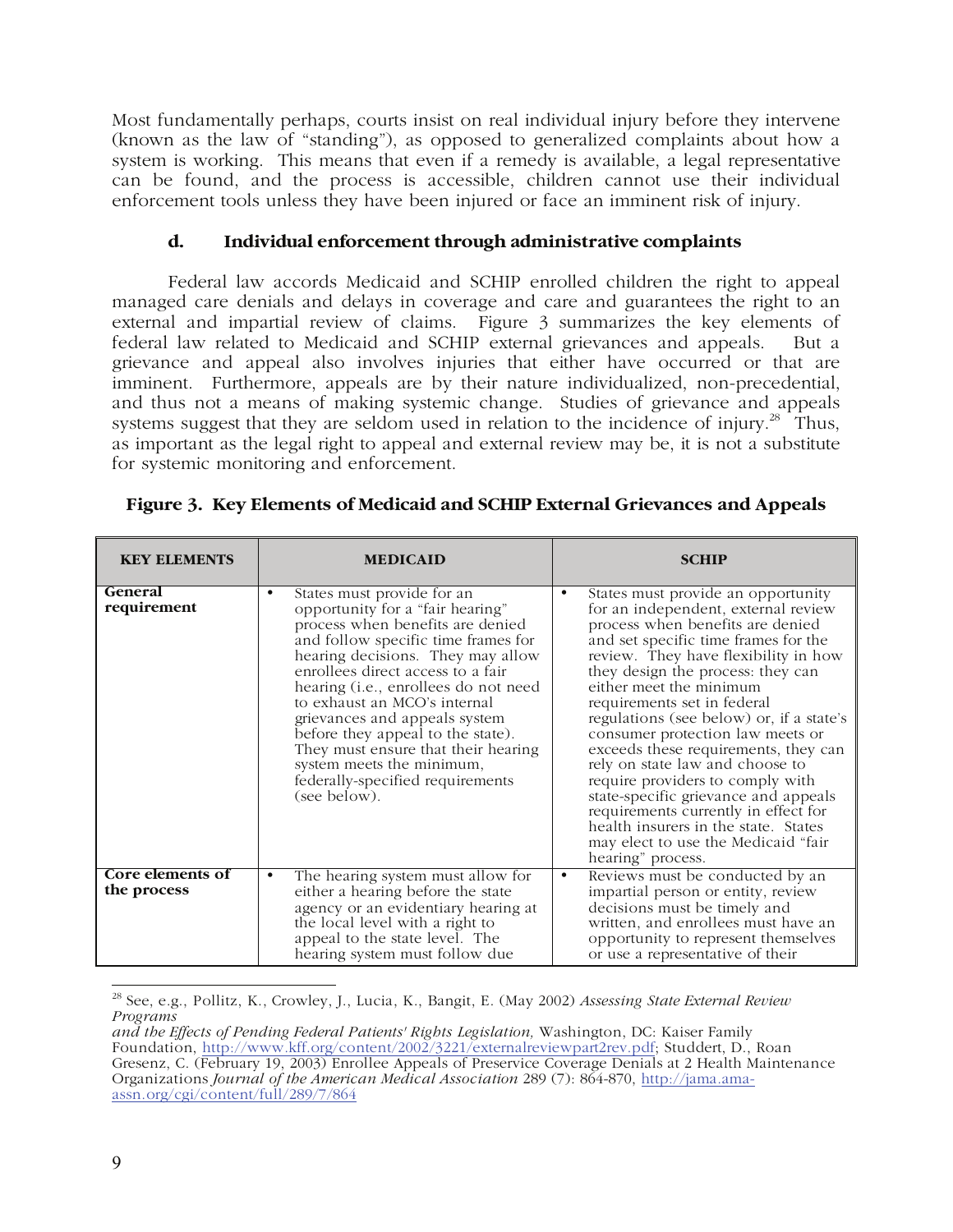| <b>KEY ELEMENTS</b>                  | <b>MEDICAID</b>                                                                                                                                                                                                                                                                                                                                                                                                                                                                                                                 | <b>SCHIP</b>                                                                                                                                                                                                                                                                                                                                                                                                                                                                                                                                                          |
|--------------------------------------|---------------------------------------------------------------------------------------------------------------------------------------------------------------------------------------------------------------------------------------------------------------------------------------------------------------------------------------------------------------------------------------------------------------------------------------------------------------------------------------------------------------------------------|-----------------------------------------------------------------------------------------------------------------------------------------------------------------------------------------------------------------------------------------------------------------------------------------------------------------------------------------------------------------------------------------------------------------------------------------------------------------------------------------------------------------------------------------------------------------------|
|                                      | process standards. Hearings must<br>be conducted by an impartial<br>individual. Decisions must be<br>timely and written. Enrollees must<br>have an opportunity to represent<br>themselves or use a representative<br>of their choice, review their files<br>and other relevant information,<br>fully participate in the hearing<br>process, and receive continued<br>enrollment.                                                                                                                                                | choice, review their files and other<br>relevant information, fully participate<br>in the review process, and receive<br>continued enrollment.                                                                                                                                                                                                                                                                                                                                                                                                                        |
| <b>Matters subject to</b><br>review  | Eligibility or enrollment, both<br>$\bullet$<br>initial and subsequent decisions<br>regarding eligibility.<br>Health services, including changes<br>in the type or amount of services.                                                                                                                                                                                                                                                                                                                                          | $\bullet$<br>Eligibility or enrollment, including<br>denial of eligibility, failure to make a<br>timely eligibility determination and<br>suspension or termination of<br>enrollment, including disenrollment<br>for failure to pay cost-sharing<br>contributions.<br>Health services, including delay,<br>$\bullet$<br>denial, reduction, suspension or<br>termination of health services,<br>including the determination about<br>the type or level of services, and<br>failure to approve, furnish or provide<br>payment for health services in a<br>timely manner. |
| <b>Impartial review</b>              | Hearings must be conducted by<br>$\bullet$<br>one or more impartial officials or<br>other individuals not directly<br>involved in the matter under<br>review.                                                                                                                                                                                                                                                                                                                                                                   | Independent, external review must<br>$\bullet$<br>be conducted by the state or a<br>contractor other than the contractor<br>responsible for the health services<br>matter subject to external review.                                                                                                                                                                                                                                                                                                                                                                 |
| <b>Time frames</b>                   | $\bullet$<br>Final administrative actions must be<br>taken within 90 days from the date<br>the enrollee filed an appeal or from<br>the date an enrollee filed for direct<br>access to a state fair hearing, if the<br>state permits direct access.<br>Expedited timeframes, applicable<br>when the enrollee's health<br>condition requires, consist of 3<br>working days from the time the<br>agency receives the case file from<br>the MCO or from the time the<br>agency receives a request directly<br>from an MCO enrollee. | $\bullet$<br>Reviews must be completed in<br>accordance with the medical needs<br>of the patient. A standard timeframe<br>(applicable when medical needs do<br>not dictate a shorter time frame)<br>consists of 90 calendar days from the<br>date an enrollee requests an internal<br>or external review. An expedited<br>timeframe (applicable when medical<br>needs dictate a shorter time frame)<br>consists of 72 hours from the time an<br>enrollee requests an external review<br>and can be extended to 14 calendar<br>days at the request of the enrollee.    |
| <b>Continuation of</b><br>enrollment | $\bullet$<br>Coverage continues during an<br>appeal that is requested in a timely<br>manner.                                                                                                                                                                                                                                                                                                                                                                                                                                    | $\bullet$<br>Coverage continues until the review<br>of a suspension or termination of<br>enrollment, including a decision to<br>disenroll for failure to pay cost-<br>sharing, is completed.                                                                                                                                                                                                                                                                                                                                                                          |
| <b>Notice</b>                        | States must give at least 10 days<br>$\bullet$<br>advance written notice of their<br>intention to terminate, suspend or<br>reduce eligibility or covered<br>services, provide the reasons for the<br>action, and inform enrollees of<br>their appeal rights.                                                                                                                                                                                                                                                                    | States must provide timely written<br>$\bullet$<br>notice of any determination subject<br>to review, which includes: reasons<br>for the determination; an<br>explanation of applicable rights to<br>review that determination; the<br>standard and expedited times frames<br>for review; the manner in which a<br>review can be requested; and the<br>circumstances under which                                                                                                                                                                                       |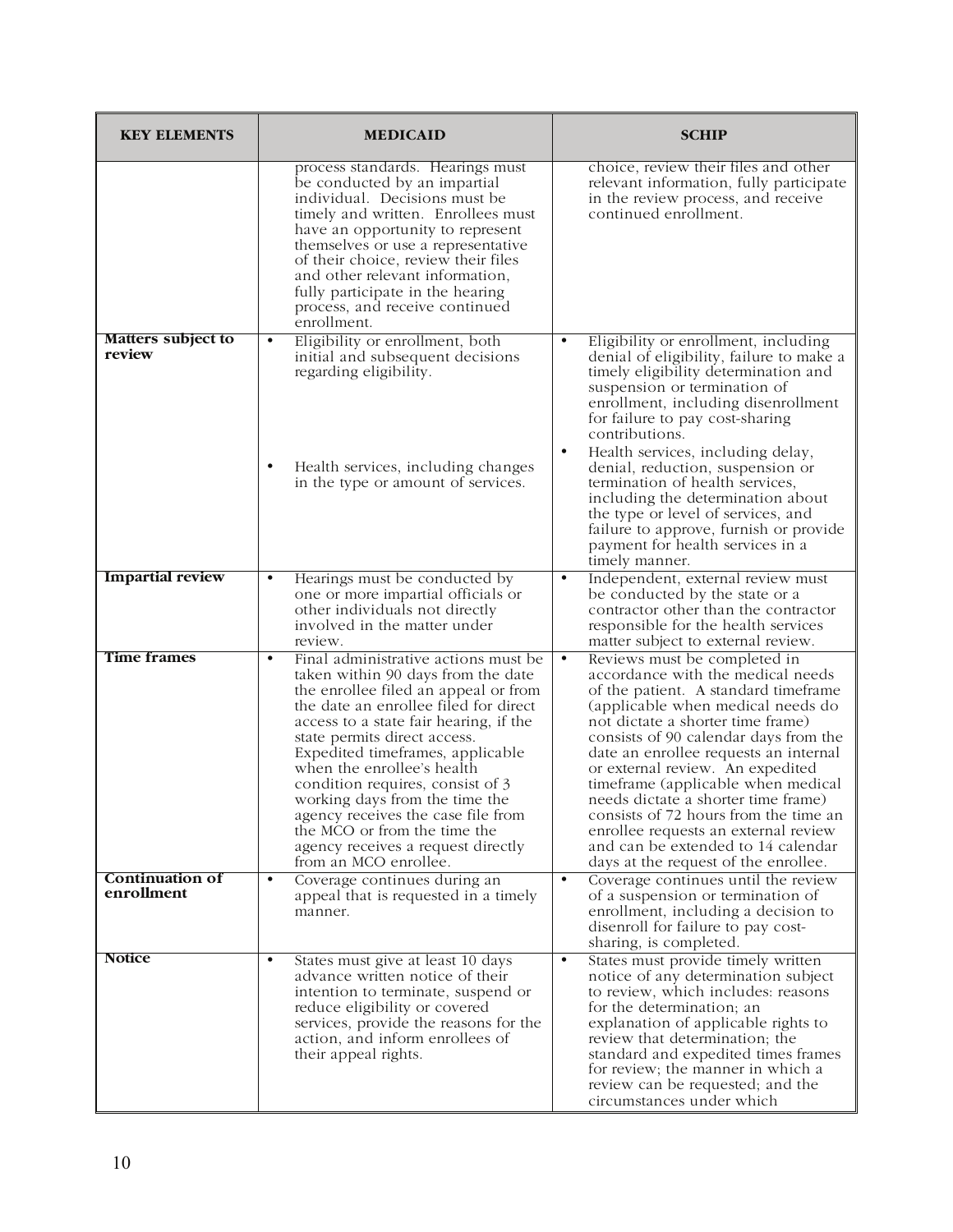| <b>KEY ELEMENTS</b> | <b>MEDICAID</b> | <b>SCHIP</b>                               |
|---------------------|-----------------|--------------------------------------------|
|                     |                 | enrollment may continue pending<br>review. |

Source: GW CHSRP, 2003.

# **B. State Agency Obligations to Monitor and Enforce Quality Standards**

Federal law requires Medicaid and SCHIP agencies to engage in various types of activities aimed at ensuring health care quality. These obligations, summarized in Figure 4 begin with the development of a contract itself and continue throughout a monitoring and enforcement phase.

| <b>FEDERAL REQUIREMENTS</b>  | <b>MEDICAID</b>                                                                                                                                                                                                                                                                                                                                                                                                                                                                                                                                                                                                                                                                                                                                                                                                                                                                                                                                                                                                                                                                                                                                                                           | <b>SCHIP</b>                                                                                                                                                                                                                                                                                                                                                                                                                                                                                                                                                                                                                         |
|------------------------------|-------------------------------------------------------------------------------------------------------------------------------------------------------------------------------------------------------------------------------------------------------------------------------------------------------------------------------------------------------------------------------------------------------------------------------------------------------------------------------------------------------------------------------------------------------------------------------------------------------------------------------------------------------------------------------------------------------------------------------------------------------------------------------------------------------------------------------------------------------------------------------------------------------------------------------------------------------------------------------------------------------------------------------------------------------------------------------------------------------------------------------------------------------------------------------------------|--------------------------------------------------------------------------------------------------------------------------------------------------------------------------------------------------------------------------------------------------------------------------------------------------------------------------------------------------------------------------------------------------------------------------------------------------------------------------------------------------------------------------------------------------------------------------------------------------------------------------------------|
| Development of contract      | States must use contracts for<br>coverage or other services that<br>comply with federal procurement<br>requirements, which include: (1)<br>states must provide for<br>administrative, contractual, and<br>legal remedies for breaches of<br>the contract, including<br>termination; $(2)$ states must grant<br>access to books, documents,<br>papers, and records for audit and<br>examination purposes; (3) states<br>must monitor and report on<br>program performance; (4) states<br>must evaluate contractors'<br>performance and document<br>whether they meet the terms,<br>conditions, and specifications of<br>the contract. In addition, the<br>contract must specify the<br>following: $(1)$ the population<br>covered by the contract; $(2)$<br>enrollment and reenrollment<br>procedures; (3) amount,<br>duration and scope of services;<br>$(4)$ evaluation of quality,<br>appropriateness and timeliness<br>of services delivered under the<br>contract; (5) procedures and<br>criteria for termination of the<br>contract; (6) appropriate record<br>system; (7) confidentiality<br>protections; (8) third party<br>liability activities; (9)<br>subcontract requirements. | States must use contracts for<br>coverage or other services that<br>comply with federal procurement<br>requirements, which include: (1)<br>states must provide for<br>administrative, contractual, and<br>legal remedies for breaches of<br>the contract, including<br>termination; $(2)$ states must grant<br>access to books, documents,<br>papers, and records for audit and<br>examination purposes; (3) states<br>must monitor and report on<br>program performance; (4) states<br>must evaluate contractors'<br>performance and document<br>whether they meet the terms,<br>conditions, and specifications of<br>the contract. |
| <b>Contractual standards</b> | States must include standards on<br>access, structure and operations,                                                                                                                                                                                                                                                                                                                                                                                                                                                                                                                                                                                                                                                                                                                                                                                                                                                                                                                                                                                                                                                                                                                     | abide<br>States<br>must<br>by<br>the<br>contractual standards described                                                                                                                                                                                                                                                                                                                                                                                                                                                                                                                                                              |
|                              | and measurement and<br>improvement in their contracts                                                                                                                                                                                                                                                                                                                                                                                                                                                                                                                                                                                                                                                                                                                                                                                                                                                                                                                                                                                                                                                                                                                                     | above.                                                                                                                                                                                                                                                                                                                                                                                                                                                                                                                                                                                                                               |
|                              | with MCOs. Access standards<br>include: (1) availability of                                                                                                                                                                                                                                                                                                                                                                                                                                                                                                                                                                                                                                                                                                                                                                                                                                                                                                                                                                                                                                                                                                                               |                                                                                                                                                                                                                                                                                                                                                                                                                                                                                                                                                                                                                                      |

# **Figure 4. Federal Medicaid and SCHIP Health Care Quality Requirements**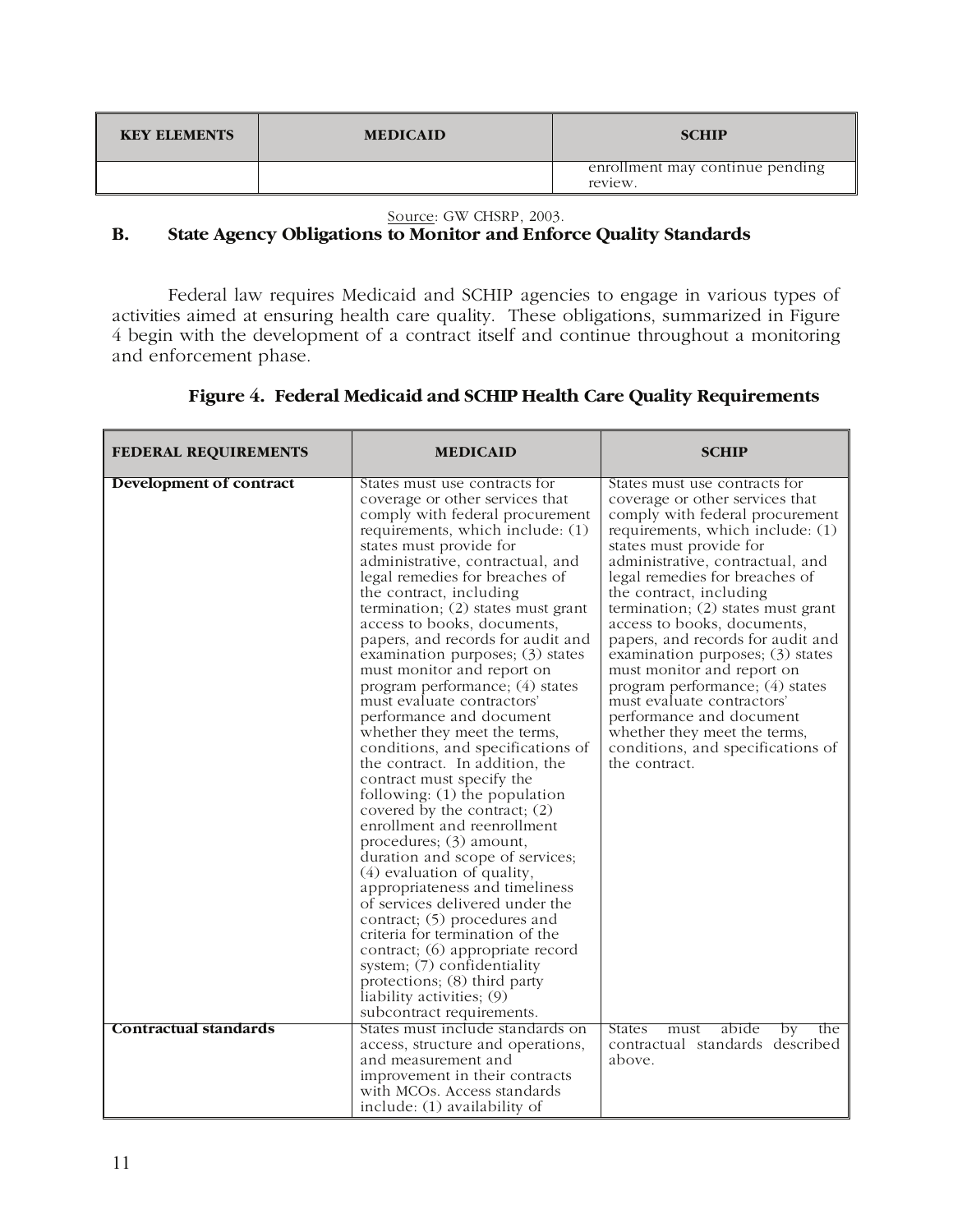| <b>FEDERAL REQUIREMENTS</b>                                                     | <b>MEDICAID</b>                                                                                                                                                                                                                                                                                                                                                                                                                                                                                                                                                                                                                                                                                                                                                                                                                                                                             | <b>SCHIP</b>                                                                                                                                                                  |
|---------------------------------------------------------------------------------|---------------------------------------------------------------------------------------------------------------------------------------------------------------------------------------------------------------------------------------------------------------------------------------------------------------------------------------------------------------------------------------------------------------------------------------------------------------------------------------------------------------------------------------------------------------------------------------------------------------------------------------------------------------------------------------------------------------------------------------------------------------------------------------------------------------------------------------------------------------------------------------------|-------------------------------------------------------------------------------------------------------------------------------------------------------------------------------|
|                                                                                 | services by providing access to<br>an adequate provider network,<br>timely access to services, and<br>culturally competent services; (2)<br>coordinated care and continuity<br>of care; $(3)$ coverage and<br>authorization of services.<br>Structure and operation<br>standards include: (1) provider<br>selection; $(2)$ enrollee<br>information; (3) confidentiality;<br>(4) enrollment and<br>disenrollment; (5) internal<br>grievance systems; (6)<br>subcontracts. Measurement and<br>improvement standards include:<br>$(1)$ practice guidelines; $(2)$<br>quality assessment and<br>performance improvement<br>program. Performance measures<br>and improvement projects are<br>not defined, but can be federally<br>determined; states are not<br>required to establish minimum<br>performance levels; and<br>evaluations can be plan-<br>conducted or state-conducted or<br>both. |                                                                                                                                                                               |
| Agency's monitoring and<br>enforcement of contract and<br>contractual standards | States must implement a quality<br>assessment and performance<br>improvement program, which<br>they must use to monitor and<br>evaluate compliance with, at a<br>minimum, standards of access to<br>care, structure and operations,<br>and quality measurement and<br>improvement. The program must<br>include an annual, external<br>independent review of quality<br>outcomes, timeliness of services,<br>and access to care. It must also<br>provide for intermediate<br>sanctions.                                                                                                                                                                                                                                                                                                                                                                                                      | States must ensure quality and<br>appropriateness of care. They<br>also must establish and<br>implement procedures to<br>investigate and resolve cases of<br>fraud and abuse. |

Source: GW CHSRP, 2003.

In virtually all states, children, including those who are publicly insured, have basic legal rights to sue for injuries caused by medical negligence.<sup>29</sup>

Children enrolled in managed care arrangements do have certain grievance and appeals rights in the event that care is denied or delayed. These appeals systems offer some opportunity for external oversight of health plan conduct, but as with other individual legal tools, the grievance and appeals system tends to operate at a late stage in the health system, when allegedly necessary care already has been delayed or denied. Although federal law provides protections to ensure rapid reviews in certain emergency situations, the potential for injury must be imminent in order to invoke a

 $\overline{a}$ 29 Rosenblatt *et al., op.cit.*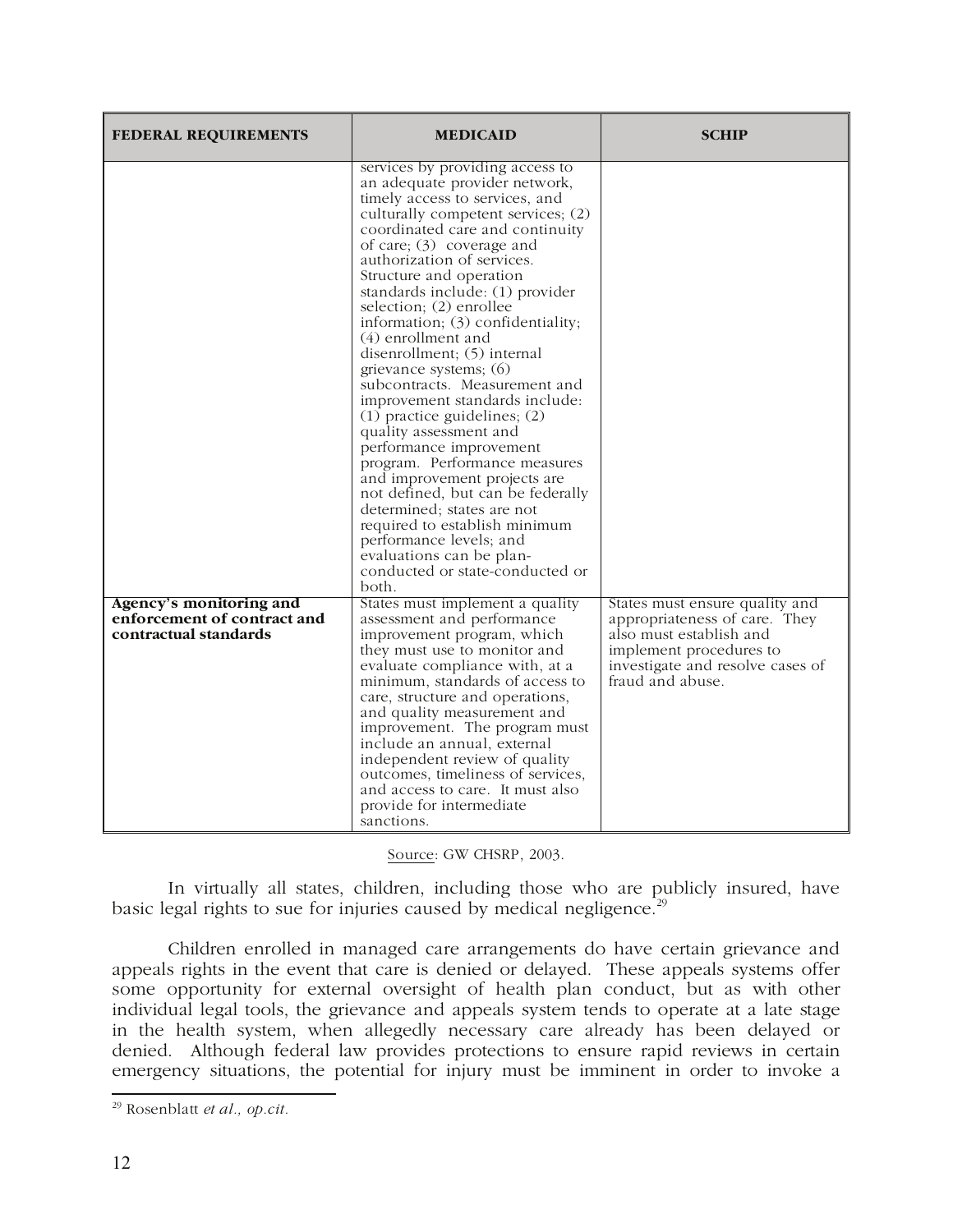fast-track response. Furthermore, it is unclear what impact disparate individual legal actions have on large systemic quality challenges. An isolated case can take on enormous significance when the negligence is clear, the case is publicized, and the award is enormous, but these types of cases are rare. A good quality management system would consider patterns of complaints and grievances when examining overall operations but pronounced patterns would be important in such cases.30

In sum, the role of purchasers in fostering the quality of care is key, given the lack of active federal oversight or individual legal remedies that are effective at the systemic level. This study examines efforts by state Medicaid and SCHIP agencies to use their power as the largest purchasers of pediatric health care in the nation to ensure pediatric health care quality in comprehensive managed care settings. In 2002, approximately 36 percent of all children were covered by the two programs, $31$  making them the most significant purchasers of pediatric care, with the theoretical ability to influence overall system quality through their expectations and their active enforcement of these expectations through quality measurement. Medicaid and SCHIP interventions are particularly important in the case of comprehensive managed care because of the nature of the managed care systems in which children are enrolled. Because of the budgetary constraints under which they operate and within which their families live, Medicaid and SCHIP agencies contract for tightly managed arrangements that permit only the most limited out-of-network coverage and employ strict forms of utilization management. The consequences of tight management relative to a population with elevated health risks can be seen in the broad and detailed contracts that Medicaid and SCHIP agencies write for their contractors. In earlier studies, we have found that Medicaid managed care contracts are relatively comprehensive in the areas of health care access, network capacity and competence, and the general service duties of managed care organizations toward enrollees.<sup>32</sup> The question thus becomes how these detailed expectations are measured and enforced.

# **C. State Contracting Practices and their Enforcement**

As previously noted, contracts are a federal requirement when Medicaid and SCHIP managed care arrangements are used. This requirement of a written agreement with providers and subcontractors rests not only on the provisions of the two benefits laws but on general federal grants management rules related to the administration of federal programs.

In keeping with the broad discretion granted states, the federal government does not design basic Medicaid and SCHIP managed care contracts for states to use. As a result, each state develops its own basic agreements that incorporate both federal standards as well as its own specifications based on local conditions and priorities. These specifications also reflect state laws related to contracts with private companies, which can be quite extensive.

 $\frac{30}{10}$  See, e.g., the National Committee on Quality Assurance, www.ncqa.org

<sup>&</sup>lt;sup>30</sup> See, e.g., the National Committee on Quality Assurance, <u>www.ncqa.org</u><br><sup>31</sup> www.kff.org<br><sup>32</sup> See Rosenbaum, S. *et al., Negotiating the New Health System: A Nationwide Study of Medicaid Managed Care Contracts*, 1<sup>st</sup>-4<sup>th</sup> editions (1997-2001), Washington, DC: GWU-CHSRP, http://www.gwhealthpolicy.org/managed\_care.htm.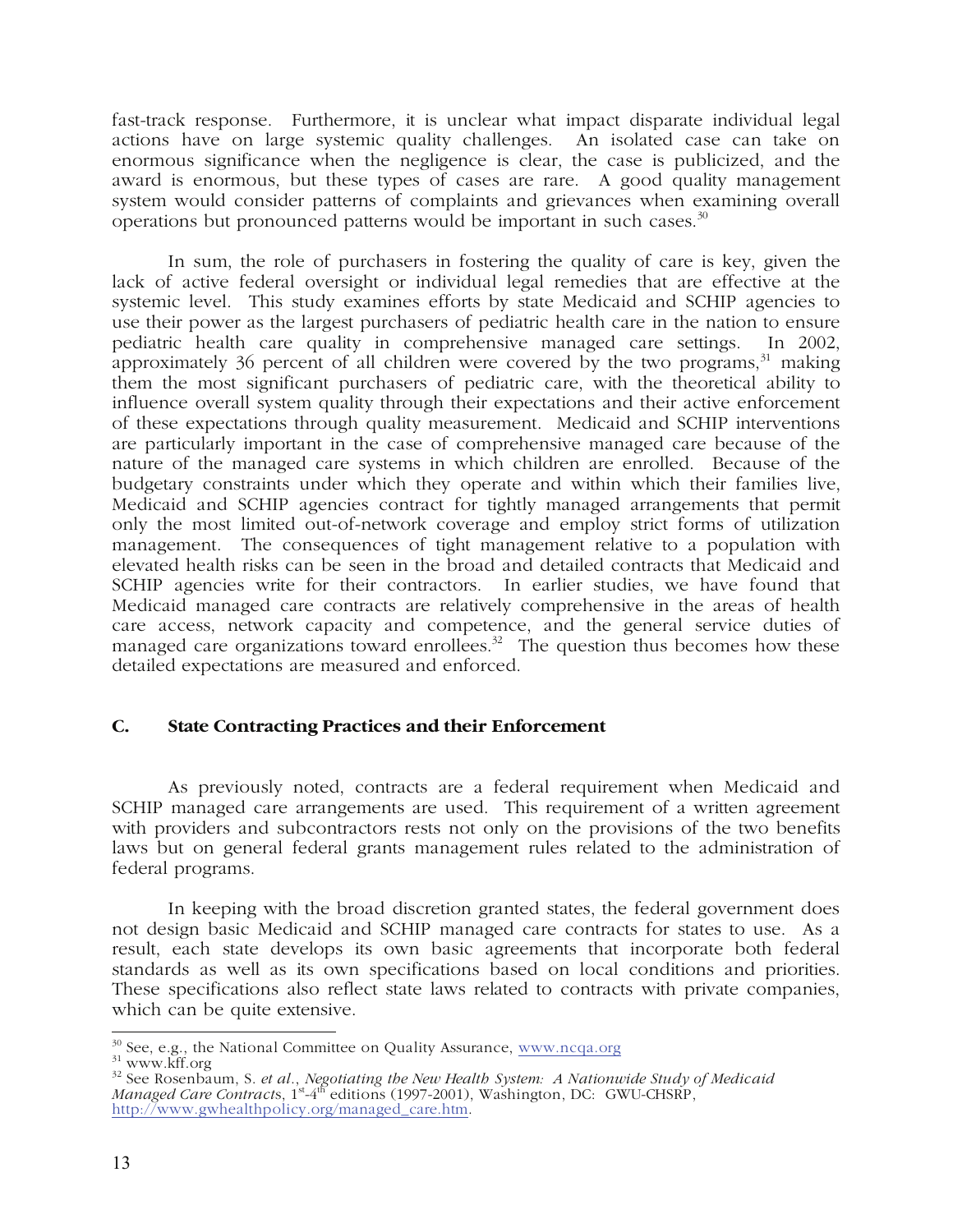#### **a. Summary of previous findings**

For nearly a decade, the Center for Health Services Research and Policy at The George Washington University has studied Medicaid and SCHIP managed care contracts and analyzed and reported on their contents.<sup>33</sup> Findings, which have been widely disseminated over the years, can be summarized as follows: First, in the case of children, the contracts are comprehensive and reflect not only the coverage standards of federal law but additional standards of performance that states expect. Second, the contracts vary tremendously in what they emphasize and prioritize, although less so in the case of children, perhaps because the federal pediatric standards are themselves uniform and comprehensive. For example, a state with a high incidence of childhood lead poisoning may amplify the lead screening provisions of the Medicaid EPSDT program and set forth very detailed expectations regarding when, how, and where the screen should occur, the protocols that should be used, and how the data should be reported. Another state with a limited lead poisoning problem may barely mention lead screening beyond the minimum requirements.

Third, in the case of Medicaid only (which is far broader than SCHIP in its coverage requirements) many states contract for less than all required benefits under federal law, leaving certain types of benefits and coverage either entirely or partially in the residual Medicaid program. For example, some states may omit certain prescription drugs from their contracts, or specify levels of nursing home and home health benefits that are less than the full coverage available to beneficiaries under Medicaid amount, duration and scope standards.

Fourth, in state Medicaid programs that use multiple "prime contractors" (e.g., a comprehensive managed care organization and a managed behavioral health organization), there may be coverage "pockets" or "gaps" between the contracts. These

Implementation and Management of Public Health Programs in a Managed-Care Legal Framework. *Law in Public Health Practice* (R. Goodman, *et al*., Eds) New York, NY: Oxford University Press; Rosenbaum, S., Skivington, S., Praeger, S. (2002). Public Health Emergencies and the Public Health/Managed Care Challenge. *The Journal of Law, Medicine and Ethics*, 30(3)(supp.): 63-69; Rosenbaum, S., Mauery, R., Blake, S., Wehr, E. (2000). *Public Health in a Changing Health Care System: Linkages Between Public Health Agencies and Managed Care Organizations in the Treatment and Prevention of Sexually Transmitted Diseases.* Washington, DC: Henry J. Kaiser Family Foundation; Rosenbaum, S. (1999). Approaches for Assuring Access to Quality Health Care Through State Contracts with Managed Care Plans. *Access to Health Care*, Washington, DC: Kaiser Commission on Medicaid and the Uninsured; Blake, S., Wehr, E. (1999). Asthma and Managed Care: A Focused Study of Asthma-Related Medicaid Managed Care Contract Provisions. *Report to the Centers for Disease Control and Prevention*; Mauery, R., Rosenbaum, S., Woolley, Wehr, E., Sofaer, S. (1998). *An Evaluation of Emerging Relationships Through Memoranda of Understanding Between Managed Care Organizations and Public Health Agencies: Implications for Population-Based Communicable Disease Prevention and Control Programs and Public Health Policy*. Washington, DC: GWU Center for Health Services Research and Policy; Rosenbaum, S., (1998). Negotiating the New Health System: Purchasing Publicly Accountable Managed Care. *American Journal of Preventative Medicine*, 14:3S; Blake, S., Rosenbaum, S., Wehr, E. (1997). *Contract Specifications for Sexually Transmitted Disease (STD) Services in Medicaid Managed Care Plans. A Focused Study*. Atlanta, GA: Centers for Disease Control and Prevention; Rosenbaum, S., Richards, T. (Summer 1996). Medicaid Managed Care and Public Health Policy. *Journal Public Health Management Practice* 2(3): 76-82.

 $\overline{a}$ 33 Rosenbaum, S., *et al*. (1997-2001), *Negotiating the New Health System: A Nationwide Study of Medicaid Managed Care Contracts, Editions 1-4, op cit.;* Kamoie, B., Rosenbaum, S., Stange, P., (2003).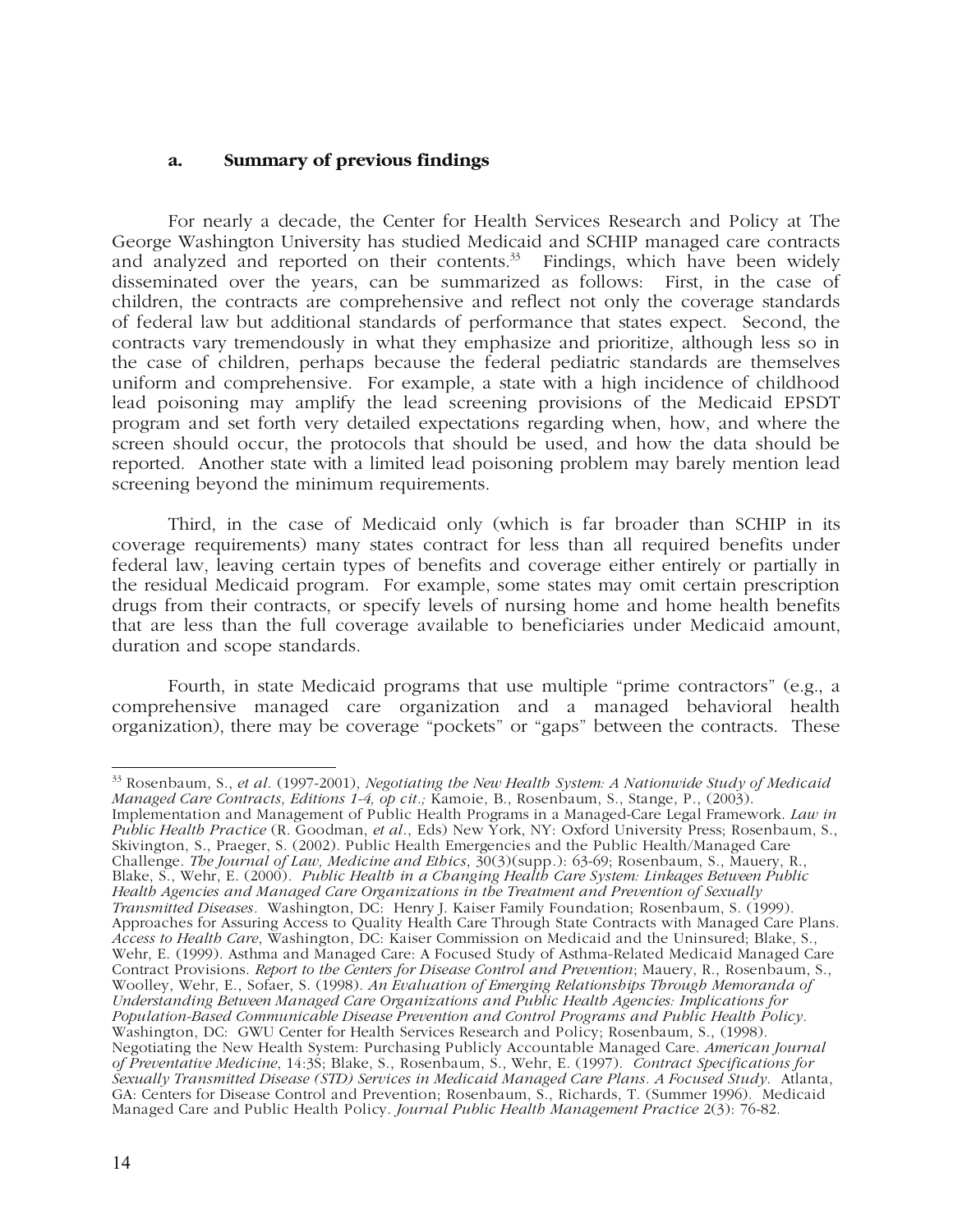also can exist when a single comprehensive contract contains certain ambiguities and must be interpreted against the residual coverage under the state plan. These gaps – which tend to be an inevitable problem when the less-than-precise art of contract drafting meets the complexity of federal law – are of obvious importance to all parties to the agreement as well as those on whose behalf the agreement is written or who are paid through the agreement. Ambiguities in drafting can lead to ambiguities regarding who is at financial risk for costly services. Contractors may be unclear as to where their service duties begin and end. Providers may be unclear regarding who will pay them for their services, the state or a contractor. Comprehensive and behavioral contractors may disagree over the point at which the former company's mental health service duties end and the specialty system's begin, with resulting dilemmas for providers in the two systems. And finally of course, the beneficiaries of these agreements may confront a situation in which everyone – the state, the contractors, and the network providers – disavows responsibility to manage and pay for particular conditions. This type of confusion may be most evident in the case of children with complex and co-occurring mental and physical conditions, whose management is challenging to begin with and whose families must navigate several distinct systems – their comprehensive health plan coverage, their behavioral health plan coverage in the case of states that use behavioral providers, $34$  and the state plan.

Our previous analysis found that because coverage is narrower and predicated on a commercial insurance model, SCHIP programs tend to buy all services from single contractors, thereby removing this layer of complexity that is part of Medicaid managed care.<sup>35</sup> However, the same problem of drafting ambiguities can still be decisively However, the same problem of drafting ambiguities can still be decisively present. Since state SCHIP agencies are at risk for coverage and payment of all services enumerated in their state plans (unless and until a service is removed) a state SCHIP agency and its contractors can find themselves in similar coverage disputes. States and their contractors similarly can find themselves in disagreement over the meaning of noncoverage provisions of SCHIP agreements, such as provisions related to access and quality.

Because Medicaid and SCHIP contracts are comprehensive and because, as discussed in the previous section, the primary role in contracts and their enforcement is assigned to state agencies, it is important to understand both the powers that state agencies have to pursue contract enforcement as well as the process of enforcement itself. The importance of state activities in this area is magnified by the limited enforcement capabilities that children have on their own, as well as by the outright prohibition against third party contract enforcement imposed by many states and by the limitations described above on individual enforcement inherent in the federal law of individual rights.

 $\overline{a}$ 34 See Rosenbaum, S., Mauery, D.R., Teitelbaum, J. (August 2001). *Issue Brief 14: An Overview of Legal Developments in Managed Care Caselaw and Selected Case Studies of Legal Developments in State Contracting for Managed Behavioral Health Services*, Washington, DC: GWU Center for Health Services Research and Policy, http://www.gwhealthpolicy.org/downloads/behavioral\_health/bhib-14.pdf.<br><sup>35</sup> Rosenbaum *et al., Negotiating the New Health System, op.cit.*; Rosenbaum, S., Shaw, K., Sonosky, C.

(December 2001) Managed Care Purchasing under SCHIP: A Nationwide Analysis of Freestanding SCHIP Contracts *SCHIP Policy Brief #3*, Washington, DC: GWU Center for Health Services Research and Policy, http://www.gwhealthpolicy.org/downloads/SCHIP\_brief3.pdf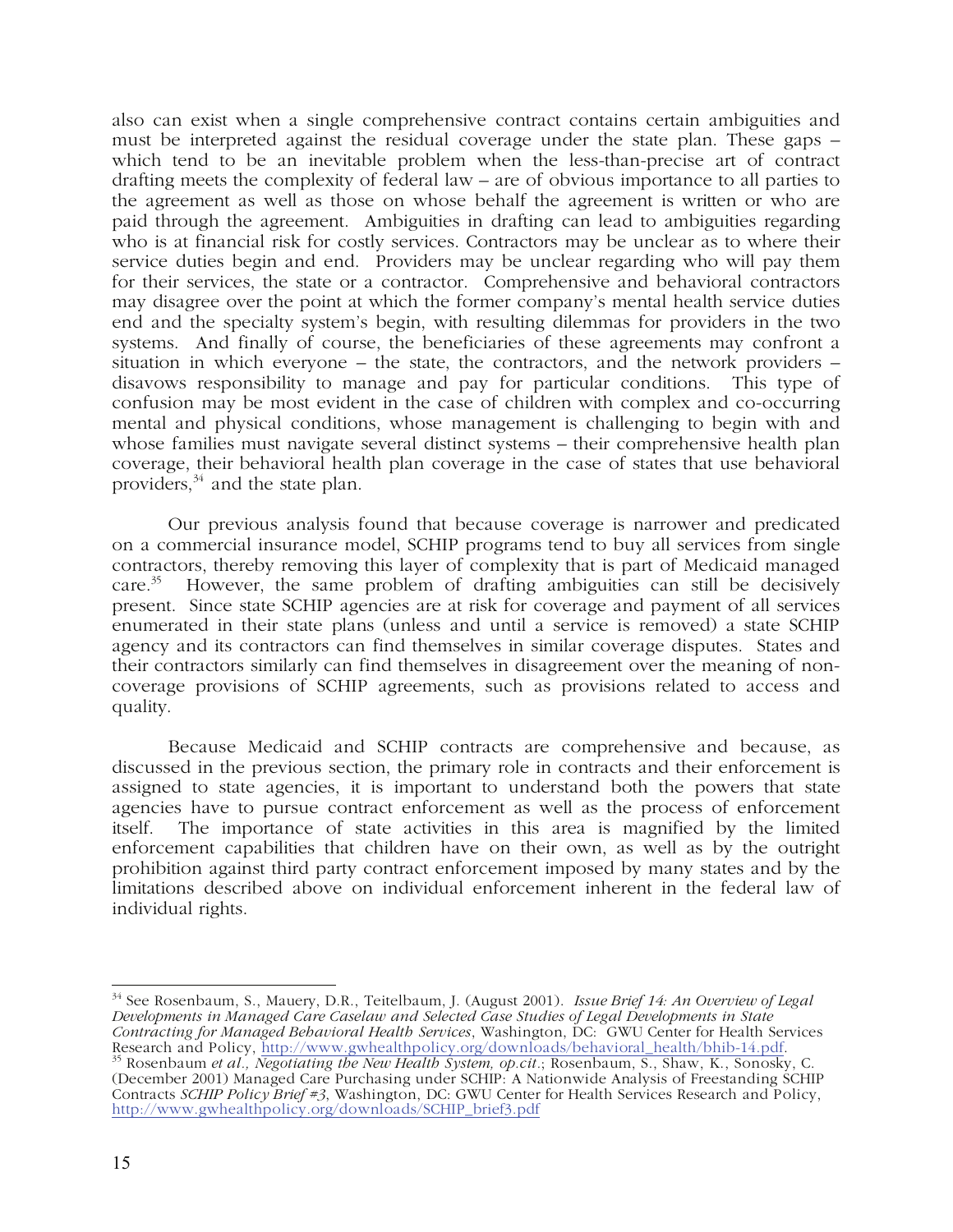#### **b. Contract design and enforcement**

Drawing on a unique database maintained by the George Washington University Center for Health Services Research and Policy (CHSRP)<sup>36</sup>, we reviewed the mechanisms for enforcing compliance with pediatric performance standards that are internal to the risk contracts between Medicaid and SCHIP purchasers and MCOs. The analysis focused on contracts in effect as of March 31, 2000 in 16 states: Arizona, California, Colorado, Florida, Indiana, Massachusetts, Michigan, Minnesota, Mississippi, New Jersey, New York, Ohio, South Carolina, Texas, Washington, Wisconsin. Twelve of these states are also the focus of the Urban Institute's *Assessing the New Federalism* project.<sup>37</sup> The remaining four are among the states that have communities being tracked by the Center for the Study of Health Systems Change.<sup>38</sup> Together, these states represent 58 percent of all Medicaid beneficiaries and 53 percent of Medicaid beneficiaries enrolled in MCOs in 2001. Similarly, they represent over 90 percent of the 3.25 million SCHIP beneficiaries enrolled in MCOS in 2001.<sup>39</sup> This analysis focuses on remedies and enforcement involving comprehensive MCOs and does not examine enforcement against individual practitioners. In addition, we focused on enforcement rather than incentivization in this review, since our goal was to determine the remedies that exist where a state concludes that perhaps in spite of incentivization,  $40$  non-compliance is a problem that must be addressed.

The analysis focused on contractual remedies, however states have other tools that can be used to enforce contract standards. These include state licensure laws aimed at assuring that only health plans with certain capabilities are eligible to bid for state-financed managed care contracts, anti-fraud statutes aimed at both civil and criminal conduct, and other general laws relevant to consumer protection. These laws are extremely important and act as an overarching legal framework for the Medicaid managed care agreement itself.

For purposes of this review, we identified remedies typically used in Medicaid and SCHIP contracts in conjunction with a pediatric performance standard based on the requirement under Medicaid statute and regulation that children receive appropriate immunizations according to the schedule recommended by the CDC Advisory Committee on Immunization Practices.<sup>41</sup> Our prior reviews of Medicaid and SCHIP contracts<sup>42</sup> revealed 11 basic types of remedies that one or more state Medicaid and or

 $\overline{a}$  $36$  The CHSRP contract database, assembled with support from the David and Lucille Packard Foundation,

contains Medicaid and SCHIP contracts in effect on March 31, 2000, *Negotiating the New Health System*,

<sup>&</sup>lt;sup>37</sup> The Urban Institute's *Assessing the New Federalism* study covers 13 states (AL, CA, CO, FL, MA, MI, MN, MS, NJ, NY, TX, WA, WI and DC), http://www.urban.org. Because Alabama did not enter into any risk contracts with MCOs during 2000, it is not included in this analysis.

<sup>&</sup>lt;sup>38</sup> The Center for the Study of Health Systems Change is studying 12 communities, including Phoenix, AZ;

Indianapolis, IN; Cleveland, OH; and Greenville, SC. http://www.hschange.org/.<br><sup>39</sup> http://www.cms.gov/medicaid/managedcare/mcsten02.pdf Data as of June 30, 2002.;<br>http://www.cms.gov/schip/ and Austein Casnoff, *op.cit*.

<sup>&</sup>lt;sup>40</sup> See Bailit Health Purchasing, LLC (March, 2002) *Recommended Health Care Markets for Provider Incentive Demonstrations***,** http://www.nhcpi.net/pdf/incentives.pdf, regarding the use of incentives in Medicaid managed care.<br> $^{41}$  Section 1905(r)(1)(B)(iii); 42 C.F.R. 441.56(c)(3).

<sup>&</sup>lt;sup>42</sup> GW Center for Health Services Research and Policy, *Negotiating the New Health System: State Children's Health Insurance Programs, Fourth Edition,* Washington, DC: The George Washington University, Center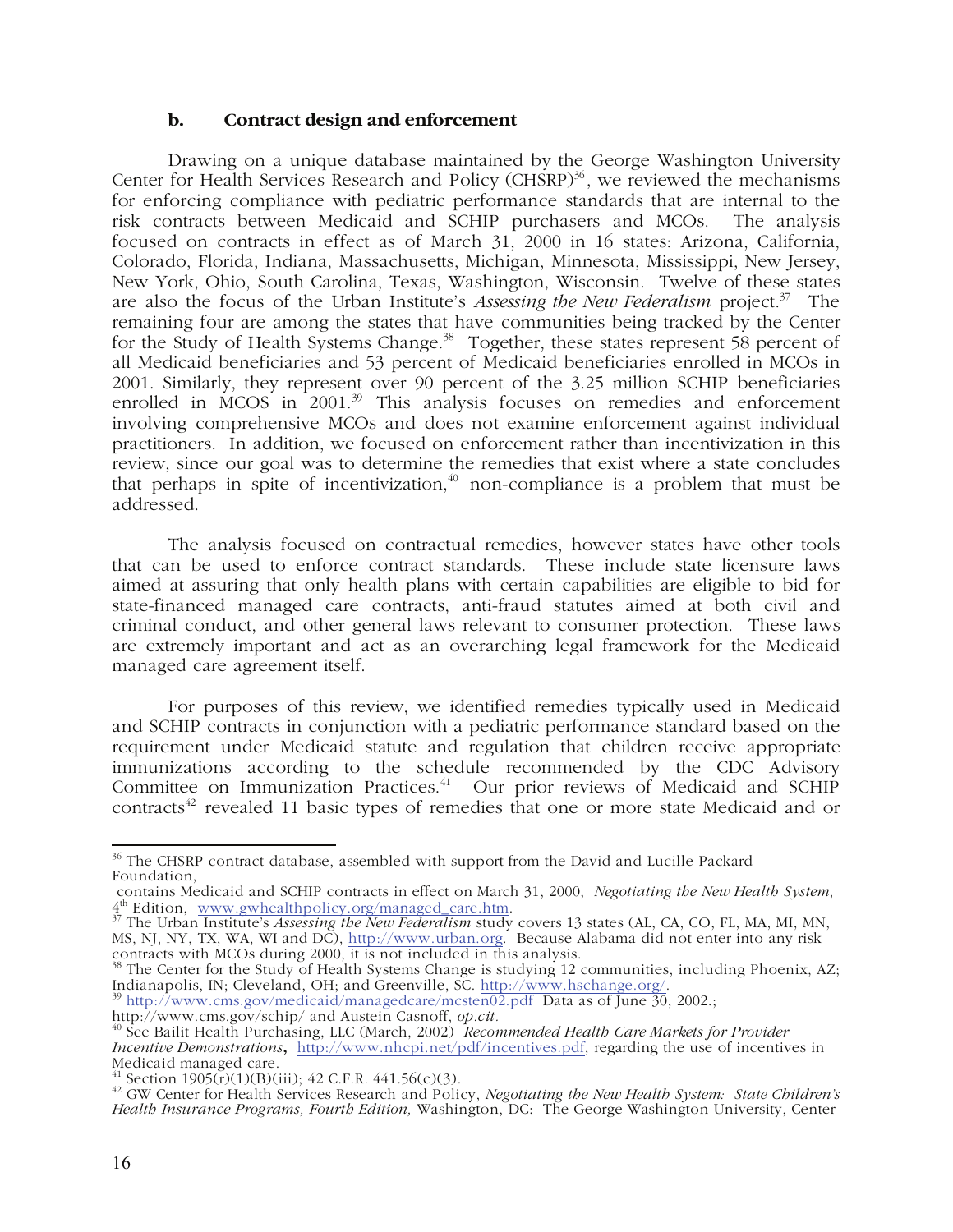SCHIP agencies have incorporated into their contracts with MCOs in order to enforce compliance with the requirements of the contract. $43$  These remedies are set forth below.

| Types of Remedies in State Medicaid and SCHIP<br><b>Risk Contracts with MCOs</b> |
|----------------------------------------------------------------------------------|
| Corrective action plans                                                          |
| Liquidated/exemplary damages                                                     |
| Suspension of new enrollment                                                     |
| Disenrollment of current enrollees                                               |
| Withholding from capitation payments                                             |
| MCO payment for out-of-plan care                                                 |
| State payment to out-of-plan provider                                            |
| Adjusting capitation payment rates                                               |
| Receivership by state Medicaid agency                                            |
| Termination or non-renewal of contract                                           |

**Figure 5. Managed Care Contractual Remedies** 

There is a dramatic difference between contract termination and any of the other remedies listed above. Termination represents the end of the business relationship between the state purchaser and the MCO; if the MCO does not have a significant enrollment of individuals who are not Medicaid or SCHIP beneficiaries, then termination also represents the commercial demise of the MCO. Because termination is such a harsh remedy, it is not commonly invoked; instead, purchasers rely on the imposition (or the threat of imposition) of intermediate sanctions to deter noncompliance with contract requirements and, when noncompliance occurs, to cure it.

The use of intermediate sanctions has particular logic in the case of pediatric performance standards, for example the CDC Advisory Committee's childhood immunization specifications. This performance standard is an important marker of the extent to which an MCO is complying with Medicaid program requirements as well as the quality of pediatric care the MCO offers. However, this performance standard does not measure the range of the MCO's responsibilities vis-à-vis its child enrollees, and an MCO that does not meet the immunization performance standard could be performing most of its other pediatric care responsibilities adequately. In such circumstances, contract termination would serve no useful purpose. The imposition of one or more intermediate remedies that target and are proportionate to the performance standard and the degree of noncompliance is likely to be much more effective at inducing compliance by the MCO.

 $\overline{a}$ for Health Services Research and Policy,

http://www.gwu.edu/~chsrp/Fourth\_Edition/CHIP/schiptoc.html. 43 *Ibid*., Table 6.4.

Source: Rosenbaum *et al., Negotiating the New Health System* (4<sup>th</sup> Ed, 2001), www.gwhealthpolicy.org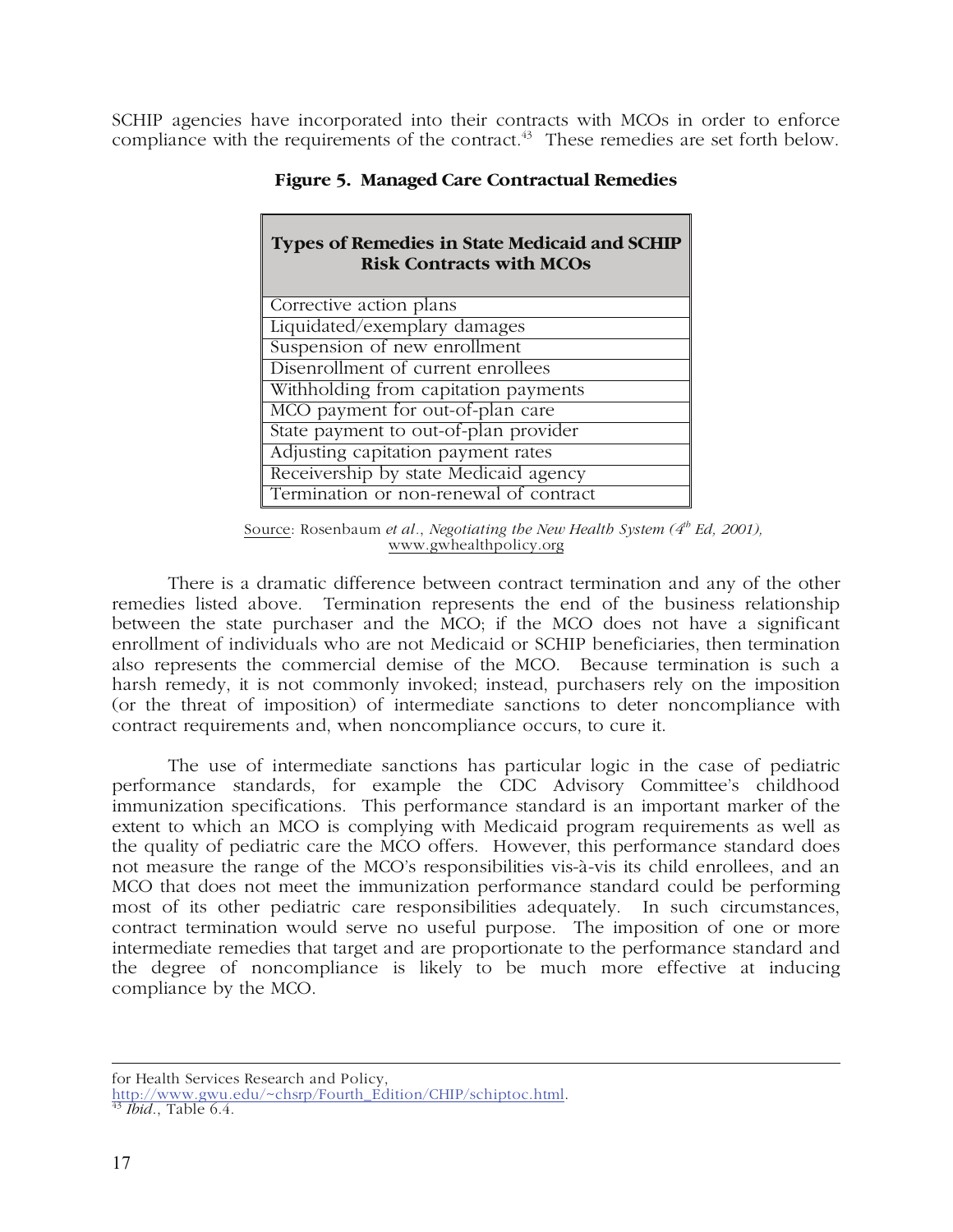A similar review of contracts in effect in 2000 between state SCHIP agencies and MCOs found that these contracts contained 9 of the 11 types of remedies present in the Medicaid risk contracts. In this prior review, we identified two notable remedies available to Medicaid purchasers but not incorporated into SCHIP contracts that exist independent of the Medicaid agreement under separately administered SCHIP programs. These two remedies involve situations in which a company's network is unable to furnish contractual care, a problem that is by no means unique to Medicaid (indeed, access to out-of-network providers is a major focus of state managed care oversight generally). $44$  The remedies permit an agency to either require the MCO to pay for contractual care that it cannot furnish through its own network or to pay for the out-ofnetwork care and recoup from the contractor. The potential for network failure apparently was less of a concern to state SCHIP agencies, since these remedies did not appear in the SCHIP contracts.

 $\overline{a}$ 

<sup>44</sup> Butler, P. (August, 2001). *Comparison of State Managed Care Liability Laws*. Washington, DC: Kaiser Family Foundation, http://www.kff.org/content/2001/3155/MCOReport.pdf.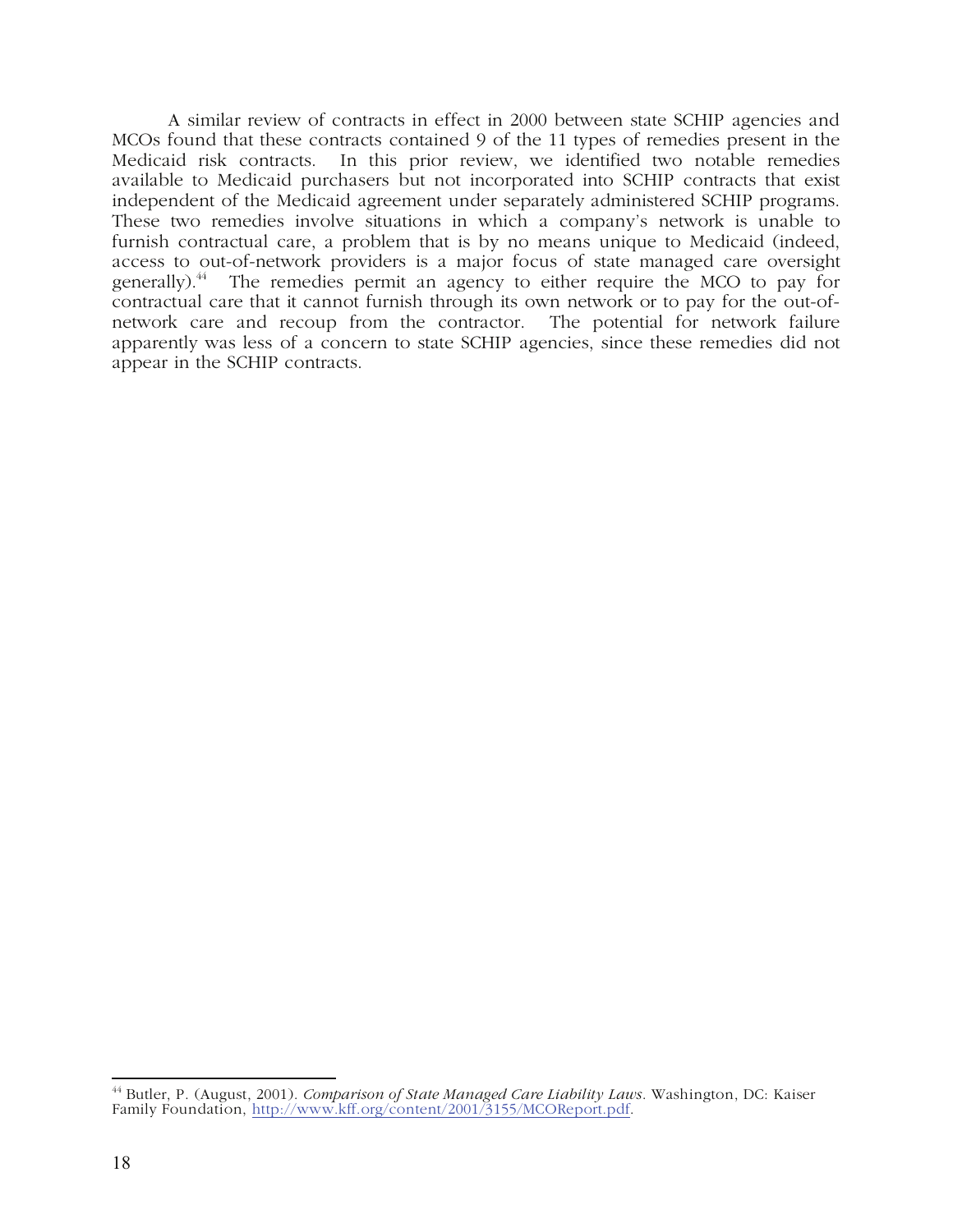#### **c. Sanctions in Medicaid and SCHIP Managed Care Contracts, 2000**

In our review of the 16 focus states in this study, we examined contracts in effect during the 2000 time period. Figure 6 illustrates the frequency of contractual recourse to seven specified remedies for ten SCHIP states and 15 Medicaid states. Tables A.I through A.IV below provide details on the various intermediate sanctions that appear in the two groups of contracts and compare Medicaid and SCHIP agency approaches. A discussion of the remedies and the tables follow. Additional tables are in Appendix I.

#### Overview

*Type of remedy by frequency.* The most frequently described remedy for noncompliance in both the SCHIP and Medicaid contracts is termination or non-renewal of the contract. Unlike Medicaid, however, withholding from capitation payments was the remedy least frequently described in SCHIP managed care contracts. The majority of SCHIP contracts cited recourse to corrective action plans; this was the second most frequently cited sanction in SCHIP contracts and the sixth for Medicaid. Three of the seven SCHIP contracts and 14 of the 15 Medicaid contracts also included suspension of



new enrollment and liquidated or exemplary damages as remedies for noncompliance.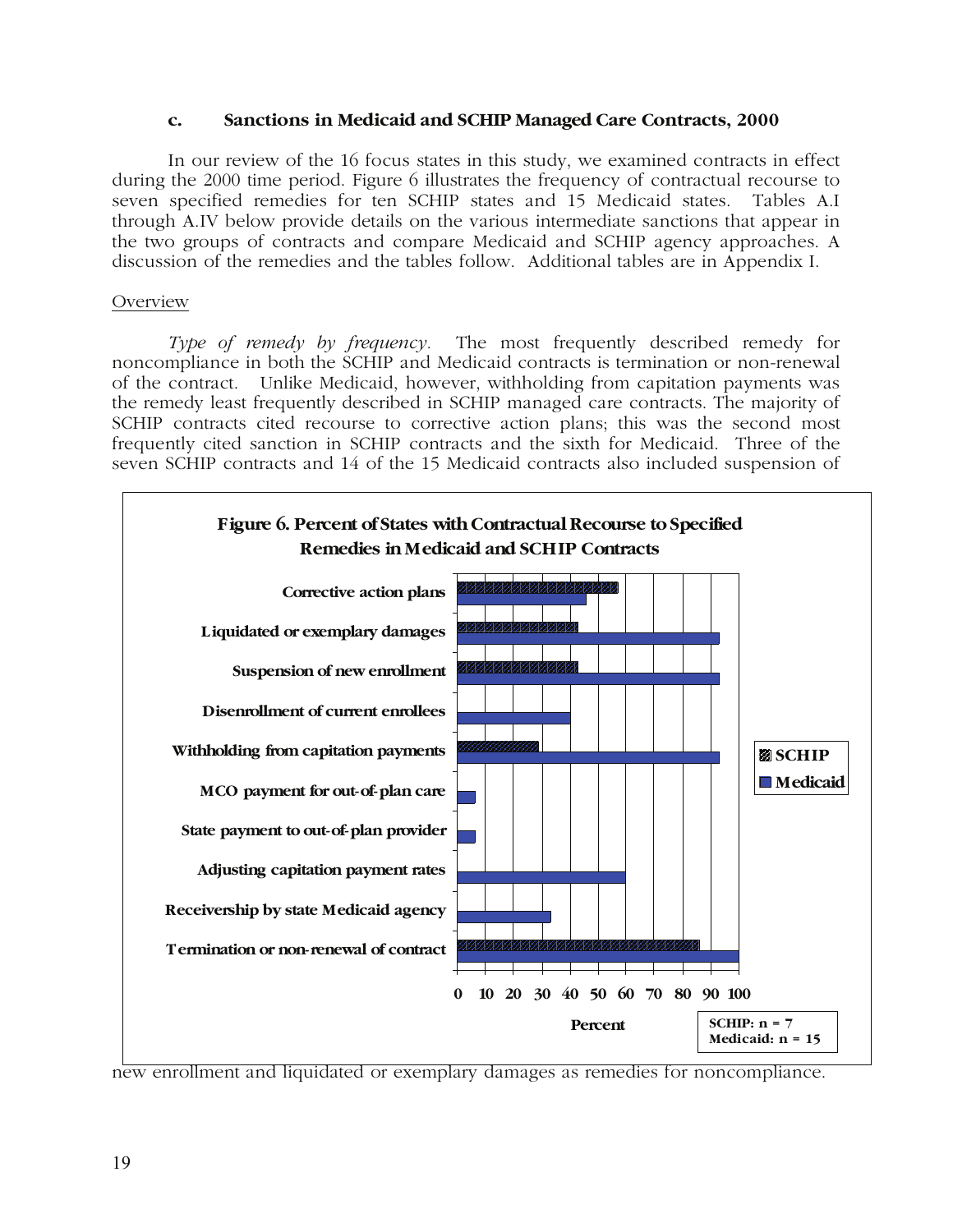State payments to out-of-plan providers recouped from plans and mandatory MCO payment for out-of-plan care were the remedies least frequently described in Medicaid managed care contracts and neither is cited by any of the SCHIP contracts analyzed. SCHIP contracts did not contain the following remedies: receivership, adjustment of capitation rates, state payment to out-of-plan provider recouped from MCO, MCO payment for out-of-plan care, and disenrollment of current enrollees. Like Medicaid, a general and nonspecific failure to comply with the contract was systematically one of the top reasons for employing the remedy.

*Total number of remedies by state.* Massachusetts Medicaid included the most number of available remedies in the contract, while California and Michigan were the states with the lowest number of remedies available. The California SCHIP contract, however, contained the highest number of remedies of all the SCHIP contracts analyzed. Similar to Medicaid, Michigan was one of two states with the lowest number of remedies included in the separate SCHIP contract.

#### Individual Remedies and the Uppermost Reasons for Imposing Them

 *Corrective action plans.* Seven Medicaid contracts included language for imposing corrective action plans. The most frequently cited reasons for requesting such plans included failure to comply with the contract and failure to provide quality care. Four SCHIP contracts authorized the use of corrective action plans, most frequently in response to a failure to comply with the contract. Other reasons for the use of corrective action plans identified in SCHIP contracts were knowledge that representations or warranties regarding a participating provider may be untrue or incorrect, hindrance of enrollee access to covered services due to inability of providers within the plan to accept additional enrollees as patients, and a deficiency or event causing an assessment of a liquidated damage.

 *Liquidated or exemplary damages.*The majority of Medicaid states and three SCHIP states included provisions in their Medicaid contracts on liquidated or exemplary damages to sanction a variety of MCO behaviors. The most frequently described basis for imposing this type of remedy in Medicaid contracts was MCO failure to comply with the contract, followed closely by MCO failure to submit data, medical records, or other information or to submit them in the required form or format by a specified deadline, and MCO failure to comply with federal laws and regulations. For SCHIP, the most frequently cited basis for instituting this remedy was failure to comply with objective performance standards monitored by the state.

 *Suspension of new enrollment.* The majority of Medicaid and three SCHIP states gave the Medicaid or SCHIP agency the contractual authority to suspend new enrollment. Principal reasons for suspending enrollment were failure to comply with the contract (Medicaid and SCHIP); and, failure to comply with marketing guidelines and failure to comply with state laws and regulations (Medicaid only).

 *Disenrollment of current enrollees.* Six states used disenrollment of current enrollees as a remedy against participating MCOs. The most frequently cited reasons for imposing this remedy were failure to comply with the contract and the failure to provide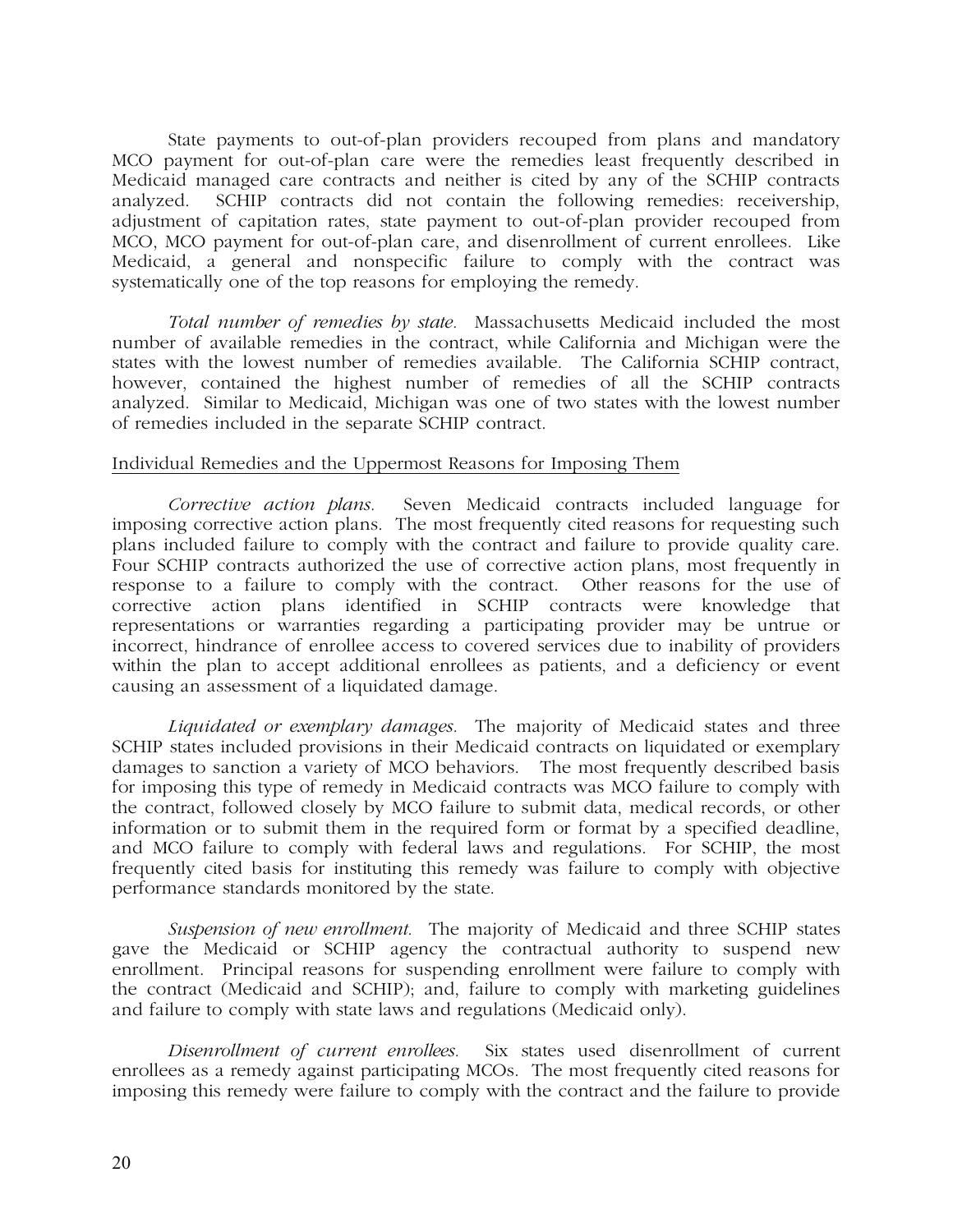services, followed by failure to comply with federal laws and regulations and failure to maintain or provide records. None of the SCHIP contracts included this remedy.

*Withholding from capitation payments.* While the majority of Medicaid states included withholding from capitation payments as a sanction under certain circumstances, only two SCHIP states included such a remedy in their contracts. Most often, Medicaid contracts cited failure to comply with the contract, failure to provide medically necessary services, discrimination in employment, and termination as reasons for withholding from capitation payments. Other reasons included failure to comply with federal laws and regulations, failure to comply with state laws and regulations, failure to comply with financial soundness requirements, failure to comply with reporting requirements, misrepresentation or falsification of information, and failure to comply with physician incentive plan requirements. The two SCHIP states included failure to comply with the contract and failure to make payments to the Consumer Assessment of Health Plans (CAHPS) vendor for reasons for employing this sanction.

 *MCO payment for out-of-plan care.* Only one Medicaid contract required MCOs to pay for out-of-plan care when they failed to comply with the contract or failed to comply with laws and regulations.

 *Recoupment of state payment to out-of-plan providers.*Only one Medicaid contract had the contractual authority to recoup from MCOs state payments to out-of-plan providers for failure to reimburse covered services after receiving a monthly prepayment to provide these services and when an enrollee has moved outside of the MCO's service area.

 *Adjustment of capitation rates.* Nine Medicaid contracts included the option to adjust capitation rates as a remedy against plan violations, most frequently in response to a failure to comply with the contract or a failure to submit data. None of the SCHIP contracts analyzed described this remedy.

 *Receivership.* Five Medicaid contracts described receivership as one option against specified MCO behavior, such as failure to comply with the contract, failure to comply with federal laws and regulations, MCO action amounting to egregious behavior, and MCO action posing a substantial risk to the health of enrollees.

 *Termination.* All Medicaid states and all but one SCHIP state included termination clauses in their contracts both for contractor violations and other reasons independent of contractor behavior. In the long list of contractor violations, failure to comply with the contract, failure to maintain financial viability or meet financial soundness requirements, loss of qualification for licensure, certificate of authority, or certification, failure to comply with federal laws and regulations, and unremedied breach within a specified time period topped the list for Medicaid. The protection of enrollees from injury, the best interest of the state, and the protection of state or federal funds or property were the top three other reasons enabling states to terminate the contract. Top contractor violations in SCHIP contracts included failure to comply with the contract, failure to meet statutory financial requirements or to comply with solvency requirements, and assignment for the benefit of creditors, appointment of receiver, or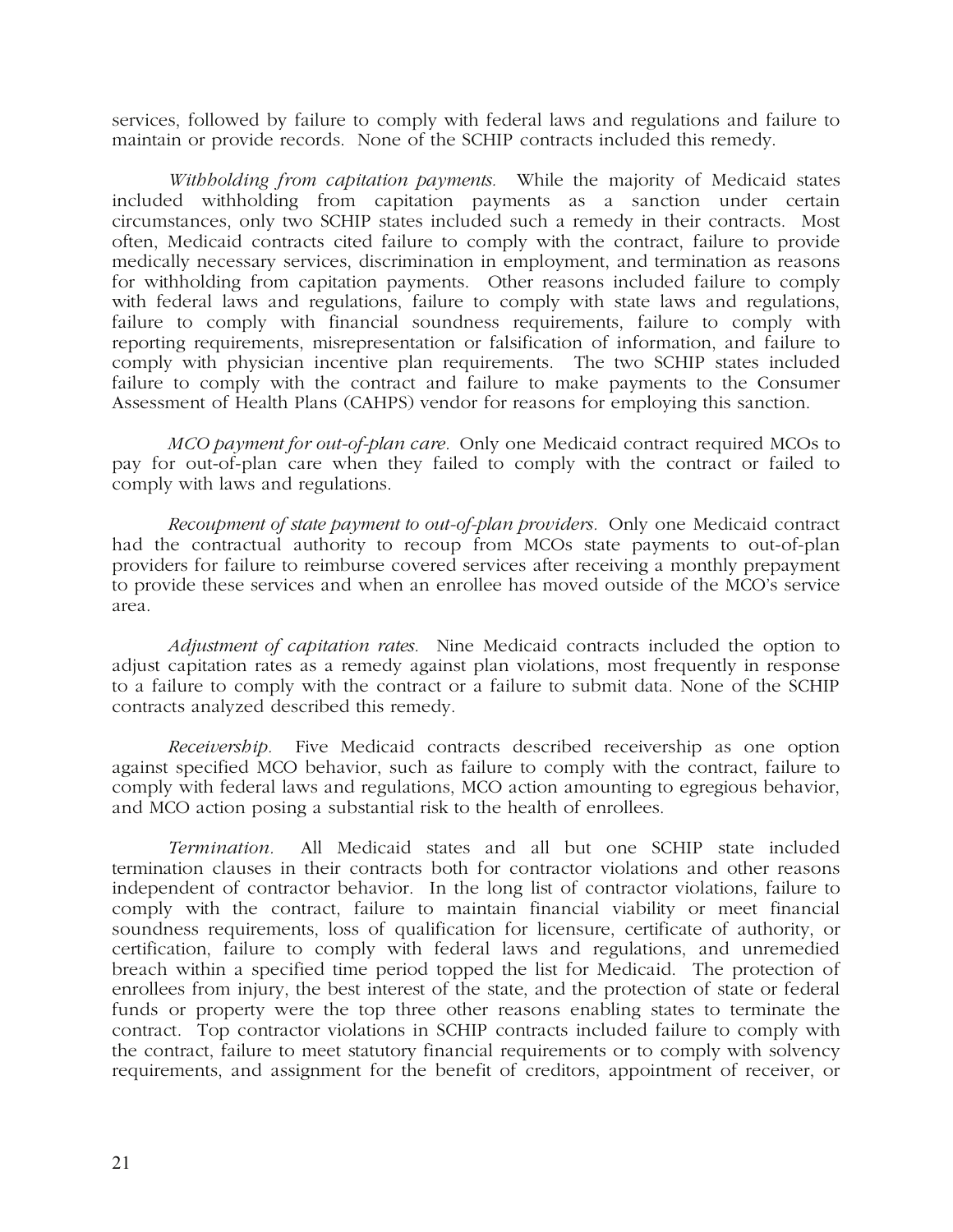bankruptcy proceedings. Lack of funding or appropriated funds was the leading other reason enabling states to terminate the contract.

#### State Law Remedies External to Contract

Contracts between state Medicaid or SCHIP purchasers and MCOs are governed primarily by state and federal Medicaid and SCHIP laws. These laws may be expressly referenced in the contracts or may be covered in a broad reference to "all applicable state and federal laws and regulations." Other state laws also apply to these arrangements or to the MCO doing business with the state Medicaid agency. For example, most states have laws requiring MCOs doing business in the state to obtain a license, and some states have enacted legislation prohibiting the submission of false claims by Medicaid providers. These other laws, in turn, contain remedies for noncompliance with their requirements. These remedies, however, are not tools that will realistically enable state purchasing agencies, other state regulatory officials, or the state courts to hold MCO contractors accountable for compliance with pediatric performance standards.

#### Medicaid Law

States that contract on a risk basis with MCOs are required under federal law to "establish" intermediate sanctions in connection with certain specific offenses.<sup>45</sup> Federal law is silent as to whether the intermediate sanctions are contained in statute, regulation, or in the risk contract itself. At a minimum, the state Medicaid agency must have available to it the following two intermediate sanctions: appointment of temporary management; and permitting enrollees to disenroll without cause and notifying the enrollees of their right to do so.<sup>46</sup> The state may also adopt one or more of the following intermediate sanctions: civil money penalties; suspension of new enrollment (including default enrollment); and suspension of capitation payments until the reason for the sanction no longer exists and is not likely to re-occur.<sup> $47$ </sup> States may establish additional sanctions at their discretion.<sup>48</sup> States are not required to impose intermediate sanctions except in one circumstance: if the state finds that an MCO "has repeatedly failed to the meet" federal statutory requirements.<sup>49</sup> to meet" federal statutory requirements.<sup>49</sup>

 $\overline{a}$  $^{45}$  Section 1932(e)(1)(A) of the Social Security Act, as implemented by 42 CFR 438.700. States must be in compliance by June 13, 2003, 67 Fed. Reg. 40989 (June 14, 2002).

 $^{46}$  67 Fed. Reg.  $41067$ ;  $42$  CFR  $483.706(b)$ . States must be in compliance by June 13, 2003, 67 Fed. Reg. 40989 (June 14, 2002).

 $^{47}_{42}$  err 438.702(a). States must be in compliance by June 13, 2003, 67 Fed. Reg. 40989 (June 14, 2002).  $^{48}_{42}$  err 438.702(b).

 $^{49}$  Section 1932(e)(3) of the Social Security Act, as implemented by 42 CFR 438.706(b). States must be in compliance by June 13, 2003, 67 Fed. Reg. 40989 (June 14, 2002).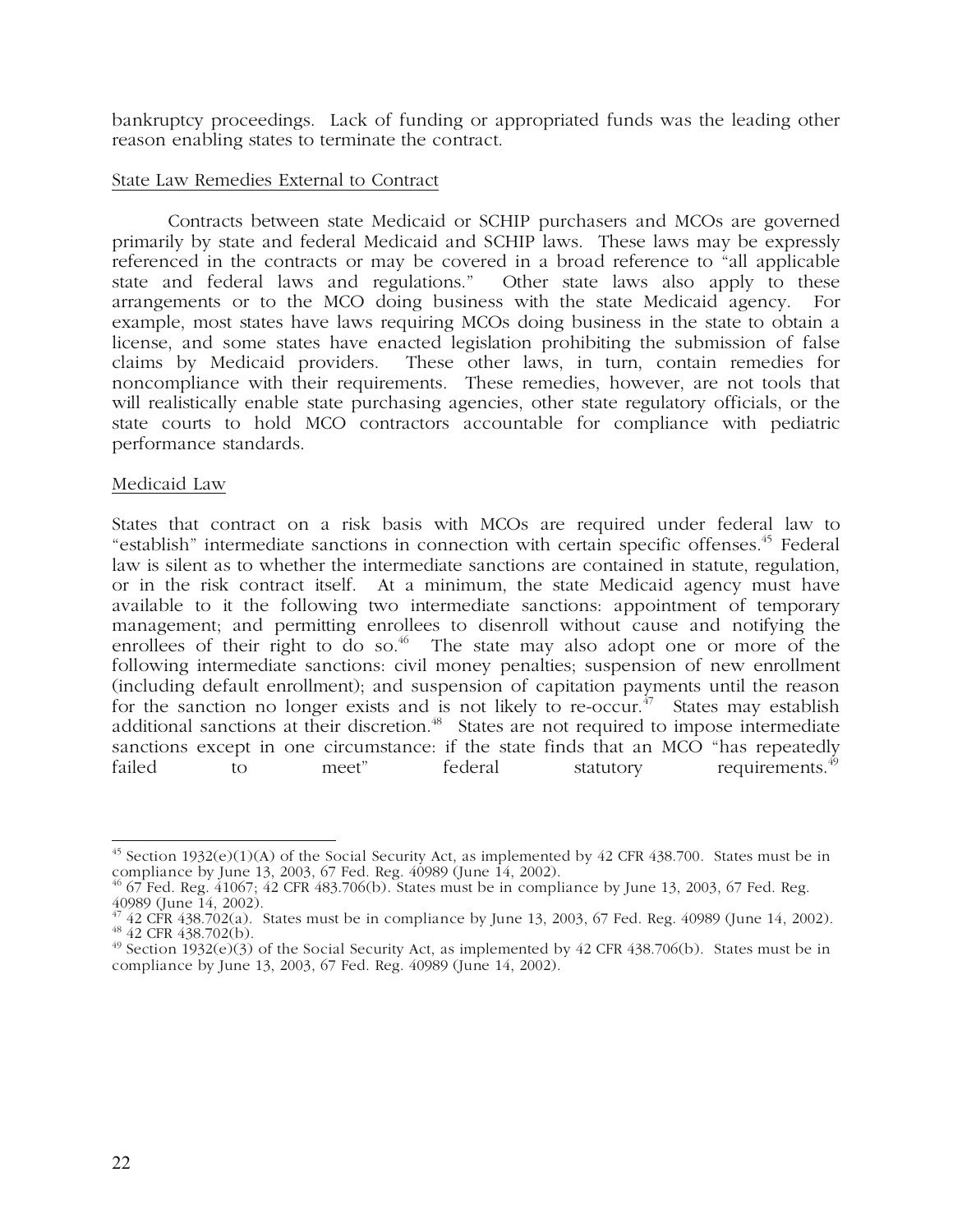# **Part II. State Experiences with Monitoring Contract Enforcement**

Considerable attention has been paid to the development of clinical performance measurement and initiatives aimed at upgrading the clinical quality of care around key health problems (e.g., under-immunization, pediatric asthma). But far less attention has been devoted to the study of how these quality improvement efforts become integrated with the elements of contractor accountability: specification, compensation, and performance oversight, including direct access to patient protections.

Studies on monitoring and enforcement of Medicaid managed care are sparse as are studies of monitoring SCHIP contractor performance (this is not surprising, given the recent nature of the SCHIP program). One GAO study focused on four states' general efforts in monitoring Medicaid managed care programs and ensuring plan compliance with the access and data collection requirements of the contracts.  $50$  That study, however, did not focus on pediatric health care. A second, more recent GAO study examined efforts to implement Medicaid EPSDT services in five states.<sup>51</sup> This second study did not examine contractual enforcement, although it theorized certain managed care-related contractual enforcement strategies as a means of improving access and quality. Other recent studies have focused on specific components of managed care performance monitoring, such as the use of performance incentives, early warning systems, and data reporting.<sup>52</sup> Again, these studies are not specific to pediatric health care and do not tie these approaches to contracting practices. At the same time, the small body of research that does exist suggests that compliance monitoring matters and that noncompliance is a problem.

This phase of our analysis attempts to fill this gap by examining state contractual monitoring practices under Medicaid and SCHIP by combining an analysis of contractual provisions with interviews with state officials regarding their experiences in monitoring and enforcing two specific pediatric health standards.

#### **A. Study Design**

This phase of the study explores: 1) the logic behind a state's selection of certain conditions to emphasize in its contractual specifications; 2) similarities and differences in how states with comparable areas of child health emphasis approach enforcement; 3) the extent to which the contracts were written to reflect existing standards, or modify or replace current standards; and 4) how states developed their expectations regarding contractor performance and monitored actual performance against those expectations.

*Performance of Managed Care Plans?* Washington, DC: Center for Health Care Strategies, http://www.chcs.org/publications/pdf/ips/bailitperformance.pdf; Dichter, H, M.D., (2002). *Monitoring Medicaid Managed Care via an Early Warning Program*. Washington, DC: Center for Health Care Strategies, http://www.chcs.org/publications/pdf/ips/earlywarning.pdf.

j 50 General Accounting Office, *Medicaid Managed Care: Challenge of Holding Plans Accountable Requires Greater State Effort* (GAO/HEHS-97-86, 1997), <u>http://www.gao.gov</u>.<br><sup>51</sup> General Accounting Office, *Medicaid: Stronger Efforts Needed to Ensure Children's Access to Health* 

*Screening Services* (GAO-01-749, 2001), http://www.gao.gov.<br><sup>52</sup> See, e.g., Dyer, M.B., Bailit, M., and Kokenyesi, C. (2002). *Are Incentives Effective in Improving the*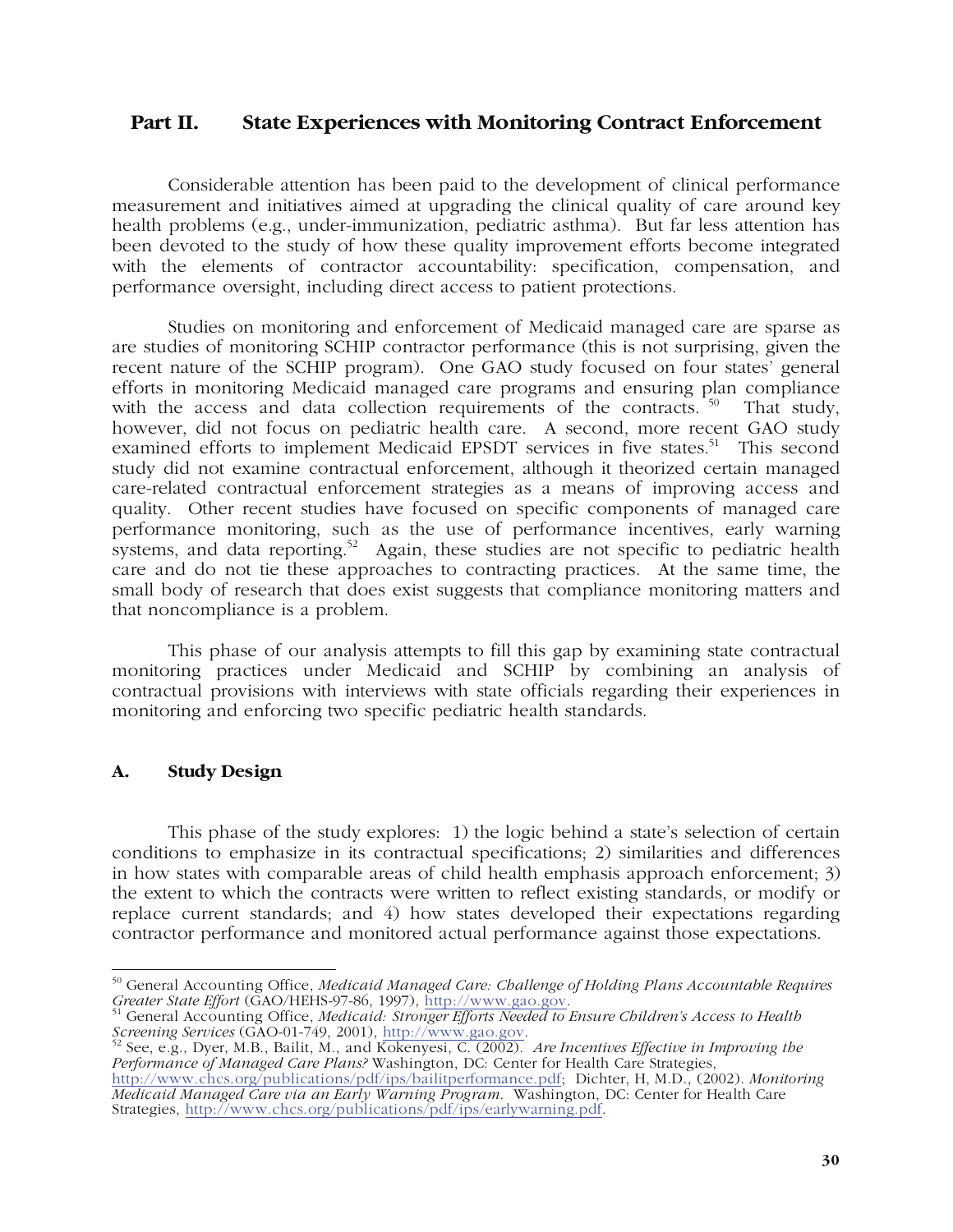Because of the sheer breadth of managed care contracts, as well as our desire to delve beyond generalized assertions regarding enforcement and to examine enforcement experiences in the context of actual childhood health conditions, we selected two pediatric health condition "markers" for analysis. Following consultation with pediatric experts, examination of the contracts themselves, and a review of literature on child health, we selected markers of child health that are tied to both high prevalence and low prevalence child health conditions, and represented in Medicaid and SCHIP managed care contracts in terms of reasonably clear contractual specifications, thereby lending themselves to an exploration of state oversight experiences. Our assumption was that if a state was sufficiently concerned with a particular child health condition to address it with some specificity in the contract, the condition presumably would be one that a state intended to focus on as part of its oversight efforts.

We selected conditions that not only were representative of both high and low prevalence problems but that also, in their comprehensiveness as reflected in the contracts, suggested a state's desire to move beyond what a contractor might be expected to do as a matter of professional industry custom. In any Medicaid managed care contract, one would expect that managed care contractors would adhere to professional health practice in the provision of both low and high prevalence pediatric care. The fact that states choose to emphasize certain services at length suggests that they wish to maintain a special and elevated focus on a particular child health problem above and beyond what professional custom alone might produce.

The study design was qualitative and combined document analyses of state managed care contracts and other legal documents with semi-structured telephone interviews with officials from Medicaid and SCHIP agencies, as well as other agencies involved in contract oversight, when appropriate.

Pediatric standards of care and performance standards related to these standards of care were selected to represent standards common to all pediatric managed care arrangements and to reflect both high and low prevalence childhood conditions. The two conditions that we selected were oral disease and childhood lead poisoning. Figure 7 describes the prevalences and the potential sequelae of oral disease and lead poisoning.

#### **Figure 7. Comparison of the Prevalence of Oral Disease and Lead Poisoning53**

| <b>Prevalence of</b> | Oral diseases and conditions can have serious short-term and long-term consequences for   |
|----------------------|-------------------------------------------------------------------------------------------|
| oral disease         | a child's growth, function, ability to learn, self-image, and employability. Today, tooth |
|                      | decay is the single most common chronic childhood disease, affecting approximately 20%    |
| (high                | of preschoolers, 50% of 6-8 year olds, and 75% of 15 year olds. The prevalence of         |
| prevalence           | dental caries is higher for low-income children. Analyses of data from a nationally       |
| condition)           | representative sample of children show that the amount of tooth decay in children is      |

j 53 Sources: Children's Dental Health Project (2003). *At-a-Glance Pediatric Oral Health & Oral Health Disparities; At-a-Glance Medicaid & SCHIP Dental Programs*, http://www.childent.org; American Dental Association (2003). *Fact Sheet—Children's Dental Disease,* http://www.ada.org; Centers for Disease Control and Prevention. (2000). *Blood Lead Levels in Young Children—United States and Selected States, 1996-1999,* http:/www.cdc.gov/mmwr/preview/mmwrhtml/mm4950a3.htm.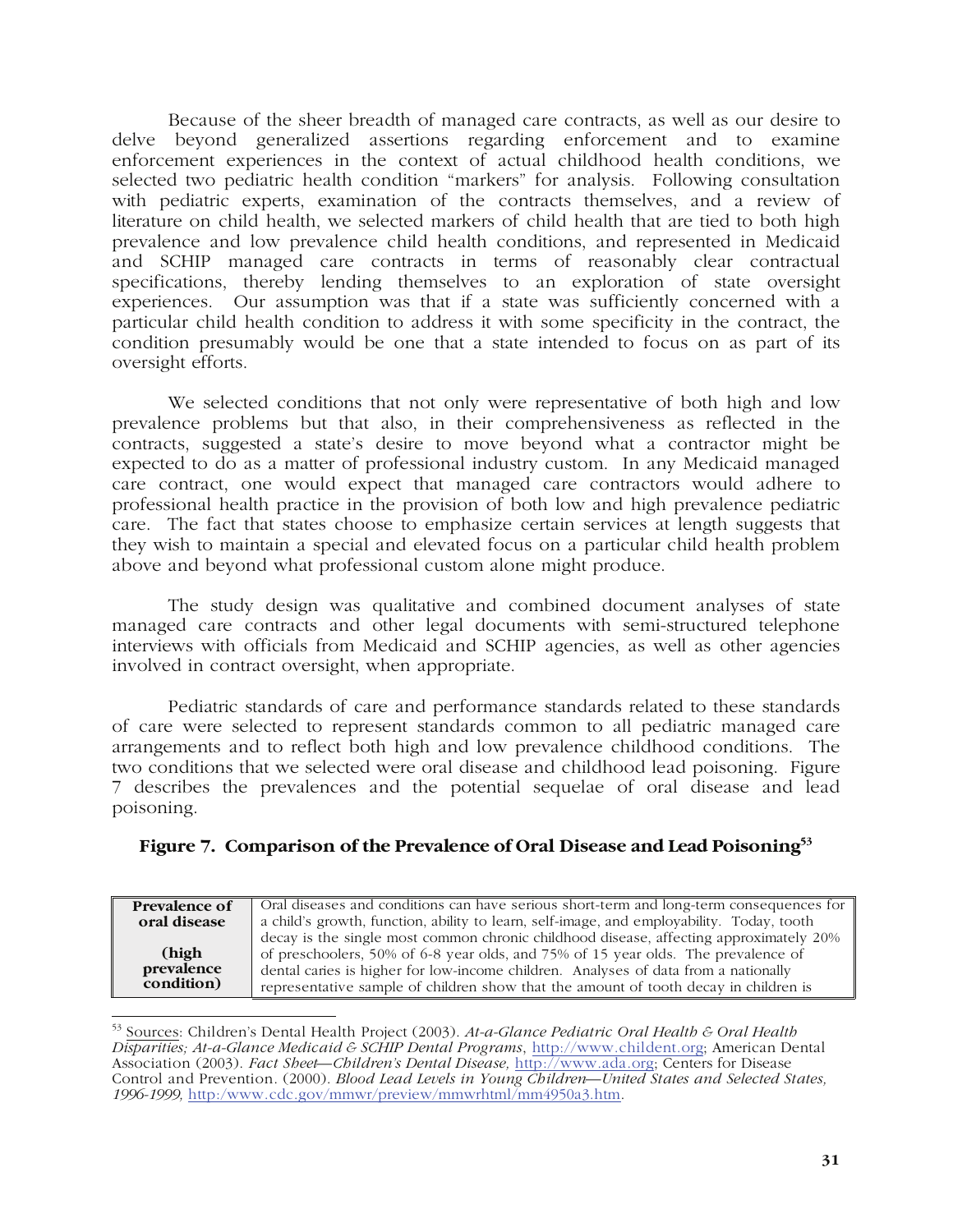|                      | inversely related to income level, suggesting that Medicaid children have a higher          |
|----------------------|---------------------------------------------------------------------------------------------|
|                      | prevalence of dental caries than SCHIP children, who in turn have a higher prevalence of    |
|                      | dental caries than higher income children not enrolled in SCHIP. Data by state are not      |
|                      | readily available.                                                                          |
|                      | ***The Healthy People 2010 Objective 21-1 is to reduce the proportion of children and       |
|                      | adolescents who experience dental caries in their primary or permanent teeth.               |
|                      | Lead poisoning has the potential to damage a child's central nervous system, kidneys, and   |
|                      | reproductive system. At high levels, it is associated with decreased intelligence, impaired |
|                      | neurobehavioral development and hearing acuity, decreased stature and growth, and           |
|                      | sometimes, death. Today, lead poisoning is a low prevalence condition. Blood lead           |
|                      | levels are highest for younger children and for children who are poor (i.e., with family    |
|                      | incomes below 100% of the federal poverty level). In 1999-2000, 300,000 children ages       |
|                      | 1-5, or approximately 2% of children in that age group, had elevated blood lead levels,     |
|                      | representing a 2.4% drop since 1991-1994. In 1991-1994, the prevalence of lead              |
| <b>Prevalence of</b> | poisoning among Medicaid-covered children ages 1-5 was 9%, compared to 3% among             |
| lead poisoning       | children not covered by Medicaid. Aggregate SCHIP data are not available, but               |
| (low prevalence      | presumably would show a prevalence among SCHIP-covered children lower than that for         |
| condition)           | Medicaid yet higher than for the general population. The estimated prevalence of            |
|                      | elevated blood lead levels across seven of the nine study states ranges from a low of       |
|                      | 3.8% to a high of 16%, with a midpoint estimate of 7.4% (the rate for the two remaining     |
|                      | states is unknown). Within states, the prevalence rate varies considerably as well. For     |
|                      | example, in one state, where the statewide prevalence rate is approximately 13%, the        |
|                      | proportion of children with elevated blood lead levels ranges from a low of 1.3% to a       |
|                      | high of 27.3%, depending on the county.                                                     |
|                      | ***The Healthy People 2010 Objective 8-11 is to eliminate elevated blood lead levels in     |
|                      | children.                                                                                   |

Oral disease represents one of the most prevalent and disparate conditions affecting low income children, with both short-term and long-term consequences.<sup>54</sup> There is an extensive body of literature on the problem,<sup>55</sup> as well as practice guidelines that define accepted interventions at preventive, acute, long term and emergency care stages.<sup>56</sup> Oral health improvement has been a specific quality improvement target among federal and state Medicaid agencies and many managed care plans have been involved in oral health improvement efforts.<sup>57</sup> Oral health also is a specific service mentioned in 39 of the 42 comprehensive physical health Medicaid contracts and 13 of the 15 SCHIP contracts in our contracts database.<sup>58</sup>

The second condition selected was blood lead levels sufficiently elevated to require treatment. This condition was selected because of its public health importance,<sup>59</sup> its long-term effects on children,<sup>60</sup> its recognized severity as a condition requiring immediate treatment, $61$  and the intensity of focus that has been given to the

http://www.gwhealthpolicy.org/downloads/Oral\_Health.pdf. 55 *Ibid.*

j <sup>54</sup> Nolan, L., Kamoie, B., Harvey, J., Vaquerano, L., Blake, S., Chawla, S., Levi, J., and Rosenbaum, S. (January, 2003). *The Effects of State Dental Practice Laws Allowing Alternative Models of Preventive Oral Health Care Delivery to Low-Income Children*,

<sup>&</sup>lt;sup>57</sup> Ibid.<br><sup>58</sup> Negotiating the New Health System, op cit., http://www.gwu.edu/%7Echsrp/Fourth\_Edition/.<br><sup>59</sup> Farmer, C. (2003). *Lead Screening for Children Enrolled in Medicaid: State Approaches.* Washington,

DC: National Conference of State Legislatures Promising Practices Issue Brief. See also GW Center for Health Services Research and Policy, (1998) Medicaid Managed Care Contracting for Childhood Lead Poisoning Prevention Services. 60 *Ibid.*

<sup>61</sup> *Ibid.*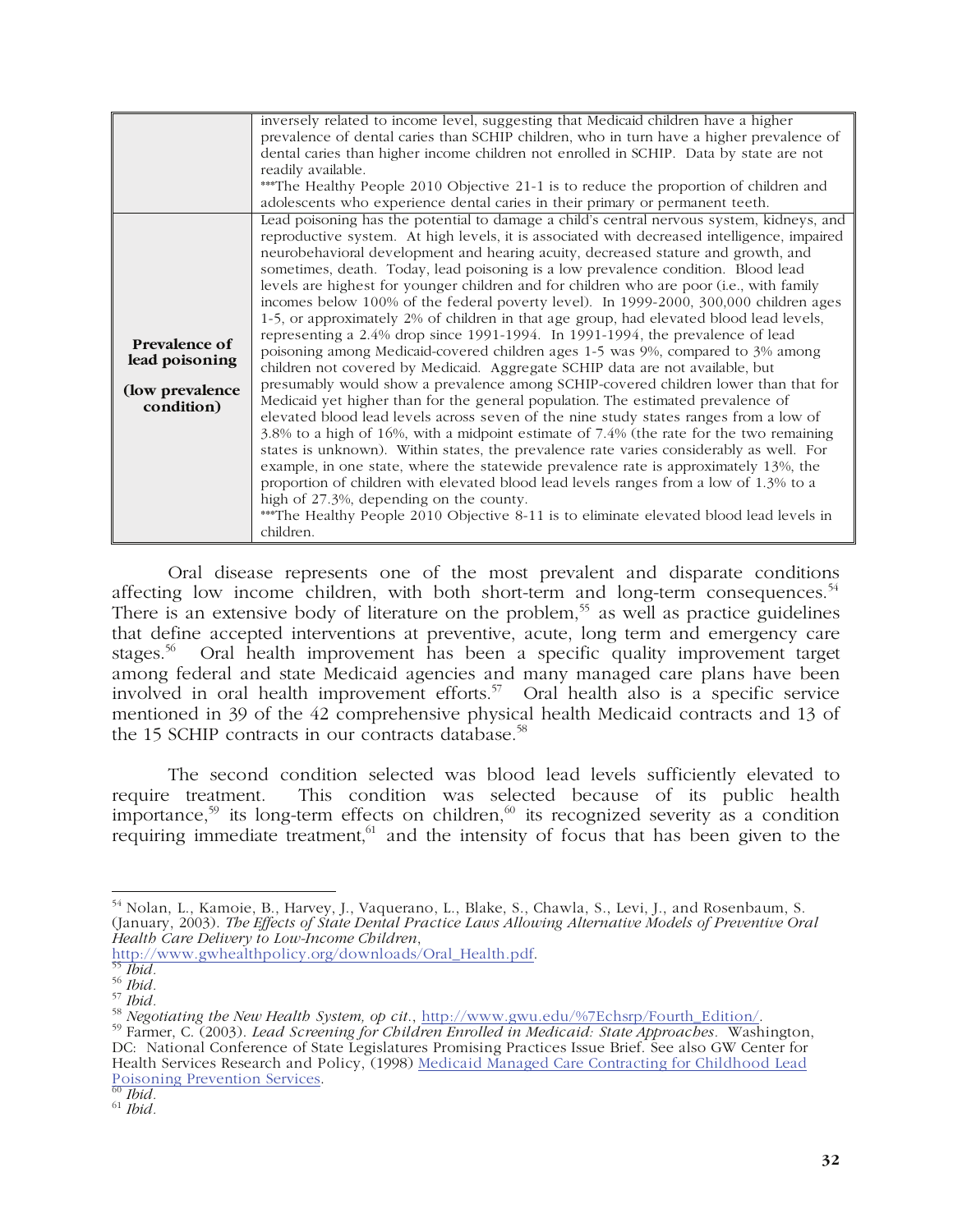threat of lead poisoning in low-income communities at both the federal and state levels over the years. $62$ 

Sixteen states encompassing 27 Medicaid managed care and separate SCHIP programs with full-risk managed care contracts in existence (whether these contracts are separate from each other or integrated with each other) were included for potential participation in the study: Arizona, California, Colorado, Florida, Indiana, Massachusetts, Michigan, Minnesota, Mississippi, New Jersey, New York, South Carolina, Texas, Ohio, Washington, and Wisconsin. These states mirror those studied by the previously mentioned Urban Institute and Center for Studying Health Systems Change in their ongoing studies of federalism and market change. They also comprise more than half of the nation's population, and a broad range of fiscal capacity, child well-being, managed care markets, and approaches to government programs.

A total of nine states and 15 programs (eight Medicaid managed care programs and seven separate SCHIP programs) chose to participate in the study, representing a response rate of 56 percent. The remaining seven states declined to participate for various reasons.<sup>63</sup>

#### **B. Data Collection and Methods**

Data were collected and analyzed according to a theoretical framework developed from a combination of sources, including the literature on policy implementation and the available research on oversight in a Medicaid managed care context. The theoretical framework delineates the key components of an effective state monitoring plan and incorporates ten elements that have been identified by implementation theorists as important to successful implementation (see Figure 8). It is important to note that this framework was not prescriptive but rather a guide for conducting the study and developing the research questions (see interview guide, attached).

#### Figure 8. Key Components of an Effective State Monitoring Plan<sup>64</sup>

| <b>Formal Plan with Clear</b> | Policy goals have been clearly stated (element one); precise standards for |
|-------------------------------|----------------------------------------------------------------------------|
| Goals, Assignments,           | measuring compliance with policy goals have been specified (element        |
| Measurements, and             | two); agency for implementing and enforcing the policy has been set up     |

 $\overline{\phantom{a}}$ <sup>62</sup> *Ibid.*

 $63$  Reasons given for declining to participate included: the legislative session and the demands it imposed on the agency; current fiscal pressures; shortage of staff; structure of the program, which did not lend itself to what was perceived as a useful contribution to the study; absence of focus of the quality improvement plan on lead poisoning and oral health or the beginning of the development of a plan on lead poisoning and oral health; low levels of managed care participation in the program; a belief in improving quality through other means than the contract; or the perceived lack of utility of research such as this for an individual state.<br> $^{64}$  Bullock, C, and Jamb, C

<sup>64</sup> Bullock, C. and Lamb, C. (1984). A Search for Variables Important in Policy Implementation. *in* Bullock, C. and Lamb, C. [Eds] *Implementation of Civil Rights Policy* New York, NY: Brooks Cole; General Accounting Office. *Medicaid Managed Care: Challenge of Holding Plans Accountable Requires Greater State Effort* (GAO/HEHS-97-86, 1997); National Medicaid Fraud and Abuse Initiative. *Guidelines for Addressing Fraud and Abuse in Medicaid Managed Care* (Department of Health and Human Services, Baltimore, MD, 2000).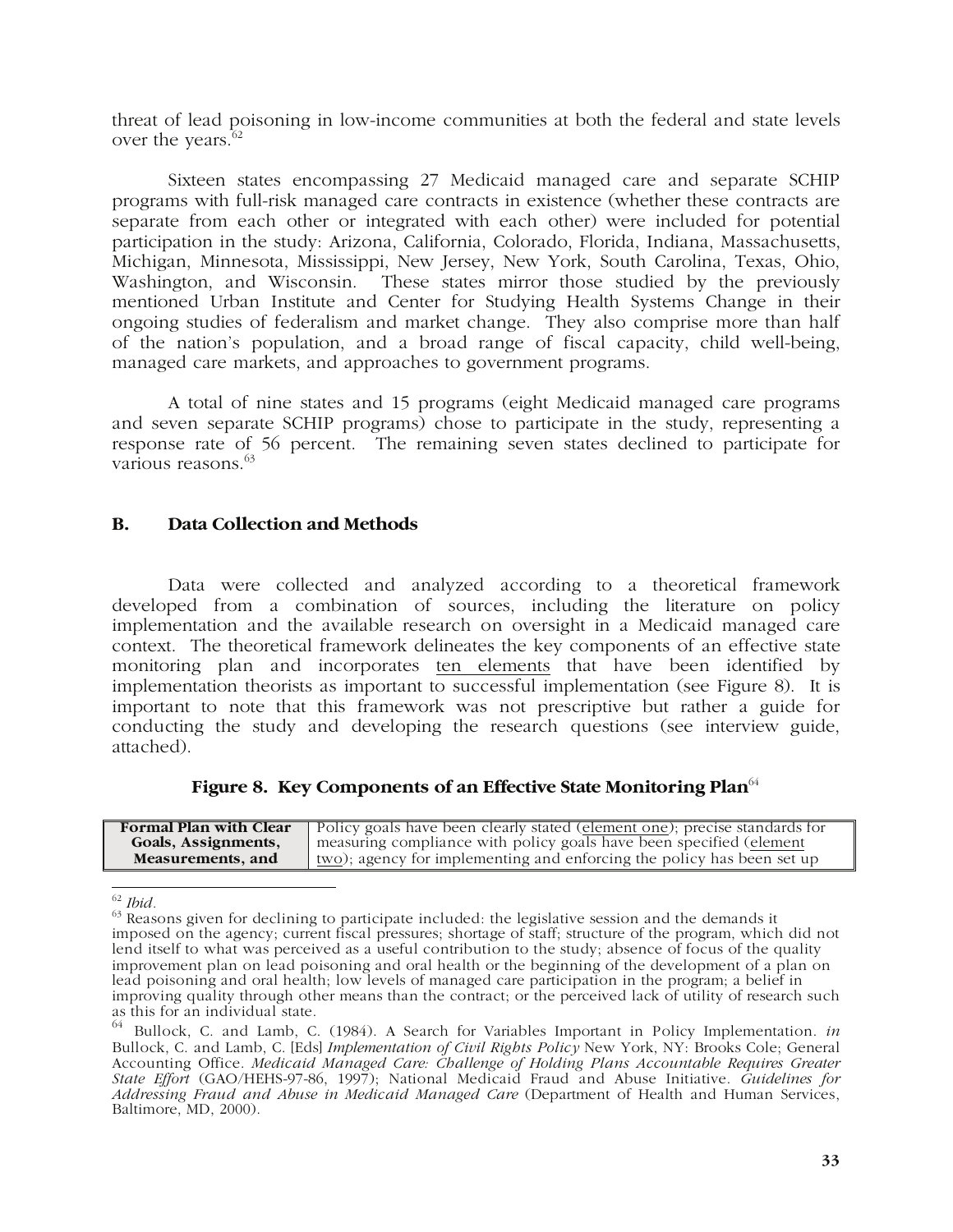| <b>Milestones</b>              | (element four); multi-faceted support exists toward the policy goals, i.e., the |
|--------------------------------|---------------------------------------------------------------------------------|
|                                | personnel responsible for implementation are committed to promoting the         |
|                                | policy goals (element five), those enforcing the policy enjoy the support of    |
|                                | their superiors (element six), and the policy beneficiaries are organized and   |
|                                | cohesively support implementation of the policy goals (element seven).          |
|                                | Strategies to prevent implementation problems, including specifying             |
|                                | contract requirements in the following areas: service components and            |
| <b>Prevention Strategies</b>   | service periodicity schedule; adequacy of provider network, travel              |
|                                | distances, and waiting times; and adequacy of medical care provided and         |
|                                | beneficiary satisfaction.                                                       |
| <b>Coordination Strategies</b> | The various agencies responsible for achieving the policy goals                 |
|                                | administratively coordinate their efforts (element eight).                      |
|                                | A mechanism for monitoring compliance has been created (element three);         |
|                                | quantifiable standards have been developed to measure performance and           |
| <b>Detection Strategies</b>    | information is collected to measure plan compliance with standard; analysis     |
|                                | and investigation are independently conducted by the state or other             |
|                                | external organization rather than plan-conducted.                               |
| <b>Enforcement Strategies</b>  | General approach is proactive, systematic, ongoing rather than reactive,        |
|                                | periodic; incentives and penalties favor compliance (element nine).             |
|                                | Federal government is an active participant on behalf of those protected by     |
| <b>Reporting Strategies</b>    | the policy (element ten); state reports back to the federal government for      |
|                                | additional sanctions beyond the purview of the state.                           |

Data were collected from two main sources of information. First, service and enforcement provisions found in Medicaid and SCHIP managed care contracts collected for CHSRP's ongoing study entitled "Negotiating the New Health Care System,"<sup>65</sup> as well as federal and state laws, including federal and state Medicaid statutes and regulations, federal and state SCHIP statutes and regulations, federal and state HMO acts, and federal and state procurement laws, when appropriate.

The second source of information consisted of telephone interviews with state government officials that were used to complete, corroborate, and clarify the In these interviews, we discussed specific contract requirements, state oversight activities, and state actions available or taken as a result of monitoring.<sup>66</sup> A wide range of officials were included, including both Medicaid and SCHIP agency staff.<sup>67</sup> We sought information about contract enforcement issues state officials faced as well as information on the extent to which contract drafting created additional problems in enforcement. This last point was of particular interest; since we began the contracts project nearly a decade ago, we have given specific focus to noting potential ramifications of vague language from an enforcement viewpoint.

Data were analyzed across states to describe the logic of Medicaid and SCHIP contract performance standards selection and the similarities and differences in state

<sup>65</sup> *Negotiating the New Health System* [4<sup>th</sup> Ed.], *op. cit.*<br><sup>66</sup> To protect the privacy of interviewees, all interviews with state officials were treated as confidential, informed consent procedures were followed, and only written notes were taken. No individual information that personally identifies an individual by name is published in this paper. This research project was reviewed for human subject protections by the George Washington University Medical Center Institutional Review Board and received approval on July 20, 2002 (IRB# U080227ER).

 $\overline{\phantom{a}}$ 

 $^{67}$  We also asked Medicaid and SCHIP interviewees to refer us to representatives from other agencies, e.g., Attorney General's offices, departments of insurance, as well as representatives from participating health plans whom they felt were appropriate for some follow-up questioning. Because of the low level of responses and the lack of representativeness obtained through this request, we decided to postpone this component of this study to a later date.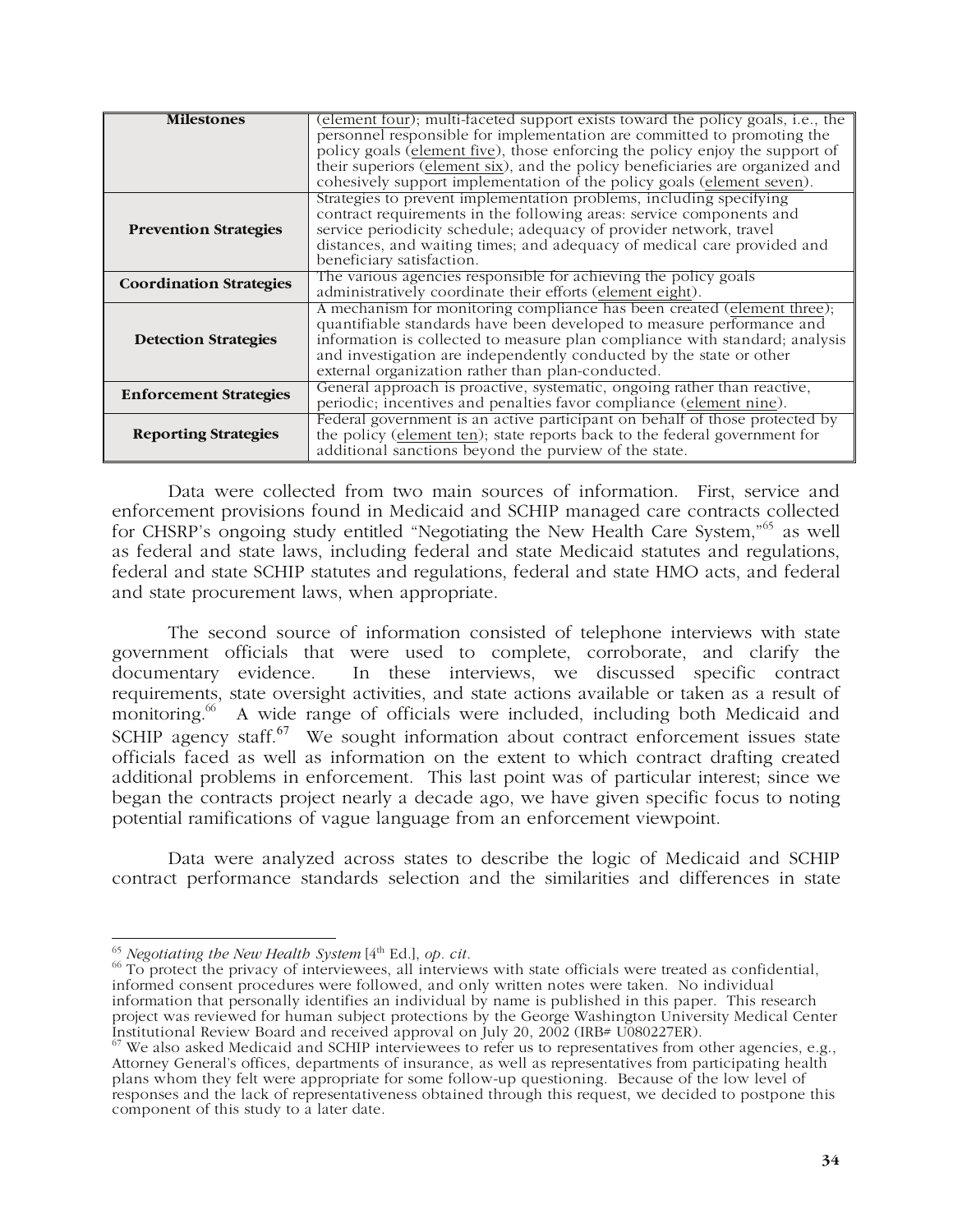monitoring plans by degree of managed care penetration, type of program design, and prevalence of the condition targeted by the contractual performance standard.

# **C. Analysis of Contract and Interview Findings**

## a. Medicaid and SCHIP Contract Performance Standards Selection

In this part, we analyze how state contracts reinforce existing professional standards and industry norms and develop new standards of care that attempt to raise the bar in health care quality for children.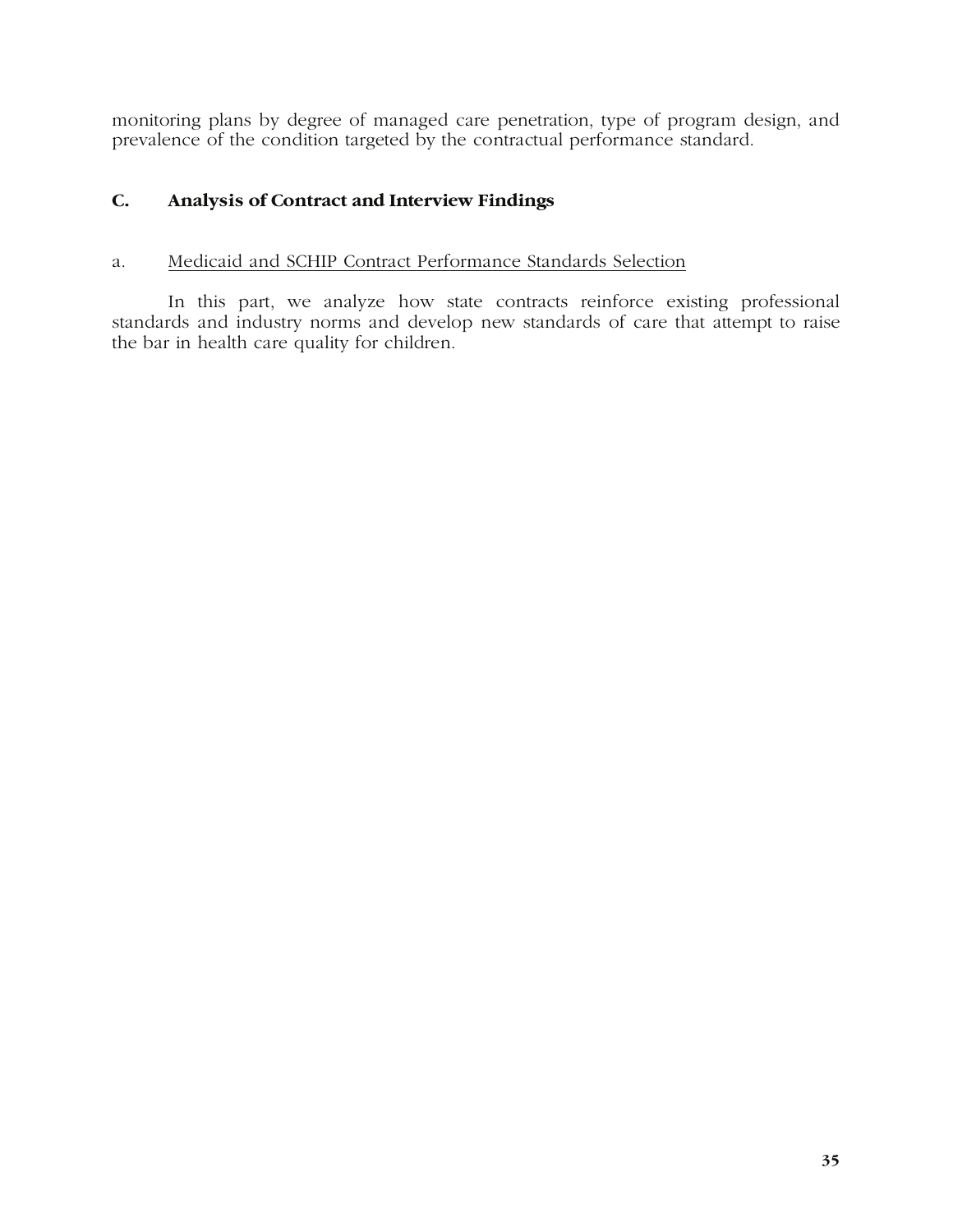#### *1. Dental Care*

Typically, in the private sector, dental services are not included in the contractual obligations of managed care organizations. Rather, they are optional and furnished through alternate systems of care. In contrast, in the Medicaid program, at least in the case of children, states must cover EPSDT services, which include oral screenings and referrals to dentists as part of the physical examination required under the program. In addition, other necessary care (i.e., diagnosis, treatment) discovered by the screen should be covered. At a minimum, other dental care should include emergency, preventive and therapeutic services, as defined in law, to relieve pain and infections, restore teeth, and maintain dental health.

States must provide dental services at intervals that meet reasonable standards of medical and dental practice and should consult with recognized medical and dental organizations involved in children's health care in setting these standards. However, there are differences of opinion among these professional associations on what the periodicity schedule should look like. The American Dental Association (ADA), American Academy of Pediatrics (AAP),<sup>68</sup> and American Academy of Family Physicians (AAFP) recommend a direct referral to a dentist at age 3 or earlier if medically necessary and greater frequency of dental visits than physical examinations for older children (a practice also supported, albeit no longer required, by the Centers for Medicare and Medicaid Services (CMS)). The American Academy of Pediatric Dentistry (AAPD), on the other hand, recommends a dental visit within six months of the eruption of the first tooth and no later than a child's first birthday, and subsequently a minimum of two visits per year.

Generally speaking, separate SCHIP programs have more flexibility to determine which benefits they will cover. SCHIP requires states to provide benefits that are actuarially-equivalent to a benchmark benefit package (e.g., state employee benefit plan) for basic services, which must include well-baby and well-child care. Unlike Medicaid, dental care is not specifically listed as a component of well-baby and well-child care in the SCHIP program.

**We asked state Medicaid and SCHIP officials why they set the oral health standards as they had in the contract.** The most striking difference came from the fact that Medicaid programs, including SCHIP Medicaid expansion programs, and separate SCHIP programs are governed by two separate sets of rules.

Medicaid officials almost uniformly cited the federal ESPDT requirements as the driving force for their oral health standards. While the majority of these officials believed that, or did not venture a guess as to whether, their standards reflected current federal requirements, professional standards, and industry norms, officials in two states thought theirs went a step further because they had "beefed up" the existing preventive guidelines with additional requirements. In the first state, officials added two requirements: 1) that primary care physicians perform oral screens at each well-child

 $\overline{\phantom{a}}$ <sup>68</sup> Since this research took place, the AAP changed its policy and joined the AAPD in recommending the establishment of a dental home by referring a child for an oral health examination by a dentist 6months after the first tooth erupts or by 12 months of age.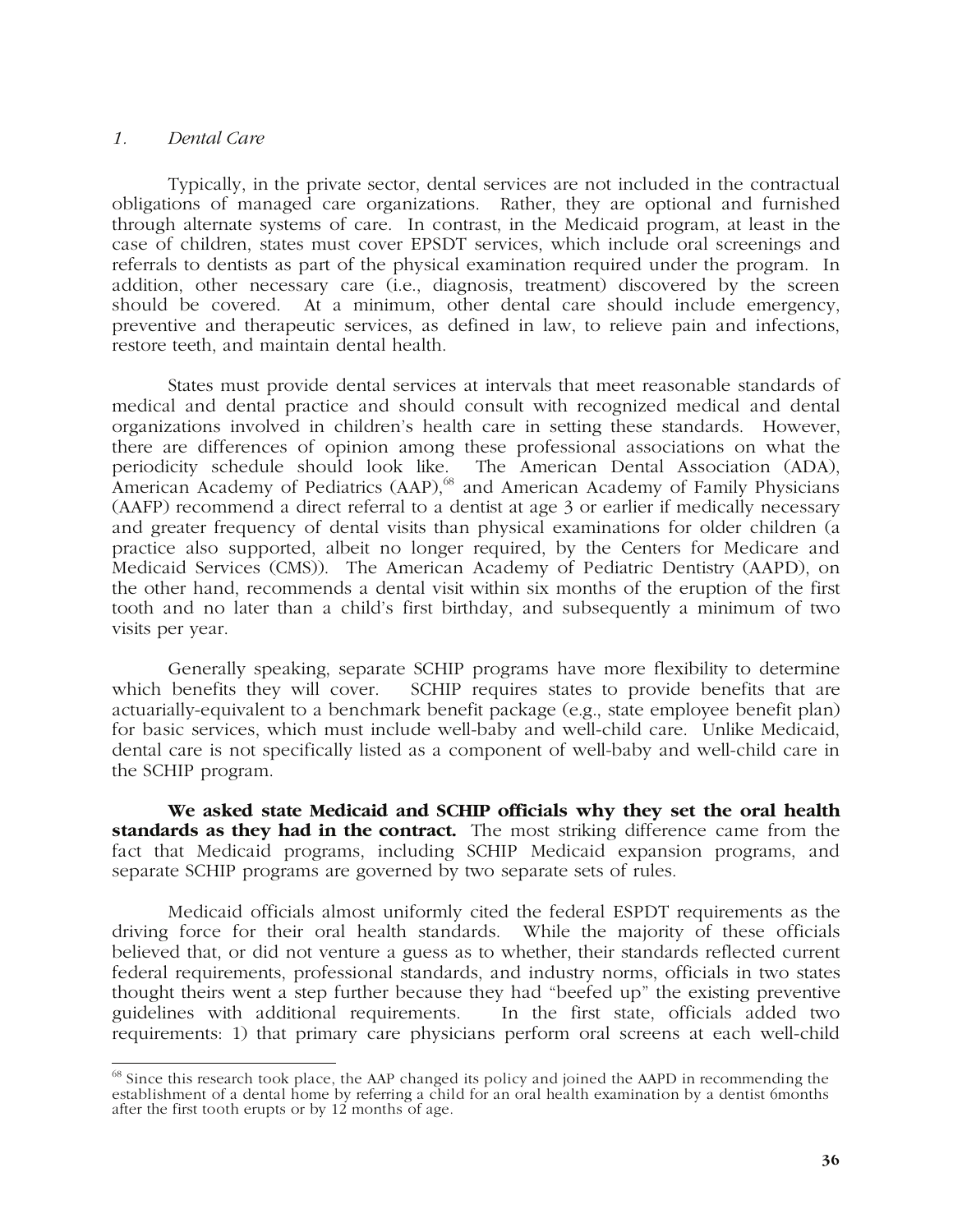visit and refer children to dental services when necessary, and 2) that managed care organizations guarantee open access or self-referral to oral health services for children and notify families when the annual visit is due.

In the second state, officials further defined what the examination of the oral cavity should entail, by requiring that medical providers "look at the teeth" not just the tonsils, perform various educational activities, and refer to dental providers using "First Tooth, First Birthday, First Dental Visit" as a guide for the age of referral, an approach similar to the one recommended by the AAPD. The state still faces difficulties with the referral component because the AMA, ADA, and AAPD differ on the age of referral (e.g., one says age three, the other with the sighting of the disease) and because providers remain confused as to which standard applies.

SCHIP officials, on the other hand, pointed to the flexibility of the SCHIP statute and regulations, which do not set federal standards in the area of oral health. The three separate SCHIP programs represented in this study all covered dental care and explicitly listed components of that care in their contracts. Two of these three programs also referred in their contracts to a specific periodicity schedule for providers to follow, the AAP schedule in the first case and the AAPD schedule in the second case. The third contract was silent on this issue, but the state official representing the program explained that the dental care component was based in large part on the Medicaid managed care model, particularly in the area of oral health assessments, which requires plans to follow the AAP periodicity schedule. One state official believed that their dental care standards went beyond industry norms because they had used the state employee benefit plan as a benchmark for the SCHIP benefit package and augmented it with the AAP standard of "screen and refer at age three." State officials in the second state thought their standards reflected industry practice because the choice of the AAPD standard was based on the recommendations to the Commission set up to design the SCHIP program by a dentist. The state official in the third state was unsure whether theirs represented an advance beyond existing standards.

**We asked state Medicaid and SCHIP officials how the pediatric oral health standards contained in their managed care contracts were arrived at and negotiated with contractors**. There were basically two groups of states: those that made the pediatric oral health standards of their contracts nonnegotiable and those that negotiated them in some fashion. Half of the states fell into the first group and did not negotiate this aspect of the contract because it was in essence predetermined by the EPSDT requirements at the federal level or it was added to the RFP as a minimum, nonnegotiable requirement. The other half of the states took varied approaches to negotiation and involved health plans at different stages of the process, but they all underscored that it facilitated buy-in on the part of health plans and thus lessened the opposition of health plans to the oral health standards that resulted in the contract. Three states involved health plans early on in the development stage of the standards either through formal discussions where the state entity responsible for setting policy on oral health made the final decision or through informal discussions where group decisions were made based on the best dental practice in existence at the time. A fourth state involved health plans at the RFP stage, which, according to state officials, provided a forum for health plans to voice their concerns. In that state, during the RFP process, the state proposed a set of performance measures for dental and well-child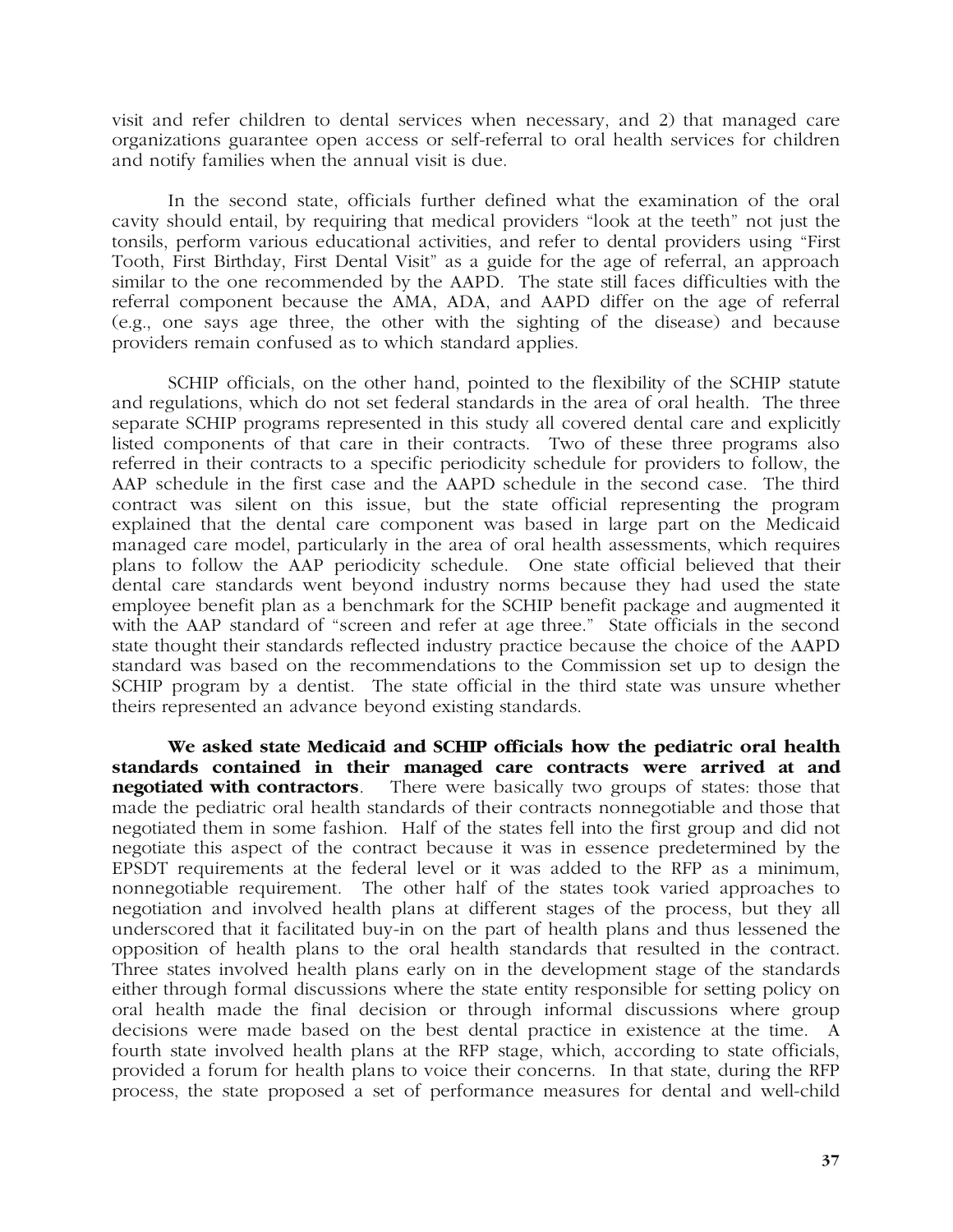care and the plans suggested national Health Employer Data Information Set (HEDIS) measures instead. In the end, the state adopted a set of measures very similar to **HEDIS** 

**Finally, we asked agency officials how important the capacity to measure the standard was and what was the anticipated approach to performance measurement.** We found that although the majority of states expected health plans to show improvement from year to year, the level of sophistication of states' approaches to measuring health plan performance and compliance with the pediatric oral health standards of the contract varied widely from state to state (Table 1 in Appendix II). Eight programs had developed one or more clinical performance measures, and of those, three had made them specific to dental care, and five relied on the broader EPSDT well-child visit measure. In addition, half of those that did not have measures specific to dental care also used dental statistics to track the utilization rate of dental services. Two programs did not have any performance measures in place, but both used dental statistics to track the rate of dental services. State officials in the ninth state explained that, because of the very low level of managed care penetration in the state, they decided to focus on ensuring access to care and to address quality improvement later when it would be a more feasible proposition. To that end, they developed a quantifiable geographic access standard (e.g., 90 percent of children must have access to a pediatrician within 10 miles of their homes). Though specific to pediatric care, it does not address access to dental providers.

#### *2. Lead Screening Services*

Generally, the perception in the private sector—health plans and health professionals alike—is that the condition of childhood lead poisoning does not merit the investment of often scarce resources the federal government allocates in several of its public health and public insurance programs. This perception is reinforced by the low prevalence of the disease, which today affects only approximately two percent of children ages 1-5, and the current AAP guidelines, which recommend targeted blood lead level testing for children at ages 12 and 24 months based on the results of a health risk assessment indicating the potential for elevated blood lead levels. $69$ 

In contrast to the private sector, the detection and the treatment of childhood lead poisoning is an important priority in the public sector. The Healthy People 2010 Objective 8-11 is to eliminate elevated blood lead levels in children. To this end, the U.S. Centers for Disease Control and Prevention (CDC) has developed a strategic plan for the elimination of childhood lead poisoning, which includes an effort to build a national surveillance system for monitoring children's blood lead levels.<sup>70</sup> CDC recommends that states make public and private laboratories, including out-of-state laboratories performing tests for residents of other states, the basis of their surveillance system because, unlike oral disease, lead poisoning is usually a laboratory diagnosis that does not require clinical judgment.

 $\overline{\phantom{a}}$ 69 Committee on Practice and Ambulatory Medicine, *Recommendations for Preventive Pediatric Health Care*, Washington, DC" American Academy of Pediatrics, http://www.aap.org. 70<br>
<sup>70</sup> Centers for Disease Control and Prevention. (1991) *Strategic Plan for the Elimination of Childhood Lead* <sup>70</sup>

*Poisoning* Atlanta, GA: Department of Health and Human Services.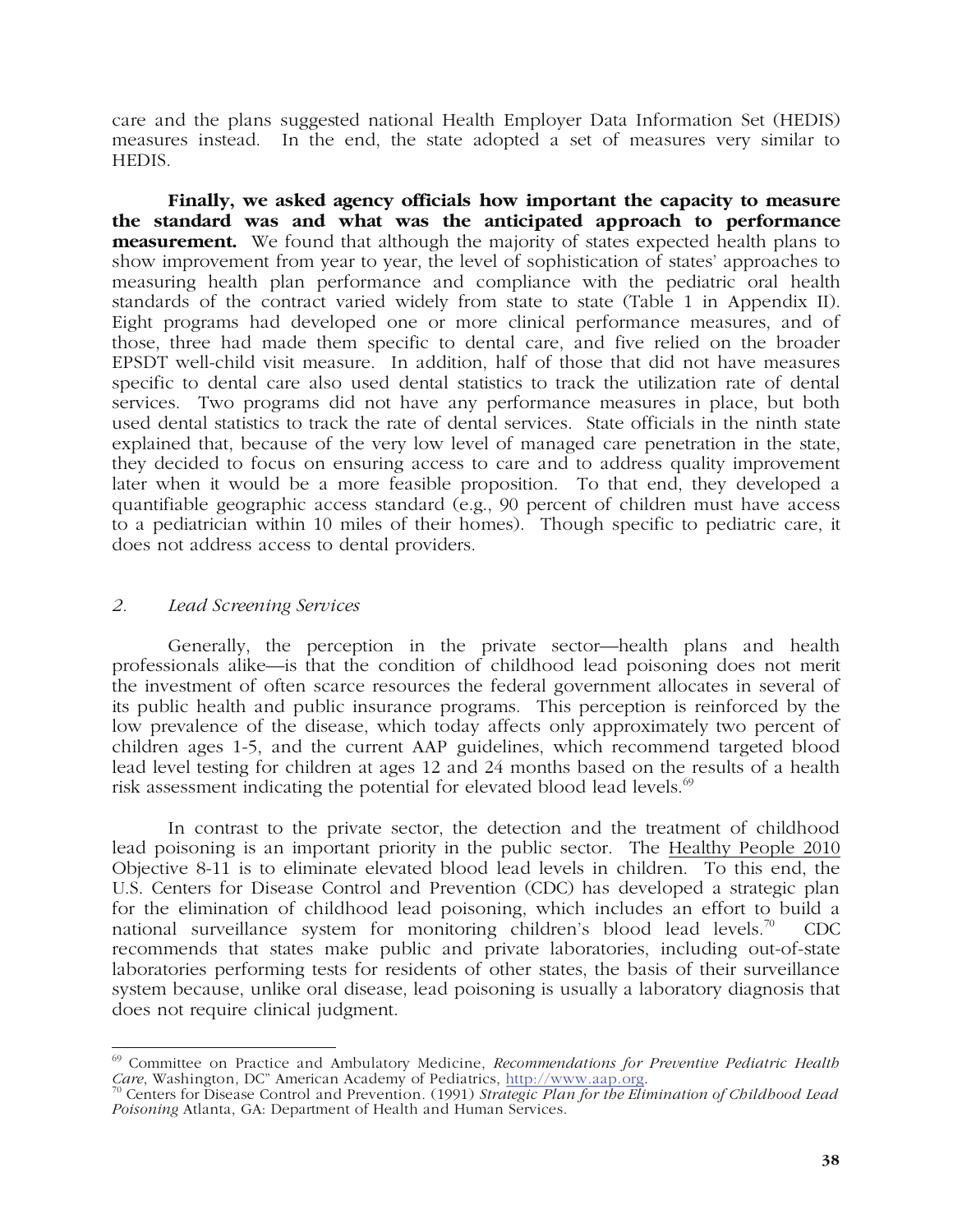According to CDC data, the majority of states (58 percent) require reporting of blood lead levels in children (usually starting at birth), with two states mandating reporting of all blood lead test results and 18 states requiring reporting of elevated blood lead levels only.<sup>71</sup> The majority of states with reporting requirements required reporting from state laboratories (76 percent) and in-state private laboratories (83 percent); about half of those states (49 percent) required reporting from both in-state and out-of-state private laboratories.<sup>72</sup> The majority of states with reporting requirements also required reporting from physicians  $(79 \text{ percent})$ .<sup>73</sup>

Following CDC's lead, CMS has made the detection and treatment of childhood lead poisoning a priority of the Medicaid program, which considers all children covered by the program at risk and thus needing universal blood lead level testing. This policy is in stark contrast with the AAP policy of performing a health risk assessment first before a blood test is even considered. Lead toxicity screening services are covered under EPSDT as part of the laboratory tests required under the program and must be provided according to the federally-specified periodicity schedule of the CDC Advisory Committee on Childhood Lead Poisoning Prevention. A blood lead test must be included. If a capillary specimen was used to perform the test and indicates elevated blood lead levels, it must be confirmed by a venous blood sample. Follow-up medical and public health services must also be provided.

In contrast to the Medicaid program, CMS has not made the detection and treatment of childhood lead poisoning a priority of the SCHIP program. As was the case for dental care, separate SCHIP programs have more flexibility to determine which benefits they will cover, although they must provide benefits that are actuariallyequivalent to the basic services provided under a benchmark benefit package (e.g., state employee benefit plan). Basic services explicitly include well-baby and well-child care, but do not specify lead screening as a component of well-baby and well-child care.

**We asked state Medicaid and SCHIP officials why they had set the lead screening standards as they had in the contract.** As was the case for dental care, the most striking difference came from the fact that Medicaid programs, including SCHIP Medicaid expansion programs, and separate SCHIP programs are governed by two separate sets of rules.

Medicaid officials almost uniformly cited the federal ESPDT requirements as the driving force for their lead screening standards. Because the EPSDT requirements incorporate the CDC guidelines on the detection and treatment of lead poisoning in Medicaid-covered children, which represent an expansion beyond the current industry norm and professional practice in this area, officials from all but one state with Medicaid programs and SCHIP Medicaid expansion programs or separate SCHIP programs administered under the same contract as Medicaid believed that their standards went beyond existing clinical guidelines.

 $\overline{a}$  $71$  Centers for Disease Control and Prevention. (1992) "Surveillance of Children's Blood Lead Levels— United States, 1991" *MMWR* 41(34): 620-622,<br>http://http://ww.cdc.gov/epo/mmwr/preview/mmwrhtml/00017471.htm.

<sup>&</sup>lt;sup>72</sup> *MMWR*, *op. cit*. Four study states required reporting from laboratories only, four additional states from both laboratories and physicians, and one state appeared not require either group of providers to report. <sup>73</sup> *MMWR*, *op. cit*.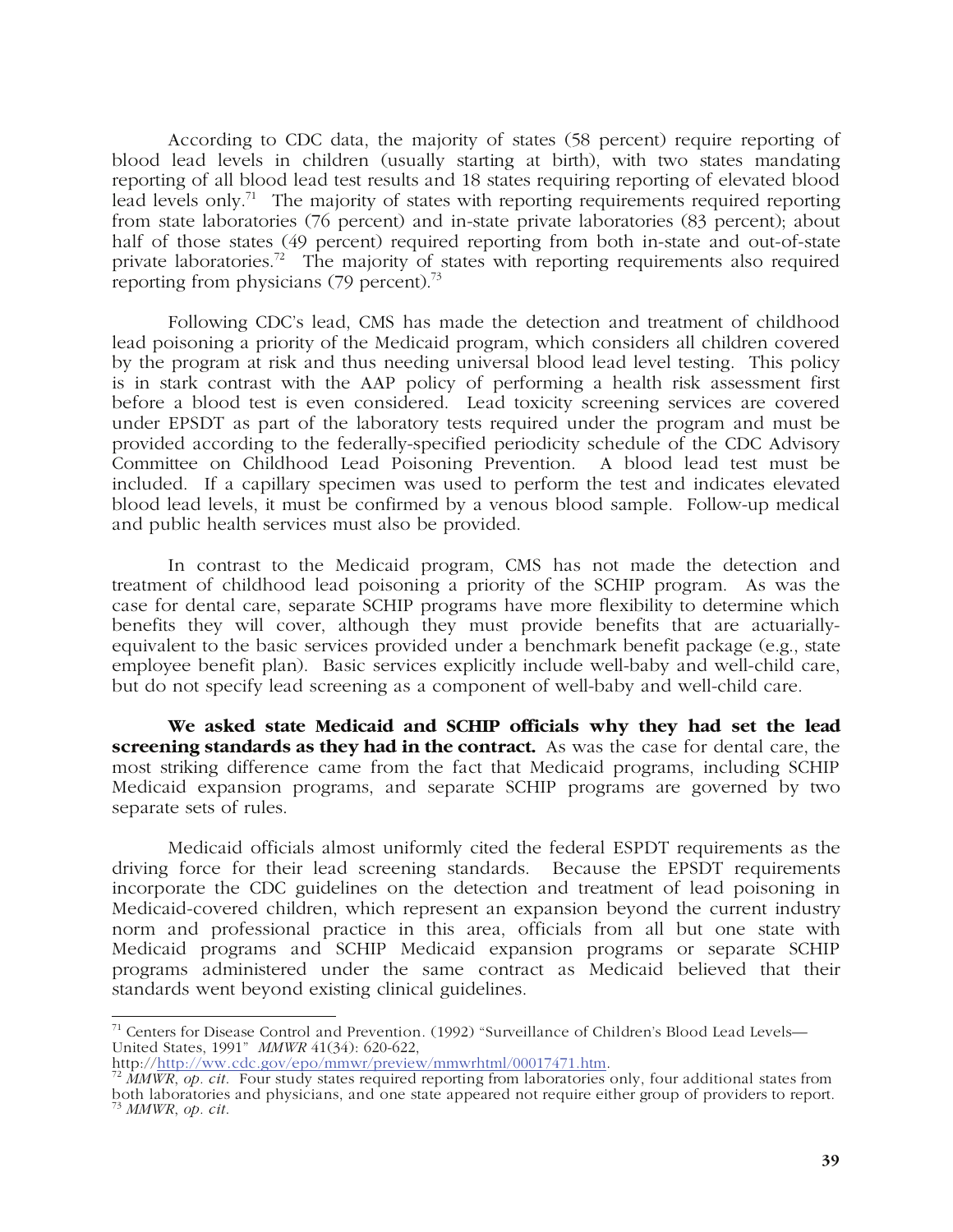SCHIP officials representing the three separate SCHIP programs administered under a separate contract from Medicaid again pointed to the flexibility of the SCHIP statute and regulations, which do not set any federal standards in the area of lead screening. As a result, they were free to depart from the EPSDT standards and all of them did. In two states, the contract imposes a general requirement that, as part of periodic health examinations, laboratory tests be performed according to the AAP recommendations for preventive pediatric health care, which include a risk assessment prior to testing. SCHIP officials representing one of these states explained that they had elected the AAP standards pertaining to the well-child visit because, in their view, it was the best way to tie in lead screening services without explicitly mentioning them. They also believed that their choice reflected current industry practice. The SCHIP official representing the second state recognized the lack of specificity of the contract language and further noted that lead screening does not appear to be on the minds of the commercial plans participating in the program. In the third state, the contract is completely silent on the issue of laboratory tests, including blood lead level screens. However, the SCHIP official representing this state stated that participating plans are generally expected to follow the AAP standards and thus current industry practice.

**We also asked state Medicaid and SCHIP officials how the pediatric lead screening standards contained in their managed care contracts were arrived at and negotiated with contractors**. States took three main approaches to contract negotiation. Under the first approach, three states made pediatric lead screening standards a nonnegotiable component of the HMO contract either because they were predetermined by the EPSDT requirements at the federal level (two states) or because it was included in the RFP as a minimum, nonnegotiable requirement (one state). Under the second approach, four states, including all three separate SCHIP programs administered under a managed care contract independent from Medicaid and one state using a combined contractual document for its Medicaid and separate SCHIP programs, did not have to negotiate this aspect of the contract because the contract did not include any language specific to lead screening. Under the third approach, states (a minority in this study) negotiated the standards in some fashion. One state, which involves health plans at the RFP stage, used the RFP process to propose a set of performance measures for well-child care and the plans counter-proposed with national HEDIS measures instead. In the end, the state adopted a set of modified HEDIS measures.

**Finally, we asked states how important was the capacity to measure the standard and what was the anticipated approach to performance measurement.** Similar to our findings on oral health, we found extreme variations in state approaches to monitoring plan compliance with the pediatric lead screening standards of the contract, although the majority of state programs expected participating plans to provide some evidence of improvement in their performance (Table 2 in Appendix II). In addition, about half of the states that were more advanced in their monitoring efforts had also developed a closer collaboration with the public health agency in this area. At the opposite end of the spectrum, the two states that did not monitor compliance at all deferred all monitoring duties and responsibilities to the public health agency, which was seen as being the lead monitoring agency in this area.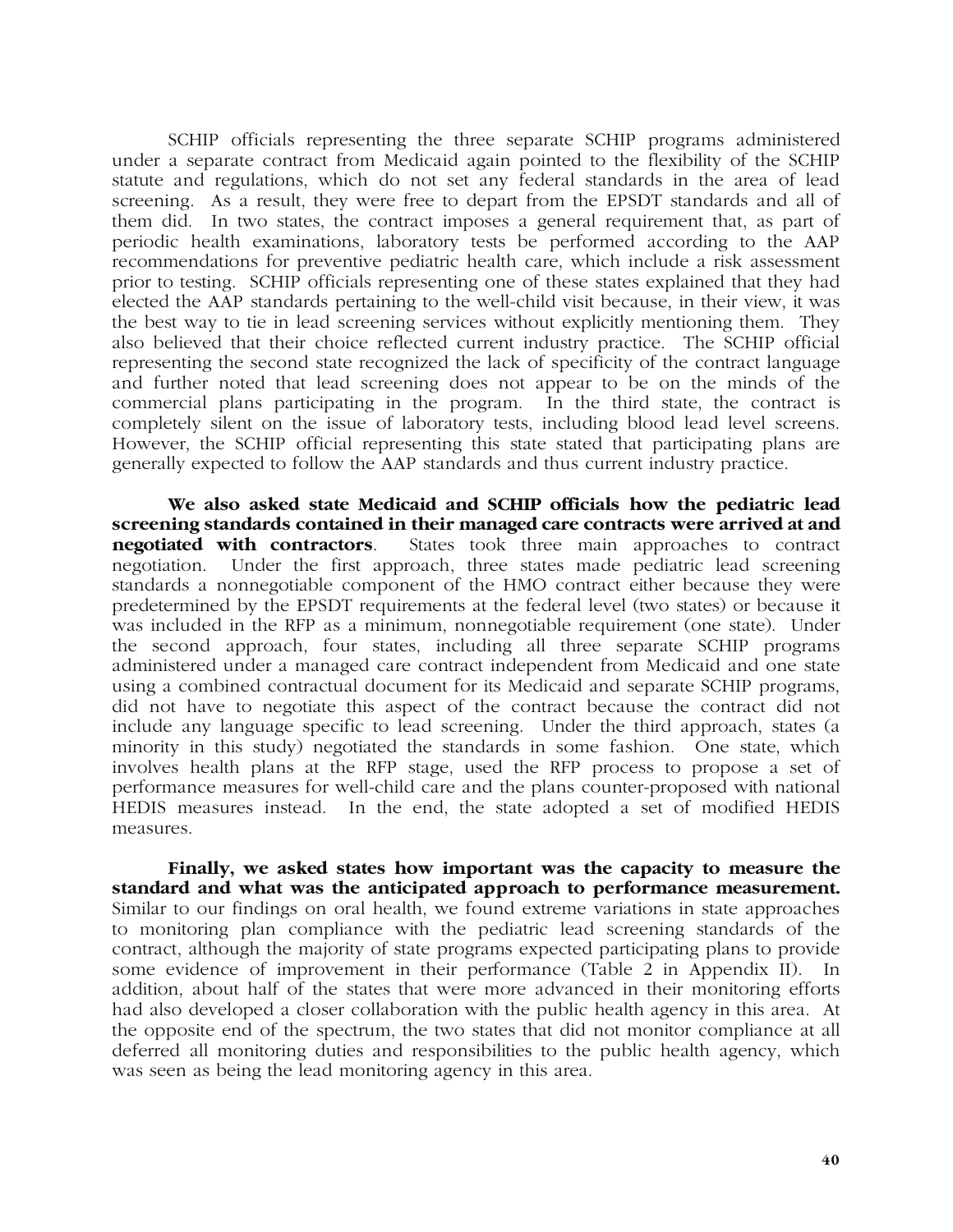#### *3. Summary of Findings on Selection of Standards*

Overall, our findings show that states with Medicaid and separate SCHIP programs faced different choices because of differing applicable federal law. For both dental and lead screening services, states with Medicaid programs and SCHIP Medicaid expansion programs or separate SCHIP programs administered by the Medicaid agency (hereafter, Medicaid states) followed the EPSDT requirements to set their standards, though, in the case of oral health, Medicaid states had a level of discretion in setting their standards not available for lead screening. In contrast, states with separate SCHIP programs had much greater flexibility in both areas.

The EPSDT standards on oral health essentially leave it up to states to select the periodicity schedule plans and providers must follow in the provision of oral health services, although they require states to consult with recognized medical and dental organizations involved in children's health care, which have not yet reached a consensus on what the standard of care should be. Despite this lack of consensus in the field, the majority of Medicaid states selected the AAP recommendations for preventive pediatric health care (i.e., screen and refer at age  $3^{74}$  and believed that their choice reflected existing practice and thus did not exceed industry customs and norms in health care quality for children. Similarly, the majority of separate SCHIP plans chose to require participating health plans to follow the AAP standards on dental referrals. In at least two instances, states augmented the AAP guidelines with additional requirements on health plans, providers, or both and believed their choice went a step further than existing practice and thus attempted to raise the bar in health care quality for children.

The EPSDT standards on lead screening do not give states much flexibility in setting their own standards. In addition, they already represent an advance beyond existing professional and industry norms. As a result, the majority of Medicaid states incorporated the EPSDT standards into their own standards and believed that they went beyond existing norms. However, in what is perhaps indicative of what is to come as CDC and CMS are contemplating a possible change in lead screening policy, one Medicaid state, noting the current disagreement among CMS regional offices on the benefits of universal testing due to the very low prevalence of childhood lead poisoning in certain areas of the country, opted for a policy of targeted screening (which is reflected in the contract by a reference to current preventive guidelines), similar to that advocated by the industry, against current Medicaid policy, but with the understanding of its regional office. In contrast to the majority of Medicaid states but in step with the Medicaid state just described, all separate SCHIP programs selected the AAP standards on well-baby and well-child visits as a way to tie in lead screening services without having to explicitly mention them.

Taken together, these findings suggest that, unless the federal government specifies the content of coverage and the periodicity with which it should be furnished, states will be more likely to follow professional and industry practice and forego attempts to raise the bar in health care quality for children. They further suggest that the federal government will be more likely to specify the content of coverage and the periodicity with which it should be furnished in the case of low prevalence conditions

 $\overline{a}$  $74$  See previous footnote about the change in AAP policy.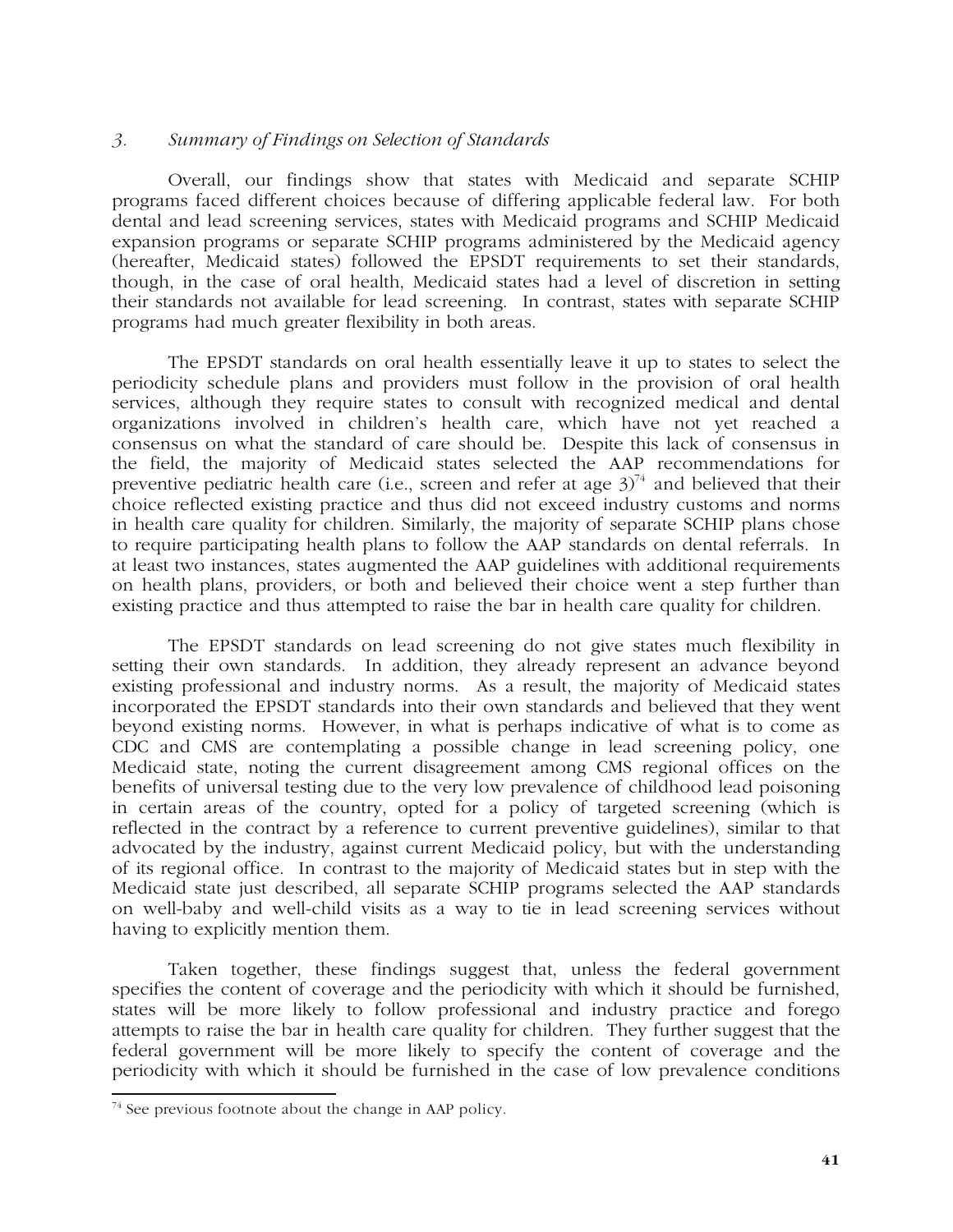that are attached to public health concerns. If those federal specifications reflect an advance beyond current norms, as one can expect in the case of low prevalence conditions, states may run into serious implementation problems.

Our interviews indicate that it may be the case with childhood lead poisoning. Several states described a situation where plans and providers are uniformly opposed to universal screening and instead, favor targeted screening. In some states, the very low prevalence of the condition further reinforces the perception among medical directors and pediatricians that universal screening is a waste of resources. Except for one state, which decided against compliance with federal policy so that it could redirect its limited resources to addressing more pressing needs, states find themselves in a bind in trying to meet federal requirements. They either deal directly with provider resistance, as several states have done, investing resources in educating providers about the importance of universal screening (when changing provider behavior is known to be an extremely difficult task and when these resources could be put to other uses), or they do not do so directly but rather indirectly, relying solely on their monitoring and enforcement plan as a means to redress pervasive provider noncompliance (with the limitations of such an approach in addressing the root causes of the problem).

## b. The Implementation of Medicaid and SCHIP Managed Care Monitoring and Enforcement Activities

In this section, we describe and compare state approaches to monitoring and enforcement of pediatric standards, by degree of managed care penetration (i.e., high vs. medium vs. low penetration), type of program design (i.e., Medicaid-administered program vs. separately-administered SCHIP plan), and prevalence of the condition targeted by the contractual performance standard (i.e., high vs. low prevalence condition).

# *1. State Approaches to Monitoring and Enforcement of Pediatric Standards by Degree of Managed Care Penetration*

The nine participating states were categorized according to the level of managed care penetration in the general population. They were then divided into the following three groups for the purpose of analyzing interview responses: (1) states with high levels of managed care penetration, i.e., states with more than 20 percent of the general population enrolled in managed care (seven states); (2) states with medium levels of managed care penetration, i.e., states with 10 to 19.9 percent of the general population enrolled in managed care (one state); and (3) states with low levels of managed care penetration, i.e. states with less than 10 percent of the general population enrolled in managed care (one state). Because of the small sample size, our findings have to be interpreted with extreme caution. Nevertheless, we found that the level of MCO participation and competition in the state in general and in the Medicaid and SCHIP markets in particular appeared to matter. In the state with only one contractor, officials felt that pushing it too hard on compliance would result in the MCO pulling out. Table 3 in Appendix II describes each grouping in more detail, including the level of Medicaid and SCHIP managed care enrollment in the study states.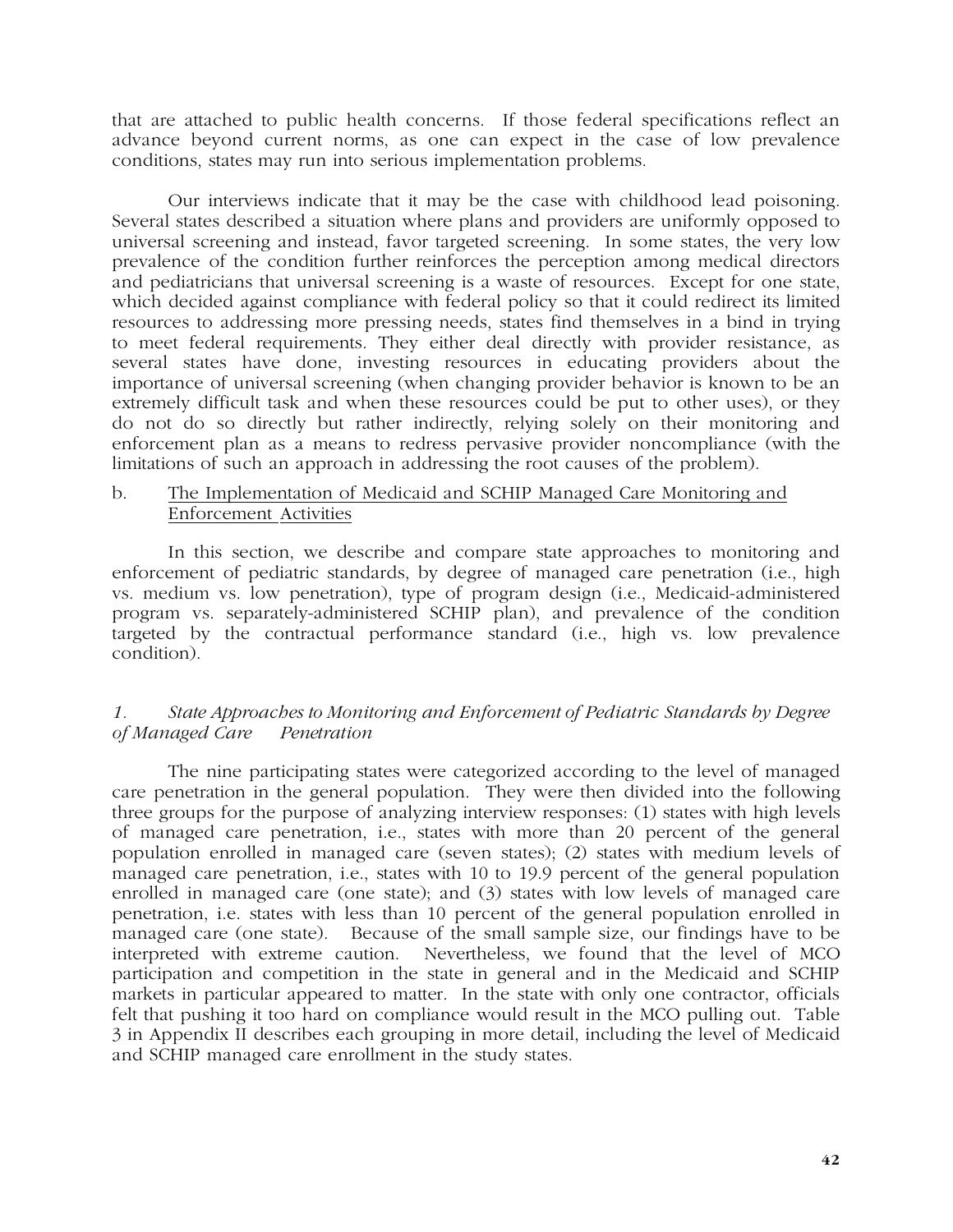#### • **Formal monitoring and enforcement plan with clear goals, assignments, measurements, and milestones**

Under Medicaid, states are required to ensure that managed care organizations comply with federally-specified EPSDT and managed care requirements and standards established by the state in the area of quality assessment and performance improvement through regular monitoring and evaluation of their contract provisions, which by law they must establish when they buy managed care products. Under SCHIP, states that buy managed care products must also do so through contracts that adhere to federal and state contract and procurement requirements but they are not bound by similar requirements regarding coverage of benefits, managed care, and oversight of the quality of care furnished (although the option to follow Medicaid requirements is available).

In order to assess states' monitoring efforts, we asked whether they had a formal, written monitoring and enforcement plan for the provision of pediatric standards spelled out in their contracts, and if so, what its main goals were. We also asked them whether they had clearly stated their policy objectives regarding the monitoring and enforcement of the pediatric oral health and blood lead level screening standards included in their contracts, whether they had set up an agency responsible for implementing and enforcing these policy objectives, and whether there was multi-faceted support within the agency and among policy beneficiaries toward these objectives.

*All states had a formal, written general monitoring and enforcement plan.*All states responded that they had folded their general monitoring and enforcement plan into their contract, and that its general goal was to ensure access to quality care. Five states referenced federal Medicaid policy and state statutes, regulations, and policy manuals as additional documents embodying their monitoring and enforcement plan. Four states had also developed a separate, comprehensive quality improvement plan independent of the contract, and, of those, two had developed a dental quality improvement plan in addition to their comprehensive quality improvement plan. State officials explained that specific policy objectives regarding oral health and lead screening could be found in the same documents. The majority of respondents stated that they expected oral health services to be provided in accordance with the EPSDT requirements and AAP recommendations, and lead screening services in accordance with the EPSDT requirements and state laws. They also believed that they had clearly communicated these expectations, both orally and in writing.

*Low levels of managed care penetration seemed to be a factor in explaining whether states had specified precise standards for measuring compliance with quality improvement goals in the areas of dental care and lead screening.*While the degree of managed care penetration did not seem to be a factor in explaining whether states had a formal, written monitoring plan, it appeared to have some bearing on the extent to which states had specified precise standards for measuring compliance with their policy goals related to oral health and lead screening. In contrast to states with high and medium levels of managed care penetration, the majority of which had established clinical performance measures specific to well-child care (oftentimes replicating the federal requirement of a participation of 80 percent in the EPSDT visit), and in several cases specific to dental care and lead screening services, the one state with low levels of managed care penetration had not established any clinical performance measures. Because there is so little managed care in that state, program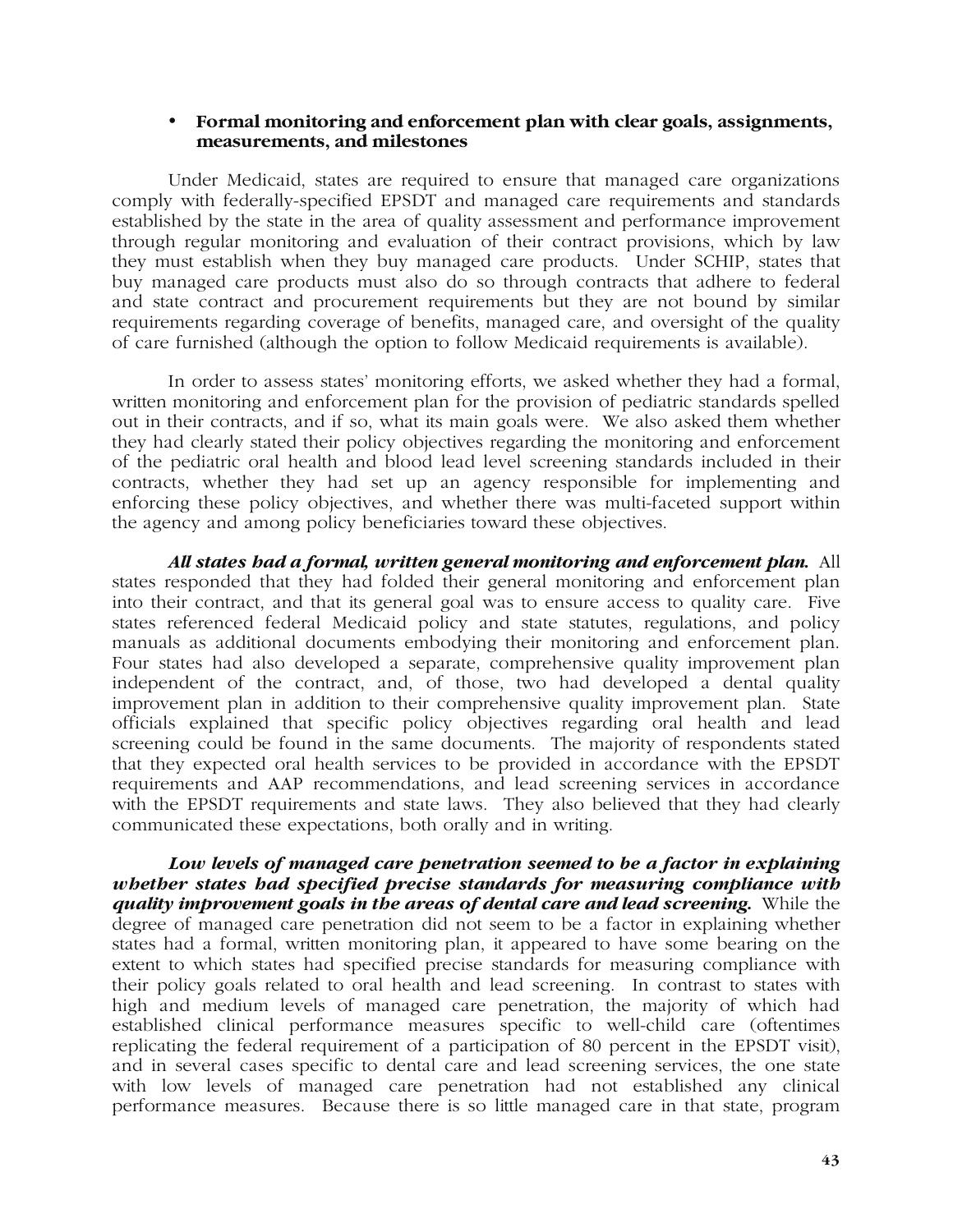officials explained, the program does not focus on quality improvement but on ensuring access to care instead. To that end, the program uses a quantifiable access standard, whereby plans must demonstrate that 90 percent of their enrolled children have access to a pediatrician within 10 miles. Although unique in the group of states studied, this state exemplifies the need for an underlying managed care market if states want to be successful in using managed care and quality improvement techniques in their public insurance programs.

*All states had set up an agency for implementing and enforcing the policy objectives related to oral health and lead screening.* Although all states had set up an agency for implementing and enforcing the policy objectives related to oral health and lead screening, in some states the responsibilities specifically linked to the oversight of managed care, dental carve-outs, and lead screening seemed to add layers of complexity to state program administration. It is not known whether states had plans outlining the lead agency's monitoring activities, key partners and stakeholders, and roles and responsibilities, but we found that states adopted differing approaches to program organization when setting up an agency for implementing and enforcing the policy objectives related to oral health and lead screening. Six states made the Medicaid agency the lead agency for setting contractual standards and the Medicaid managed care division the lead division for monitoring compliance with those standards. Two of those states also had a dental carve-out (one run under a fee-for-service system and the other under a managed care system) and had assigned oversight responsibilities specifically related to the provision of dental services to a division specializing in dental care (although the Medicaid managed care division retained oversight responsibility for the dental component of the EPSDT well-child visit). These two states also shared with the department of health or even had relinquished to the department of health significant oversight responsibility for lead screening services.

The seventh state integrated all Medicaid and SCHIP operations into one overarching agency and made that agency the lead oversight agency. The eighth state combined the Medicaid agency, the SCHIP agency, and the public health agency into one department. In the case of Medicaid, oversight over oral health and lead screening contractual duties were assigned to the Medicaid agency, and community awareness duties regarding lead screening to the public health agency. In the case of SCHIP, oversight duties were shared between the SCHIP agency (oral health) and the public health agency (lead screening).

The last two states, which happen to be separate SCHIP states, one located in a heavy managed care market and the other in an almost nonexistent managed care market, have their programs jointly administered by an independent health insurance board, which is responsible for setting standards for the program, and another entity. In the first state, this entity was the department of managed care, which was responsible for regulating all aspects of managed care operations and being the enforcer of state law. In the second state, the entity was the Medicaid agency, which was responsible for reporting and overall management of the program.

*The level of support for the policy objectives regarding the monitoring and enforcement of oral health and lead screening varied across states, and the low degree of managed care penetration appeared to be a factor in one state.* **Three** state programs enjoyed multi-faceted support toward their objectives on oral health and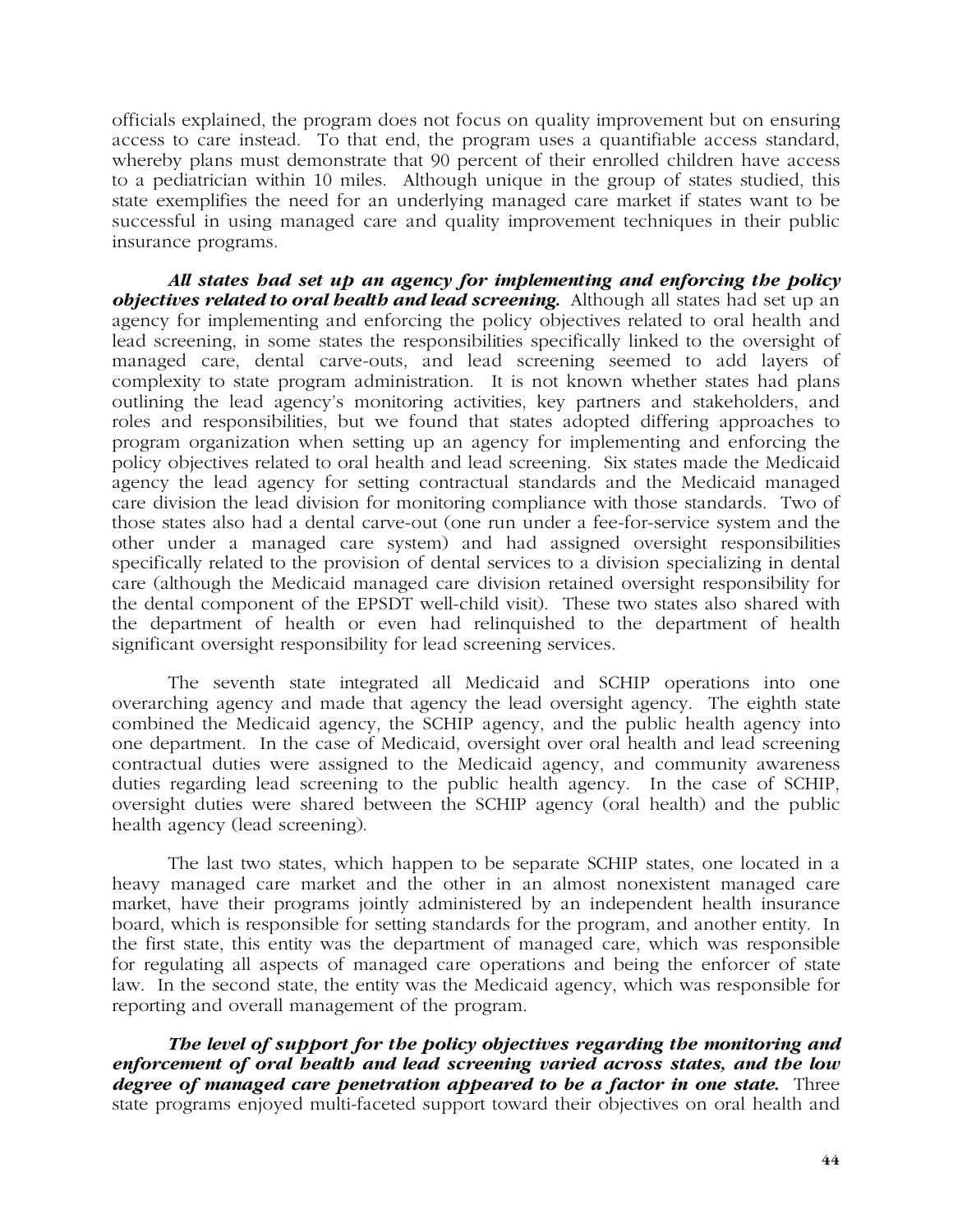lead screening. Personnel responsible for implementing the policy were committed to promoting the objectives, and they enjoyed the support of their superiors in doing so. Health plans cohesively supported implementation of the policy. In two additional state programs, interviewees described a general commitment from all sides to implementing important policies, particularly as they related to lead in the first state and to oral health in the second state, even though health plans appeared to raise issues around the lack of adequate resources for them to reach the stated objectives.

State and plan commitment to lead and oral health policy objectives seemed to rest heavily on a belief in the utility of such efforts. In one state, while the administration remained committed to promoting oral health and lead screening objectives, health plans and providers, while supportive of the oral health objectives, objected to the lead screening objectives because of the controversial issue of universal testing. In another state, while the administration was highly aware of the lead screening objectives but not very conscious of the oral health objectives, health plans and providers uniformly rejected the lead screening objectives and did not even focus on the oral health objectives.

In the one state with low levels of managed care penetration, program representatives explained that, while the state administration and the health plan were committed to promoting the oral health and lead screening goals, the health plan's loose managed care structure was not conducive to cohesiveness on the part of the providers and this lack of control over providers prevented the health plan from implementing strategies to reach those goals.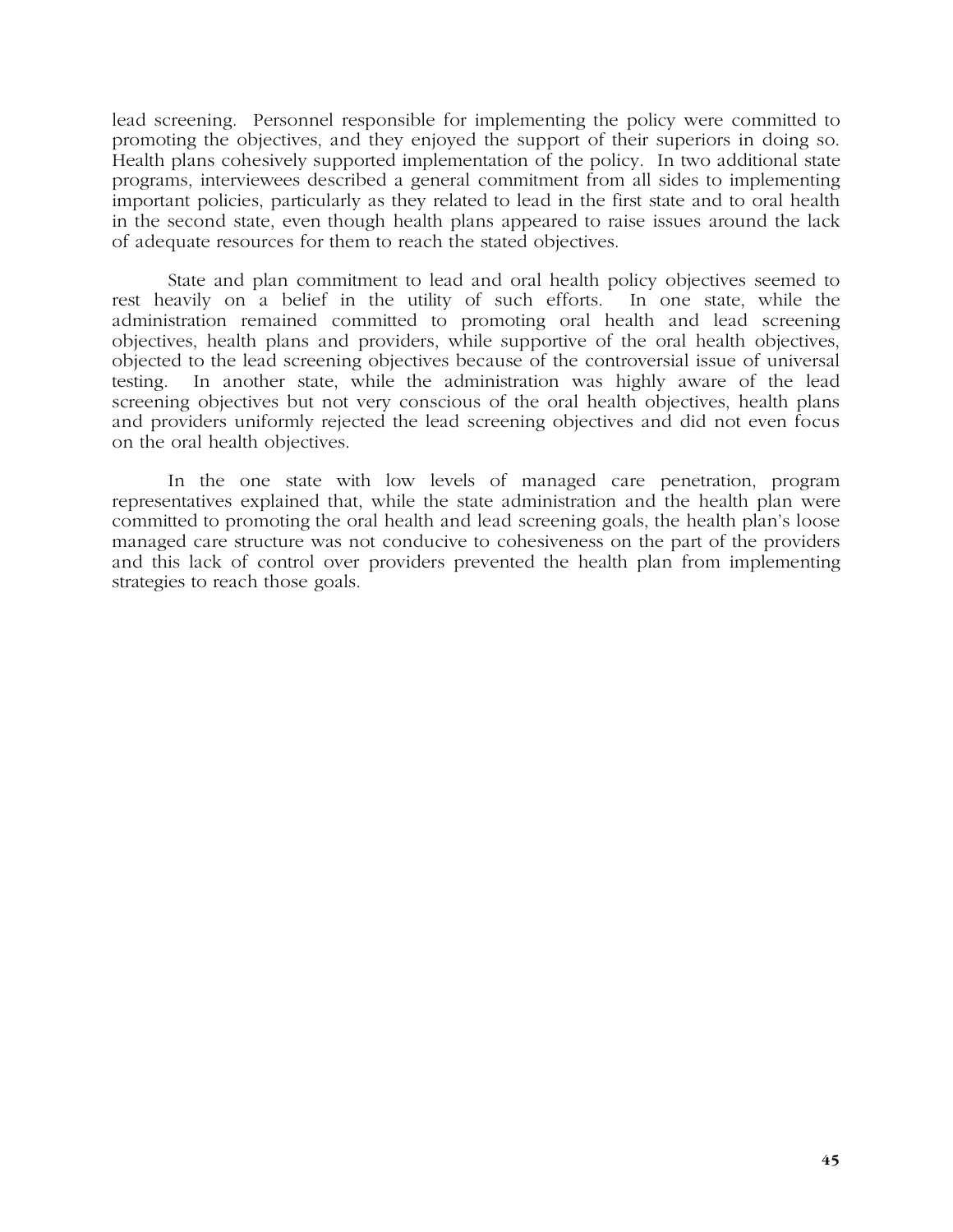#### • **Prevention Strategies**

In our effort to assess the effectiveness of states' monitoring efforts, we also examined state strategies to prevent implementation problems, with a special emphasis on states' contract specifications in the following areas:

- service components and service periodicity schedule;
- adequacy of provider network, travel distances, and waiting times to provide the service according to the periodicity schedule;
- adequacy of medical care provided through the use of service specific utilization statistics, encounter data, clinical studies, and medical record audits; and
- adequacy of beneficiary satisfaction through the use of service specific satisfaction surveys and grievance reports.

We found that contractual specifications varied greatly across study states, a variation that did not seem related to the degree of managed care penetration in the state.

*Specification of service components and periodicity schedule for dental care and lead screening services.* State programs more often listed the service components of dental care and used the state's own periodicity schedule or referred to some professional organization's periodicity schedule for the provision of dental care. In contrast, they more often included a broad requirement to provide EPSDT or laboratory tests, or omitted altogether a requirement to provide lead screening services, and followed the EPSDT schedule or lacked specificity regarding the periodicity schedule for the provision of lead screening services.

*Specification of minimum provider network requirements, waiting times, and travel distances.* In general, state programs were more likely to omit specifications on one, two, or all three aspects of access to care (provider networks, waiting times, and travel distances) than to include provisions on all three aspects of access to care. Four state programs, including the separate SCHIP programs, lacked specificity on all three aspects of access to care; three programs lacked specificity on two of three aspects; and two programs lacked specificity on one of three. Only two state programs had specifications on all three aspects of access to care. In the area of dental care, they were as likely to specify minimums that were specific to the provision of dental services (e.g., network must include dentists who should be located within the specified travel distances and should see patients within the specified waiting times) as they were to specify general requirements for the adequacy of the provider network, waiting times and travel distances. In the area of lead screening services, on the other hand, they were much less likely to tailor their minimum requirements to the provision of lead screening services and more likely to impose general minima.

*Specification of data requirements to monitor adequacy of medical care and*  **beneficiary satisfaction.** All but one state program included some data reporting requirements in their contracts. Only two state programs required managed care organizations to provide all sources of data, i.e., utilization statistics, encounter data, clinical studies, medical record audits, satisfaction surveys, and grievance reports. The remaining states required managed care organizations to provide one or more of these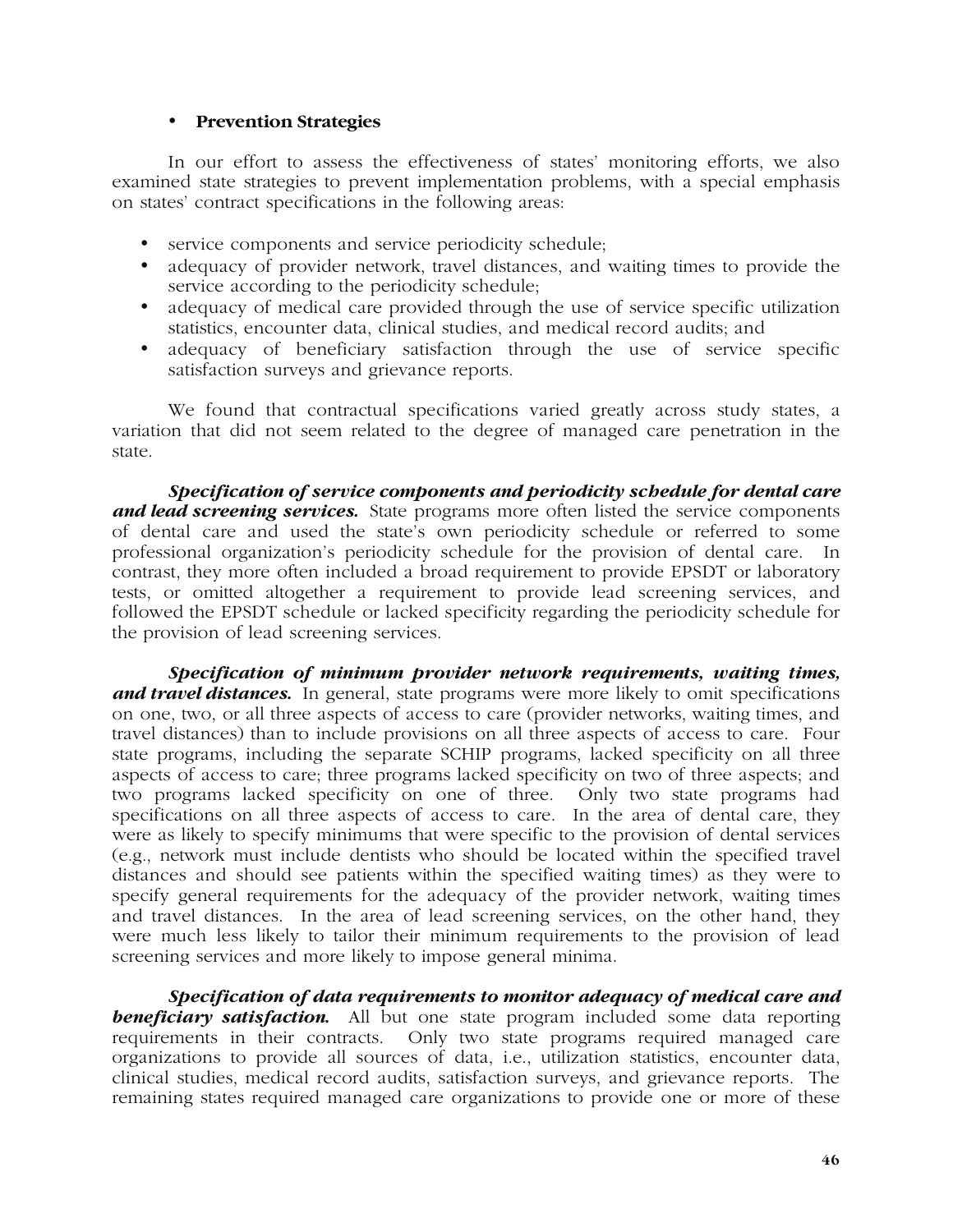sources of data, but in the aggregate each source of data was required in similar frequency. Additionally, except for two state programs (one contract specifically required utilization statistics and encounter data on dental services, while another contract specifically required clinical studies on lead screening services), requirements were not tailored to dental care and lead screening.

# • **Coordination Strategies**

 A third key component of a state monitoring plan consists of coordination among the various agencies responsible for achieving the policy objectives regarding oral health and lead screening. Do the Medicaid and SCHIP agencies and the various other agencies responsible for monitoring and enforcement (e.g., Attorney General's office, department of insurance) administratively coordinate their efforts? How do they coordinate their efforts? Do they share information and communicate on a regular basis? Again, we found great variation in the level of coordination across states, which did not appear related to the degree of managed care penetration in the state. Most states pursued strategies to coordinate their monitoring and enforcement efforts with other relevant agencies, such as allowing access to data on request (one state), being notified and notifying the appropriate agency when appeals indicate a potential problem (five states), disseminating or making available the results of internal audits to interested parties (four states), referring cases to the appropriate agency if monitoring reports show that they fall under some other entity's jurisdiction (one state), setting up regular channels of communication and information sharing, e.g., interagency meetings (one state).

*Coordination with the Attorney General's office.* Generally speaking, state programs did not appear to have close relationships with the Attorney General's office, which was perceived as having narrow responsibilities in the area of criminal activity (i.e., fraud and abuse) and thus as having little involvement in issues of quality of care, especially as it related to dental care and lead screening services. One state official also explained that the program currently lacked funding, staff, and need to pursue coordination efforts with the Attorney General's office. A few states described a more ongoing relationship between the two agencies, and of those, only one state had established a formal relationship with the other agency. Three state programs had no formal coordination with the Attorney General's office but did refer cases of fraud (e.g., enrollment fraud) detected through their own monitoring efforts. In addition, one of these programs held annual meetings with the Attorney General's fraud control unit staff, who come to the agency to make presentations to participating health plans. One state program had an interagency agreement with the Attorney General's office pertaining to cases of fraud.

*Coordination with the department of insurance.* Most state programs had some relationship with the department of insurance, which was chiefly responsible for issues of financial solvency. Several states described a close working relationship with the department. Working relationships with the department of insurance ranged from information sharing and regular communication to standing monthly or quarterly meetings to referrals of cases when warranted and permitted under state law. Other states described a more episodic kind of a relationship with the department, with no formal process in place. One state limited contact with the department to those cases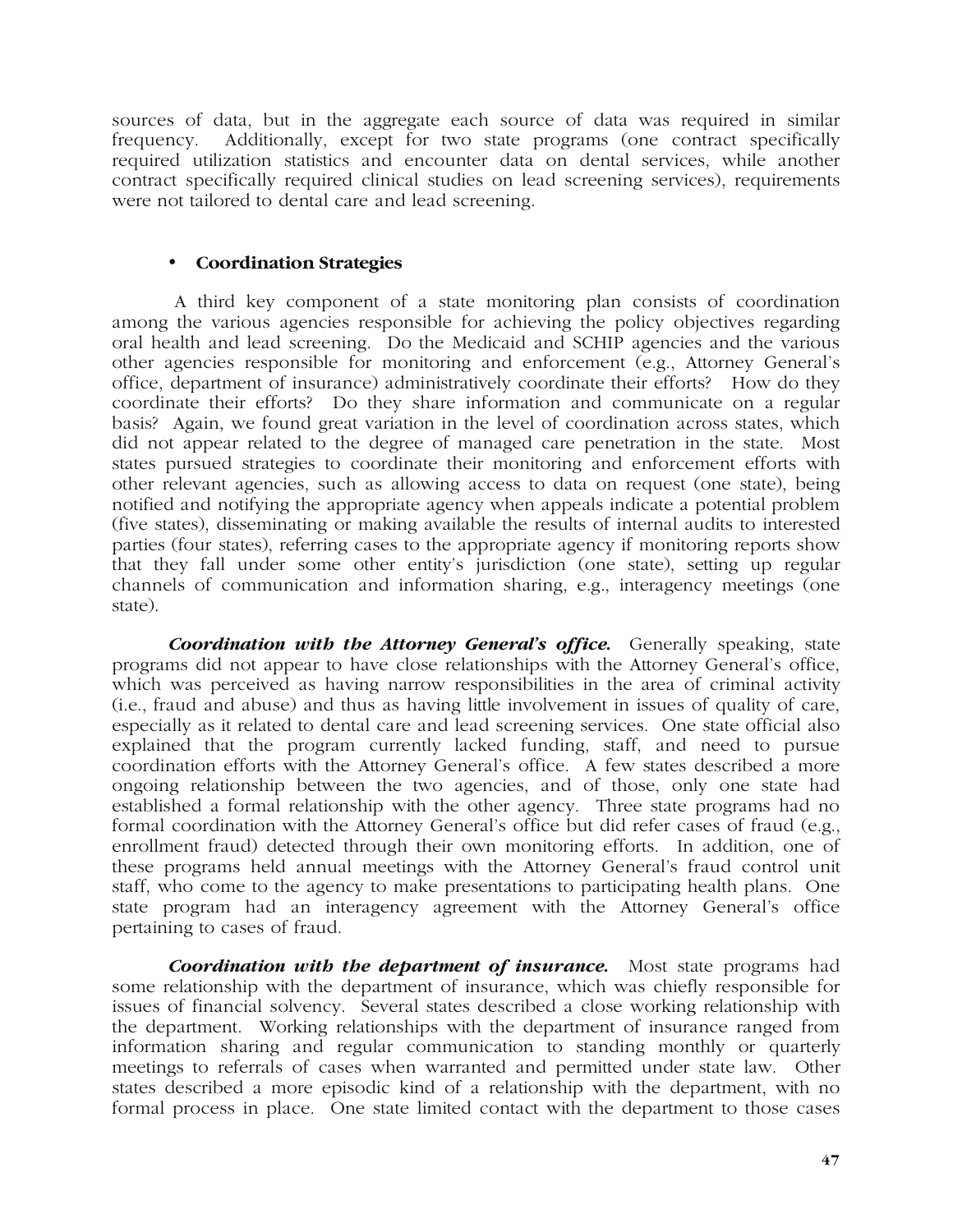where there was a violation of insurance license or financial requirement; another to fraud and abuse issues. A third group of states had no relationship at all with the department, although they reported that they cooperated when necessary.

*Coordination with the department of health***.** Coordination with the department of health was often cited as necessary needed in the area of lead screening oversight since it is a public health reportable condition, although there were gradients in the level of coordination across states. For example, we found that:

- one state shares a database on lead screening with the department;
- one state has a data sharing agreement with the department of health;
- one state has access to the department's surveillance data and does its own geographic analyses, and in addition, a nurse from the Medicaid managed care division is involved in the department's lead screening group;
- one state allows the department to access its Medicaid data on request;
- one state has regular communication and meetings with the department on lead screening issues and each agency's specific area of responsibility;
- one state has a close relationship with the department on the development of lead screening incentives;
- one state communicates with the public health agency on a regular basis through formal and informal meetings, which is facilitated by the fact that the two agencies are housed in the same department;
- one state (separate SCHIP program) is currently discussing future coordination efforts with the lead screening branch; and two states (separate SCHIP programs) have no formal collaboration with the department (though one program does collaborate on immunizations and quality improvement).

Much less often did states pursue coordination efforts with the department of health on oral health, with only two states mentioning that they also worked with the department on oral health issues (in addition to lead screening issues). Finally, two states also interacted with the department through formal and informal mechanisms on complaints and grievances.

*Coordination between SCHIP and Medicaid agencies***.** All three separate SCHIP programs talked about their coordination efforts with the much larger and more experienced Medicaid programs. One state program works closely with Medicaid on quality monitoring and enforcement. The second state program works closely with Medicaid generally ("they share information on a regular basis and sit with them daily") and is currently holding regular meetings on encounter data where they are discussing the possibility of "piggy-backing" SCHIP's future data collection efforts on Medicaid current efforts. The third state program said that the two agencies have a close relationship and try to set common standards and share information on those.

# • **Detection Strategies**

A fourth key component of a state monitoring plan consists of detection strategies or the creation of a mechanism to monitor compliance. What kind of mechanisms did the Medicaid and SCHIP agencies put in place to monitor the provision of dental care and lead screening services? Do they use quantifiable performance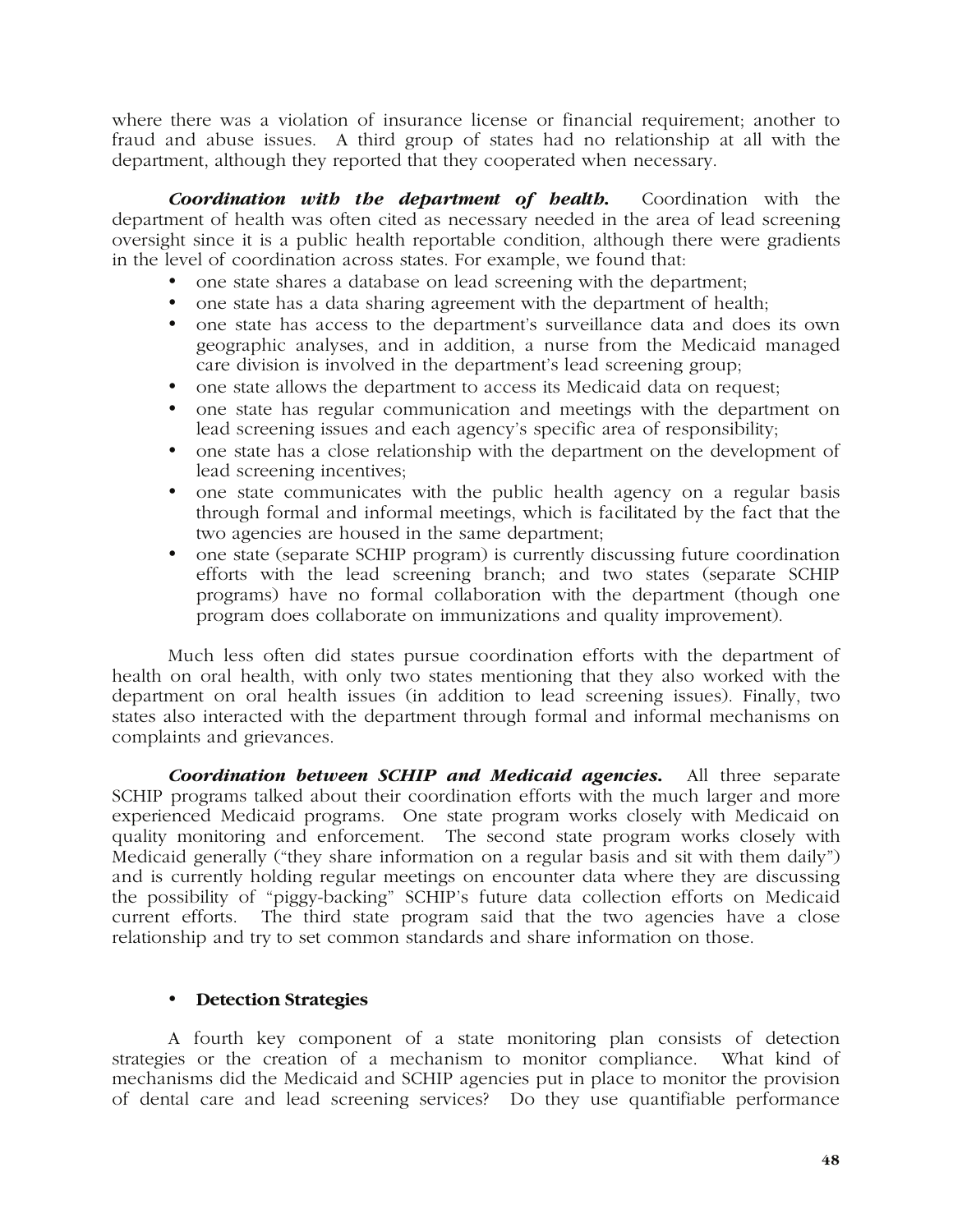standards and what types of information do they collect to verify plan compliance with the standards? The degree of managed care penetration did not seem to influence whether states had put in place mechanisms for monitoring compliance but, as stated previously, it seemed to influence whether states used quality performance indicators to measure compliance.

*All states had created a mechanism for monitoring compliance, which was not specific to monitoring the provision of dental care and lead screening services but rather was applicable to the monitoring of plan performance in general.* All states relied heavily on data collected at regular intervals (monthly, quarterly, annually) as a mechanism to monitor compliance. Specific sources of data included: comparative data analyses (e.g., EPSDT reports, HEDIS measures); routine reviews of specific problem areas (e.g., EPSDT, lead, dental, provider network); periodic site visits (e.g., operational and financial reviews, which can include a review of lead screening and dental care services); focused clinical studies/medical audits/medical record reviews (e.g., provision of dental, lead screening services); annual performance reviews/internal audits of performance; review of plan policies and procedures; regulatory reviews; review of plan-conducted quality improvement projects (e.g., dental care); satisfaction surveys; and use of oral feedback. One state also mentioned the department of health's lead screening data warehouse as an important source of data for monitoring plan compliance with lead screening requirements.

In addition, states usually relied on grievances and complaint calls as a source of data for monitoring compliance and also used them as an early warning system for detecting potential problems of substandard performance requiring follow-up on the part of the state. However, states explained, grievances and complaint calls rarely deal with denial of services, or if they do, they do not deal with preventive care services, such as oral health and lead screening, but rather with specialty care services.

Except for one state with a separate SCHIP program, where all of the analyses and investigations were plan-conducted, analyses of the various sources of data just described were performed by the state and/or an external organization and the plans, more often with than without outside validation.

*As stated above, the degree of managed care penetration seemed to have some effect on the extent to which states had specified quantifiable quality standards for measuring compliance with their policy goals related to oral health and lead screening*. In contrast to states with high and medium levels of managed care penetration, the majority of which had established clinical performance measures specific to well-child care (oftentimes replicating the federal requirement of a participation of 80 percent of enrolled children in the EPSDT visit), and in several cases specific to dental care and lead screening services, the one state with low levels of managed care penetration had not established any clinical performance measures. Because there is so little managed care in that state, program officials explained, the program does not focus on quality improvement but on ensuring access to care instead. To that end, the program uses a quantifiable access standard, instead of quality performance indicators.

# • **Enforcement Strategies**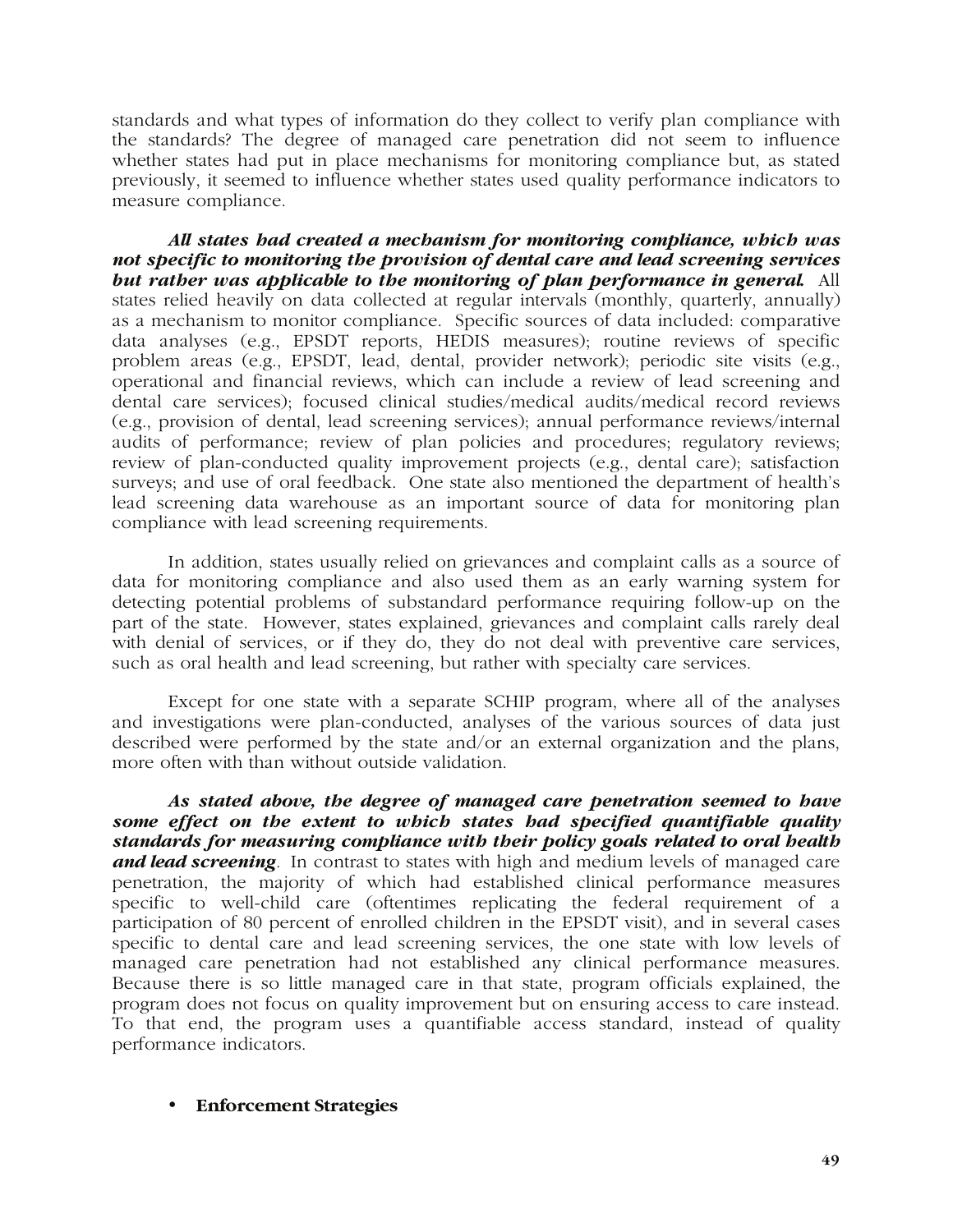The fifth key component to a state monitoring plan consists of enforcement strategies. What is the state's general approach to enforcement? What kinds of penalty and incentive systems favor compliance? Are there any barriers in enforcing contract provisions related to lead screening and oral health?

*All states characterized their general approach to enforcement as ongoing.* The majority of states also characterized their general approach to enforcement as proactive and systematic in addition to ongoing. A few states added that in some aspects it is also reactive and periodic, citing complaints and grievances as a monitoring mechanism to which they react whenever providers and beneficiaries use it.

*While several states with high levels of managed care penetration were uncomfortable with the term "enforcement," which invoked punishment, and preferred the terms "common quality improvement effort with plans," collaboration with plans, or partnership with plans, states with medium and low levels of managed care penetration related a real need to minimize their enforcement efforts if they wanted to keep plans in their programs.* **Even though** monitoring and enforcement takes on a more collaborative tone in states with higher levels of managed care penetration because of external factors such as major access problems (e.g., undersupply of pediatric dentists), this was particularly true for states with lower levels of managed care penetration. In the state with medium levels of managed care penetration, the program witnessed a significant drop in the number of contracts signed with managed care organizations over a ten year period. Program officials attributed this drop to underlying systemic factors, such as provider shortages and low Medicaid reimbursement rates, which make it difficult for plans to attract providers willing to serve publicly-insured children. Under these circumstances, program representatives explained, it is difficult to "come down on HMOs," even though the contractual mechanisms exist to sanction them. These circumstances also encouraged the state to focus limited resources on "getting kids in" for care rather than "doing detailed analysis." Program officials use the rate of EPSDT well-child visits as a starting point to determine whether children receive dental services and they do not enforce the lead component of EPSDT not only because they feel that they would duplicate the extensive work of the department of health in this area and thus waste precious resources but also because they feel that they would not be the appropriate oversight agency in view of the department of health's jurisdiction over the entire state population.

State officials in the state with low levels of managed care penetration explained that, because there is so little managed care in general, there is also little enforcement other than in the case of criminal acts (e.g., fraud and abuse) or complaints. They stressed that they would lose their sole contractor if they started strict enforcement of plan performance. Instead, they work very closely with the contractor in order to retain its services.

*The majority of states had specified sanctions in their contracts, and several states devised a graduated incentive and penalty system to encourage plan compliance but the actual use of sanctions varied across states.*All but two state programs specified sanctions for plan noncompliance in their contracts, and in many cases also specified the basis for imposing each type of sanction. The number of contractually specified sanctions went from a low of one (i.e., termination, the ultimate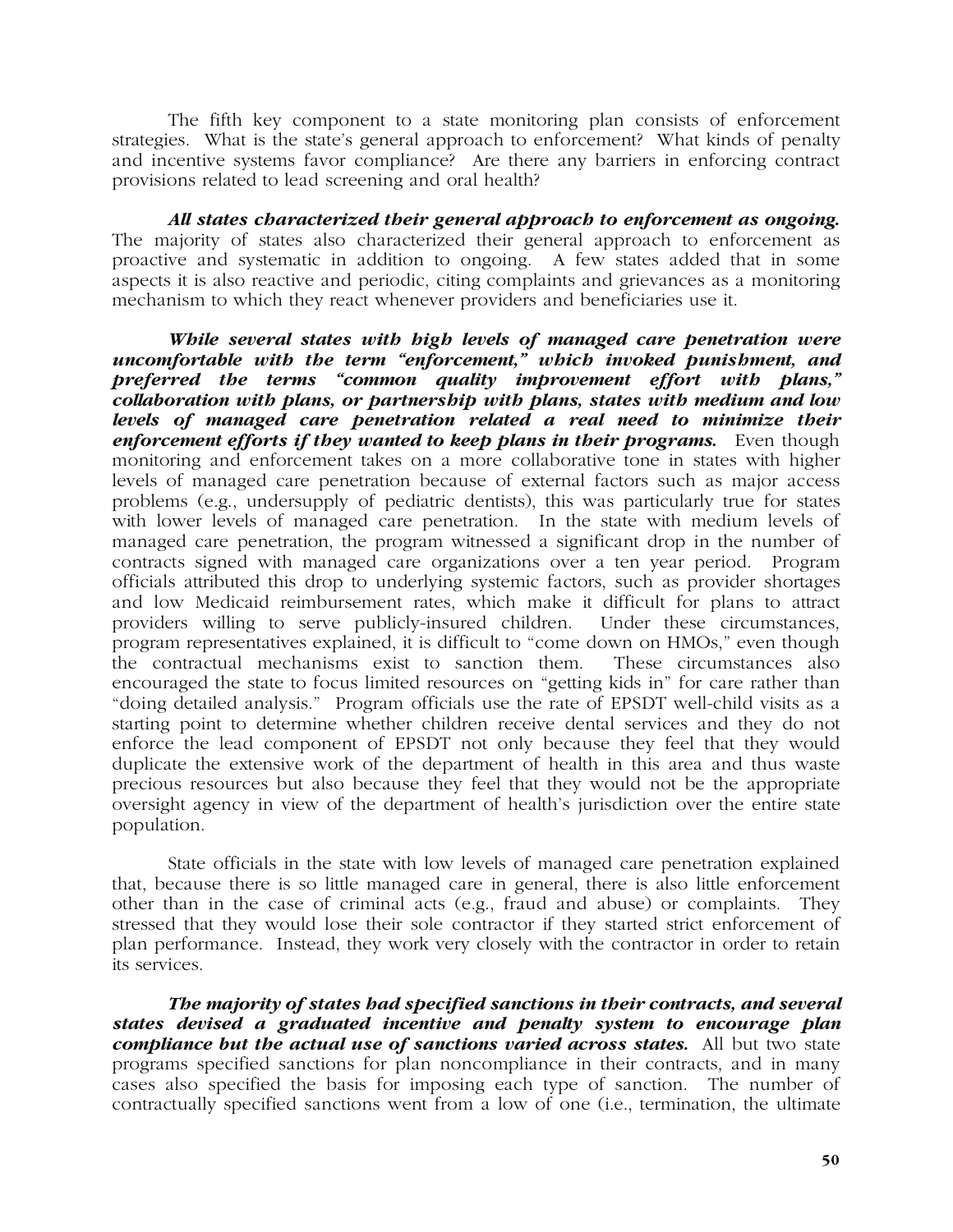sanction) to a high of nine sanctions specified. Only four state programs tied sanctions to quality violations: liquidated damages in one state; corrective action plans in two states (one of which also tied sanctions to nonperformance on EPSDT, lead screening, and oral health services and termination to quality violations); and withholding of capitation in the fourth state.

At least five states developed a graduated incentive and penalty system. In all cases, states began with a corrective action plan, which is often, but not only, used to address quality violations, and then advanced to sanctions, when plans demonstrate sustained nonperformance. For example, in one state, sanctions start with the suspension of enrollment, followed by financial penalties, and end with termination. In another state, sanctions start with refundable fines, followed by nonrefundable fines, then by enrollment freezes, and end with termination.

States that have had to advance from corrective action plans to sanctions have found that this progression is the most effective way to ensure compliance. Overall, they have also found that the use of financial incentives rather than financial penalties works best. As one state official put it, "the carrot works as well as the stick, if not better." For example, one state gives plans additional dollars for each additional lead screen or uses withholds to encourage plans to meet the lead screening standards. Another state is currently considering using the HEDIS scores to determine default enrollment algorithms as an incentive to improve quality. Several states underscored that nonfinancial incentives, such as information sharing on the web and public reporting of unblinded information across plans, were also quite effective.

The actual use of incentives and penalties varied across states. Of those states with a graduated system, the majority did not have to go beyond the corrective action plan. However, at least two states have used the sanctions available to them beyond the corrective action plan, and one state used all of them but termination (although it did recommend it in one instance). Three states stated they never had to use sanctions, including the one state with medium levels of managed care penetration. This particular state explained it is difficult to sanction plans for systemic factors that are beyond the plans' control (as the state official put it, "it is hard to enforce the contract when there is nobody to do the service").

*The majority of states did not report any barriers in enforcing the language of their contracts, although they did report significant challenges in both the area of oral health and lead screening related to the underlying health care system.* States reported barriers and challenges not so much related to the language used in their contracts, though in two instances it did come up as an issue, but rather related to underlying systemic issues. As one state official put it, while there was an impetus for improving the contractual language on well-child care, especially lead screening, the contract was not seen as all encompassing on quality improvement because other work at the community level ultimately made a difference. The state official also noted that Medicaid, despite its reliance on contracts and payments, is not as effective as community standards to change medical practice. Or, as another state official put it, "we codify what we would like to see happen but have to deal with the reality of the delivery system."

# **Special challenges related to the provision of dental services included:**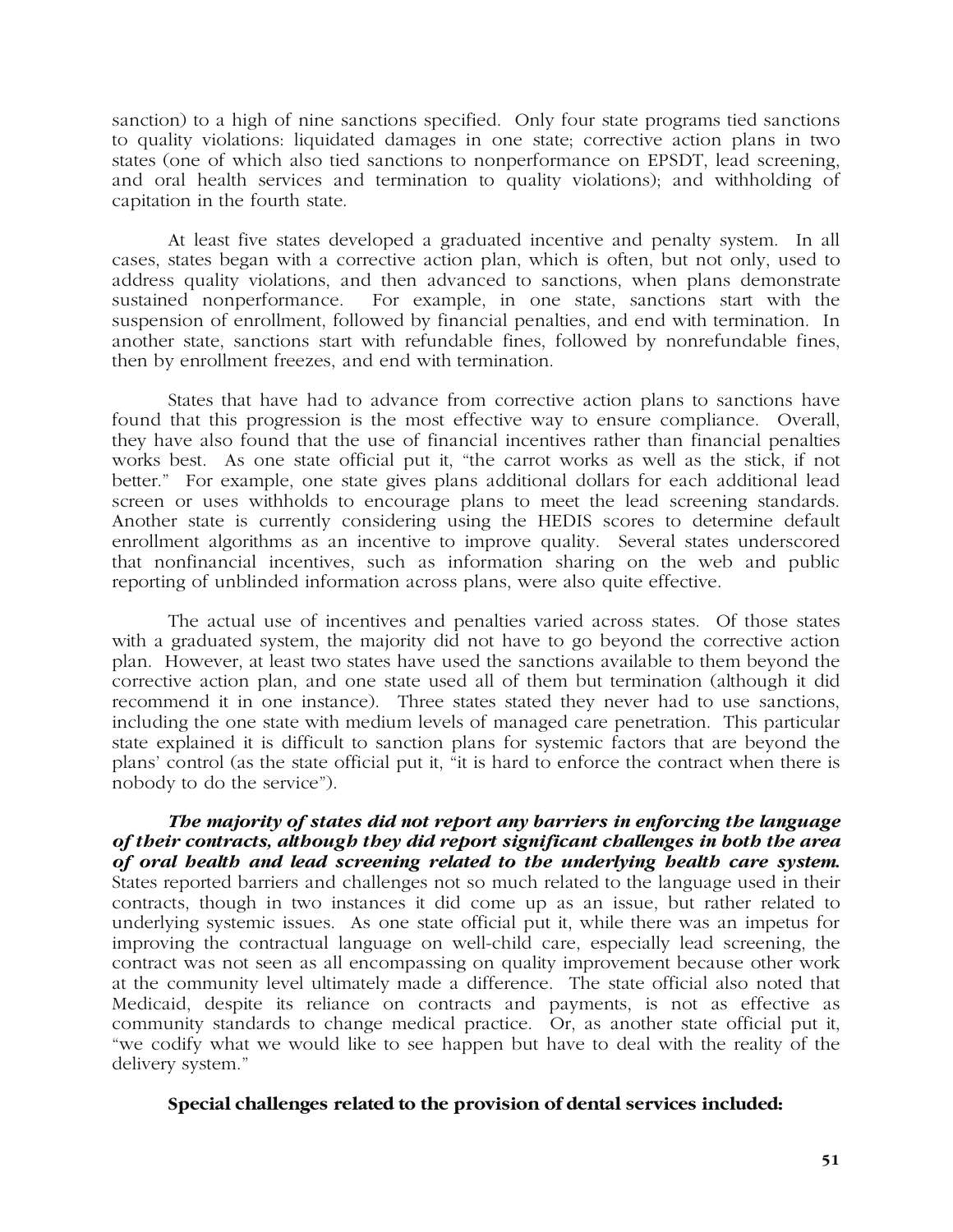- access problems in rural areas;
- manpower and supply issues, such as the lack of dentists in general and the lack of dentists accepting Medicaid patients;
- low reimbursement rates;
- lack of awareness on the importance of oral health both among providers and beneficiaries (which prompted one state to increase attention to the issue by sending reminders to providers to do oral screens and stuffers to beneficiaries reminding them about the services to which they are entitled);
- the current practice of providers to bill for EPSDT in general, not specific oral components, which makes monitoring of dental care difficult, especially with encounter data;
- disagreement among professional organizations on the appropriate periodicity schedule; and
- lack of training (which prompted one state to develop a training program on pediatric dental care for both dentists and physicians, who are trained by dentists).

# **Special challenges related to the provision of lead screening services included:**

- resistance to universal testing reinforced by the low prevalence of childhood lead poisoning and the perception that is it wrong to invest in this;
- poor reporting, poor data, lack of uniform measurement, lack of national protocols for collecting consistent information across plans and measuring performance across plans;
- lack of provider education (e.g., physicians do not do blood work in their offices, are not aware of other less common sources of exposure, are unaware of the differences between Medicaid policy and AAP recommendations); and
- reimbursement issues, including low provider reimbursement rates, unfunded mandates imposed on plans, reimbursement only for venipuncture not for capillary specimens.

# • **Reporting strategies**

The sixth and final component of a state monitoring plan consists of reporting strategies to the federal government, which is a key actor in the implementation of Medicaid and SCHIP policy due to the federalist nature of the two programs.

*The majority of states described an ongoing relationship with the federal government but the degree of involvement on the part of the federal government varied by state.* Two states said the federal government was very involved in their programs in general. A third state stated that the federal government had an acute interest in its EPSDT program, especially in the area of lead screening. A fourth state described the federal government as an active purchaser articulating policy, not so much an active participant at the state level on behalf of children protected by Medicaid and SCHIP policy.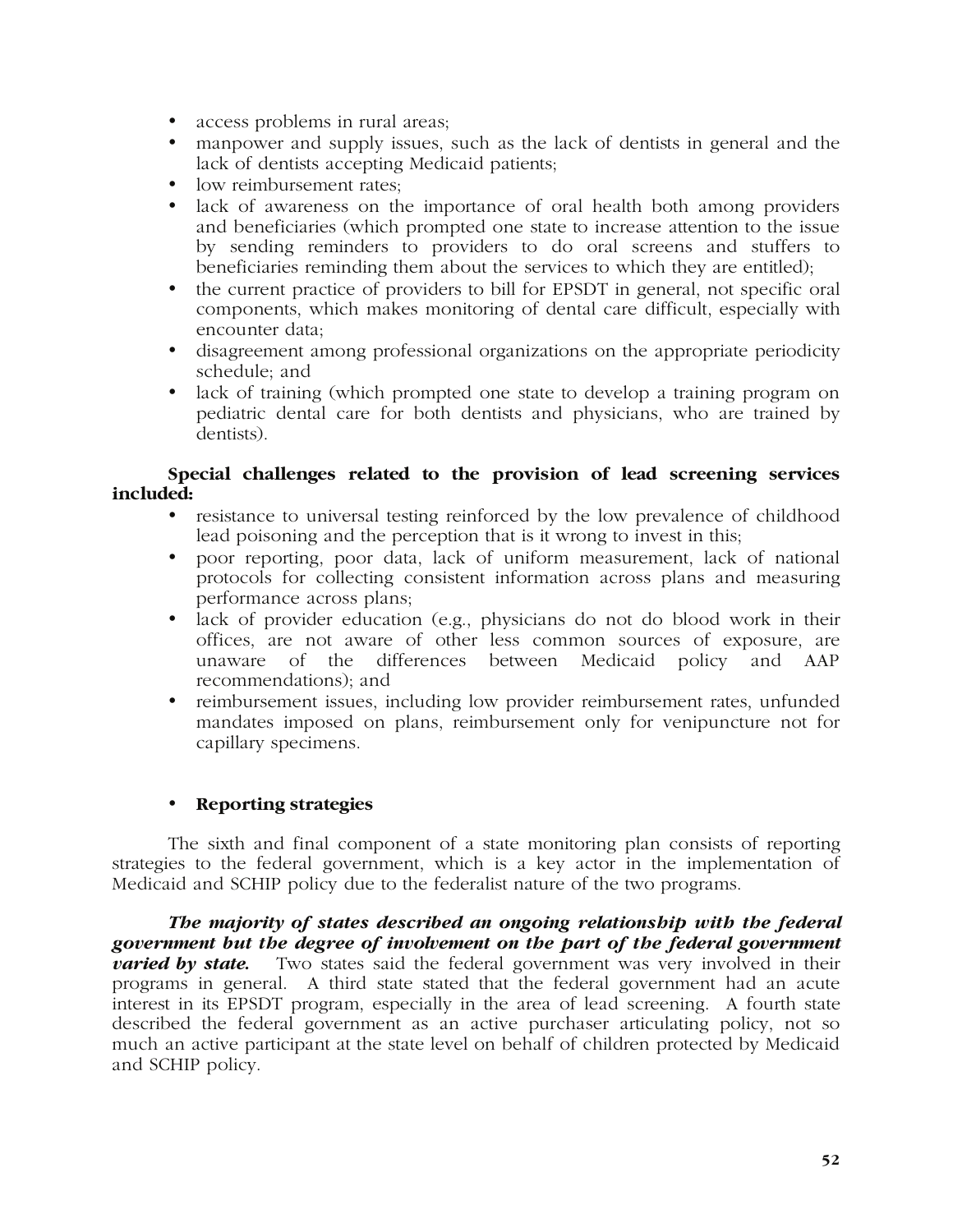One separate SCHIP program described the federal government more as a silent partner, explaining that the well-child visit regulations were the only active involvement on the part of the federal government. In contrast, another separate SCHIP program said that the federal government was highly involved, at least in the beginning of the program, by exercising oversight over dental care because manpower and the ability to meet the needs of SCHIP children were significant issues for the state.

*Although states can report back to the CMS and the Office of Inspector General for additional sanctions beyond the purview of the state, none had used this option.* At least one state program explained that the contract reiterates some federal requirements that give CMS or the Office of Inspector General authority to impose sanctions, for example in the case of violations of the Civil Rights Act, and debarment of providers. However, states uniformly said they never had to use this option.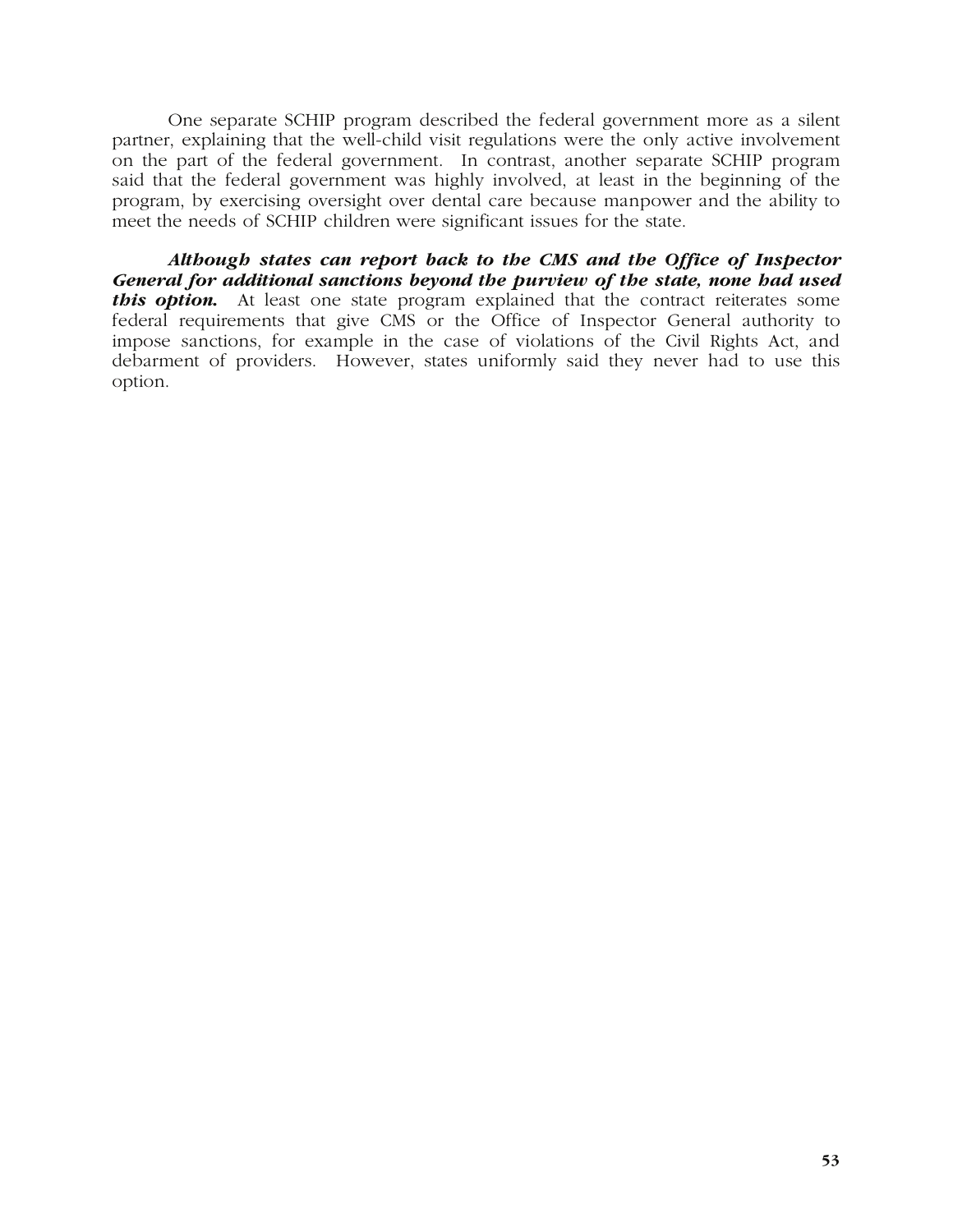### *2. State Approaches to Monitoring and Enforcement of Pediatric Standards by Type of Program Design*

As part of our study, we reviewed our discussions with state Medicaid and SCHIP agency representatives for differences and similarities in their approach to monitoring and enforcing their managed care contracts, particularly as it pertains to oral health and lead screening. We categorized our nine states according to program design and divided them into the following three groups for the purpose of analyzing interview responses: (1) states with Medicaid programs and SCHIP Medicaid expansion programs (two states); (2) states with Medicaid programs and separate SCHIP programs which use the same contractual document for both programs (four states); and (3) states with Medicaid programs and separate SCHIP programs which use separate contractual documents for each program (three states). Table 4 in Appendix II describes the federal requirements that apply to each grouping in more detail. Because officials representing states in the second group of states affirmed that SCHIP children were entitled to the same services as Medicaid children and managed care organizations were held to the same data collection and reporting obligations for both populations, we refer to the first and second group of states jointly as Medicaid states, unless specifically noted otherwise in this section.

*SCHIP agencies' monitoring and enforcement plans tend to focus more on oral health than lead screening, whereas Medicaid agencies' plans focus more on lead screening than oral health.* The differences in approaches to adopting, monitoring, and enforcing contractual provisions vis-à-vis lead screening and oral health are rooted chiefly within the respective federal and state laws and regulations that control the duties of the Medicaid and SCHIP agencies when contracting with managed care organizations.

Medicaid agencies operate within a more tightly regulated structure than their SCHIP counterparts. For instance, dental and lead screening services are federally required under EPSDT, and Medicaid programs must monitor the provision of these services. In addition, Medicaid law spells out a periodicity schedule for lead screening services in much more detail than it does for dental care services. SCHIP programs, on the other hand, have more flexibility in terms of the benefits they must provide and their responsibilities in measuring plan performance. Federal law only requires SCHIP programs to provide well-baby and well-child care services, and does not specifically list dental care and lead screening as a component of either. In neither case does it spell out a periodicity schedule. In addition, it does not impose any monitoring requirements similar to Medicaid.

For those states interviewed, all Medicaid and SCHIP contracts include or reference a formal, written plan for monitoring and enforcing the provision of pediatric services by managed care organizations. Most Medicaid contracts referred managed care organizations to pertinent policy guides, administrative rules and federal and state laws and regulations. A few Medicaid programs and one SCHIP program included a more detailed roadmap for monitoring plans in additional materials referenced by the contract, such as a quality improvement plan and provider manuals, which functioned as guidelines for monitoring the lead and dental provisions outlined in the contract.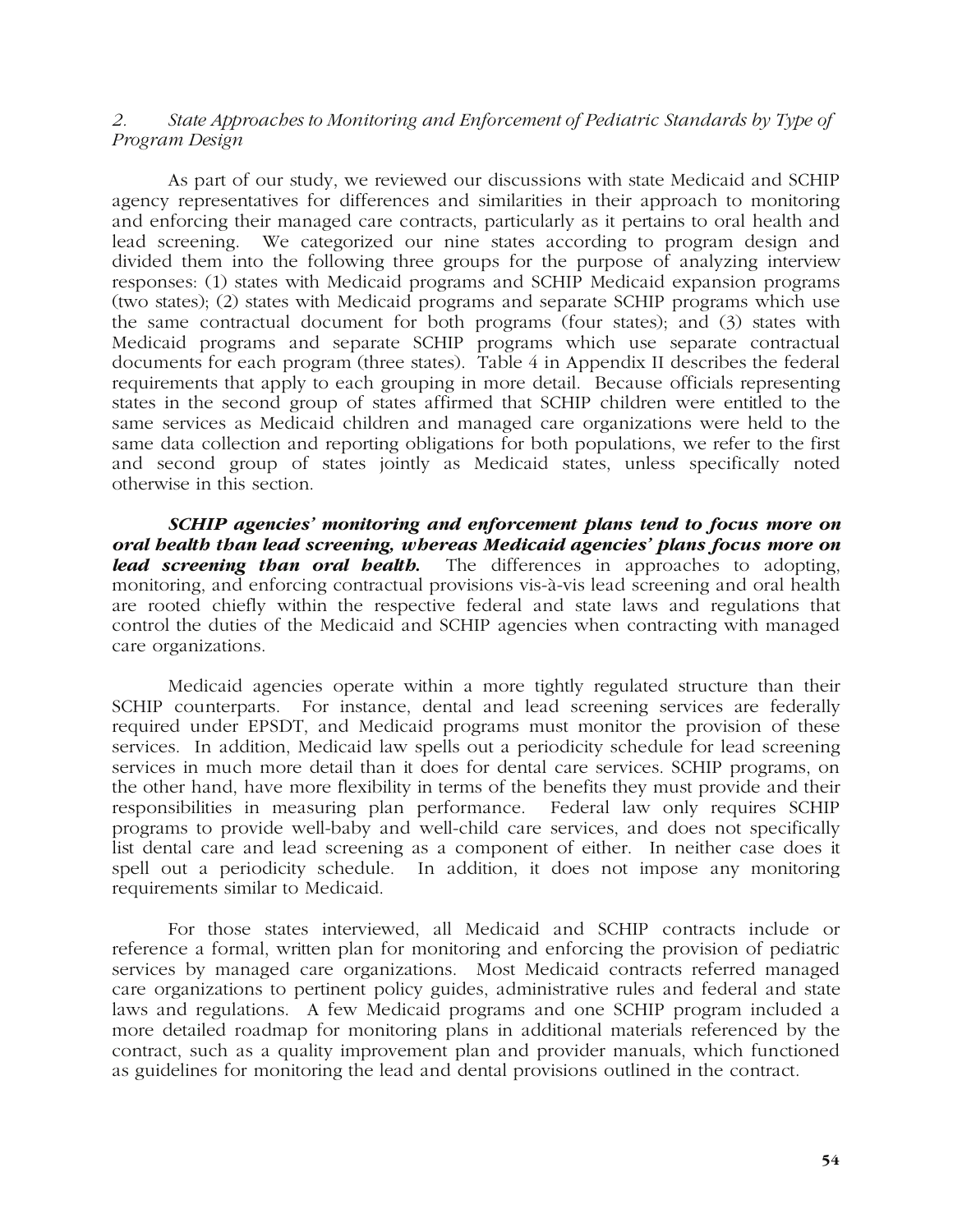*The degree of specificity of contractual provisions for lead screening and dental care varied by contract, with no noticeable difference between Medicaid and SCHIP contracts other than references to EPSDT in Medicaid contracts which did*  **not appear in SCHIP contracts.** Medicaid agencies relied on EPSDT services to ensure the provision of lead screening and testing to their beneficiaries. In many cases, contracts simply referred to federal and state EPSDT standards. In contrast, Medicaid agencies were a little more specific in their contracts on the service components of oral health and the intervals with which they should be provided under EPSDT. Though physicians were required to perform an oral screen, most contracts did not more specifically denote what this screen should include. One Medicaid state "beefed up" such language by requiring doctors to "look at teeth" and also instituted training programs aimed at educating physicians and dentists in pediatric dental care. A second Medicaid program added requirements to ensure open access to dental care and had begun a statewide effort to educate families on their rights to seek such care.

Because there are no EPSDT-like mandates contained in federal law for the provision of well-child care services under SCHIP and because, one state official said, SCHIP children "look" more like private sector children and less like Medicaid children, health plan obligations regarding lead and dental services are less circumscribed in SCHIP contracts. SCHIP contract provisions were more specific regarding expectations for oral health but noticeably broader on the issue of lead screening. All three contracts listed specific service components of dental care whereas, for lead, two contracts included a broad requirement to provide laboratory tests and one contract omitted a requirement altogether. All three contracts required plans to follow the AAP guidelines for laboratory tests (two contracts) and oral health (one contract); one contract referred to the AAPD guidelines for oral health; and two contracts lacked specificity regarding the periodicity schedule for lead screening (one contract) and oral health (one contract).

*There was not a significant difference between SCHIP and Medicaid in terms of interagency coordination with the state Attorney General's office and the department of insurance, but some differences were detected in their relationship with the department of health, particularly in the area of lead screening.* Responsibilities and duties of the respective agencies seemed to be well laid out because the Attorney General's office and the department of insurance have very specific oversight authority over public health insurance programs on matters of fraud and abuse, and financial and other regulation, respectively. All agencies also had some type of process in place by which matters of concern were referred to the appropriate party.

Almost all of the Medicaid programs relied on some degree of coordination and communication with the department of health in regards to blood lead levels and high prevalence areas as well as lead abatement due to the department's surveillance activities in the area of childhood lead poisoning. Many of the Medicaid agency representatives expressed opposition to what they perceived as overly strict lead screening requirements imposed by the federal government. Many states felt that lead screening efforts were too broad and financially wasteful, and that more targeted screening efforts would be a more efficient use of limited funds.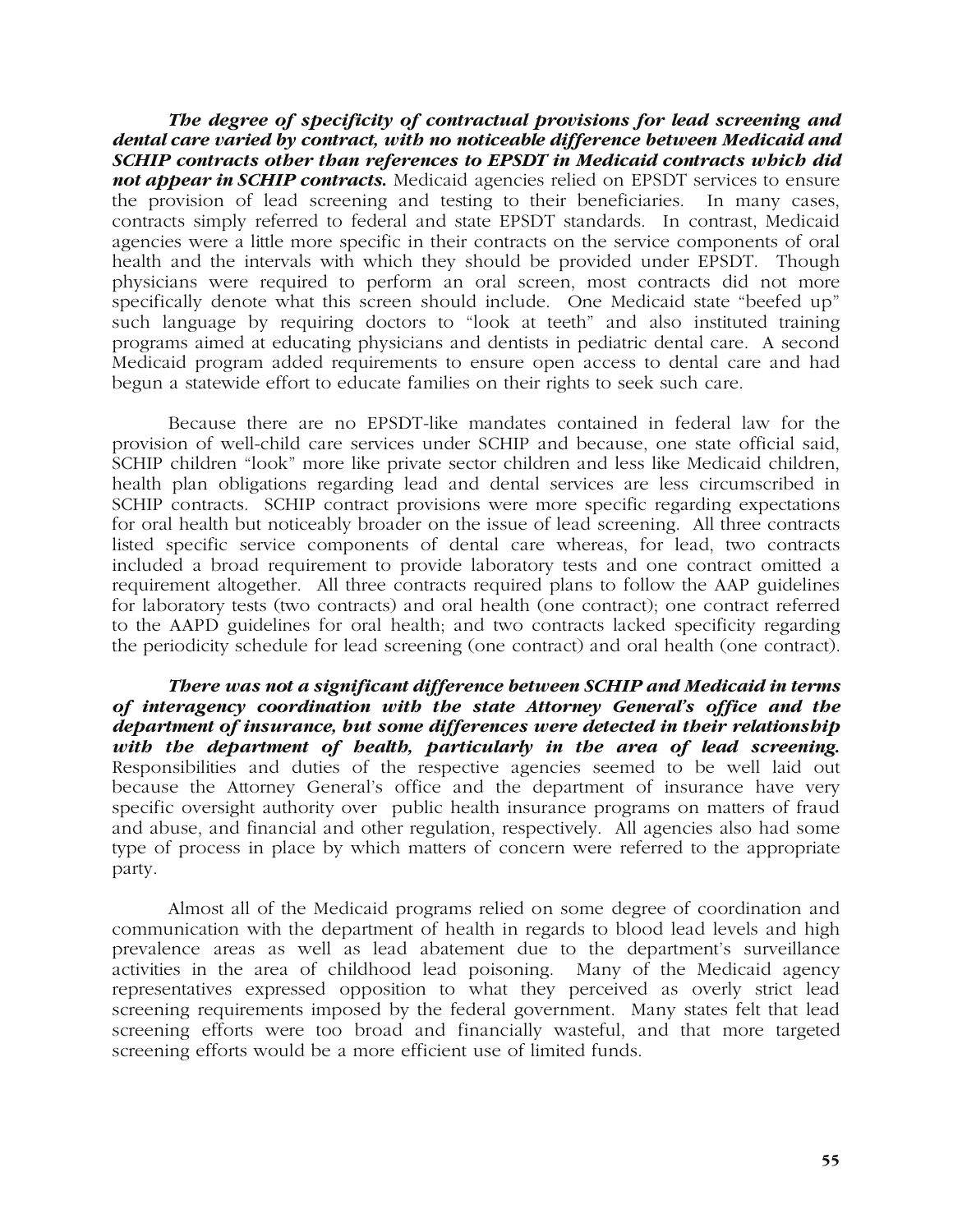In contrast, none of the SCHIP programs had a formal collaboration mechanism in place with the department of health, although one program had started discussions about future coordination efforts. One SCHIP representative noted that the SCHIP agency considered the issue more under the purview of department of health, and that when, issues of follow-up on high lead screening levels was necessary, the department of health worked directly with the state's only insurer and not with the SCHIP agency. SCHIP agencies also reported that they worked closely with their Medicaid counterparts.

*Typically, an agency's ability to monitor the execution of contractual obligations relied heavily on data, but Medicaid agencies were generally more advanced than SCHIP agencies in this area due to differences in federal requirements and in program longevity.* Medicaid agencies are legally required to collect certain types of data about their beneficiaries enrolled in managed care, including encounter and performance data, and data used evaluate the quality of services provided as well as beneficiary access to care. Managed care organizations participating in Medicaid programs are obligated to collect this data and report them to the state Medicaid agency as specified in their contracts. All Medicaid states and states using Medicaid contracts for both their SCHIP and Medicaid populations collected federally mandated encounter data and EPSDT data (Form 416). Several Medicaid program representatives noted that, although physicians are obligated to perform EPSDT services during well-child visits, it is difficult to unbundle EPSDT data to determine performance levels for oral health screens because they do not bill for those services separately.Additional sources of data, such as federally-required focused clinical studies, annual site visits, and other reports (e.g., complaints and grievances) helped agencies monitor health plan performance in regards to lead screening and oral health.

SCHIP programs, on the other hand, are not required to collect encounter data nor are they bound by EPSDT reporting requirements. In general, their contractual requirements and data collection techniques were not as evolved as their Medicaid counterparts. Most lacked dependable if any encounter data. State efforts to measure services provided to their SCHIP population tended to be more exploratory at this point, with the agencies struggling to find ways to measure and improve plan quality and performance, particularly for oral health, among other health issues. One agency representative noted that because their SCHIP program is relatively new, they were still in the process of "getting to know" the SCHIP population before determining contractual data reporting requirements. Another SCHIP agency reported that they relied on HEDIS reports and satisfaction surveys to monitor plans as they did not have the budget to include encounter data. Two states had not yet developed quantifiable standards for measuring oral health and lead screening quality; one of these relied solely on an access standard, which detects if children have access to a pediatrician. The third agency had developed a dental performance standard but not a lead performance standard. It had not yet developed a performance threshold for the dental standard, but had begun collecting data in order to "see what was happening out there."

Many Medicaid and SCHIP agencies also used HEDIS performance standards to monitor and enforce contract provisions and quality standards. HEDIS is limited, however, in that, while the National Medicaid HEDIS Database Project provides standardized performance information for managed Medicaid health plans to assist them in their evaluation of the quality of care provided to beneficiaries, including a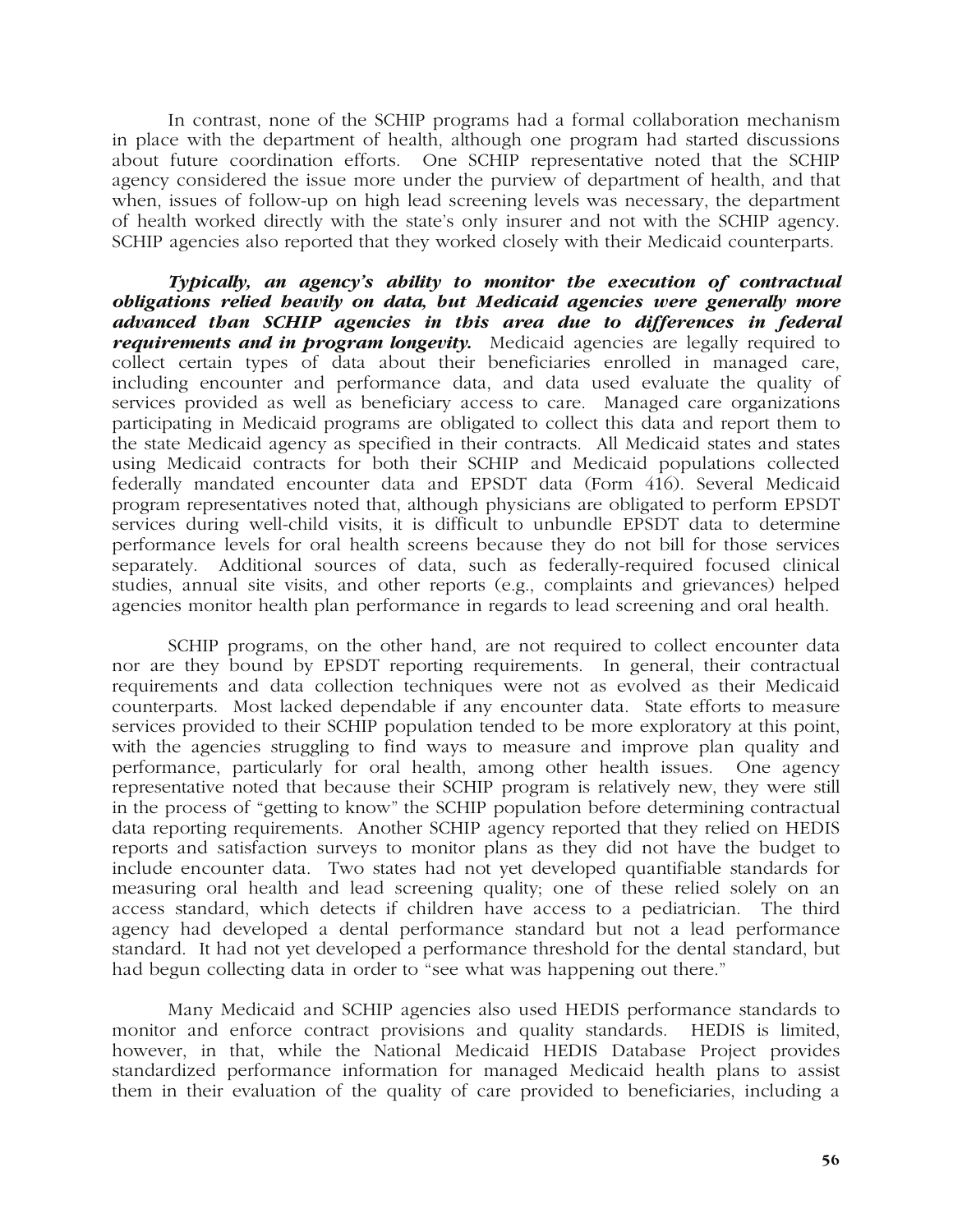category for "annual dental visits," there are no formal national protocols in place for collecting information across plans specific to lead screening or testing. A few Medicaid states were piloting a HEDIS-like measure for lead screening.

*SCHIP and Medicaid agencies did not exhibit significant differences in their*  **enforcement strategies.** The majority of those interviewed viewed the state's general approach to monitoring and enforcement of contractual obligations as ongoing, proactive, and systematic, as well as reactive at times. Penalties and incentives were documented in the contracts and states believed that they had the appropriate tools to enforce their contracts. The crosscutting concern expressed by all interviewees was the need to provide and monitor services under increasingly tight budgets. As federal and state budgets continue to shrink, states are faced with myriad challenges on how best to provide necessary services without financially overextending themselves. One interviewee from a low reimbursement state noted that budgetary constraints in some ways compelled states to try to form more cooperative relationships with managed care organizations. Other factors, such as the scarcity of health plans willing to serve Medicaid and SCHIP populations, the lack of dentists, and other underlying systemic problems, encouraged both Medicaid and SCHIP agencies to form patterns of two-way interaction and cooperation with participating plans, rather than top-down or heavy handed approaches.

Although contractual language generally gave agencies the ability to penalize, financially or otherwise, managed care organizations that did not meet certain performance, quality, or other contractual standards, the majority of states expressed reticence in using these measures, generally preferring the carrot to the stick. None of the three SCHIP programs had ever used the sanctions available to them, mostly because of the newness of the programs. But other reasons were invoked as well, such as the upfront selection process of plans as a guarantee for plans to be good business partners in one state, and the low level of managed care penetration in another state.

*The direct involvement of the federal government varied across states, but several Medicaid agencies perceived the federal government as more involved in oversight than SCHIP agencies did***.** Several Medicaid and combination program interviewees viewed the federal government's role in lead screening and oral health as setting the standards by which the agencies designed their programs. The federal government, they noted, was particularly active in the area of lead screening oversight. SCHIP agencies, on the other hand, were given a lot more latitude in designing programs. One agency viewed the federal government more as a silent partner rather than an active participant; another agency noted that the federal government had been very involved, at least in the beginning of the program, in the area of oral health. This difference in federal involvement is most likely an inherent function of SCHIP program design and its size compared to Medicaid.

# *3. State Approaches to Monitoring and Enforcement of Pediatric Standards by Prevalence of the Condition Targeted by the Contractual Performance Standard*

The assumption driving much of this research was that states would design more elaborate monitoring and enforcement plans of pediatric standards relating to low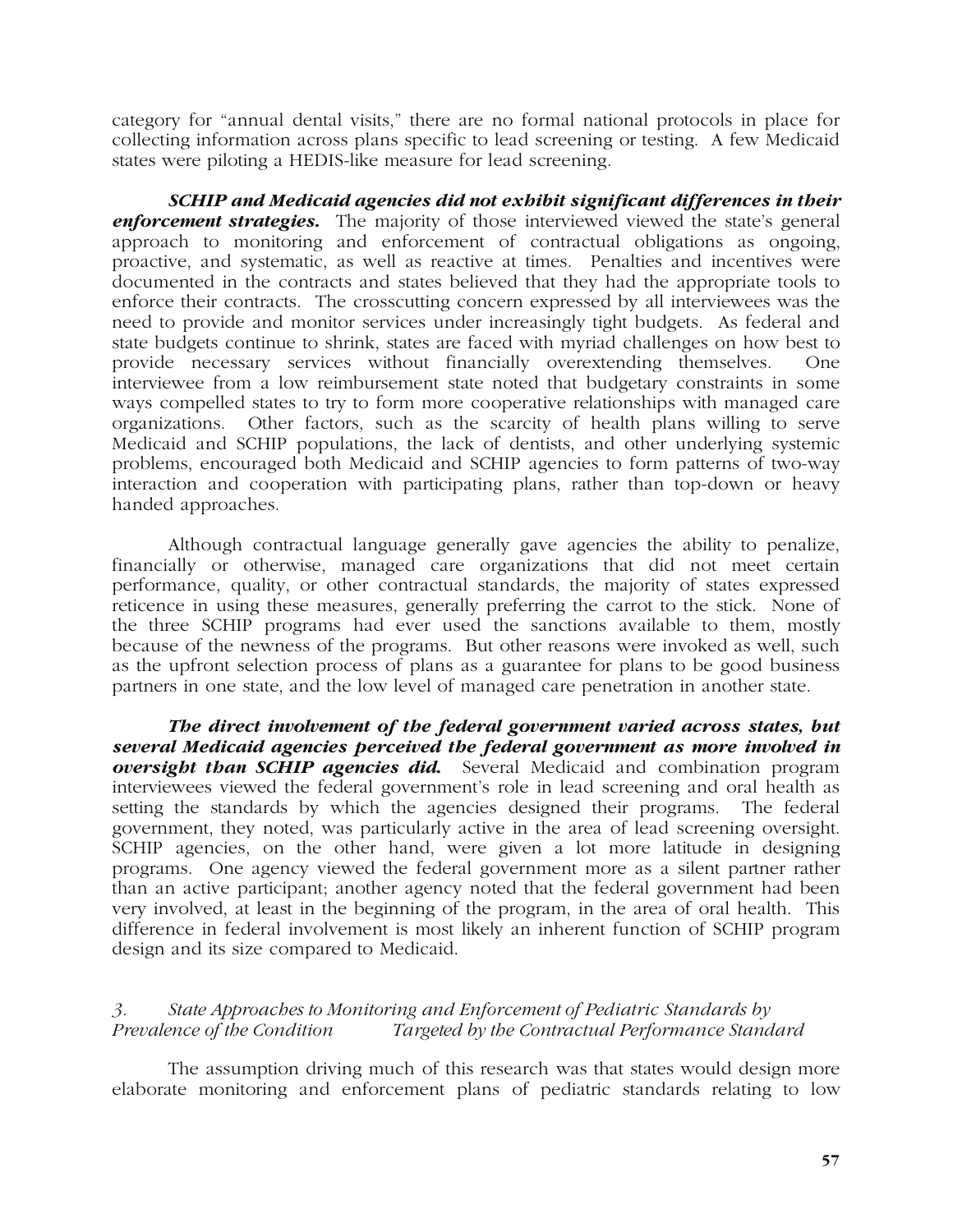prevalence conditions, presumably because these standards represent a level of care that goes beyond what contractors would already furnish as a matter of industry practice and, as such, require greater specificity in the contract language. Our assumption did not hold in the case of the nine study states and oral health and lead screening services; other important factors, such as program requirements and prevalence of the condition in the state, appeared to dictate states' approaches to monitoring the standards.

*Contract specifications were not more detailed for lead screening services than for dental care services.* In fact, our review of contract requirements indicates that contracts were more likely to be vague or silent on the components of lead screening services and the periodicity with which they should be furnished, less likely to tailor minimum provider network requirements, waiting times, and travel distances to the provision of lead screening services, and as likely to require data specific to lead screening services (which, in both cases, was a rare occurrence).

*The majority of state programs did not design more elaborate monitoring and enforcement approaches for lead screening services than for dental care services*. Rather, they either adopted approaches that focused more on the monitoring of dental care than lead screening or adopted the same monitoring approach for both types of services.

The first group of programs (four state programs) had more elaborate plans for monitoring the provision of dental care than lead screening. For example, one state program uses one performance measure specific to dental care (i.e., annual dental visit) with three levels of performance (i.e., minimums, goals, benchmarks). In contrast, that same state uses the federal participation goal for the EPSDT well-child visit without tailoring it to lead screening services. For this program, setting specific lead screening performance measures is less of a focus because of the very low prevalence of childhood lead poisoning in the state. Another state program uses performance measures specific to dental care, though with no performance minimums yet, but does not use any performance measures specific to lead screening. In this case, the program expects to set benchmarks for dental care at a later date once it knows "what is happening out there" and has an interest in developing measures specific to lead screening but it is currently less of a focus than dental care, partly because the program is seen as emulating the commercial market, where issues surrounding lead are not a priority. The last two programs are less advanced in their monitoring of dental services but nevertheless are more involved in monitoring dental services than they are in monitoring lead screening services. Indeed, neither program enforces the lead component of well-child services because both see monitoring and enforcement of lead screening as the responsibility of the department of health. In addition, one program underscored the low prevalence of childhood lead poisoning in the state and the other program the lack of federal requirements in this area as additional justifications for their lack of enforcement of lead standards.

The second group of programs (two state programs) had adopted the same monitoring approach for the provision of both dental care and lead screening. One program has performance measures specific to dental care and lead screening services, with performance minimums and goals, although it currently looks for an annual percentage increase in performance compared to the previous year. The other program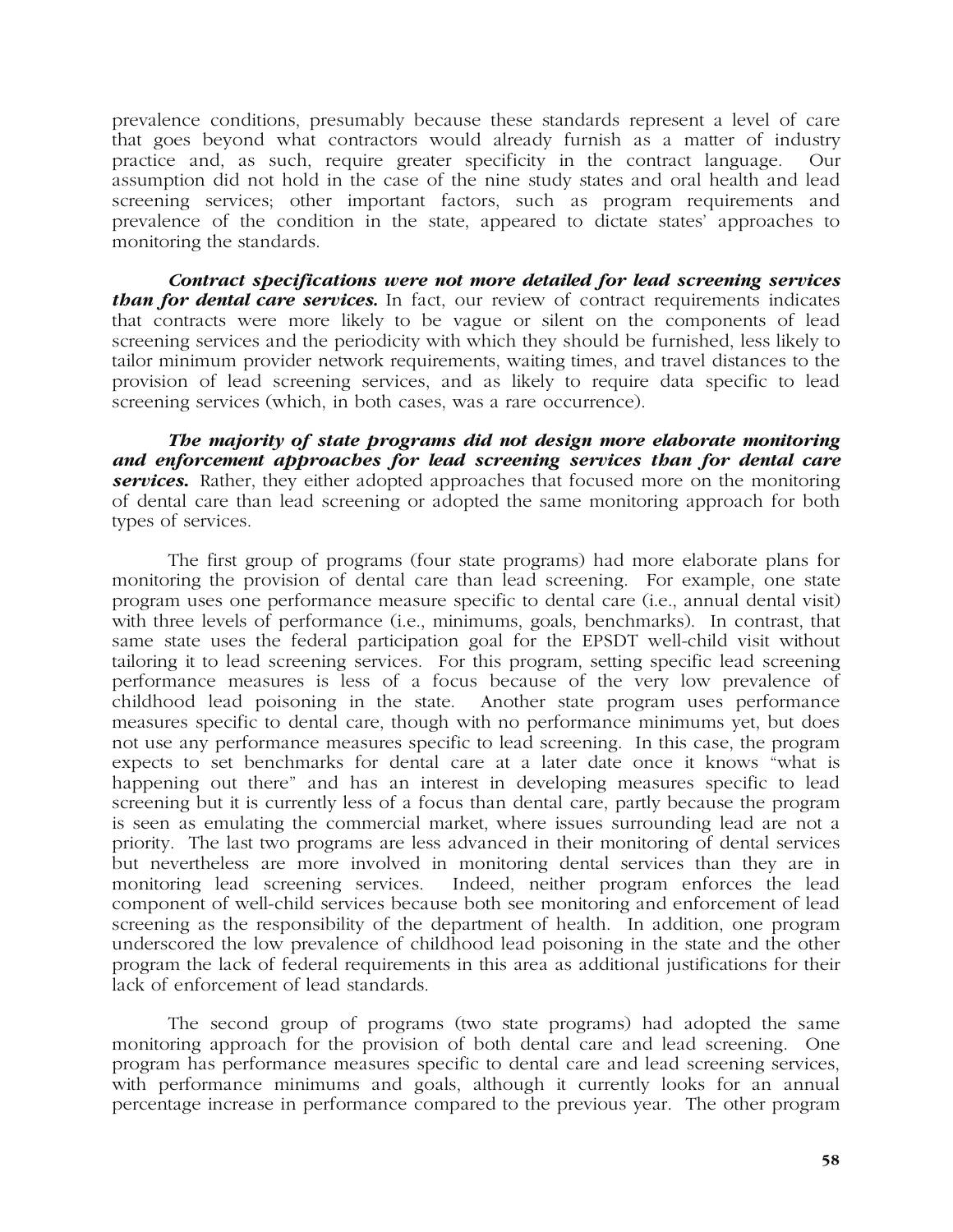does not focus on quality improvement for either dental care or lead screening but rather on ensuring access to care through the use of a quantifiable access standard that applies to all pediatric services.

The third group of programs (five state programs) had more elaborate plans for monitoring the provision of lead screening than dental care, mostly driven by the fact that for these programs the federal requirements are more specific on lead screening than on dental care. One program has performance measures specific to the well-child visit, with an additional performance minimum for lead screening only. It uses several data sources to determine the rate of dental service and referral and EPSDT data to determine the rate of lead screenings. These rates then serve as a baseline for improvement on an annual basis and the program gives plans incentives to increase performance. Additionally, the program shares enrollment files with the department of health, which created a database on lead screening, and shares plan-specific data with plans. Three programs use minimum performance standards for the well-child visit, which are not specific to either dental care or lead screening, but also track the provision of lead screening services through data (two of these programs do not track dental utilization very closely). The first of these two programs uses plan-specific Form 416 data and an integrated data warehouse on lead screening. It also started collecting encounter data and generating plan-specific profiles with the long range goal of collecting and monitoring lead screening data on a quarterly basis. The second program requires submission of encounter data and is currently piloting a HEDIS-like measure to look at lead screening prevalence by plan. The third program not only uses EPSDT statistics but also has access to surveillance data from the department of health and performs geographic analyses to work with plans to do outreach. Finally, one program does not have performance measures for either dental care or lead screening. It tracks the provision of dental services through dental statistics, and uses the rate of lead screenings from the previous year as a baseline for improvement in the following year. It gives plans incentives to improve performance on lead screening and works closely with the department of health to set up the incentives.

# *4. Summary of Findings on Monitoring and Enforcement of Standards*

Overall, our findings show that, in the aggregate, states in our sample had addressed each key component of a state monitoring plan, i.e., they had developed a formal plan with clear goals, assignments, measurements, and milestones, prevention strategies, coordination strategies, detection strategies, enforcement strategies, and reporting strategies. There was variation in the degree to which the ten elements that have been identified as important to effective implementation were fulfilled. More specifically, we found that:

• In the aggregate, states had clearly stated their policy goals related to the provision of oral health and lead screening services (element one).

• All states had some contract provisions on the coverage of oral health and lead screening services, and standards for measuring compliance with the contract provisions (element two). They varied in how specific those provisions were, however.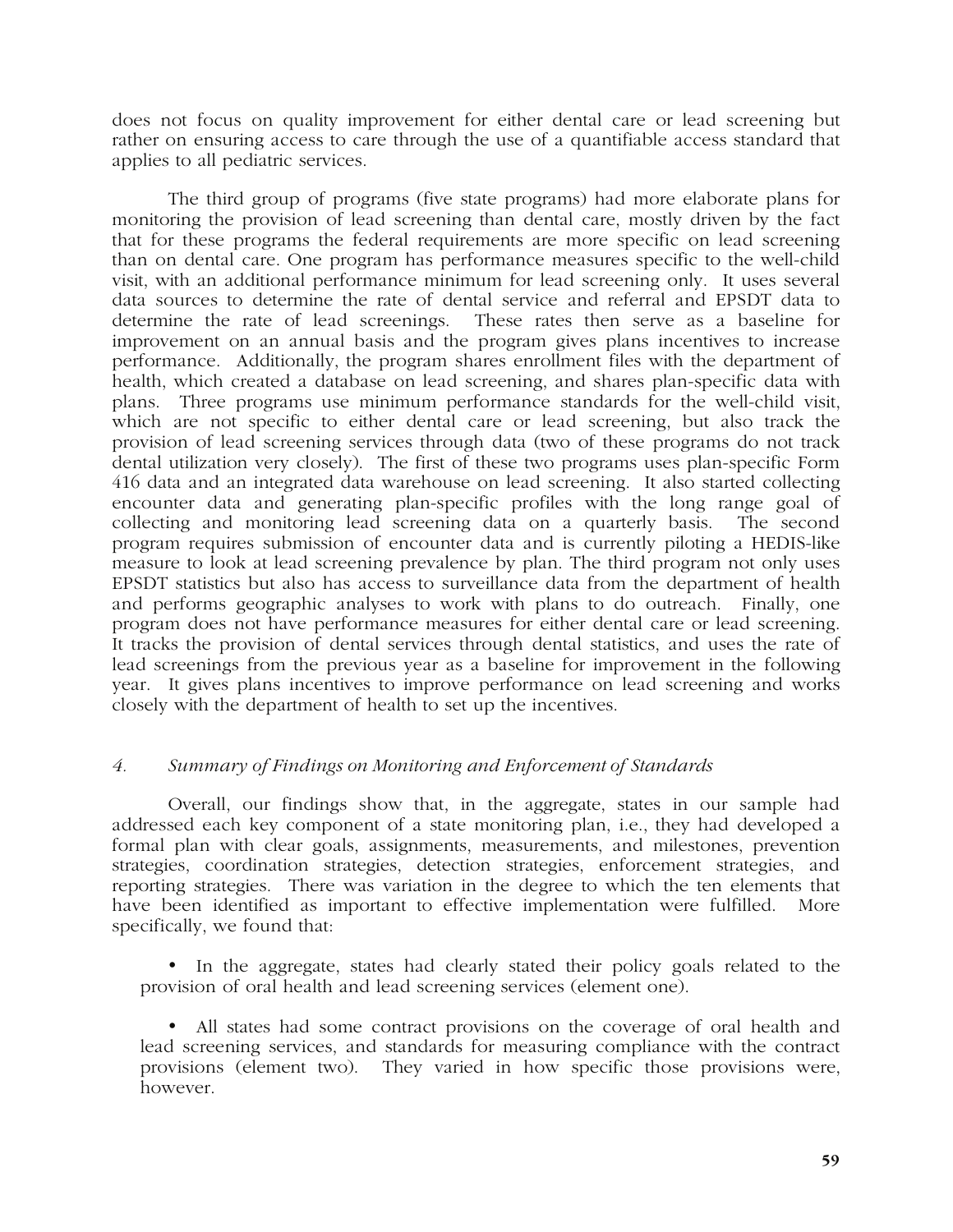• All states had created a mechanism for monitoring compliance, which consisted of data collected at regular intervals and used to measure compliance of health plans with quantifiable standards. States varied greatly, however, in the extent to which they had established quantifiable quality performance standards (element three).

• All states had designated an agency responsible for implementing the policy goals related to pediatric services, including oral health and lead screening services (element four). However, in several states, the lead agency (Medicaid or SCHIP agency) shared roles and responsibilities with other agencies in the area of managed care, lead screening surveillance, and dental carve-outs that had the potential for adding layers of complexity to its oversight duties and raised issues of coordination among the various agencies concerned.

• The majority of respondents stated that the personnel responsible for implementation were committed to promoting the stated policy goals (element five) and enjoyed the support of their superiors in doing so (element six), both for oral health and lead screening. Policy beneficiaries, on the other hand, were described as demonstrating varying degrees of organization and cohesive support toward the implementation of policy goals related to oral health and lead screening (element seven). In three states, managed care organizations showed strong support for both oral health and lead screening goals; in two states, they showed support to both but questioned the adequacy of resources to achieve those goals; in two states, managed care organizations were unanimously opposed to the lead screening goals, and in one of these two states, they did not focus on oral health at all; and finally, in one state, while the health plan showed support to both goals, network providers did not, making it difficult for the plan to achieve the goals.

• The majority of states had undertaken efforts with the various agencies responsible for achieving the policy goals toward administrative coordination (element eight), but these efforts varied in their level of formality depending on the agency and the state. For all states, coordination efforts with the Attorney General's office did not entail any close relationship, but rather informal referrals when needed. In terms of coordination efforts with the department of insurance, several states described a close working relationship through, for example, regular meetings, but several other states only had an episodic relationship or no relationship at all with the department. As far as coordination efforts with the department of health, all Medicaid agencies had a relationship with the division in charge of lead surveillance, albeit in varying levels of formality, and none of the SCHIP agencies had such a relationship. In contrast, in the area of oral health, the majority of agencies, whether they were Medicaid or SCHIP agencies, did not have relationship at all with the department. Finally, all three SCHIP agencies described a close relationship with their sister Medicaid agency.

• Many states had designed a graduated system of incentives and penalties, which they believed favored compliance (element nine), but most states, even those with high levels of managed care penetration, approached enforcement more as a collaboration with plans, mostly because of the underlying health system's issues that are beyond the control of either the state or the plan.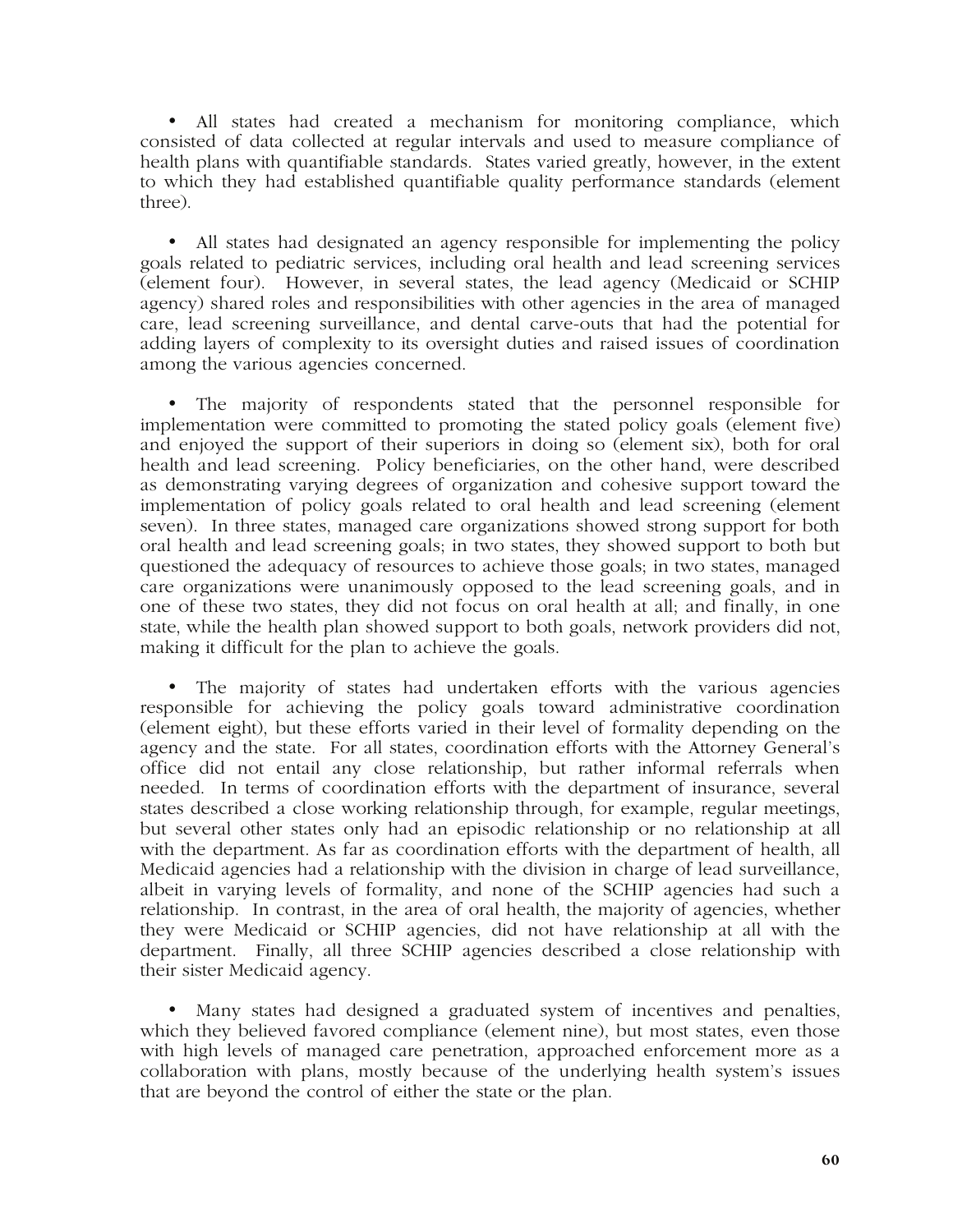• The direct involvement of the federal government varied by state (element ten), but it seemed to adopt a more active role on behalf of children protected by the policies on oral health and lead screening in its oversight of state Medicaid programs than in its oversight of state SCHIP programs, particularly in the area of lead screening.

Although our findings do not allow us to rank the ten elements in their order of importance in achieving successful implementation of the policy goals related to oral health and lead screening, these findings suggest that state monitoring and enforcement is strongly influenced by the conditions of the local markets in which the programs operate, and, as a consequence, may lose some of its leverage in ensuring that children have access to quality care. At the same time, the findings suggest that states adapt their strategies to those conditions in order to achieve the best possible outcomes for children under the circumstances.

We also found some noticeable differences in approaches to monitoring and enforcing pediatric contractual standards across states depending on the degree of managed care penetration and the type of program design in effect in the state. First, managed care penetration was a factor on whether a state had specified quality performance indicators and the extent to which it was able to garner support from managed care plans and providers for their quality goals, particularly as they related to lead screening. This suggests that, if states opt to use managed care to deliver pediatric services, they need a sufficiently strong managed care market upon which to build a system of care than can be truly monitored and enforced. However, our findings also suggest that, even in states that have high levels of managed care penetration, underlying problems of access to care and provider supply that disproportionately affect the population they serve impair states' ability to ensure plan compliance with their expectations regarding the provision of quality pediatric services.

Second, because of the differences in the federal law that regulates the monitoring and enforcement obligations of Medicaid and SCHIP agencies, Medicaid and SCHIP programs emphasized different areas for quality improvement. One of the major differences noted was the emphasis on oral health exhibited by those states with separate SCHIP programs in operation, whether or not the programs used the same service delivery system as Medicaid. In contrast, oral health disease, which is a high prevalence condition, was not as given as much emphasis as lead poisoning, a low prevalence condition, in Medicaid programs, including SCHIP Medicaid expansion programs. This is most likely because Medicaid agencies are subject to a variety of federal obligations, which put a particular stress on lead screening and poisoning issues. Oral health care is not as stringently prescribed in Medicaid law.

Finally, the evidence gathered in the context of this study did not support our assumption that states would design more elaborate monitoring and enforcement plans for the pediatric standard aimed at a low prevalence condition (here, childhood lead poisoning) than for the pediatric standard aimed at a high prevalence condition (here, oral disease). Rather, they either adopted approaches that focused more on the monitoring of dental care than lead screening or adopted the same monitoring approach for both types of services.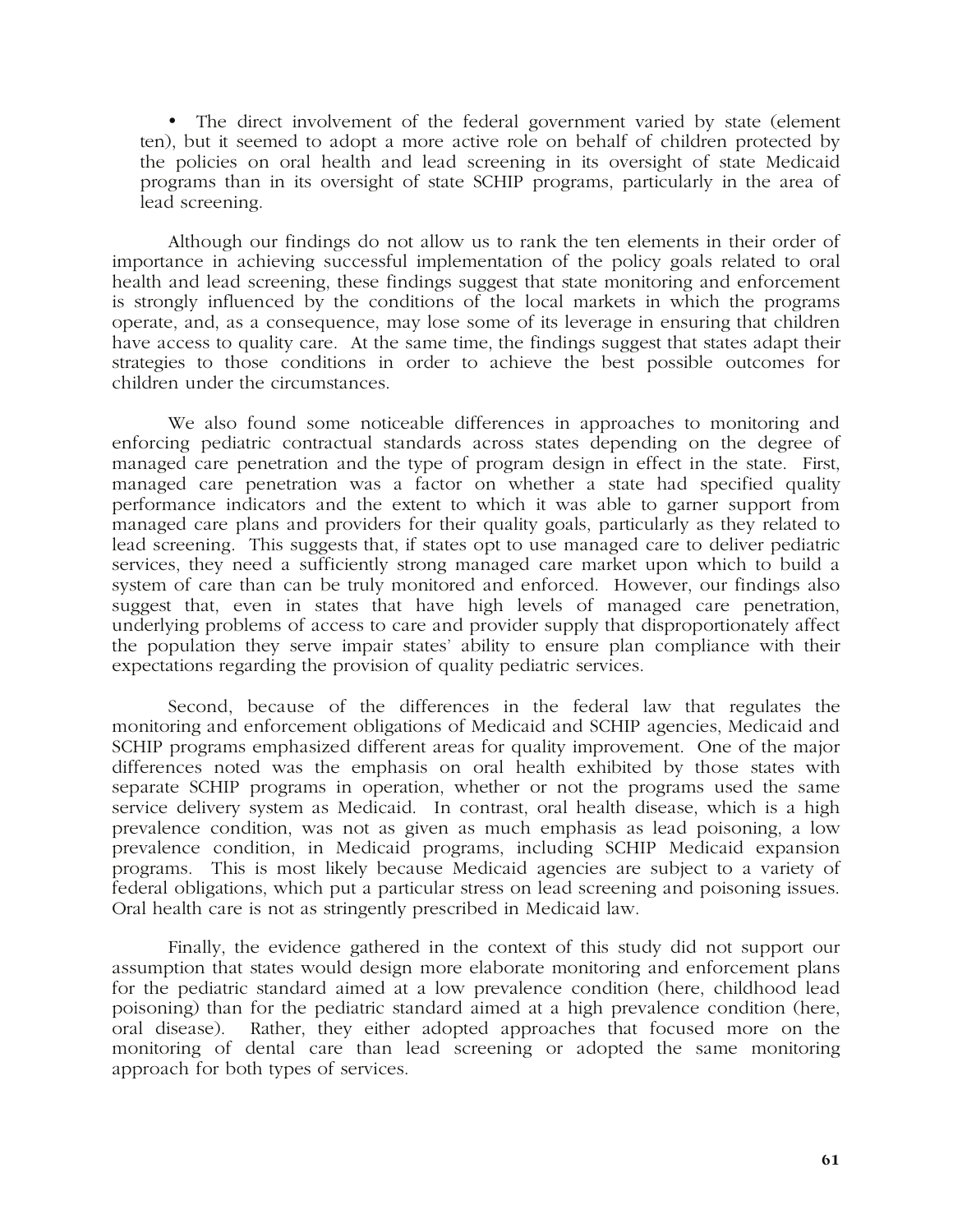#### **D. Conclusions**

States play a significant role in ensuring health care quality and face a complex task because many different parties may be involved in monitoring and enforcement, some of whom may not have designed themselves the performance standards by which quality is measured. The Attorney General's office assumes the lead on fraud and abuse, the department of insurance on fiscal solvency and legitimate business practices, and Medicaid and SCHIP agencies on service delivery. The level of interaction between these various branches of government varies by state but generally speaking, each sees its area of jurisdiction as very delineated and as needing coordination only on a caseby-case basis. In their capacity as large purchasers of health care, Medicaid and SCHIP agencies are both distributors of information about managed care quality and regulators of contractual relationships between managed care organizations and the purchaser, and enrollees and providers. This study was intended to look at how Medicaid and SCHIP agencies perform both of these tasks. It examined not only why states included certain standards in their contracts but also how they ensured accountability or compliance with those standards. Thus, this study is the story of the "ideal world" states formulate in their contractual standards, and the reality states face in implementing these expectations in the "real world."

Our findings on the logic of Medicaid and SCHIP contract performance standard selection indicate that states do pay attention to the contract. Although the level of specificity varied across states, contractual provisions generally addressed the service components of oral health and lead screening as well as the periodicity with which they should be provided. Differences between Medicaid and SCHIP agencies in the specificity of the contractual provisions were typically driven by existing federal requirements related to benefits. These findings suggest that, unless the federal government specifies the content of coverage and the periodicity with which it should be furnished, states will be more likely to follow professional and industry practice and forego attempts to raise the bar in health care quality for children. They further suggest that the federal government will be more likely to specify the content of coverage and the periodicity with which it should be furnished in the case of low prevalence conditions that are attached to public health concerns. If those federal specifications reflect an advance beyond current norms, as one can expect in the case of low prevalence conditions, states may run into serious implementation problems, as our interviews seemed to indicate in the case of childhood lead poisoning.

Our findings on the implementation of Medicaid and SCHIP managed care monitoring and enforcement indicate that states generally perform some contract monitoring. State approaches were very idiosyncratic, a variation that can be explained by the local conditions that define the delivery system. Legislation is usually broad in that regard and probably should remain that way so that states can tailor their approaches to what is happening at the local level. This set of findings also revealed that states do not generally consider the contract as all encompassing on quality improvement because it cannot appropriately address systemic issues. These underlying delivery system problems mean that contractual language and contract enforcement lose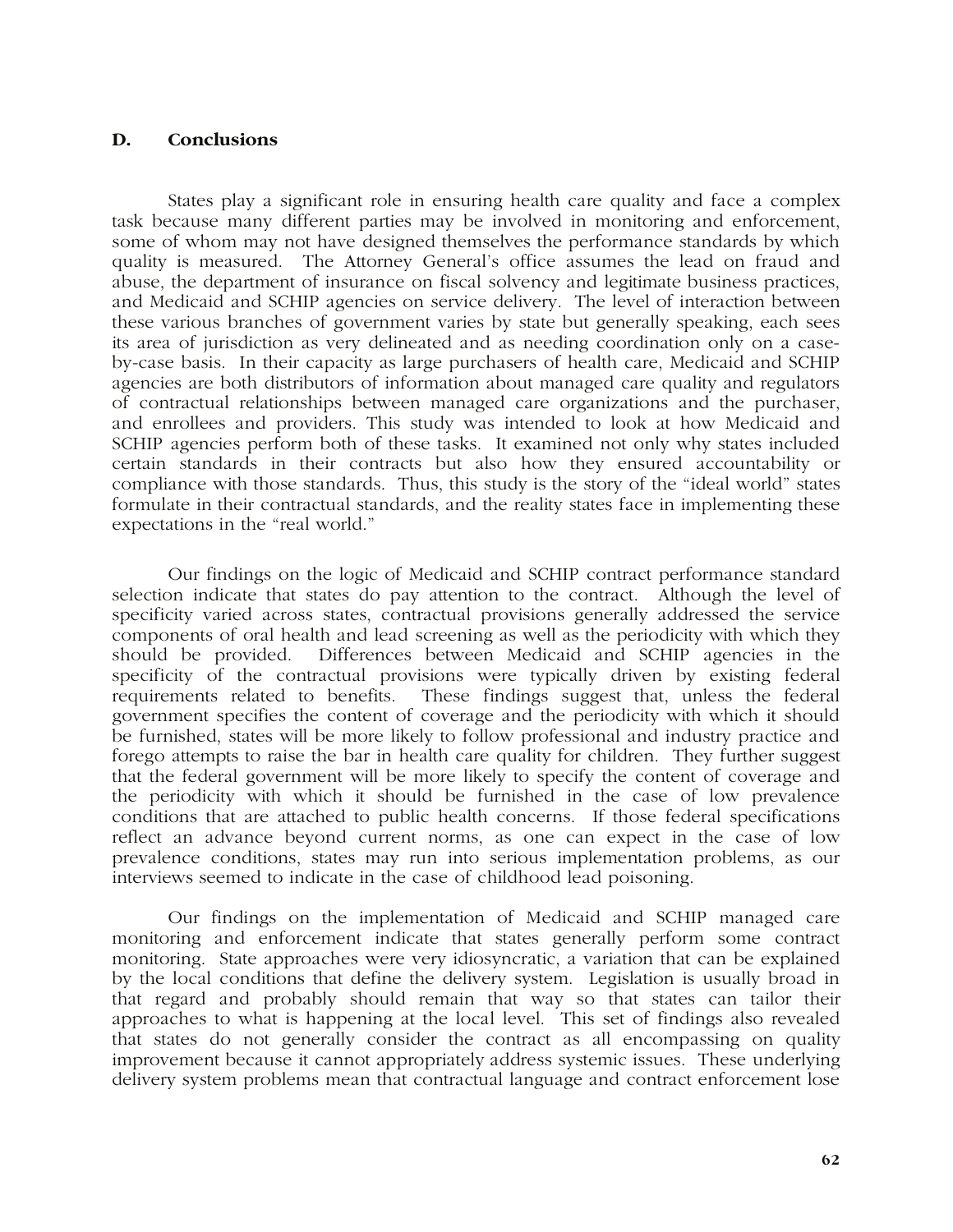some of their power and that states must turn to other strategies, such as community awareness, to deal with these underlying issues.

Taken together, these two sets of findings have important policy implications. First, they have important implications for children's right to coverage under Medicaid and SCHIP, which is a crucial issue upon which the current debate on reforming Medicaid hinges. As stated earlier, because the contracts represent the sum total of the health care children will receive under either program, the pediatric standards that are specified in the contracts, as well as states' performance monitoring, contract enforcement, and access to patient protections become of the utmost importance. The fairly low level of monitoring described in this study and the limited direct access to patient protections for both coverage and quality issues described elsewhere brings into light the issue of a private right of enforcement by beneficiaries. Even though Medicaid is usually considered to be insurance, it is distinct in certain aspects and functions according to principles that do not prevail in the private insurance market. More specifically, the contract between states and managed care organizations may or may not constitute a contract of insurance, unless certain elements are fulfilled (e.g., the contract makes beneficiaries a party to the contract and requires insurers to obtain a license of insurance). Our research in this area indicates that two of the study states have third party beneficiary rights defined in their contract (one granting Medicaid beneficiaries third party beneficiary rights, the other explicitly denying those rights) and none require insurers to hold a license of insurance. This could lead courts to question the nature of the contract as a contract of insurance and the existence of a private right to enforce the contract. In the absence of such a right, the recognition of a mandatory federal individual entitlement as is the case with Medicaid becomes a key component in ensuring that children have access to the services they need.

Second, our findings have important implications for children with special health care needs. The higher prevalence of children with special health care needs in Medicaid and SCHIP than in the general population warrants particular efforts on the part of states to monitor the quality of care received by these children. While this research did not specifically focus on children with special needs, its findings on state monitoring of contractual standards targeting childhood lead poisoning suggest that, even when the federal government steps in to define with specificity benefits aimed at low prevalence childhood conditions and attempts to raise the bar in quality for children suffering from these conditions, states encounter problems in their monitoring efforts because of resistance at the local level to what is perceived as a waste of resources. This contradiction explains in part the fairly low level of monitoring described in this study. It also points to the need for approaches that are external to the contract, if states want to be successful in their monitoring of low prevalence childhood conditions.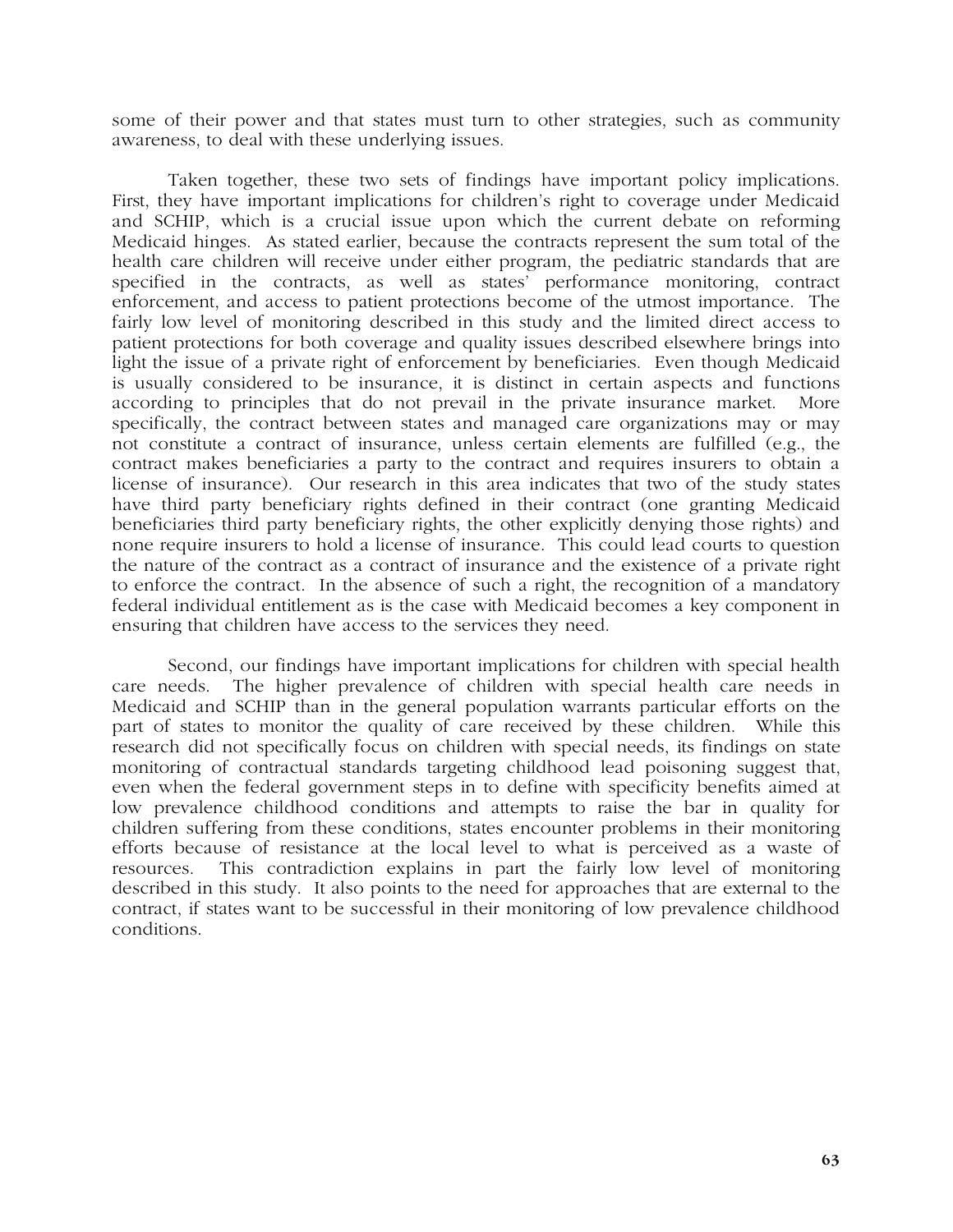|                 | XL                      | X                         | $\mathbf{X}$                          | X                                  |                                          |                                            |                                        |                                             |                                          |                                                | X                                            |
|-----------------|-------------------------|---------------------------|---------------------------------------|------------------------------------|------------------------------------------|--------------------------------------------|----------------------------------------|---------------------------------------------|------------------------------------------|------------------------------------------------|----------------------------------------------|
|                 | <b>AN</b>               | X                         |                                       |                                    |                                          |                                            |                                        |                                             |                                          |                                                | X                                            |
|                 | SM                      |                           | $\mathbf{X}$                          |                                    |                                          |                                            |                                        |                                             |                                          |                                                | X                                            |
| <b>SCHIP</b>    | NЦ                      |                           |                                       |                                    |                                          |                                            |                                        |                                             |                                          |                                                | X                                            |
|                 | <b>HI</b>               |                           |                                       |                                    |                                          |                                            |                                        |                                             |                                          |                                                |                                              |
|                 | $\overline{0}$          | X                         |                                       | X                                  |                                          | X                                          |                                        |                                             |                                          |                                                | X                                            |
|                 | CA                      | X                         | $\mathbf{\mathsf{X}}$                 | X                                  |                                          | X                                          |                                        |                                             |                                          |                                                | X                                            |
|                 | $\overline{\mathbf{M}}$ |                           | X                                     | X                                  | $\mathbf{\mathsf{X}}$                    | X                                          |                                        |                                             | X                                        |                                                | ×                                            |
|                 | <b>WW</b>               |                           | $\mathbf{X}$                          | X                                  |                                          | X                                          |                                        |                                             |                                          | X                                              | X                                            |
|                 | XL                      |                           | X                                     | X                                  | X                                        | X                                          |                                        |                                             | X                                        | X                                              | X                                            |
|                 | <b>SC</b>               | ×                         | $\mathbf{X}$                          | X                                  | X                                        | X                                          |                                        |                                             | X                                        | X                                              | X                                            |
|                 | $H$ <sup>O</sup>        | ×                         | X                                     | X                                  |                                          | X                                          |                                        |                                             | X                                        |                                                | ×                                            |
|                 | <b>AM</b>               | X                         | $\mathbf{X}$                          | X                                  |                                          | X                                          |                                        |                                             |                                          |                                                | ×                                            |
|                 | $\mathbf{\Sigma}$       | X                         | X                                     | X                                  | X                                        | X                                          |                                        |                                             | X                                        | X                                              | X                                            |
| <b>MEDICAID</b> | MN                      |                           | $\mathbf{X}$                          | X                                  |                                          | X                                          |                                        |                                             | X                                        |                                                | X                                            |
|                 | $\mathbf{M}$            |                           |                                       | X                                  |                                          | X                                          |                                        |                                             |                                          |                                                | X                                            |
|                 | MA                      | $\mathsf{X}$              | $\mathbf{\mathsf{X}}$                 | X                                  | X                                        | X                                          |                                        |                                             | $\mathbf{X}^2$                           | $\mathbb{X}^3$                                 | X                                            |
|                 | $\blacksquare$          | ×                         | X                                     | X                                  | X                                        | X                                          |                                        |                                             |                                          |                                                | X                                            |
|                 | H                       | X                         | $\mathbf{\mathsf{X}}$                 | X                                  |                                          | X                                          | X                                      |                                             |                                          |                                                | $\times$                                     |
|                 | $\overline{c}$          |                           | $\times$                              | X                                  |                                          | X                                          |                                        | ×                                           |                                          |                                                | $\times$                                     |
|                 | CA                      |                           | ×                                     |                                    |                                          |                                            |                                        |                                             | X                                        |                                                | $\times$                                     |
|                 | $\overline{X}$          |                           | $\mathbf{\tilde{X}}$                  | X                                  |                                          | X                                          |                                        |                                             | X                                        |                                                | $\times$                                     |
| Type of         | Remedy                  | action plan<br>Corrective | Liquidated or<br>exemplary<br>damages | Suspension of<br>enrollment<br>new | Disenrollment<br>of current<br>enrollees | from capitation<br>Withholding<br>payments | MCO payment<br>for out-of-plan<br>care | State payment<br>to out-of-plan<br>provider | payment rates<br>capitation<br>Adjusting | Receivership<br>Medicaid<br>by state<br>agency | non-renewal of<br>Termination or<br>contract |

**TABLE A.I: Intermediate Remedies in Selected State Medicaid and SCHIP Risk Contracts, 2000**  TABLE A.I: Intermediate Remedies in Selected State Medicaid and SCHIP Risk Contracts, 2000

Source: Rosenbaum et al., Negotiating the New Health System ( $4^h$  Ed, 2001), www.gwhealthpolicy.org Source: Rosenbaum *et al.*, *Negotiating the New Health System (4th Ed, 2001),* www.gwhealthpolicy.org

<sup>1</sup> Provision in the general service agreement only. <sup>2</sup> Provision in the behavioral health contract only.  $\delta$  Provision in the general service agreement only. <sup>1</sup> Provision in the general service agreement only.<br><sup>2</sup> Provision in the behavioral health contract only.<br><sup>3</sup> Provision in the general service agreement only.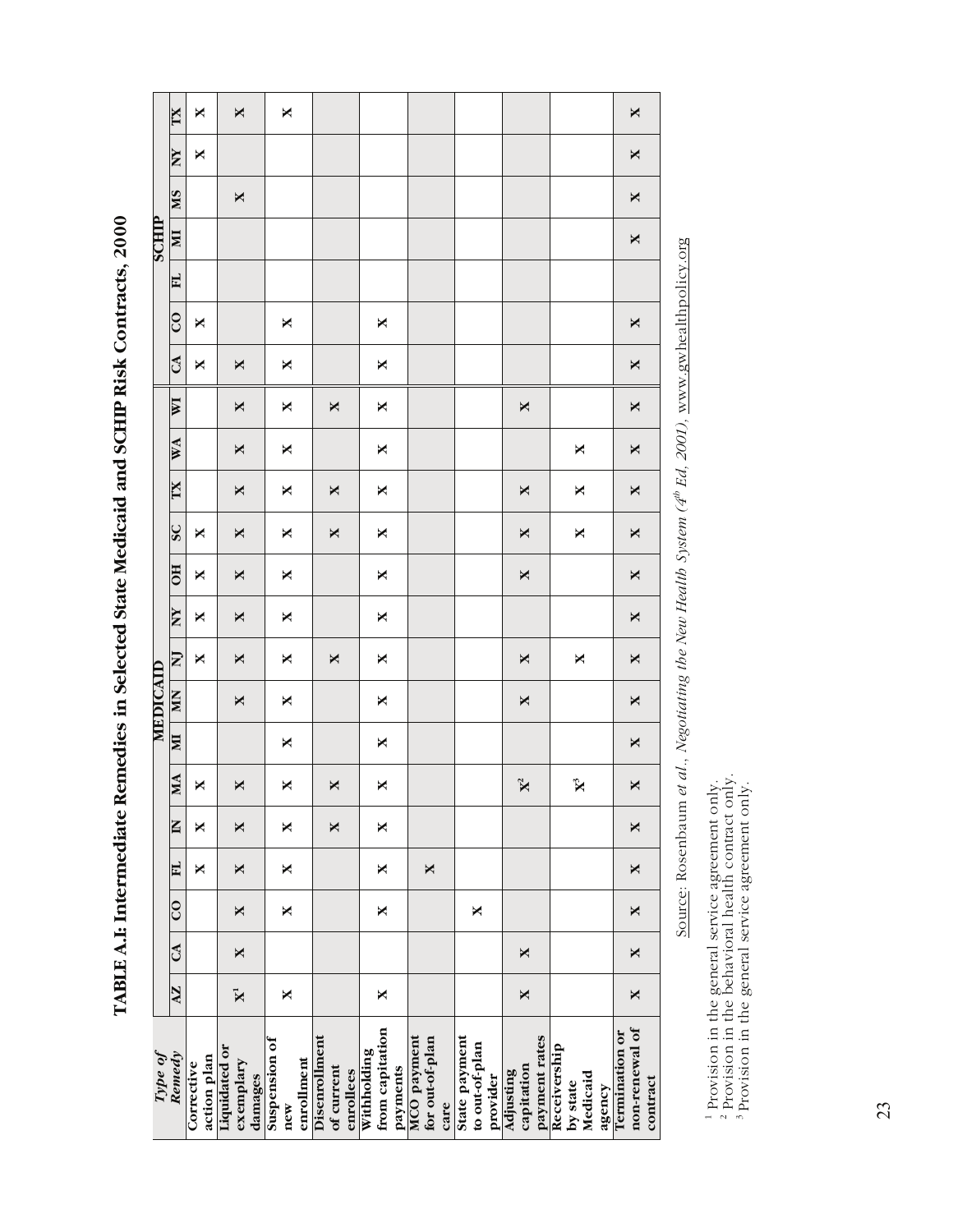|              | XI                     |                                                                     |                                                                                                                           | ×                                                                      |                                                                                                                                                             |                                                            |                                                |                                                        |                                                |                                               |
|--------------|------------------------|---------------------------------------------------------------------|---------------------------------------------------------------------------------------------------------------------------|------------------------------------------------------------------------|-------------------------------------------------------------------------------------------------------------------------------------------------------------|------------------------------------------------------------|------------------------------------------------|--------------------------------------------------------|------------------------------------------------|-----------------------------------------------|
|              | YN                     | X                                                                   |                                                                                                                           |                                                                        |                                                                                                                                                             |                                                            |                                                |                                                        |                                                |                                               |
|              | $\rm{O}$               |                                                                     |                                                                                                                           |                                                                        | X                                                                                                                                                           |                                                            |                                                |                                                        |                                                |                                               |
| <b>SCHIP</b> | ි                      |                                                                     | X                                                                                                                         |                                                                        |                                                                                                                                                             |                                                            |                                                |                                                        |                                                |                                               |
|              | Cause                  | Failure to comply with<br>specified in contract<br>access standards | warranties regarding a<br>participating provider<br>representations or<br>may be untrue or<br>Knowledge that<br>incorrect | causing an assessment<br>of a liquidated damage<br>Deficiency or event | plan to accept additional<br>services due to inability<br><b>Hindrance of enrollee</b><br>enrollees as patients<br>of providers within<br>access to covered |                                                            |                                                |                                                        |                                                |                                               |
|              | $\overline{\text{S}}$  | X                                                                   |                                                                                                                           | ×                                                                      |                                                                                                                                                             |                                                            |                                                |                                                        |                                                |                                               |
|              | $_{\rm HO}$            | X                                                                   | X                                                                                                                         |                                                                        |                                                                                                                                                             |                                                            |                                                |                                                        |                                                | ×                                             |
|              | $\mathbf{X}\mathbf{N}$ |                                                                     |                                                                                                                           |                                                                        |                                                                                                                                                             |                                                            |                                                |                                                        | X                                              |                                               |
|              | <u>IN</u>              |                                                                     |                                                                                                                           | X                                                                      |                                                                                                                                                             |                                                            |                                                |                                                        |                                                |                                               |
|              | MA                     | $\mathbf{X}^3$                                                      |                                                                                                                           |                                                                        |                                                                                                                                                             | $\mathbf{X}^4$                                             |                                                | $\mathbf{\hat{X}}^5$                                   |                                                |                                               |
| MEDICAI      | $\mathsf{K}$           |                                                                     |                                                                                                                           |                                                                        | X                                                                                                                                                           |                                                            |                                                |                                                        |                                                |                                               |
|              | $\mathbf{H}$           | $\mathbf{X}$                                                        |                                                                                                                           |                                                                        |                                                                                                                                                             |                                                            | $X^2$                                          |                                                        |                                                |                                               |
|              | Cause                  | Failure to comply with<br>contract                                  | Failure to comply with state<br>laws and regulations                                                                      | <b>Failure to provide quality</b><br>care                              | Failure to maintain efficient<br>delivery system                                                                                                            | and accurate encounter data<br>Failure to provide complete | Failure to comply with<br>EPSDT screening rate | Failure to comply with the<br>annual PCP turnover rate | Failure to comply with<br>marketing guidelines | <b>Failure to meet financial</b><br>stability |

**TABLE A.II: Frequently Cited Causes of Corrective Action Plans, Medicaid & SCHIP Contracts (2000)**  TABLE A.II: Frequently Cited Causes of Corrective Action Plans, Medicaid & SCHIP Contracts (2000)

Source: Rosenbaum et al., Negotiating the New Health System ( $4^h$  Ed, 2001), www.gwhealthpolicy.org Source: Rosenbaum *et al.*, *Negotiating the New Health System (4th Ed, 2001),* www.gwhealthpolicy.org

<sup>1.</sup> Provision found in the behavioral health contract only.<br><sup>2.</sup> Provision found in the behavioral health contract only.<br><sup>3.</sup> Provision found in both the general service agreement and the behavioral health contract<br><sup>4</sup>. <sup>1</sup> Provision found in the behavioral health contract only.<br><sup>2</sup> Provision found in the behavioral health contract only.<br><sup>3</sup> Provision found in both the general service agreement and the behavioral health contract<br><sup>4</sup> Provi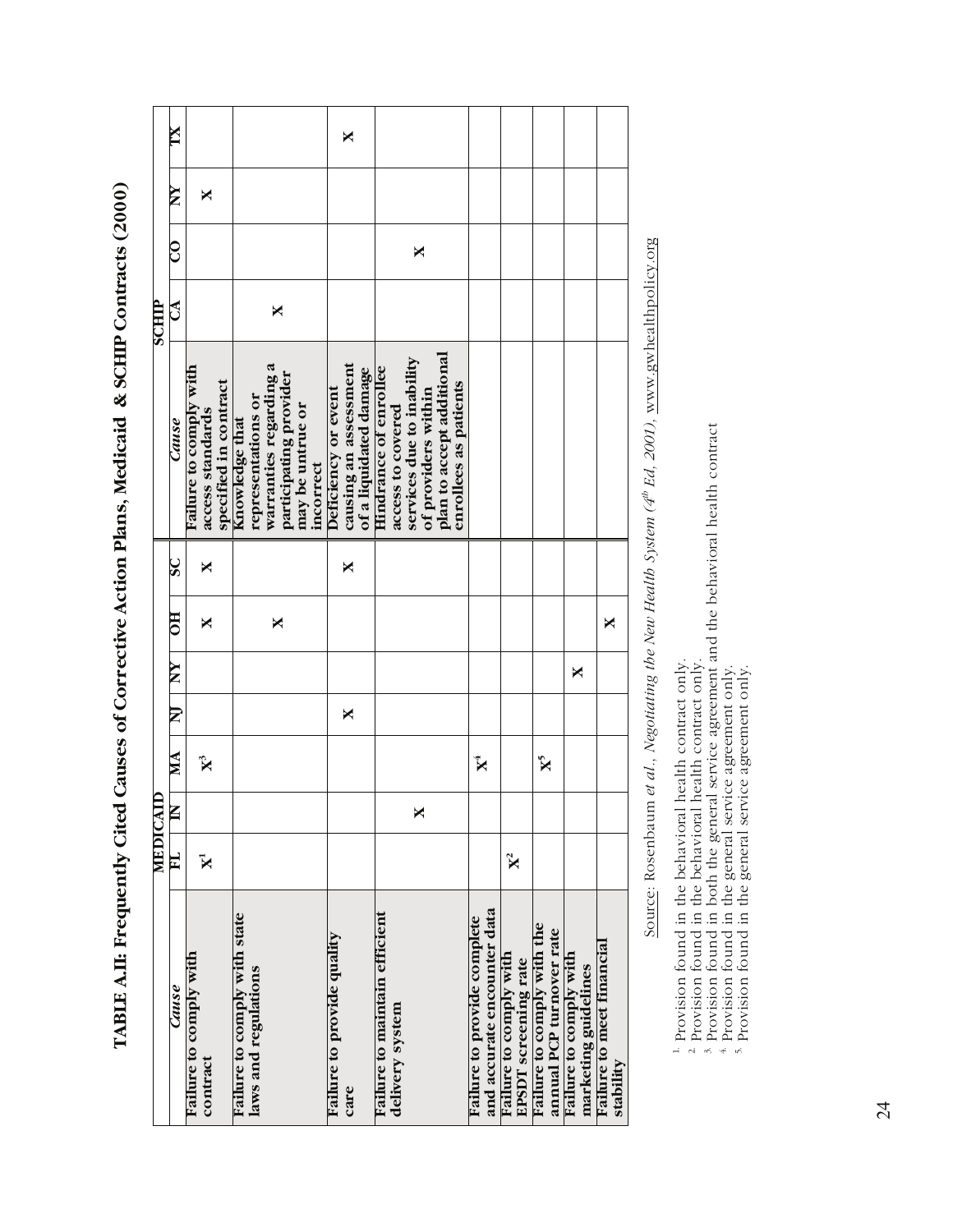**TABLE A.III: Frequently Cited Causes of Liquidated or Exemplary Damages, Medicaid & SCHIP Contracts (2000)**  TABLE A.III: Frequently Cited Causes of Liquidated or Exemplary Damages, Medicaid & SCHIP Contracts (2000)

|                 | TΧ                        | X                                  | ×                                                        | X                                                                          | X                                                       |                                                                               |                                                                                       | ×                                                                                                      | X                                                                        |                                                  |
|-----------------|---------------------------|------------------------------------|----------------------------------------------------------|----------------------------------------------------------------------------|---------------------------------------------------------|-------------------------------------------------------------------------------|---------------------------------------------------------------------------------------|--------------------------------------------------------------------------------------------------------|--------------------------------------------------------------------------|--------------------------------------------------|
| <b>SCHIP</b>    | <b>MS</b>                 |                                    |                                                          |                                                                            |                                                         | X                                                                             | X                                                                                     |                                                                                                        |                                                                          | ×                                                |
|                 | $\mathcal{L}$             |                                    |                                                          |                                                                            |                                                         |                                                                               | X                                                                                     |                                                                                                        |                                                                          |                                                  |
|                 | Cause                     | Failure to comply<br>with contract | medically necessary<br>Failure to provide<br>services    | the basis of health<br>Discrimination on<br>status or need                 | Misrepresentation<br>or falsification of<br>information | Failure to establish<br>administrative<br>coverage and<br>services<br>related | standards monitored<br>Failure to comply<br>with objective<br>performance<br>by state | Failure to cure<br>specified time<br>default within<br>period                                          | of allowable amount<br>charges in excess<br>Imposition of<br>premiums or | lobbying certificate<br>Failure to file anti-    |
|                 | $\overline{\mathbf{w}}$   |                                    |                                                          |                                                                            |                                                         |                                                                               |                                                                                       |                                                                                                        |                                                                          | ×                                                |
|                 | WA                        |                                    |                                                          |                                                                            |                                                         |                                                                               |                                                                                       |                                                                                                        |                                                                          |                                                  |
|                 | ΣX                        | X                                  |                                                          |                                                                            |                                                         | X                                                                             |                                                                                       |                                                                                                        |                                                                          | ×                                                |
|                 | SC                        | X                                  |                                                          |                                                                            |                                                         | X                                                                             |                                                                                       | X                                                                                                      |                                                                          |                                                  |
|                 | $\overline{5}$            |                                    |                                                          |                                                                            |                                                         |                                                                               |                                                                                       |                                                                                                        |                                                                          |                                                  |
|                 | XX                        |                                    |                                                          |                                                                            |                                                         |                                                                               |                                                                                       |                                                                                                        | X                                                                        | ×                                                |
| <b>MEDICAID</b> | $\mathbf{z}$              | X                                  | X                                                        | X                                                                          | ×                                                       |                                                                               |                                                                                       |                                                                                                        | X                                                                        | ×                                                |
|                 | <b>NIN</b>                | X                                  |                                                          |                                                                            |                                                         |                                                                               |                                                                                       |                                                                                                        |                                                                          |                                                  |
|                 | MA                        | $\mathbf{X}^4$                     |                                                          |                                                                            |                                                         |                                                                               |                                                                                       |                                                                                                        |                                                                          | $\mathbf{X}^4$                                   |
|                 | Z                         | X                                  |                                                          |                                                                            |                                                         |                                                                               |                                                                                       |                                                                                                        | X                                                                        | X                                                |
|                 | E                         | $\mathbf{\hat{X}}$                 |                                                          |                                                                            |                                                         | $\mathbf{X}^3$                                                                | $\mathbf{X}^3$                                                                        |                                                                                                        |                                                                          |                                                  |
|                 | $\rm ^{\circ}$            |                                    |                                                          |                                                                            |                                                         |                                                                               |                                                                                       | X                                                                                                      |                                                                          | X                                                |
|                 | G                         | X                                  |                                                          |                                                                            |                                                         | X                                                                             | X                                                                                     |                                                                                                        |                                                                          |                                                  |
|                 | AZ.                       | $\mathbf{\tilde{X}}$               |                                                          |                                                                            |                                                         | $\mathbf{\bar{X}}$                                                            | $\mathbf{X}$                                                                          | $\mathbf{\bar{X}}$                                                                                     |                                                                          | $\mathbf{X}^2$                                   |
|                 | $\text{Cause}$ $\epsilon$ | Failure to comply<br>with contract | Failure to provide<br>necessary<br>medically<br>services | Discrimination of<br>enrollees on the<br>basis of health<br>status or need | Misrepresentation<br>or falsification or<br>information | with federal laws<br>Failure to comply<br>and regulations                     | Failure to comply<br>and regulations<br>with state laws                               | corrective action<br>corrective action<br>Failure to submit<br>requirements of<br>plan or meet<br>plan | Failure to comply<br>with marketing<br>requirements                      | Failure to submit<br>data in specified<br>format |

Source: Rosenbaum et al., Negotiating the New Health System ( $4^h$  Ed, 2001), www.gwhealthpolicy.org Source: Rosenbaum *et al.*, *Negotiating the New Health System (4th Ed, 2001),* www.gwhealthpolicy.org

1. Provision in general service agreement only; 2. Provision in behavioral health contract only; 3. Provision in general service agreement only; 4.<br>Provision in behavioral health contract only 1. Provision in general service agreement only; 2. Provision in behavioral health contract only; 3. Provision in general service agreement only; 4. Provision in behavioral health contract only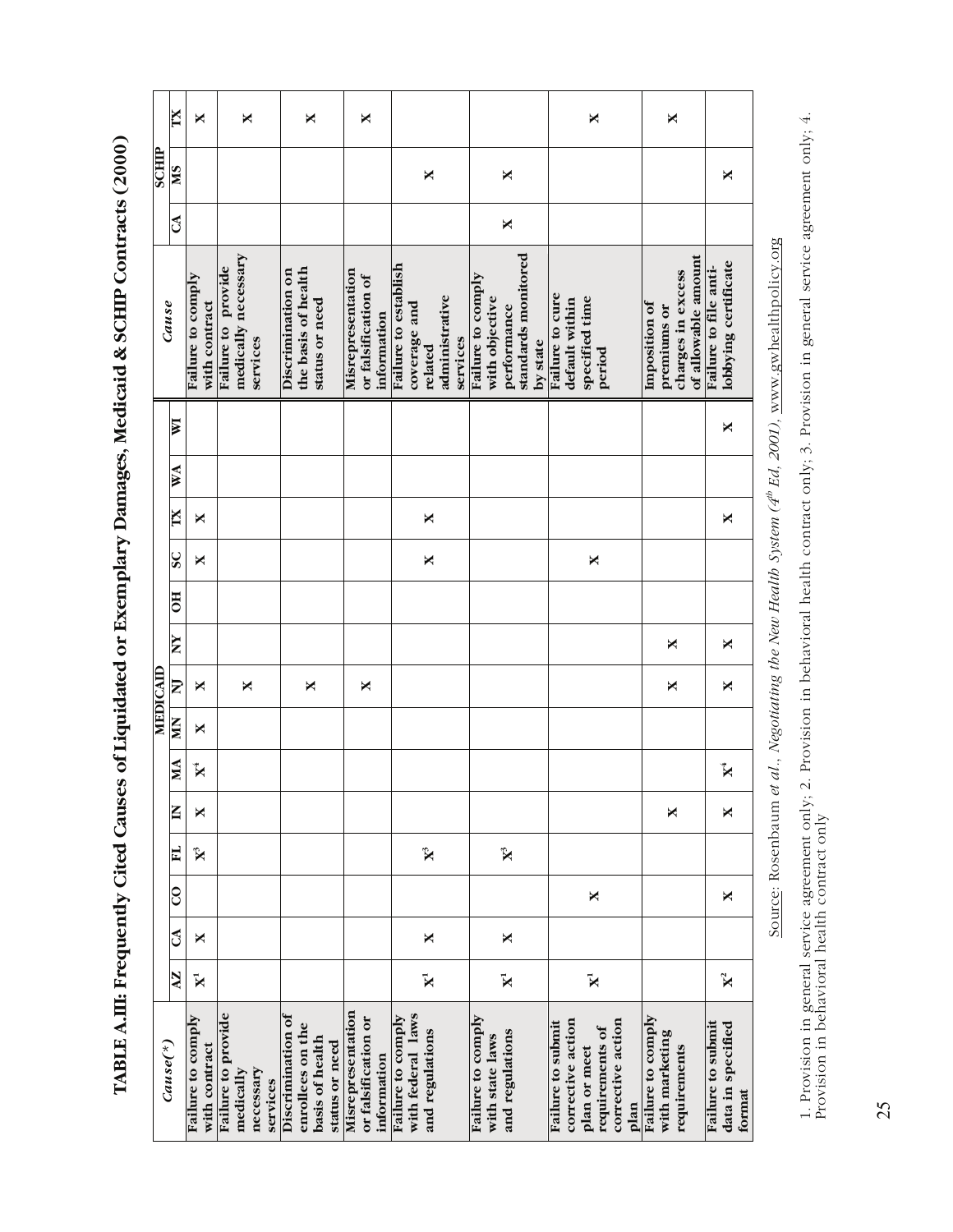(\*) Other less frequently causes under Medicaid included: failure to comply with network development and access to services requirements (IN, MA behavioral health); failure to comply with federal and state reporting requir uirements (IN, MA behavioral health); failure to comply with federal and state reporting requirements regarding abortions, hysterectomies and sterilizations (WI); failure to comply with quality improvement requirements (IN); failure to address cultural competency (IN); failure to comply with performance (\*) Other less frequently causes under Medicaid included: failure to comply with network development and access to services req standards (MA behavioral health).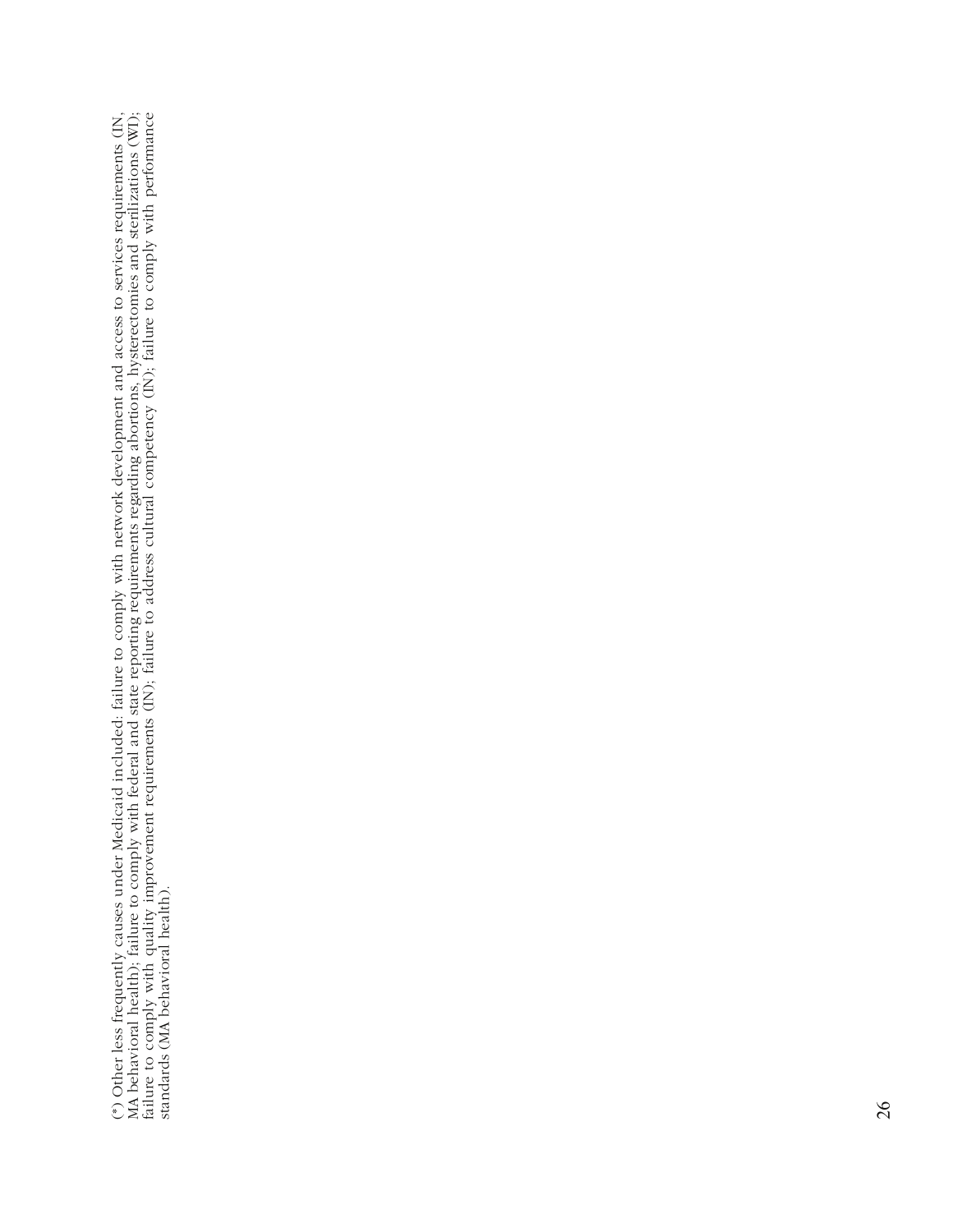|              | XL                         |                              |                                       |                                                                                                                    |                                                                                                         |                                                          | X                                                                                                          |                                                                                                              |                                                 |
|--------------|----------------------------|------------------------------|---------------------------------------|--------------------------------------------------------------------------------------------------------------------|---------------------------------------------------------------------------------------------------------|----------------------------------------------------------|------------------------------------------------------------------------------------------------------------|--------------------------------------------------------------------------------------------------------------|-------------------------------------------------|
|              | ΧX                         |                              |                                       | X                                                                                                                  | $\mathbf{\mathsf{X}}$                                                                                   |                                                          | $\mathbf{\mathsf{X}}$                                                                                      |                                                                                                              |                                                 |
|              | $\mathbf{s}$               |                              |                                       |                                                                                                                    |                                                                                                         | X                                                        | X                                                                                                          | X                                                                                                            | X                                               |
| <b>SCHIP</b> | $\mathbb{R}$               |                              | X                                     |                                                                                                                    |                                                                                                         |                                                          |                                                                                                            |                                                                                                              |                                                 |
|              | $\overline{c}$             |                              | ×                                     |                                                                                                                    |                                                                                                         |                                                          |                                                                                                            |                                                                                                              |                                                 |
|              | $\mathbb{C}$               |                              | X                                     |                                                                                                                    |                                                                                                         |                                                          |                                                                                                            |                                                                                                              |                                                 |
|              | Cause                      |                              | comply with<br>Failure to<br>contract | that negatively<br>affect enrollee<br>composition<br>Significant<br>changes in<br>access to<br>network<br>services | inappropriate<br>resulting in a<br>pattern and<br>enrollment<br>procedures<br>Enrollment<br>practice of | Failure to meet<br>requirements<br>licensing             | Failure to meet<br>with solvency<br>requirements<br>requirements<br>or to comply<br>financial<br>statutory | kickbacks paid<br>Brokers' fees,<br>gratuities, or<br>contingency<br>fees, bribes,<br>agreement<br>to secure | breach within<br>Unremedied<br>a specified      |
|              | $\overline{\mathbf{M}}$    |                              | X                                     |                                                                                                                    |                                                                                                         |                                                          |                                                                                                            |                                                                                                              |                                                 |
|              | WA                         |                              |                                       | X                                                                                                                  |                                                                                                         |                                                          |                                                                                                            |                                                                                                              | X                                               |
|              | TX                         |                              | ×                                     | $\mathbf{\mathsf{X}}$                                                                                              | X                                                                                                       | X                                                        | X                                                                                                          |                                                                                                              |                                                 |
|              | $\circ$                    |                              | ×                                     | $\mathbf{\overline{X}}$                                                                                            |                                                                                                         |                                                          | $\mathbf{\mathsf{X}}$                                                                                      |                                                                                                              |                                                 |
|              | <b>BO</b>                  | <b>CONTRACTOR VIOLATIONS</b> | X                                     |                                                                                                                    | X                                                                                                       | X                                                        | $\mathbf{\mathsf{X}}$                                                                                      |                                                                                                              |                                                 |
|              | XX                         |                              |                                       |                                                                                                                    |                                                                                                         |                                                          | $\mathbf{\overline{X}}$                                                                                    | X                                                                                                            | X                                               |
|              | $\mathbf{\Sigma}$          |                              |                                       |                                                                                                                    |                                                                                                         |                                                          | $\mathbf{\overline{X}}$                                                                                    | $\mathbf{\mathsf{X}}$                                                                                        | X                                               |
| MEDICAID     | <b>MN</b>                  |                              |                                       |                                                                                                                    |                                                                                                         |                                                          |                                                                                                            |                                                                                                              |                                                 |
|              | E                          |                              |                                       |                                                                                                                    |                                                                                                         |                                                          |                                                                                                            |                                                                                                              |                                                 |
|              | MA                         |                              | $\mathbf{X}^4$                        | $\mathbf{X}^4$                                                                                                     | $\mathbf{X}^4$                                                                                          | $\mathbf{X}^4$                                           | $\mathbf{X}^{4,5}$                                                                                         | $\mathbf{X}^4$                                                                                               | $\mathbf{X}^4$                                  |
|              | E                          |                              | X                                     |                                                                                                                    |                                                                                                         |                                                          | $\mathbf{\mathsf{X}}$                                                                                      |                                                                                                              | ×                                               |
|              | H                          |                              | $\mathbf{X}^3$                        | $\mathbf{X}^3$                                                                                                     | $\mathbf{X}^3$                                                                                          |                                                          |                                                                                                            |                                                                                                              |                                                 |
|              | $\rm ^{\circ}$             |                              | X                                     |                                                                                                                    |                                                                                                         |                                                          |                                                                                                            |                                                                                                              |                                                 |
|              | $\mathcal{C}^{\mathbf{A}}$ |                              |                                       |                                                                                                                    |                                                                                                         |                                                          |                                                                                                            |                                                                                                              |                                                 |
|              | $\blacktriangleleft$ N     |                              | $\mathbf{\tilde{X}}$                  |                                                                                                                    |                                                                                                         |                                                          |                                                                                                            |                                                                                                              |                                                 |
|              | Cause                      |                              | Failure to comply<br>with contract    | Failure to comply<br>with federal laws<br>and regulations                                                          | Failure to comply<br>and regulations<br>with state laws                                                 | Failure to provide<br>medically<br>necessary<br>services | financial viability<br>or meet financial<br>requirements<br>soundness<br>Failure to<br>maintain            | Failure to comply<br>with marketing<br>requirements                                                          | breach within a<br>specified time<br>Unremedied |

TABLE A.IV: Frequently Cited Causes of Termination, Medicaid & SCHIP Contracts (2000) **TABLE A.IV: Frequently Cited Causes of Termination, Medicaid & SCHIP Contracts (2000)**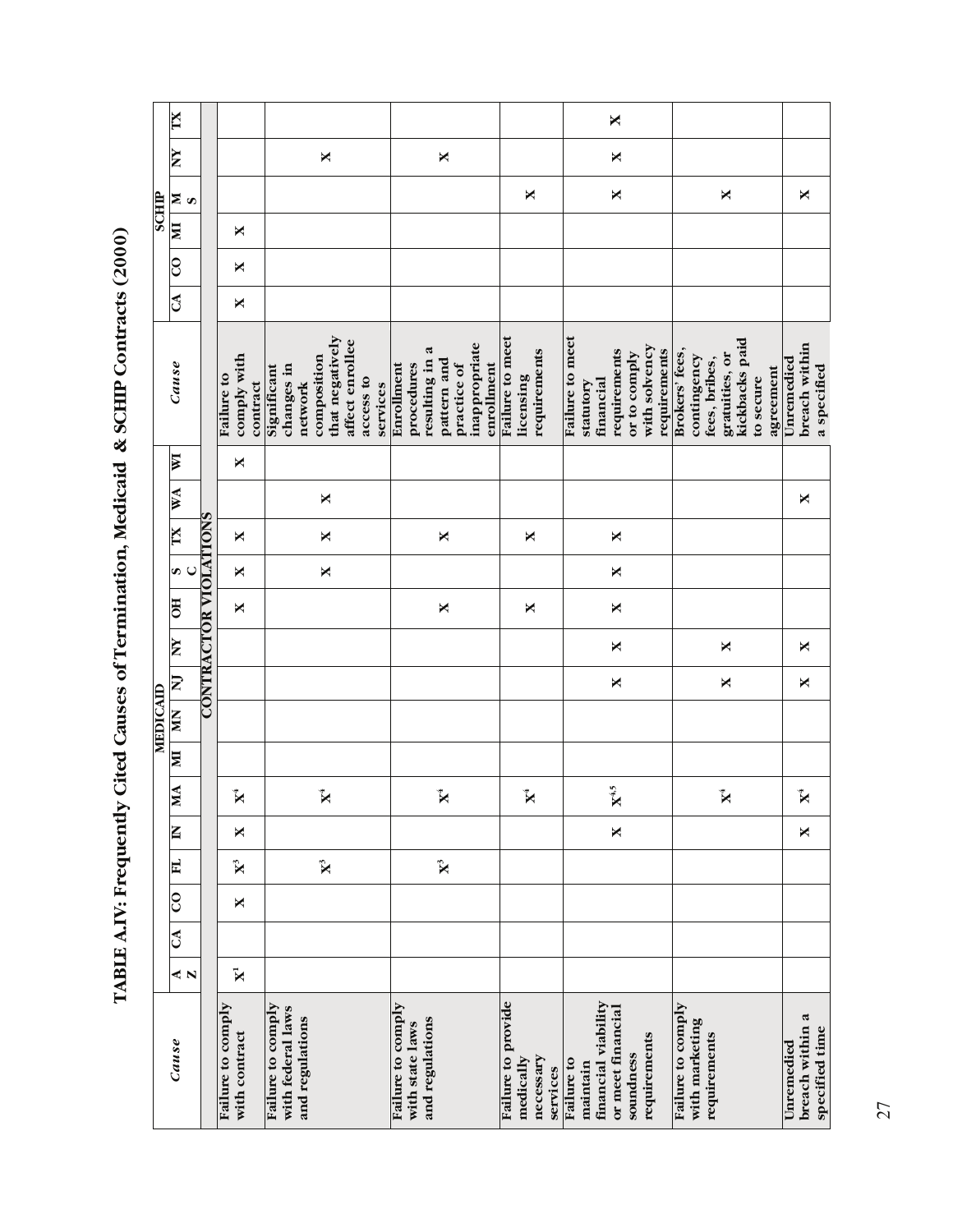|                 | XI                      |             |                                                                                                | X                                             |                                                                  |                                                                                            |                                        |                                            |                                                                        |                                         |                                              |                                           |
|-----------------|-------------------------|-------------|------------------------------------------------------------------------------------------------|-----------------------------------------------|------------------------------------------------------------------|--------------------------------------------------------------------------------------------|----------------------------------------|--------------------------------------------|------------------------------------------------------------------------|-----------------------------------------|----------------------------------------------|-------------------------------------------|
|                 | ΧV                      |             |                                                                                                |                                               | X                                                                |                                                                                            |                                        |                                            |                                                                        |                                         |                                              |                                           |
|                 | ⊠ິ                      |             | X                                                                                              | X                                             |                                                                  |                                                                                            |                                        |                                            |                                                                        |                                         | ×                                            |                                           |
| <b>SCHIP</b>    | <b>II</b>               |             |                                                                                                |                                               |                                                                  |                                                                                            |                                        |                                            |                                                                        |                                         | X                                            | X                                         |
|                 | $\overline{0}$          |             |                                                                                                |                                               |                                                                  |                                                                                            |                                        |                                            |                                                                        |                                         |                                              |                                           |
|                 | $\mathcal{L}$           |             |                                                                                                |                                               |                                                                  |                                                                                            |                                        |                                            |                                                                        |                                         |                                              |                                           |
|                 | Cause                   | time period | provide access<br>information<br>documents,<br>Failure to<br>to data,                          | Commencemen<br>t of bankruptcy<br>proceedings | Failure to meet<br>requirements<br>assurance<br>quality          |                                                                                            |                                        |                                            |                                                                        |                                         | appropriated<br>funding,<br>Lack of<br>funds | State no longer<br>needs service          |
|                 | $\overline{\mathbf{M}}$ |             |                                                                                                |                                               |                                                                  |                                                                                            |                                        |                                            |                                                                        |                                         |                                              |                                           |
|                 | WA                      |             |                                                                                                |                                               |                                                                  |                                                                                            |                                        |                                            |                                                                        |                                         |                                              |                                           |
|                 | XL                      |             |                                                                                                |                                               |                                                                  |                                                                                            |                                        | ×                                          | $\mathbf{\mathsf{X}}$                                                  | ×                                       |                                              | X                                         |
|                 | ဖြဲ                     |             | X                                                                                              | X                                             |                                                                  |                                                                                            |                                        |                                            |                                                                        |                                         |                                              | ×                                         |
|                 | <b>HO</b>               |             | X                                                                                              |                                               |                                                                  | X                                                                                          |                                        |                                            |                                                                        | CAUSES OTHER THAN CONTRACTOR VIOLATIONS | X                                            |                                           |
|                 | <b>AN</b>               |             | X                                                                                              | X                                             |                                                                  | X                                                                                          |                                        |                                            |                                                                        |                                         |                                              | ×                                         |
|                 | $\overline{\mathbf{z}}$ |             | X                                                                                              | X                                             |                                                                  |                                                                                            |                                        |                                            | X                                                                      |                                         | ×                                            | X                                         |
| <b>MEDICAID</b> | MN                      |             | X                                                                                              |                                               |                                                                  |                                                                                            | X                                      |                                            |                                                                        |                                         |                                              |                                           |
|                 | E                       |             |                                                                                                |                                               |                                                                  |                                                                                            |                                        |                                            |                                                                        |                                         |                                              |                                           |
|                 | MA                      |             |                                                                                                | $\mathbf{X}^4$                                | $\mathbf{X}^4$                                                   |                                                                                            |                                        |                                            |                                                                        | $\mathbf{X}^{\mathsf{s}}$               |                                              | $\mathbf{X}^5$                            |
|                 | $\overline{\mathbf{M}}$ |             |                                                                                                |                                               |                                                                  |                                                                                            |                                        |                                            |                                                                        |                                         | X                                            |                                           |
|                 | H                       |             |                                                                                                |                                               |                                                                  |                                                                                            |                                        |                                            |                                                                        |                                         |                                              |                                           |
|                 | $\overline{c}$          |             |                                                                                                |                                               |                                                                  |                                                                                            |                                        |                                            |                                                                        |                                         |                                              |                                           |
|                 | $\mathbb{C}^4$          |             | X                                                                                              |                                               |                                                                  |                                                                                            |                                        |                                            |                                                                        |                                         | X                                            | ×                                         |
|                 | $\triangleleft$ N       |             |                                                                                                |                                               |                                                                  |                                                                                            |                                        |                                            |                                                                        |                                         |                                              |                                           |
|                 | Cause                   | period      | qualification for<br>certificate of<br>authority, or<br>certification<br>licensure,<br>Loss of | Commencement<br>of bankruptcy<br>proceedings  | Failure to comply<br>improvement<br>requirements<br>with quality | access to services<br>Failure to comply<br>development and<br>with network<br>requirements | Failure to provide<br>quality services | monitor network<br>Failure to<br>providers | Failure to comply<br>performance<br>benchmarks<br>standards or<br>with | Fraud or abuse                          | Best interest of<br>the state                | enrollees from<br>Protection of<br>injury |

Source: Rosenbaum et al., Negotiating the New Health System (4th Ed, 2001), www.gwhealthpolicy.org Source: Rosenbaum *et al.*, *Negotiating the New Health System (4th Ed, 2001),* www.gwhealthpolicy.org

1. Provision in the general service agreement only<br>2. Provision in the behavioral health contract only 1. Provision in the general service agreement only

2. Provision in the behavioral health contract only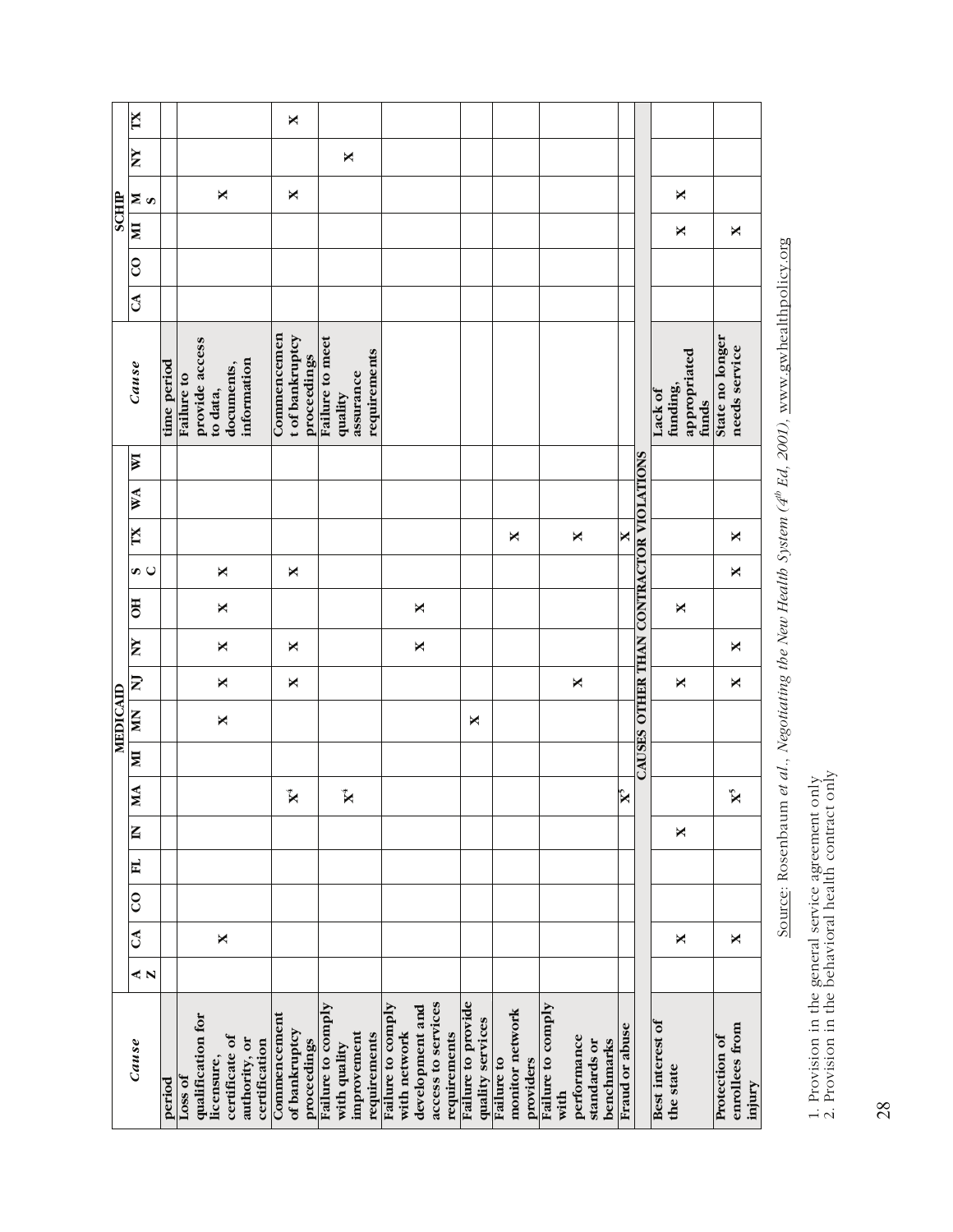3. Provision in the general service agreement only  $4$ . Provision in the general service agreement only 5. Provision in the behavioral health contract only 3. Provision in the general service agreement only 4. Provision in the general service agreement only

5. Provision in the behavioral health contract only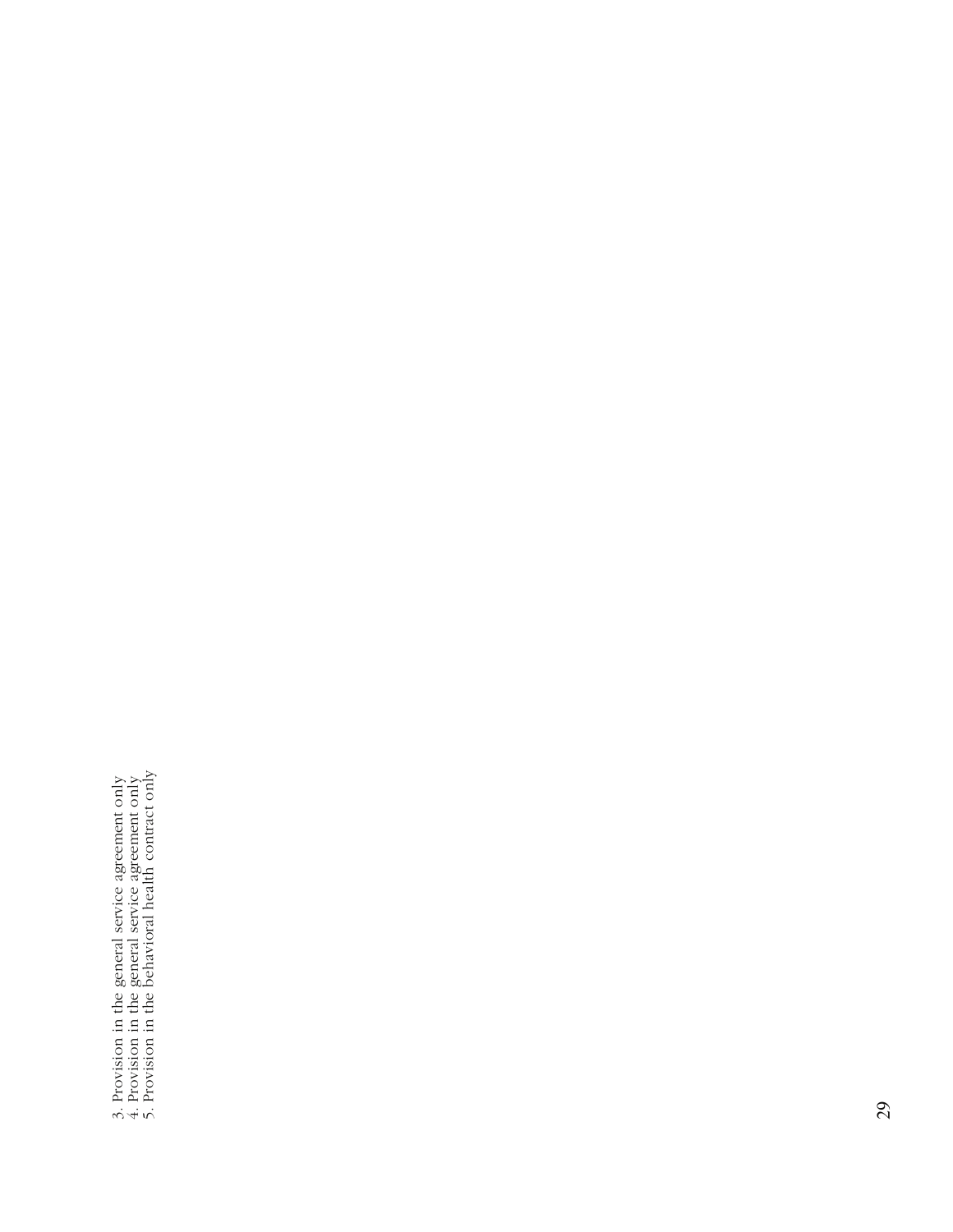# **ENFORCEMENT PAPER APPENDICES**

# **APPENDIX I:**

**[Individual Medicaid/SCHIP Tables from Contract Analysis]**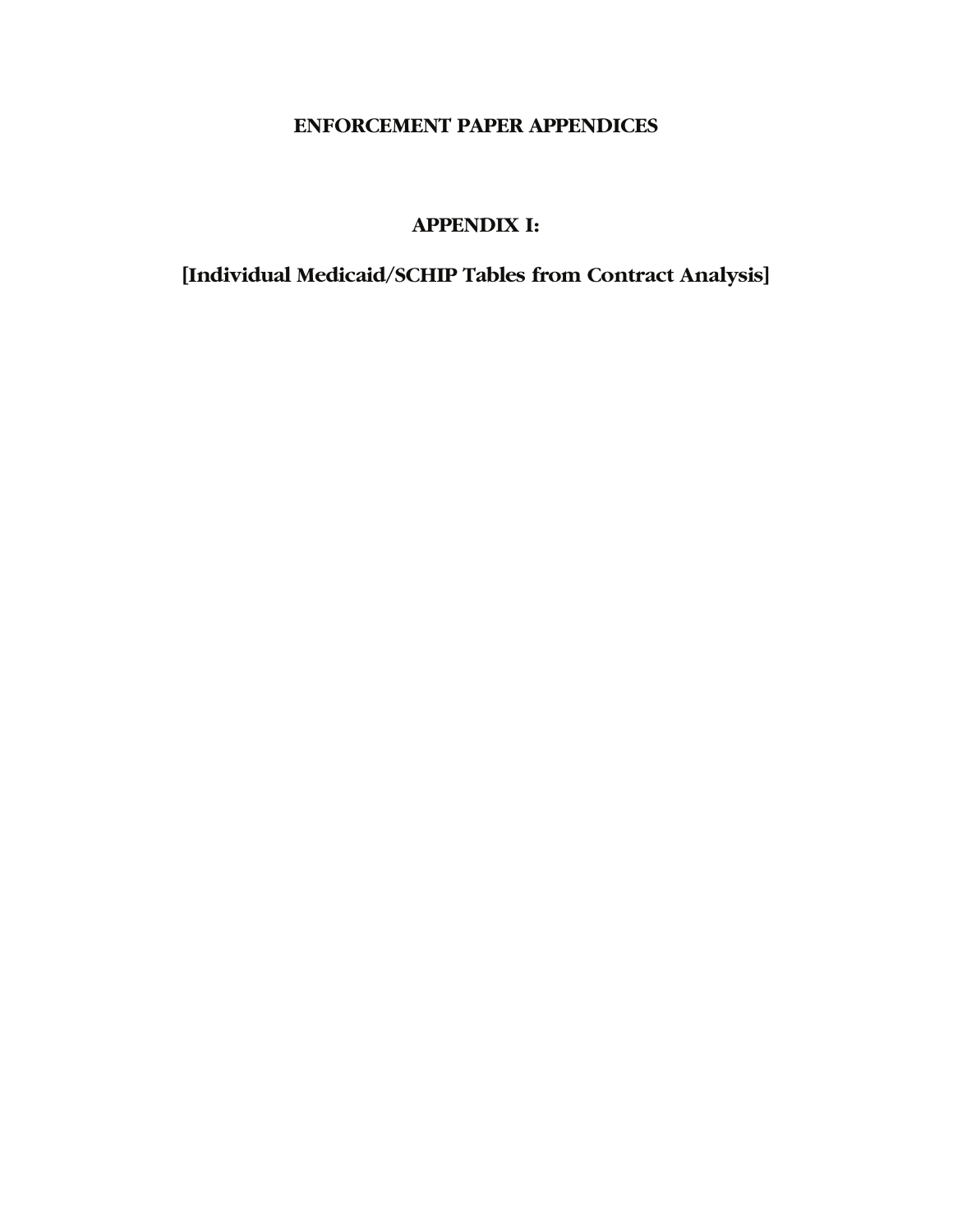# **MEDICAID TABLES**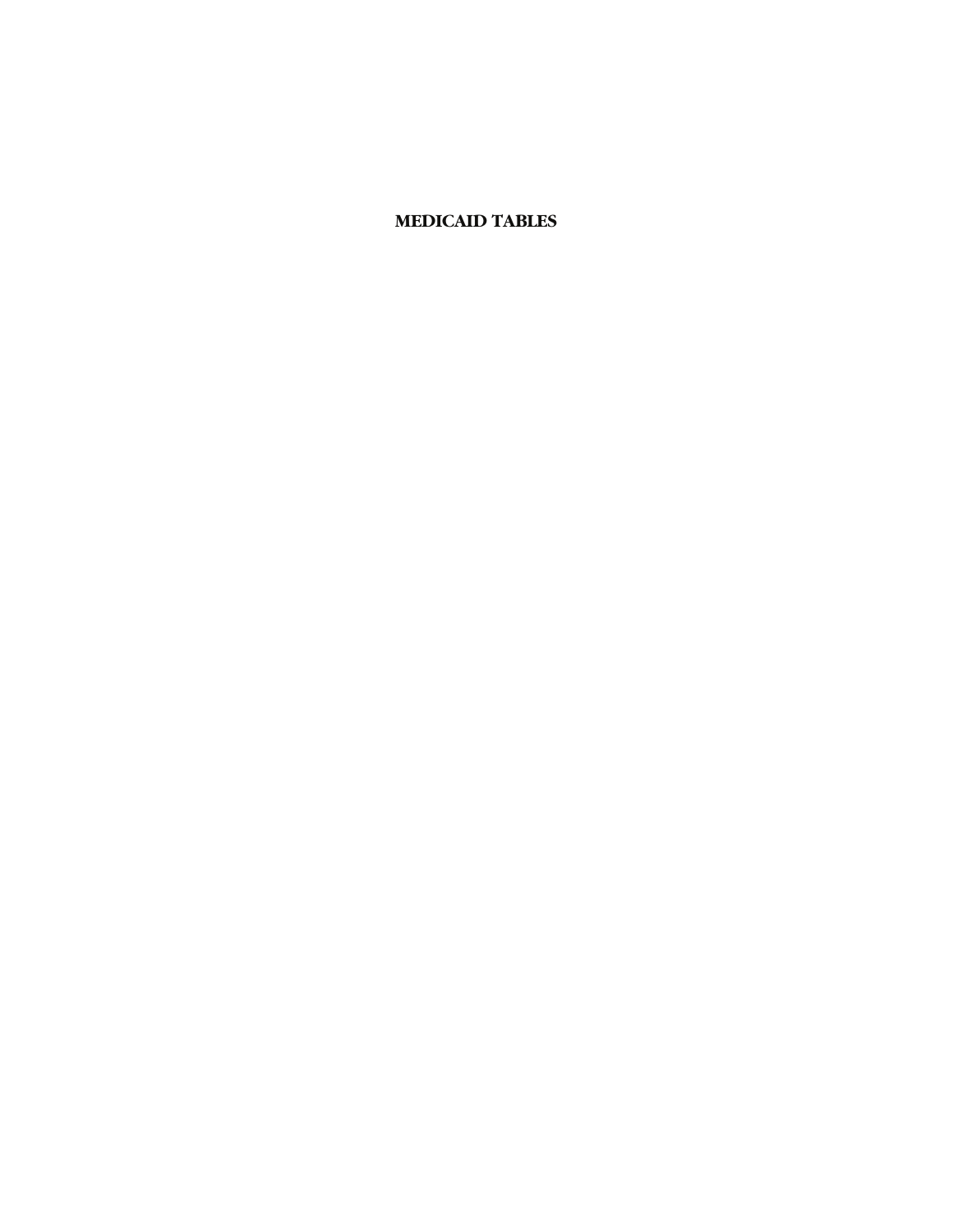## **TABLE A.I: Causes of Disenrollment of Current Enrollees, Medicaid Contracts (2000)**

|                                | МA |   |   |  |
|--------------------------------|----|---|---|--|
| Failure to comply with         |    | X |   |  |
| contract                       |    |   |   |  |
| Failure to comply with         |    |   | Х |  |
| Federal laws and regulations   |    |   |   |  |
| Failure to provide services    |    |   |   |  |
| Failure to maintain or provide |    |   |   |  |
| records                        |    |   |   |  |

Source: Rosenbaum *et al., Negotiating the New Health System (4<sup>th</sup> Ed, 2001),* www.gwhealthpolicy.org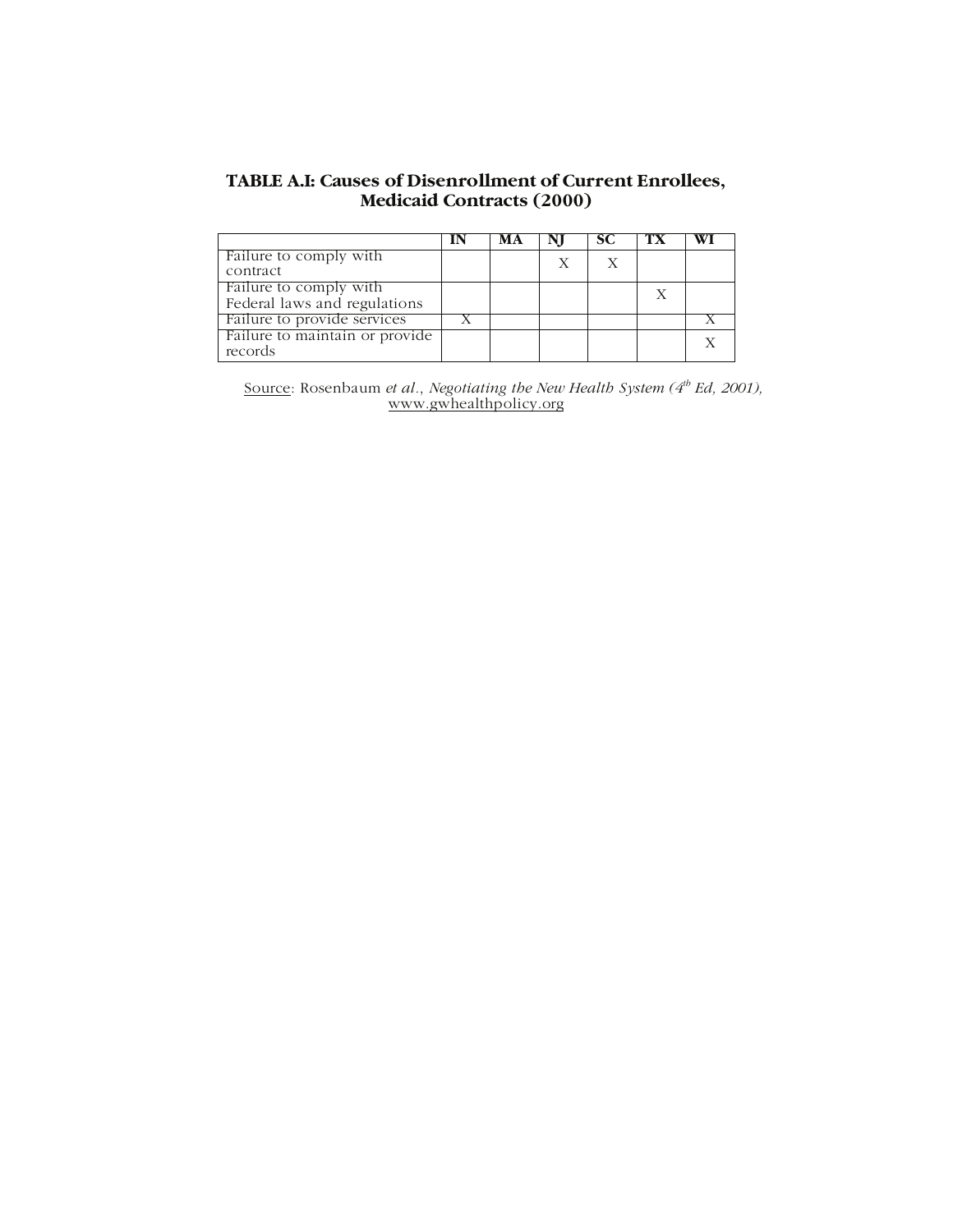## **TABLE A.II: Causes for Adjusting Capitation Payment Rates, Medicaid Contracts (2000)**

|                                                                           | AZ                          | CА | MА                 | MN | NJ | ОН | SС | TХ | WI |
|---------------------------------------------------------------------------|-----------------------------|----|--------------------|----|----|----|----|----|----|
| Failure to comply with<br>contract                                        | Х                           | X  | $\mathrm{X}^{\!2}$ | X  |    | Х  | X  |    |    |
| Failure to comply with<br>Federal laws and regulations                    |                             | Х  |                    |    |    |    |    |    |    |
| Failure to comply with state<br>laws and regulations                      |                             |    |                    |    |    | Х  |    |    |    |
| Failure to submit data                                                    | $\overline{X}$ <sup>1</sup> |    |                    |    |    |    |    |    |    |
| Failure to comply with<br>timeliness and accuracy of<br>claims processing |                             |    |                    |    | X  |    |    |    |    |
| Failure to maintain medical<br>loss ratio                                 |                             |    |                    |    | X  |    |    |    |    |
| Failure to use Medicaid<br>certified providers                            |                             |    |                    |    |    |    |    |    |    |

Source: Rosenbaum *et al., Negotiating the New Health System* (4<sup>th</sup> Ed, 2001), www.gwhealthpolicy.org

<sup>1.</sup> Provision found in the behavioral health contract only.

<sup>2</sup> Provision found in the behavioral health contract only.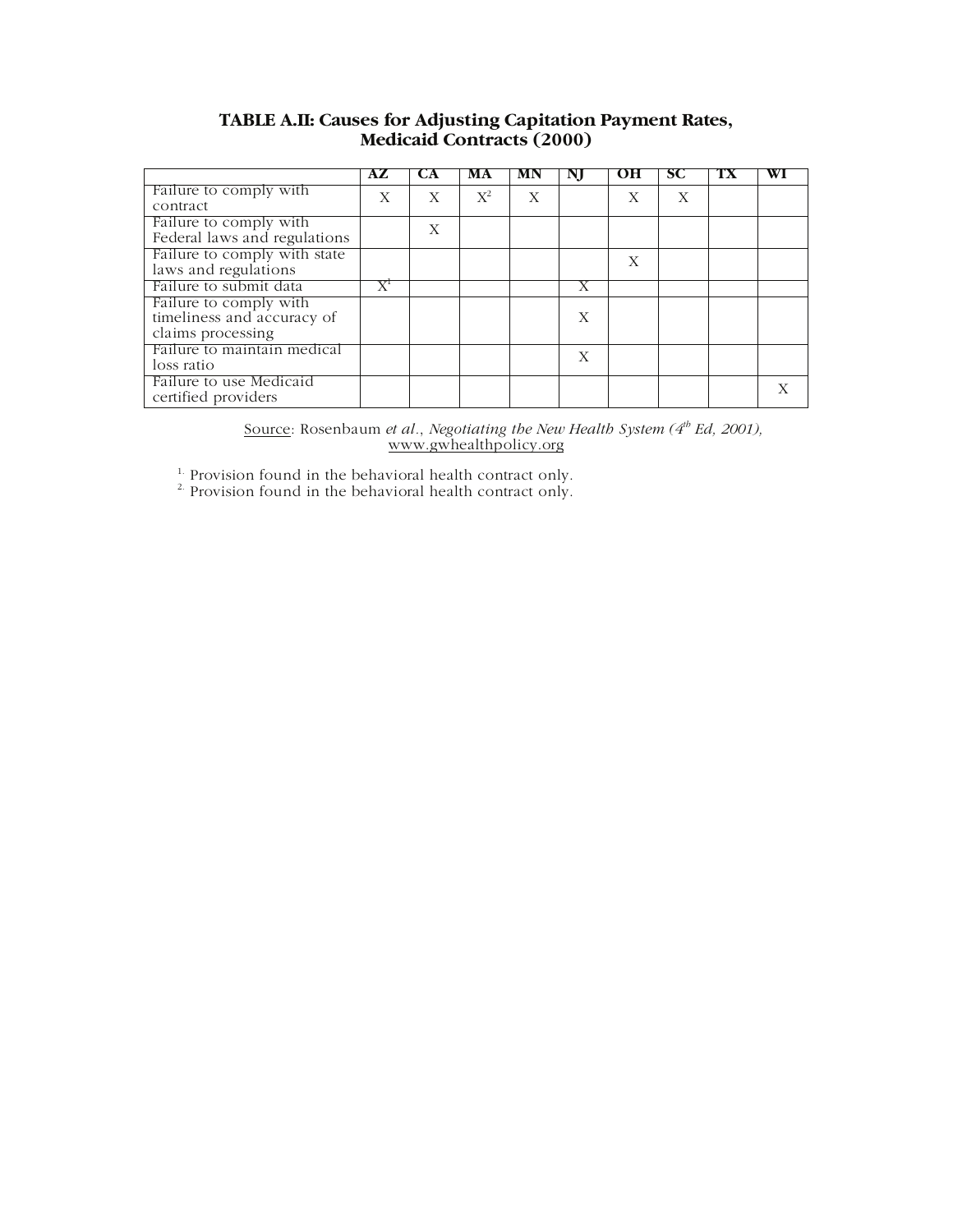# **TABLE A.III: Causes of Corrective Action Plans, Medicaid Contracts (2000)**

|                                                            | FL.   | IN | МA      | NI | NY | он | SС |
|------------------------------------------------------------|-------|----|---------|----|----|----|----|
| Failure to comply with contract                            |       |    | $\rm X$ |    |    |    |    |
| Failure to comply with state laws<br>and regulations       |       |    |         |    |    | X  |    |
| Failure to provide quality care                            |       |    |         | Х  |    |    |    |
| Failure to maintain efficient<br>delivery system           |       | X  |         |    |    |    |    |
| Failure to provide complete and<br>accurate encounter data |       |    | $X^4$   |    |    |    |    |
| Failure to comply with EPSDT<br>screening rate             | $X^2$ |    |         |    |    |    |    |
| Failure to comply with the<br>annual PCP turnover rate     |       |    | $X^5$   |    |    |    |    |
| Failure to comply with marketing<br>guidelines             |       |    |         |    | X  |    |    |
| Failure to meet financial stability                        |       |    |         |    |    |    |    |

| Source: Rosenbaum et al., Negotiating the New Health System $(4^b$ Ed, 2001), |                        |  |  |  |
|-------------------------------------------------------------------------------|------------------------|--|--|--|
|                                                                               | www.gwhealthpolicy.org |  |  |  |

 $1$ . Provision found in the behavioral health contract only.

 $2^2$  Provision found in the behavioral health contract only.

 $3.$  Provision found in both the general service agreement and the behavioral health contract

 $\frac{4}{5}$ . Provision found in the general service agreement only.

<sup>5.</sup> Provision found in the general service agreement only.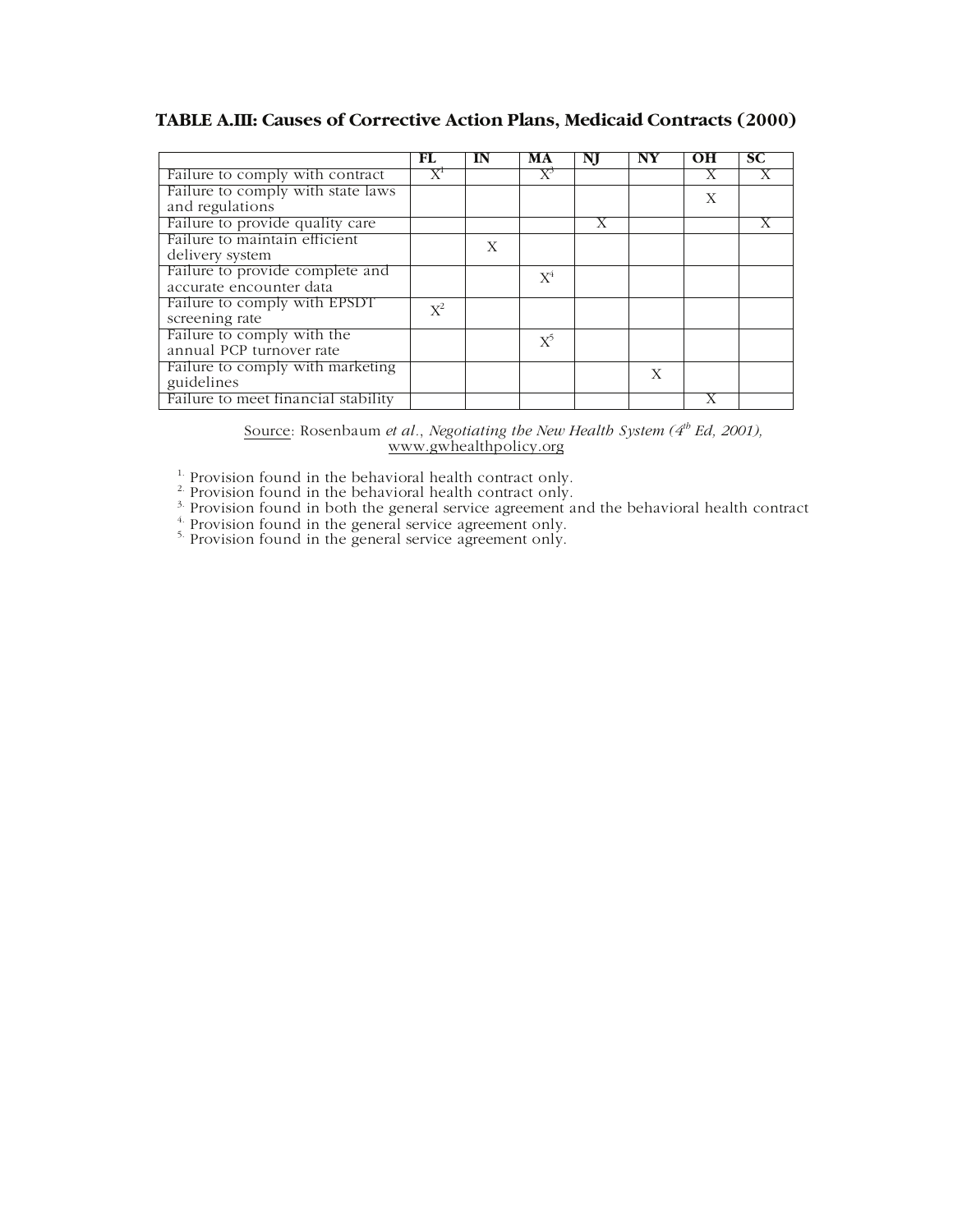# **TABLE A.IV: Causes of Liquidated or Exemplary Damages, Medicaid Contracts (2000)**

|                  | ${\bf AZ}$     | CA          | $\overline{\text{co}}$ | FL                 | $\mathbf{I} \mathbf{N}$ | MA             | MN          | NJ          | NY          | O <sub>H</sub> | $\overline{\mathbf{S}}$ C | TX          | WA          | WI |
|------------------|----------------|-------------|------------------------|--------------------|-------------------------|----------------|-------------|-------------|-------------|----------------|---------------------------|-------------|-------------|----|
| Failure to       |                |             |                        |                    |                         |                |             |             |             |                |                           |             |             |    |
| comply with      | $\mathbf{X}^1$ | $\mathbf X$ |                        | $\mathbf{X}^{\!3}$ | $\mathbf X$             | $\mathbf{X}^4$ | $\mathbf X$ | $\mathbf X$ |             |                | $\mathbf X$               | $\mathbf X$ |             |    |
| contract         |                |             |                        |                    |                         |                |             |             |             |                |                           |             |             |    |
| Failure to       |                |             |                        |                    |                         |                |             |             |             |                |                           |             |             |    |
| comply with      |                |             |                        |                    |                         |                |             |             |             |                |                           |             |             |    |
| Federal laws     | $\mathbf{X}^1$ | $\mathbf X$ |                        | $\mathbf{X}^{\!3}$ |                         |                |             |             |             |                | $\mathbf X$               | $\mathbf X$ |             |    |
|                  |                |             |                        |                    |                         |                |             |             |             |                |                           |             |             |    |
| and regulations  |                |             |                        |                    |                         |                |             |             |             |                |                           |             |             |    |
| Failure to       |                |             |                        |                    |                         |                |             |             |             |                |                           |             |             |    |
| comply with      | $\mathbf{X}^1$ | $\mathbf X$ |                        | $\mathbf{X}^{\!3}$ |                         |                |             |             |             |                |                           |             |             |    |
| state laws and   |                |             |                        |                    |                         |                |             |             |             |                |                           |             |             |    |
| regulations      |                |             |                        |                    |                         |                |             |             |             |                |                           |             |             |    |
| Failure to       |                |             |                        |                    |                         |                |             |             |             |                |                           |             |             |    |
| provide          |                |             |                        |                    |                         |                |             |             |             |                |                           |             |             |    |
| medically        |                |             |                        |                    |                         |                |             | $\mathbf X$ |             |                |                           |             |             |    |
| necessary        |                |             |                        |                    |                         |                |             |             |             |                |                           |             |             |    |
| services         |                |             |                        |                    |                         |                |             |             |             |                |                           |             |             |    |
| Failure to       |                |             |                        |                    |                         |                |             |             |             |                |                           |             |             |    |
| submit           |                |             |                        |                    |                         |                |             |             |             |                |                           |             |             |    |
| corrective       |                |             |                        |                    |                         |                |             |             |             |                |                           |             |             |    |
| action plan or   |                |             |                        |                    |                         |                |             |             |             |                |                           |             |             |    |
|                  | $\mathbf{X}^1$ |             | $\mathbf X$            |                    |                         |                |             |             |             |                | X                         |             |             |    |
| meet             |                |             |                        |                    |                         |                |             |             |             |                |                           |             |             |    |
| requirements of  |                |             |                        |                    |                         |                |             |             |             |                |                           |             |             |    |
| corrective       |                |             |                        |                    |                         |                |             |             |             |                |                           |             |             |    |
| action plan      |                |             |                        |                    |                         |                |             |             |             |                |                           |             |             |    |
| Discrimination   |                |             |                        |                    |                         |                |             |             |             |                |                           |             |             |    |
| of enrollees on  |                |             |                        |                    |                         |                |             |             |             |                |                           |             |             |    |
| the basis of     |                |             |                        |                    |                         |                |             | $\mathbf X$ |             |                |                           |             |             |    |
| health status or |                |             |                        |                    |                         |                |             |             |             |                |                           |             |             |    |
| need             |                |             |                        |                    |                         |                |             |             |             |                |                           |             |             |    |
| Failure to       |                |             |                        |                    |                         |                |             |             |             |                |                           |             |             |    |
| comply with      |                |             |                        |                    |                         |                |             |             |             |                |                           |             |             |    |
| marketing        |                |             |                        |                    | X                       |                |             | $\mathbf X$ | $\mathbf X$ |                |                           |             |             |    |
| requirements     |                |             |                        |                    |                         |                |             |             |             |                |                           |             |             |    |
| Failure to       |                |             |                        |                    |                         |                |             |             |             |                |                           |             |             |    |
| comply with      |                |             |                        |                    |                         |                |             |             |             |                |                           |             |             |    |
| enrollment       |                |             |                        |                    |                         |                |             | $\mathbf X$ |             |                |                           |             |             |    |
|                  |                |             |                        |                    |                         |                |             |             |             |                |                           |             |             |    |
| requirements     |                |             |                        |                    |                         |                |             |             |             |                |                           |             |             |    |
| Failure to       |                |             |                        |                    |                         |                |             |             |             |                |                           |             |             |    |
| comply with      |                |             |                        |                    |                         |                |             |             |             |                |                           |             |             |    |
| network          |                |             |                        |                    |                         |                |             |             |             |                |                           |             |             |    |
| development      |                |             |                        |                    | X                       | $\mathbf{X}^4$ |             |             |             |                |                           |             |             |    |
| and access to    |                |             |                        |                    |                         |                |             |             |             |                |                           |             |             |    |
| services         |                |             |                        |                    |                         |                |             |             |             |                |                           |             |             |    |
| requirements     |                |             |                        |                    |                         |                |             |             |             |                |                           |             |             |    |
| Failure to       |                |             |                        |                    |                         |                |             |             |             |                |                           |             |             |    |
| comply with      |                |             |                        |                    |                         |                |             |             |             |                |                           |             |             |    |
| physician        |                |             |                        |                    |                         |                |             | $\mathbf X$ |             |                |                           |             | $\mathbf X$ |    |
| incentive plan   |                |             |                        |                    |                         |                |             |             |             |                |                           |             |             |    |
| requirements     |                |             |                        |                    |                         |                |             |             |             |                |                           |             |             |    |
| Failure to       |                |             |                        |                    |                         |                |             |             |             |                |                           |             |             |    |
| submit data,     |                |             |                        |                    |                         |                |             |             |             |                |                           |             |             |    |
| medical          |                |             |                        |                    |                         |                |             |             |             |                |                           |             |             |    |
|                  |                |             |                        |                    |                         |                |             |             |             |                |                           |             |             |    |
| records, or      |                |             |                        |                    |                         |                |             |             |             |                |                           |             |             |    |
| other            | $\mathbf{X}^2$ |             | $\mathbf X$            |                    | $\mathbf X$             | $\mathbf{X}^4$ |             | $\mathbf X$ | X           |                |                           | $\mathbf X$ |             | X  |
| information or   |                |             |                        |                    |                         |                |             |             |             |                |                           |             |             |    |
| failure to       |                |             |                        |                    |                         |                |             |             |             |                |                           |             |             |    |
| submit them in   |                |             |                        |                    |                         |                |             |             |             |                |                           |             |             |    |
| required form    |                |             |                        |                    |                         |                |             |             |             |                |                           |             |             |    |
| or format by     |                |             |                        |                    |                         |                |             |             |             |                |                           |             |             |    |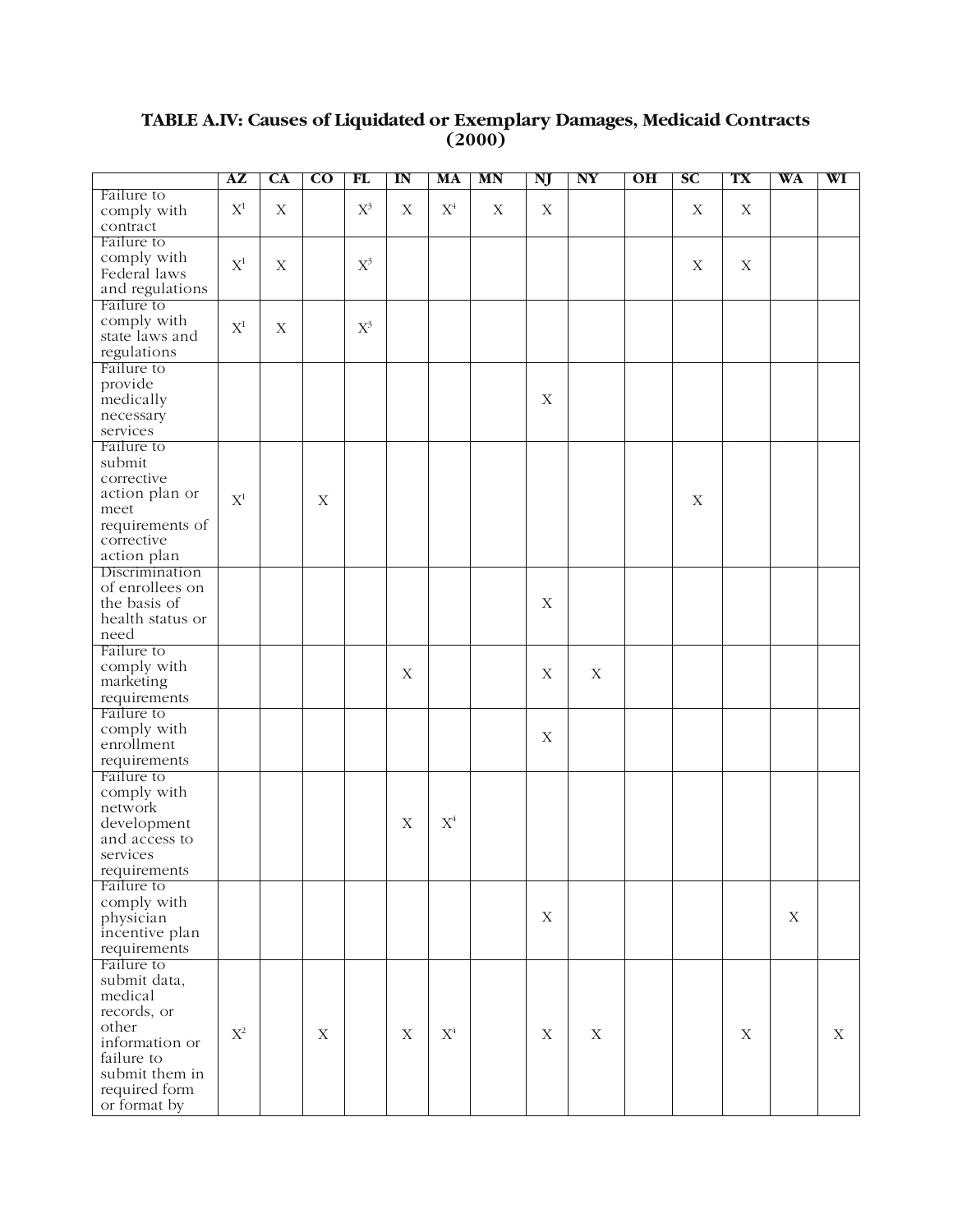|                            | ${\bf AZ}$ | <b>CA</b> | $\overline{c}$ | FL | IN          | MA             | MN | NJ          | NY | O <sub>H</sub> | <b>SC</b>   | TX          | WA | WI |
|----------------------------|------------|-----------|----------------|----|-------------|----------------|----|-------------|----|----------------|-------------|-------------|----|----|
| specified                  |            |           |                |    |             |                |    |             |    |                |             |             |    |    |
| deadline                   |            |           |                |    |             |                |    |             |    |                |             |             |    |    |
| Failure to                 |            |           |                |    |             |                |    |             |    |                |             |             |    |    |
| comply with                |            |           |                |    |             |                |    |             |    |                |             |             |    |    |
| Federal and                |            |           |                |    |             |                |    |             |    |                |             |             |    |    |
| state reporting            |            |           |                |    |             |                |    |             |    |                |             |             |    |    |
| requirements               |            |           |                |    |             |                |    |             |    |                |             |             |    | Х  |
| regarding<br>abortions,    |            |           |                |    |             |                |    |             |    |                |             |             |    |    |
| hysterectomies             |            |           |                |    |             |                |    |             |    |                |             |             |    |    |
| and                        |            |           |                |    |             |                |    |             |    |                |             |             |    |    |
| sterilizations             |            |           |                |    |             |                |    |             |    |                |             |             |    |    |
| Failure to                 |            |           |                |    |             |                |    |             |    |                |             |             |    |    |
| comply with                |            |           |                |    |             |                |    |             |    |                |             |             |    |    |
| quality                    |            |           |                |    | $\mathbf X$ |                |    |             |    |                |             |             |    |    |
| improvement                |            |           |                |    |             |                |    |             |    |                |             |             |    |    |
| requirements               |            |           |                |    |             |                |    |             |    |                |             |             |    |    |
| Failure to                 |            |           |                |    |             |                |    |             |    |                |             |             |    |    |
| address cultural           |            |           |                |    | $\mathbf X$ |                |    |             |    |                |             |             |    |    |
| competency                 |            |           |                |    |             |                |    |             |    |                |             |             |    |    |
| Failure to have            |            |           |                |    |             |                |    |             |    |                |             |             |    |    |
| credentialing              |            |           |                |    |             |                |    |             |    |                |             |             |    |    |
| policies in                |            |           |                |    |             |                |    |             |    |                |             |             |    |    |
| place and                  |            |           |                |    |             |                |    |             |    |                |             |             |    |    |
| procedures for             |            |           |                |    |             |                |    |             |    |                |             |             |    |    |
| monitoring and             |            |           |                |    |             |                |    |             |    |                |             |             |    |    |
| sanctioning                |            |           |                |    | $\mathbf X$ |                |    |             |    |                | $\mathbf X$ |             |    |    |
| providers or               |            |           |                |    |             |                |    |             |    |                |             |             |    |    |
| failure to                 |            |           |                |    |             |                |    |             |    |                |             |             |    |    |
| adhere to                  |            |           |                |    |             |                |    |             |    |                |             |             |    |    |
| licensure of               |            |           |                |    |             |                |    |             |    |                |             |             |    |    |
| staff                      |            |           |                |    |             |                |    |             |    |                |             |             |    |    |
| requirements               |            |           |                |    |             |                |    |             |    |                |             |             |    |    |
| Failure to make            |            |           |                |    |             |                |    |             |    |                |             |             |    |    |
| payments to                |            |           |                |    |             |                |    | $\mathbf X$ |    |                |             | X           |    |    |
| network                    |            |           |                |    |             |                |    |             |    |                |             |             |    |    |
| providers                  |            |           |                |    |             |                |    |             |    |                |             |             |    |    |
| Failure to                 |            |           |                |    |             |                |    |             |    |                |             |             |    |    |
| comply with                |            |           |                |    |             | $\mathbf{X}^4$ |    |             |    |                |             |             |    |    |
| performance                |            |           |                |    |             |                |    |             |    |                |             |             |    |    |
| standards                  |            |           |                |    |             |                |    |             |    |                |             |             |    |    |
| Failure to                 |            |           |                |    |             |                |    |             |    |                |             |             |    |    |
| cooperate in               |            |           |                |    |             |                |    |             |    |                |             |             |    |    |
| carrying out an            |            |           |                |    |             |                |    |             |    |                |             |             |    |    |
| administrative,            |            |           |                |    |             |                |    |             |    |                |             |             |    |    |
| investigative or           |            |           |                |    |             |                |    |             |    |                |             | $\mathbf X$ |    |    |
| prosecutorial              |            |           |                |    |             |                |    |             |    |                |             |             |    |    |
| function of the            |            |           |                |    |             |                |    |             |    |                |             |             |    |    |
| Medicaid                   |            |           |                |    |             |                |    |             |    |                |             |             |    |    |
| program                    |            |           |                |    |             |                |    |             |    |                |             |             |    |    |
| Failure to                 |            |           |                |    |             |                |    |             |    |                |             |             |    |    |
| comply with                |            |           |                |    |             |                |    |             |    |                |             |             |    |    |
| prohibition to             |            |           |                |    |             |                |    | $\mathbf X$ |    |                | $\mathbf X$ |             |    |    |
| impose                     |            |           |                |    |             |                |    |             |    |                |             |             |    |    |
| copayments or              |            |           |                |    |             |                |    |             |    |                |             |             |    |    |
| premiums                   |            |           |                |    |             |                |    |             |    |                |             |             |    |    |
| Failure to<br>maintain the |            |           |                |    |             |                |    |             |    |                |             |             |    |    |
| medical loss               |            |           |                |    |             |                |    |             |    |                |             |             |    |    |
| ratio and any              |            |           |                |    |             |                |    | $\mathbf X$ |    |                |             |             |    |    |
| losses if funds            |            |           |                |    |             |                |    |             |    |                |             |             |    |    |
| incurred by the            |            |           |                |    |             |                |    |             |    |                |             |             |    |    |
| state due to               |            |           |                |    |             |                |    |             |    |                |             |             |    |    |
|                            |            |           |                |    |             |                |    |             |    |                |             |             |    |    |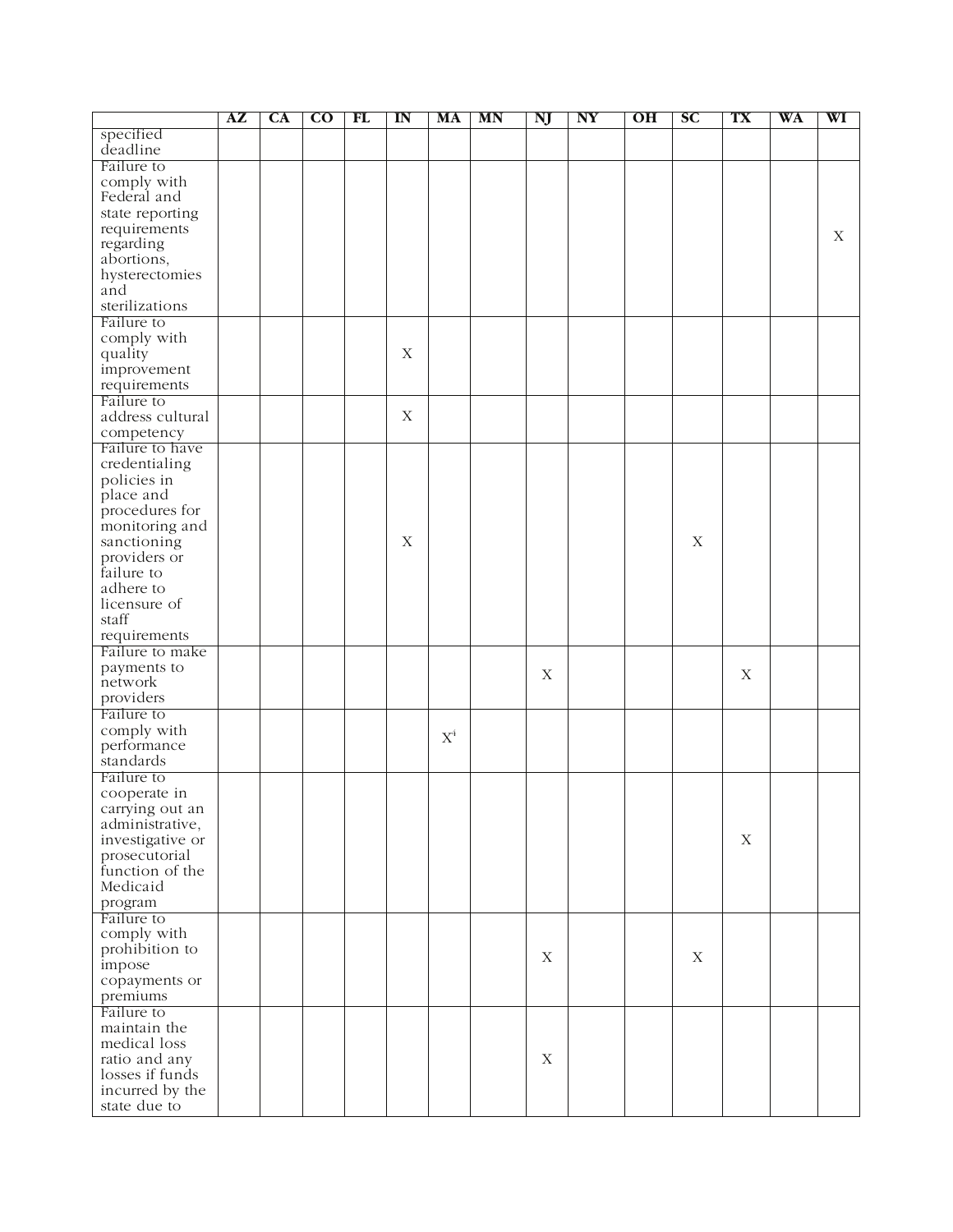|                  | ${\bf AZ}$ | CA | $\overline{\mathbf{C}\mathbf{O}}$ | FL | IN | MA | <b>MN</b> | NJ | NY | O <sub>H</sub> | SC | <b>TX</b> | WA | WI |
|------------------|------------|----|-----------------------------------|----|----|----|-----------|----|----|----------------|----|-----------|----|----|
| contractor's     |            |    |                                   |    |    |    |           |    |    |                |    |           |    |    |
| noncompliance    |            |    |                                   |    |    |    |           |    |    |                |    |           |    |    |
| Failure to enter |            |    |                                   |    |    |    |           |    |    |                |    |           |    |    |
| into a required  |            |    |                                   |    |    |    |           |    |    |                |    |           |    |    |
| contract or      |            |    |                                   |    |    |    |           |    |    |                |    |           |    |    |
| failure to       |            |    |                                   |    |    |    |           |    |    |                |    | X         |    |    |
| contract for all |            |    |                                   |    |    |    |           |    |    |                |    |           |    |    |
| services         |            |    |                                   |    |    |    |           |    |    |                |    |           |    |    |
| required under   |            |    |                                   |    |    |    |           |    |    |                |    |           |    |    |
| the contract     |            |    |                                   |    |    |    |           |    |    |                |    |           |    |    |
| Misrepre-        |            |    |                                   |    |    |    |           |    |    |                |    |           |    |    |
| sentation or     |            |    |                                   |    |    |    |           | X  |    |                |    |           |    |    |
| falsification or |            |    |                                   |    |    |    |           |    |    |                |    |           |    |    |
| information      |            |    |                                   |    |    |    |           |    |    |                |    |           |    |    |
| Offer of         |            |    |                                   |    |    |    |           |    |    |                |    |           |    |    |
| employment or    |            |    |                                   |    |    |    |           |    |    |                |    |           |    |    |
| gratuity to      |            |    |                                   |    |    |    |           |    |    |                |    |           |    |    |
| influence        | $X^1$      |    |                                   |    |    |    |           |    |    |                |    |           |    |    |
| outcome of       |            |    |                                   |    |    |    |           |    |    |                |    |           |    |    |
| procurement or   |            |    |                                   |    |    |    |           |    |    |                |    |           |    |    |
| secure contract  |            |    |                                   |    |    |    |           |    |    |                |    |           |    |    |
| Employment or    |            |    |                                   |    |    |    |           |    |    |                |    |           |    |    |
| contracting      |            |    |                                   |    |    |    |           | X  |    |                |    |           |    |    |
| abuses           |            |    |                                   |    |    |    |           |    |    |                |    |           |    |    |

Source: Rosenbaum *et al., Negotiating the New Health System (4<sup>th</sup> Ed, 2001),* www.gwhealthpolicy.org

1. Provision in general service agreement only

2. Provision in behavioral health contract only

3. Provision in general service agreement only

4. Provision in behavioral health contract only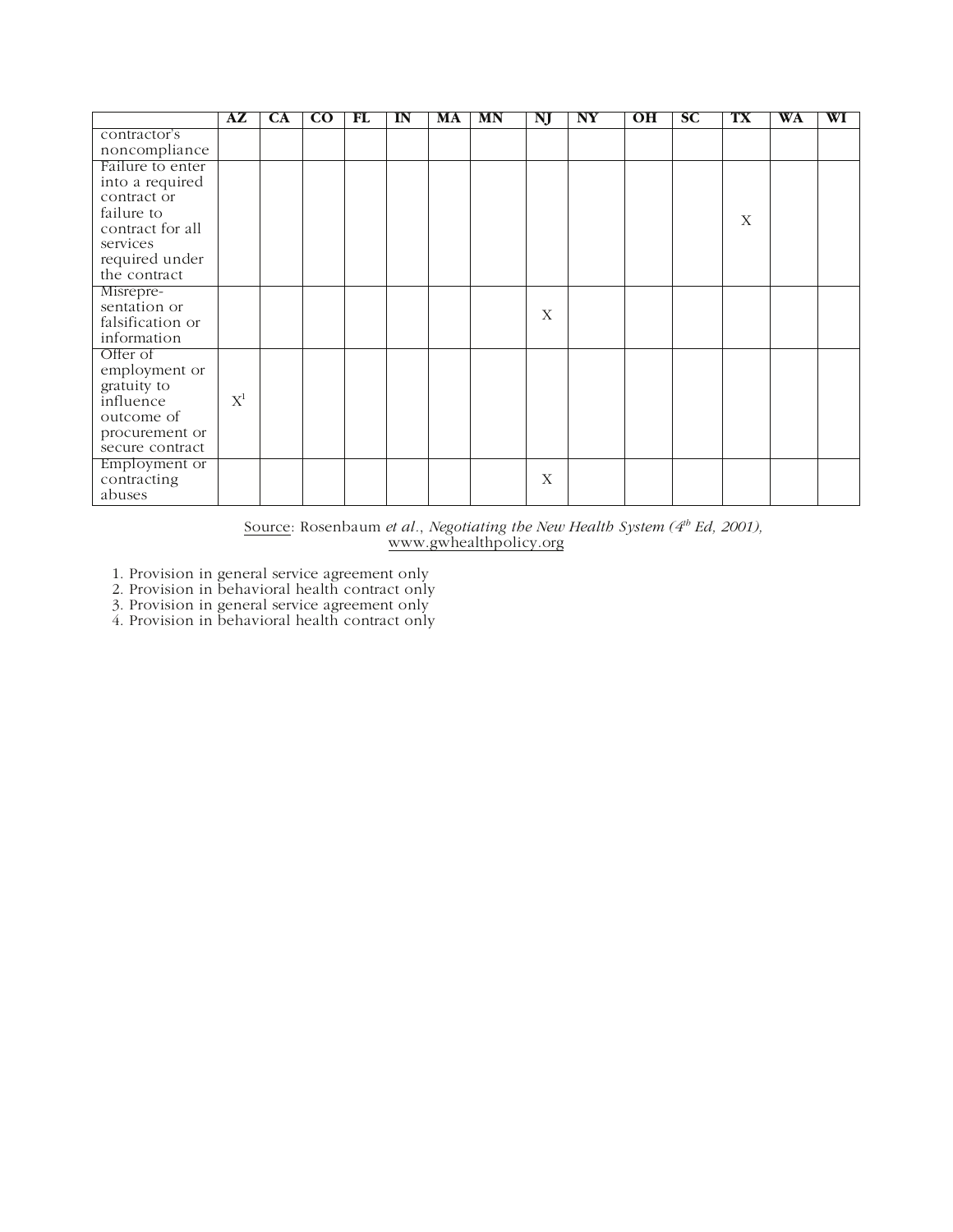#### **TABLE A.V: Causes of MCO Payment for Out-of-plan Care, Medicaid Contracts (2000)**

|                                                | -FL            |
|------------------------------------------------|----------------|
| Failure to comply with contract                |                |
| Failure to comply with laws and<br>regulations | $\mathrm{X}^1$ |

Source: Rosenbaum *et al., Negotiating the New Health System* (4<sup>th</sup> Ed, 2001), www.gwhealthpolicy.org

1. Provision in general service agreement only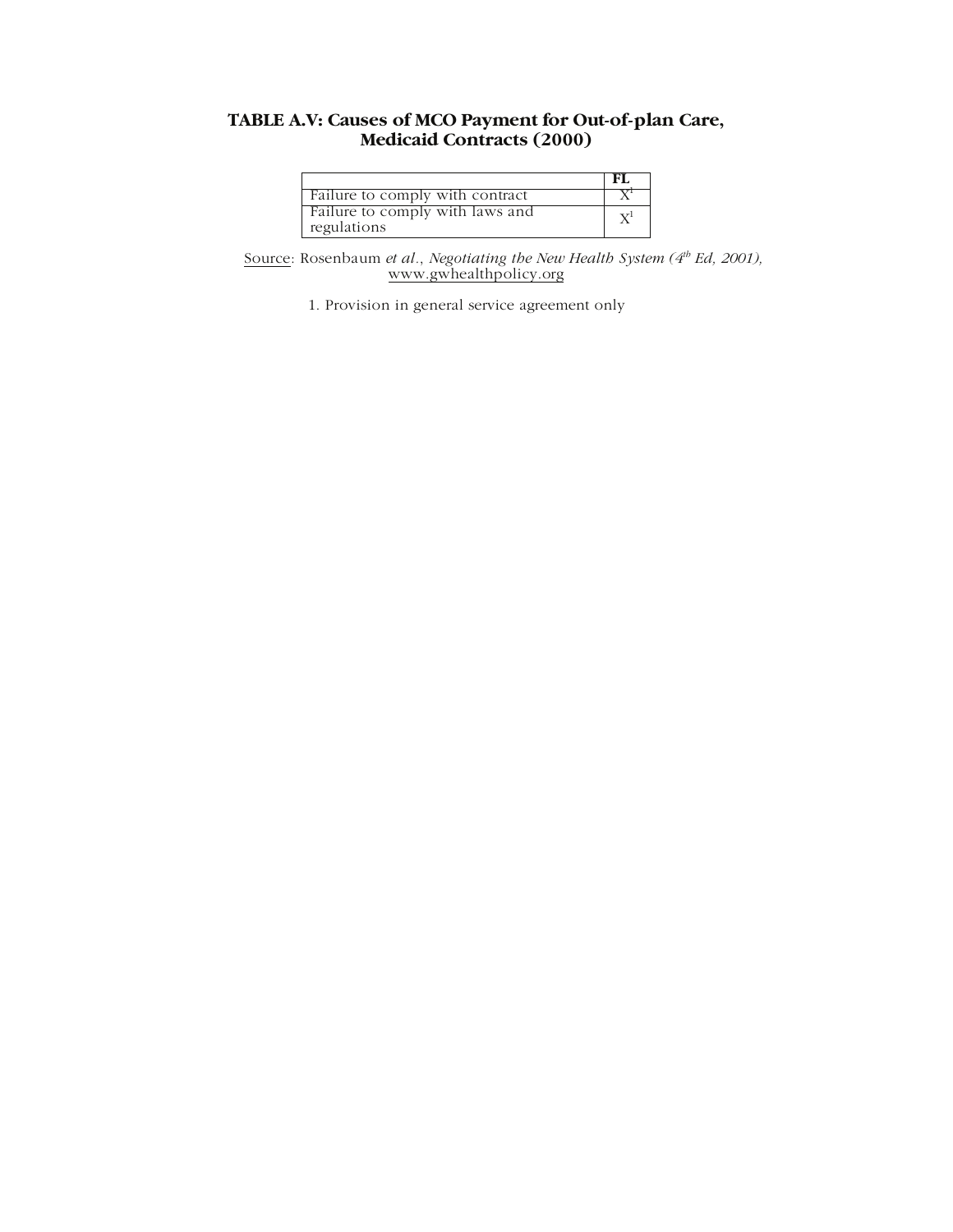### **TABLE A.VI: Causes of Receivership, Medicaid Contracts (2000)**

|                                                                           | MA | $\mathcal{L}$ | $\mathbf{I}$ | WA |
|---------------------------------------------------------------------------|----|---------------|--------------|----|
| Failure to comply with contract                                           |    |               |              |    |
| Failure to comply with Federal laws and regulations                       |    |               |              |    |
| Egregious behavior                                                        |    |               |              |    |
| Substantial risk to the health of enrollees                               |    |               |              |    |
| Failure to cure default within given period of time after<br>notification |    |               |              |    |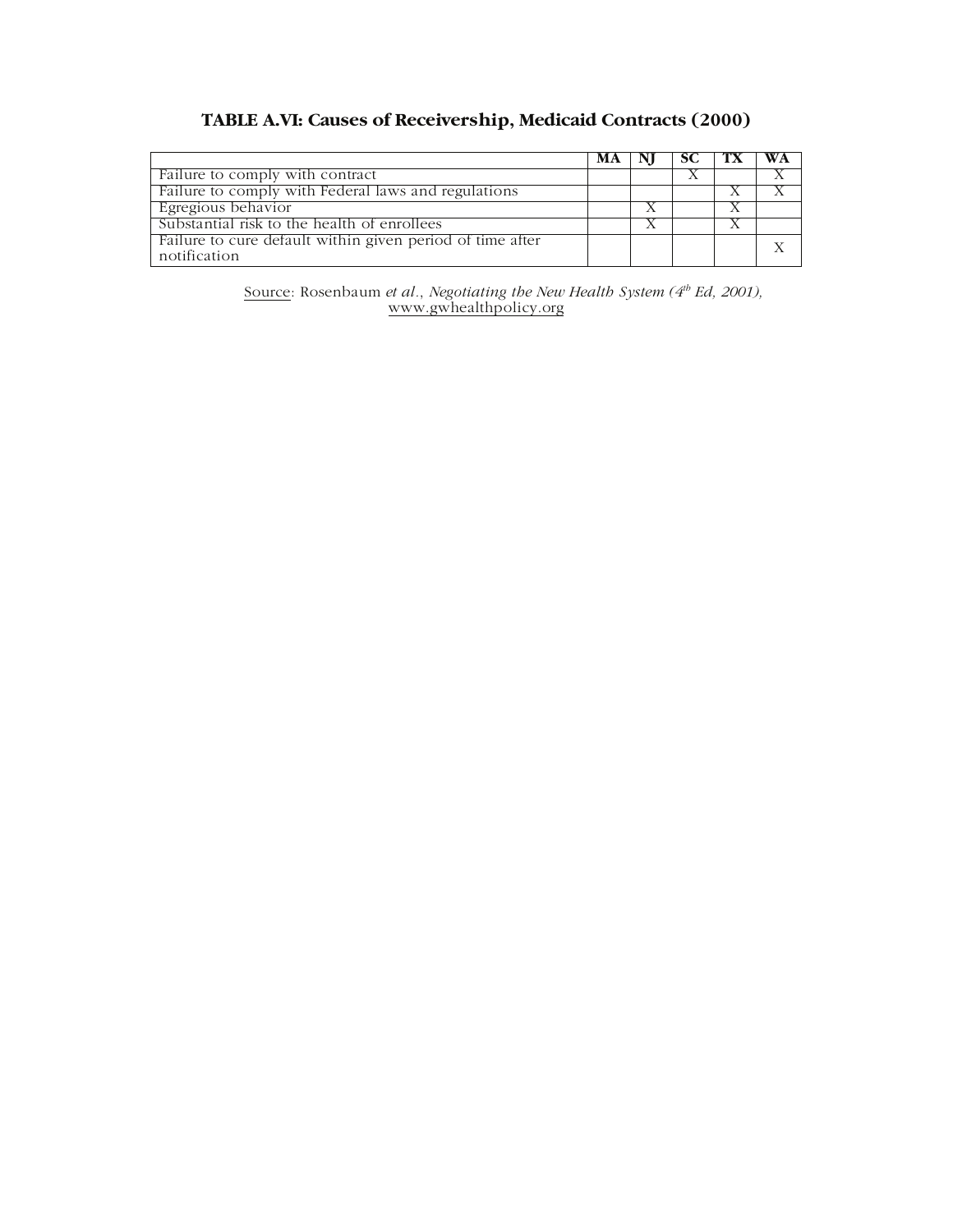#### **TABLE A.VII: Causes of Withholding from Capitation Payments, Medicaid Contracts (2000)**

|                     | AZ             | $\overline{\rm co}$ | FL             | ${\bf I} {\bf N}$ | MA             | MI | MN | Ŋ           | NY                        | OН | SС | TX | WA          | WI          |
|---------------------|----------------|---------------------|----------------|-------------------|----------------|----|----|-------------|---------------------------|----|----|----|-------------|-------------|
| Failure to comply   |                | $\mathbf X$         | $\mathbf{X}^2$ | $\mathbf X$       | $X^4$          |    |    |             |                           |    |    |    |             |             |
| with contract       |                |                     |                |                   |                | X  | X  | $\mathbf X$ |                           | X  | X  | X  |             |             |
| Failure to comply   |                |                     |                |                   |                |    |    |             |                           |    |    |    |             |             |
| with Federal laws   | $\mathbf{X}^1$ |                     | $\mathbf{X}^2$ |                   |                |    |    |             |                           |    |    |    |             |             |
| and regulations     |                |                     |                |                   |                |    |    |             |                           |    |    |    |             |             |
| Failure to comply   |                |                     |                |                   |                |    |    |             |                           |    |    |    |             |             |
| with state laws     |                |                     | $\mathbf{X}^2$ |                   |                |    |    |             |                           | X  |    |    |             |             |
| and regulations     |                |                     |                |                   |                |    |    |             |                           |    |    |    |             |             |
| Termination         |                | Χ                   |                |                   | $X^4$          |    |    |             |                           |    | Χ  |    |             |             |
| Failure to provide  |                |                     |                |                   |                |    |    |             |                           |    |    |    |             |             |
| medically           |                |                     |                |                   |                |    |    |             | X                         |    |    |    | X           | X           |
|                     |                |                     |                |                   |                |    |    |             |                           |    |    |    |             |             |
| necessary services  |                |                     |                |                   |                |    |    |             |                           |    |    |    |             |             |
| Failure to comply   |                |                     |                |                   |                |    |    |             |                           |    |    |    |             |             |
| with financial      |                |                     |                | $\mathbf X$       | $\mathbf{X}^4$ |    |    |             |                           |    |    |    |             |             |
| soundness           |                |                     |                |                   |                |    |    |             |                           |    |    |    |             |             |
| requirements        |                |                     |                |                   |                |    |    |             |                           |    |    |    |             |             |
| Failure to comply   |                |                     |                |                   |                |    |    |             |                           |    |    |    |             |             |
| with reporting      |                |                     | $X^3$          |                   |                |    |    |             |                           |    |    |    |             | X           |
| requirements        |                |                     |                |                   |                |    |    |             |                           |    |    |    |             |             |
| Failure to comply   |                |                     |                |                   |                |    |    |             |                           |    |    |    |             |             |
| with cultural       |                |                     |                | $\mathbf X$       |                |    |    |             |                           |    |    |    |             |             |
| competency          |                |                     |                |                   |                |    |    |             |                           |    |    |    |             |             |
| requirements        |                |                     |                |                   |                |    |    |             |                           |    |    |    |             |             |
| Failure to have     |                |                     |                |                   |                |    |    |             |                           |    |    |    |             |             |
| credentialing       |                |                     |                |                   |                |    |    |             |                           |    |    |    |             |             |
| policies and        |                |                     |                |                   |                |    |    |             |                           |    |    |    |             |             |
| procedures for      |                |                     |                | X                 |                |    |    |             |                           |    |    |    |             |             |
| monitoring and      |                |                     |                |                   |                |    |    |             |                           |    |    |    |             |             |
| sanctioning         |                |                     |                |                   |                |    |    |             |                           |    |    |    |             |             |
| providers           |                |                     |                |                   |                |    |    |             |                           |    |    |    |             |             |
| Failure to pay      |                |                     |                |                   |                |    |    |             |                           |    |    |    |             |             |
| network providers   |                |                     |                |                   |                |    |    |             |                           |    |    |    |             | $\mathbf X$ |
| Discrimination      |                |                     |                |                   |                |    |    |             |                           |    |    |    |             |             |
|                     |                |                     |                |                   |                |    |    |             |                           |    |    |    |             |             |
| against any         |                |                     |                |                   |                |    |    |             |                           |    |    |    |             |             |
| qualified           |                |                     |                |                   |                |    |    |             |                           |    |    |    |             |             |
| employee or         |                |                     |                |                   |                |    |    |             |                           |    |    |    |             |             |
| applicant for       |                |                     |                |                   |                |    |    |             |                           |    |    |    |             |             |
| employment or       |                |                     |                |                   | $\mathrm{X}^4$ |    |    |             | $\boldsymbol{\mathrm{X}}$ |    |    |    | $\mathbf X$ |             |
| other               |                |                     |                |                   |                |    |    |             |                           |    |    |    |             |             |
| discriminatory      |                |                     |                |                   |                |    |    |             |                           |    |    |    |             |             |
| practices (e.g.,    |                |                     |                |                   |                |    |    |             |                           |    |    |    |             |             |
| against enrollee    |                |                     |                |                   |                |    |    |             |                           |    |    |    |             |             |
| based on health     |                |                     |                |                   |                |    |    |             |                           |    |    |    |             |             |
| status)             |                |                     |                |                   |                |    |    |             |                           |    |    |    |             |             |
| Imposition of       |                |                     |                |                   |                |    |    |             |                           |    |    |    |             |             |
| premiums or         |                |                     |                |                   |                |    |    |             |                           |    |    |    |             |             |
| charges in excess   |                |                     |                |                   |                |    |    |             | $\mathbf X$               |    |    |    |             |             |
| of allowable        |                |                     |                |                   |                |    |    |             |                           |    |    |    |             |             |
| amounts             |                |                     |                |                   |                |    |    |             |                           |    |    |    |             |             |
| Misrepresentation   |                |                     |                |                   |                |    |    |             |                           |    |    |    |             |             |
| or falsification of |                |                     |                |                   |                |    |    |             | X                         |    |    |    | $\mathbf X$ |             |
| information         |                |                     |                |                   |                |    |    |             |                           |    |    |    |             |             |
| Failure to comply   |                |                     |                |                   |                |    |    |             |                           |    |    |    |             |             |
| with physician      |                |                     |                |                   |                |    |    |             |                           |    |    |    |             |             |
| incentive plan      |                |                     |                |                   |                |    |    |             | X                         |    | X  |    |             |             |
| requirements        |                |                     |                |                   |                |    |    |             |                           |    |    |    |             |             |
| Failure to make     |                |                     |                |                   |                |    |    |             |                           |    |    |    |             |             |
| payments to state,  |                |                     |                |                   |                |    |    |             |                           |    | X  |    |             |             |
| including           |                |                     |                |                   |                |    |    |             |                           |    |    |    |             |             |
|                     |                |                     |                |                   |                |    |    |             |                           |    |    |    |             |             |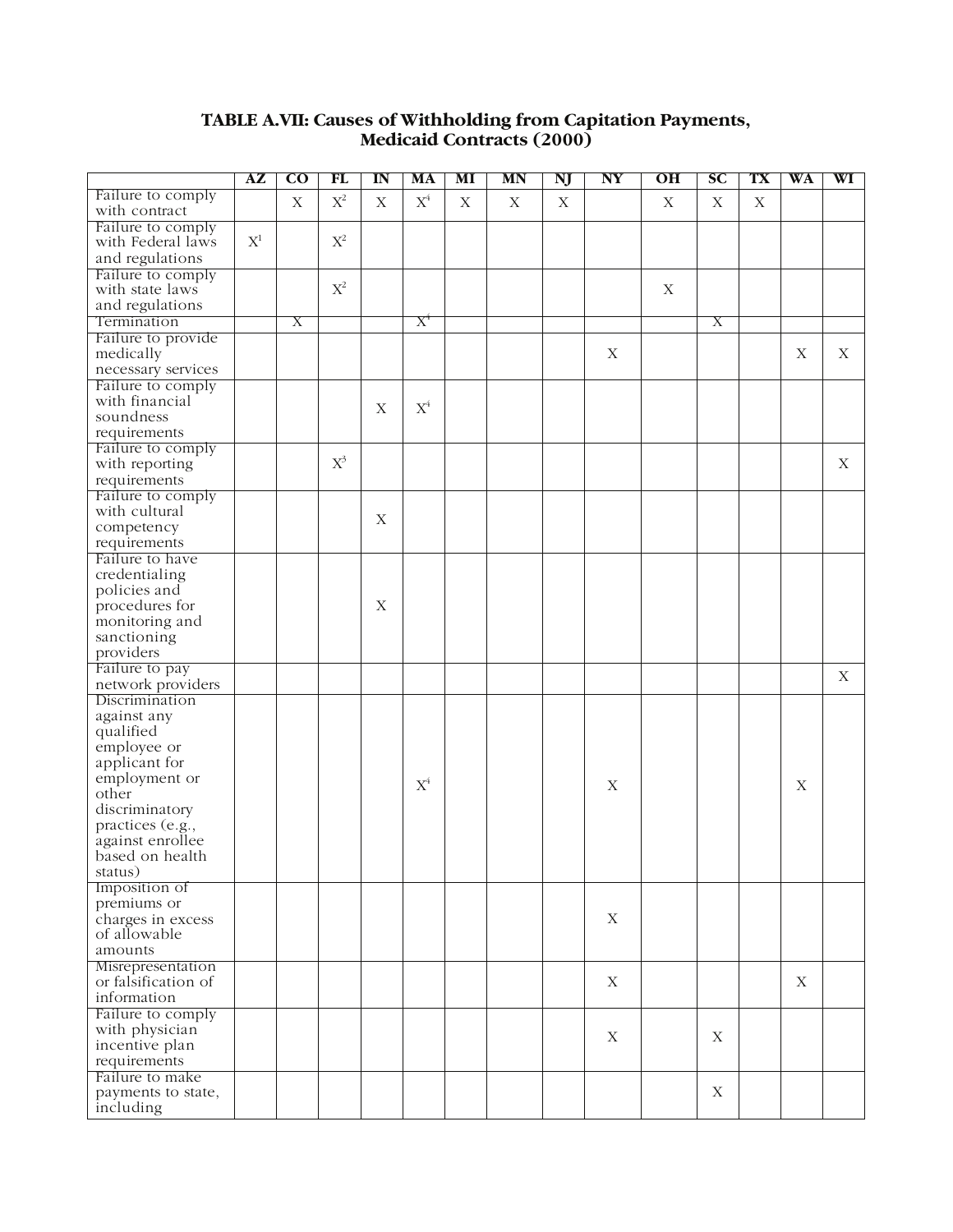|                                                                                                                             | AZ. | CO | FL | IN | МA | MI | MN | IŊ | NY | OН | <b>SC</b> | 1 X | WA | WI |
|-----------------------------------------------------------------------------------------------------------------------------|-----|----|----|----|----|----|----|----|----|----|-----------|-----|----|----|
| payment of<br>liquidated<br>damages related to<br>failure to<br>complete action<br>required by<br>corrective action<br>plan |     |    |    |    |    |    |    |    |    |    |           |     |    |    |

Source: Rosenbaum *et al., Negotiating the New Health System (4<sup>th</sup> Ed, 2001),* www.gwhealthpolicy.org

1. Provision in general service agreement only

2. Provision in general service agreement only

3. Provision in behavioral health contract only

4. Provision in behavioral health contract only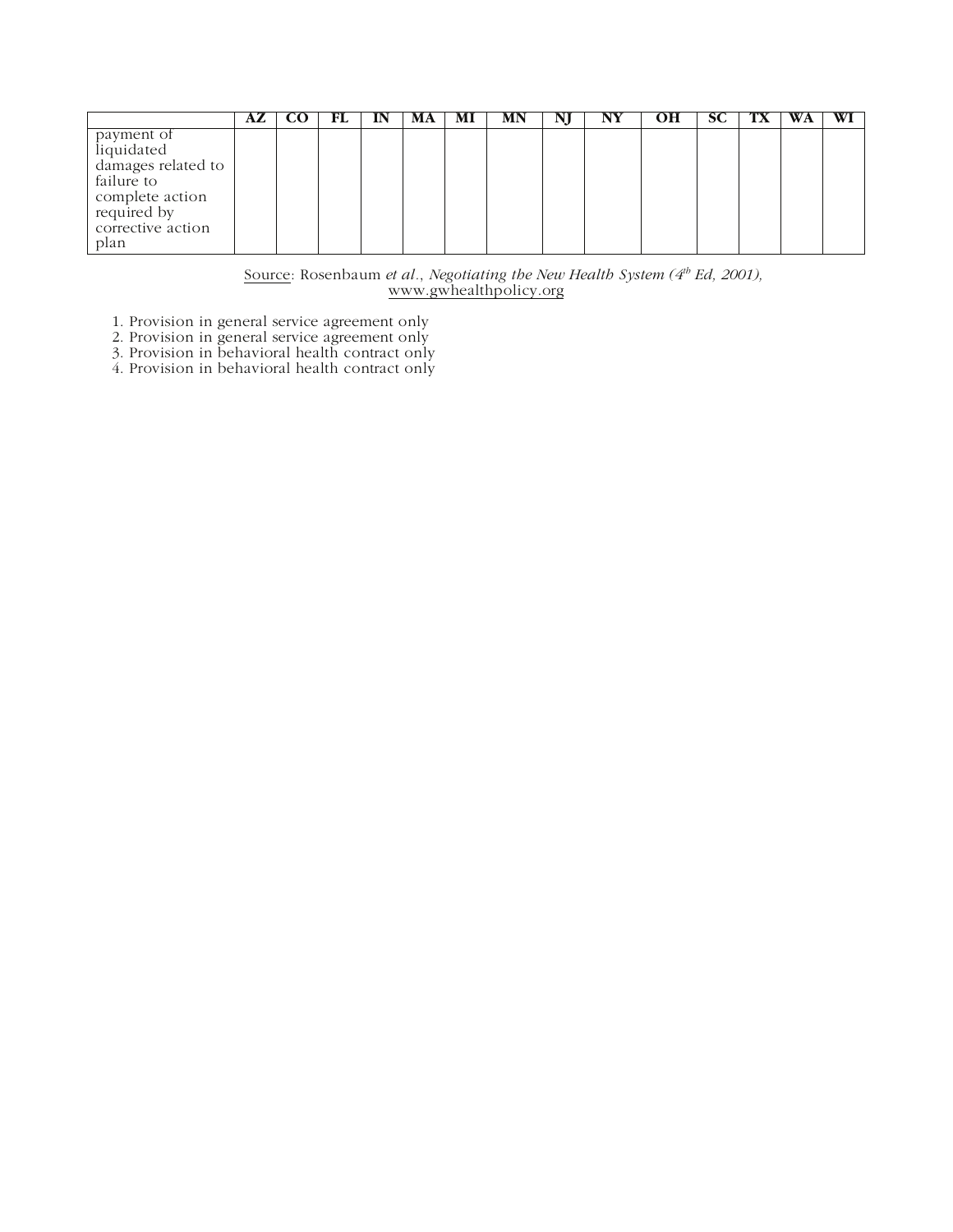#### **TABLE A.VIII: Causes of Recoupment of State Payment to Out-of-plan Providers, Medicaid Contracts (2000)**

| Failure to reimburse covered services when contractor<br>has received a monthly prepayment to provide these |  |
|-------------------------------------------------------------------------------------------------------------|--|
| services and enrollee has moved outside of<br>contractor's service area                                     |  |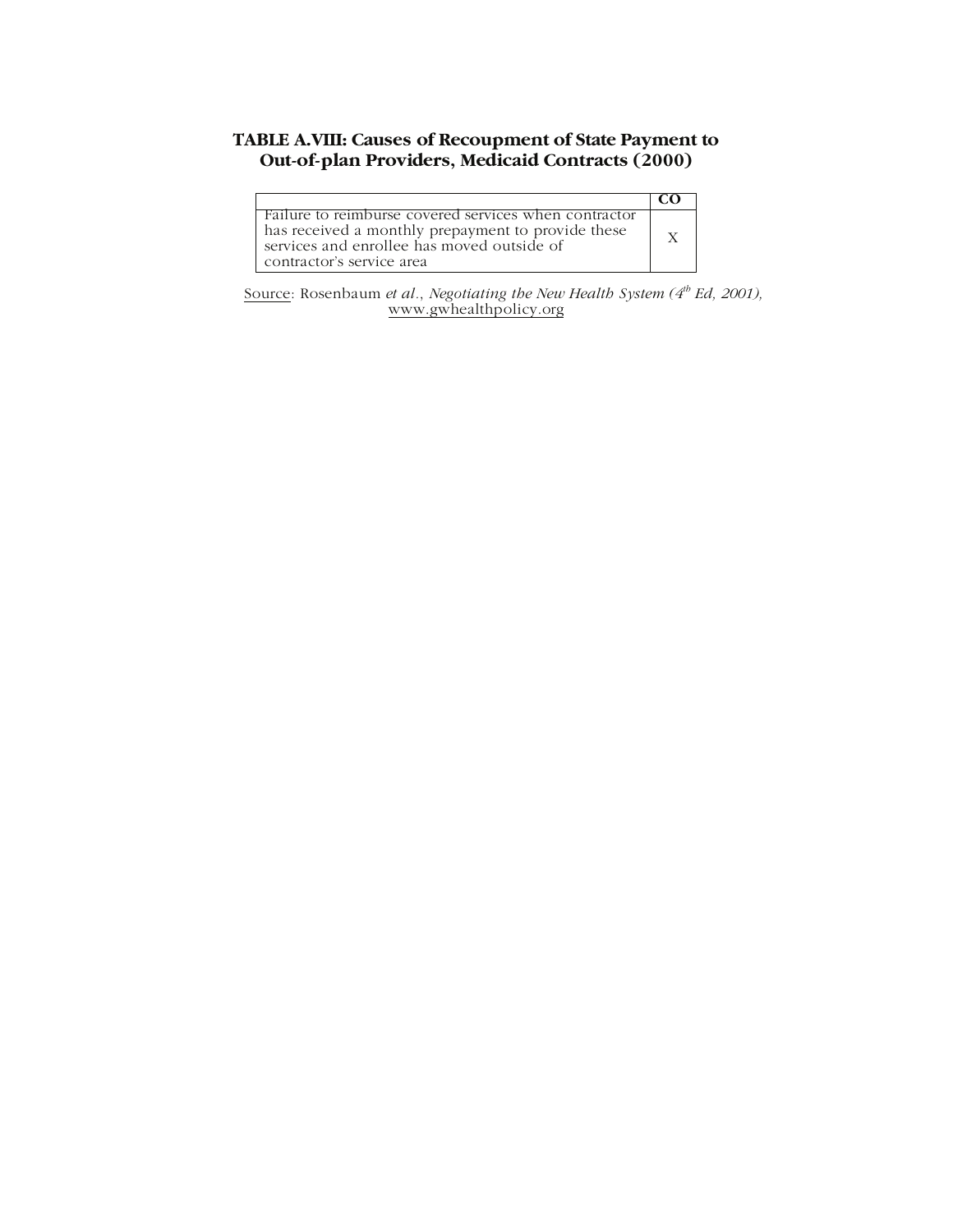# **TABLE A.IX: Causes of Suspension of New Enrollment, Medicaid Contracts (2000)**

|                                      | $A\mathbf{Z}$      | $\overline{\rm co}$ | FL             | $\mathbf{I} \mathbf{N}$ | MA | MI | MN          | NJ          | NY                        | OН          | SC | TX          | WA          | WI          |
|--------------------------------------|--------------------|---------------------|----------------|-------------------------|----|----|-------------|-------------|---------------------------|-------------|----|-------------|-------------|-------------|
| Failure to comply                    |                    | $\mathbf X$         | $\mathbf{X}^2$ | $\mathbf X$             |    |    | X           | $\mathbf X$ |                           | $\mathbf X$ | X  | $\mathbf X$ | $\mathbf X$ | $\mathbf X$ |
| with contract                        |                    |                     |                |                         |    |    |             |             |                           |             |    |             |             |             |
| Failure to comply                    |                    |                     |                |                         |    |    |             |             |                           |             |    |             |             |             |
| with Federal laws                    |                    |                     |                |                         |    |    |             |             |                           |             |    | X           |             | X           |
| and regulations<br>Failure to comply |                    |                     |                |                         |    |    |             |             |                           |             |    |             |             |             |
| with state laws                      |                    |                     |                |                         |    |    |             |             |                           | $\mathbf X$ |    | $\mathbf X$ |             | X           |
| and regulations                      |                    |                     |                |                         |    |    |             |             |                           |             |    |             |             |             |
| Failure to comply                    |                    |                     |                |                         |    |    |             |             |                           |             |    |             |             |             |
| with marketing                       | $\mathbf{X}^1$     |                     |                |                         |    | X  | X           | $\mathbf X$ | $\boldsymbol{\mathrm{X}}$ |             |    |             |             |             |
| guidelines                           |                    |                     |                |                         |    |    |             |             |                           |             |    |             |             |             |
| Failure to comply                    |                    |                     |                |                         |    |    |             |             |                           |             |    |             |             |             |
| with enrollment                      |                    |                     |                |                         |    |    | $\mathbf X$ |             |                           |             |    |             |             |             |
| requirements                         |                    |                     |                |                         |    |    |             |             |                           |             |    |             |             |             |
| Failure to comply                    |                    |                     |                |                         |    |    |             |             |                           |             |    |             |             |             |
| with financial                       |                    |                     |                |                         |    |    |             |             |                           |             |    |             |             |             |
| viability<br>standards or            | $\mathbf{X}^1$     |                     |                |                         |    |    |             |             |                           |             |    | $\mathbf X$ |             |             |
| adverse action by                    |                    |                     |                |                         |    |    |             |             |                           |             |    |             |             |             |
| department of                        |                    |                     |                |                         |    |    |             |             |                           |             |    |             |             |             |
| insurance                            |                    |                     |                |                         |    |    |             |             |                           |             |    |             |             |             |
| Failure to comply                    |                    |                     |                |                         |    |    |             |             |                           |             |    |             |             |             |
| with provider                        |                    |                     |                |                         |    |    |             |             |                           |             |    |             |             |             |
| network                              | $\mathbf{X}^1$     |                     |                |                         |    |    |             |             |                           |             |    |             |             |             |
| requirements                         |                    |                     |                |                         |    |    |             |             |                           |             |    |             |             |             |
| Failure to comply                    |                    |                     |                |                         |    |    |             |             |                           |             |    |             |             |             |
| with                                 |                    |                     |                |                         |    |    |             |             |                           |             |    |             |             |             |
| credentialing                        |                    |                     |                |                         |    |    |             |             |                           |             |    |             |             |             |
| policies and                         |                    |                     |                |                         |    |    |             |             |                           |             |    | $\mathbf X$ |             |             |
| procedures and<br>procedures for     |                    |                     |                | $\mathbf X$             |    |    |             |             |                           |             |    |             |             |             |
| monitoring and                       |                    |                     |                |                         |    |    |             |             |                           |             |    |             |             |             |
| sanctioning                          |                    |                     |                |                         |    |    |             |             |                           |             |    |             |             |             |
| providers                            |                    |                     |                |                         |    |    |             |             |                           |             |    |             |             |             |
| Failure to pay                       |                    |                     |                |                         |    |    |             |             |                           |             |    |             |             |             |
| network                              |                    |                     |                |                         |    |    |             |             |                           |             |    | $\mathbf X$ |             | X           |
| providers                            |                    |                     |                |                         |    |    |             |             |                           |             |    |             |             |             |
| Failure to submit                    | $\mathbf{X}^1$     |                     |                |                         |    |    |             |             |                           |             |    | $\mathbf X$ |             |             |
| data                                 |                    |                     |                |                         |    |    |             |             |                           |             |    |             |             |             |
| Failure to comply                    |                    |                     |                |                         |    |    |             |             |                           |             |    |             |             |             |
| with quality of                      | $\mathrm{X}^{\!1}$ |                     | $\mathbf{X}^2$ |                         |    |    |             |             |                           |             |    |             |             |             |
| care and quality                     |                    |                     |                |                         |    |    |             |             |                           |             |    |             |             |             |
| management<br>requirements           |                    |                     |                |                         |    |    |             |             |                           |             |    |             |             |             |
| Failure to comply                    |                    |                     |                |                         |    |    |             |             |                           |             |    |             |             |             |
| with cultural                        |                    |                     |                |                         |    |    |             |             |                           |             |    |             |             |             |
| competency                           |                    |                     |                | X                       |    |    |             |             |                           |             |    |             |             |             |
| requirements                         |                    |                     |                |                         |    |    |             |             |                           |             |    |             |             |             |
| Failure to pay                       |                    |                     |                |                         |    |    |             |             |                           |             |    |             |             |             |
| liquidated                           |                    |                     |                |                         |    |    |             |             |                           |             |    |             |             |             |
| damages within                       |                    |                     |                |                         |    |    |             |             | $\mathbf X$               |             |    |             |             |             |
| specified                            |                    |                     |                |                         |    |    |             |             |                           |             |    |             |             |             |
| timeframe                            |                    |                     |                |                         |    |    |             |             |                           |             |    |             |             |             |
| Failure to<br>implement              |                    |                     |                |                         |    |    |             |             |                           |             |    |             |             |             |
| corrective action                    |                    |                     |                |                         |    |    |             |             | X                         |             |    |             |             |             |
| plan in timely                       |                    |                     |                |                         |    |    |             |             |                           |             |    |             |             |             |
| manner                               |                    |                     |                |                         |    |    |             |             |                           |             |    |             |             |             |
| Commission of                        |                    |                     |                |                         |    |    |             |             |                           |             |    |             |             |             |
| egregious first-                     |                    |                     |                |                         |    |    |             |             | $\mathbf X$               |             |    |             |             |             |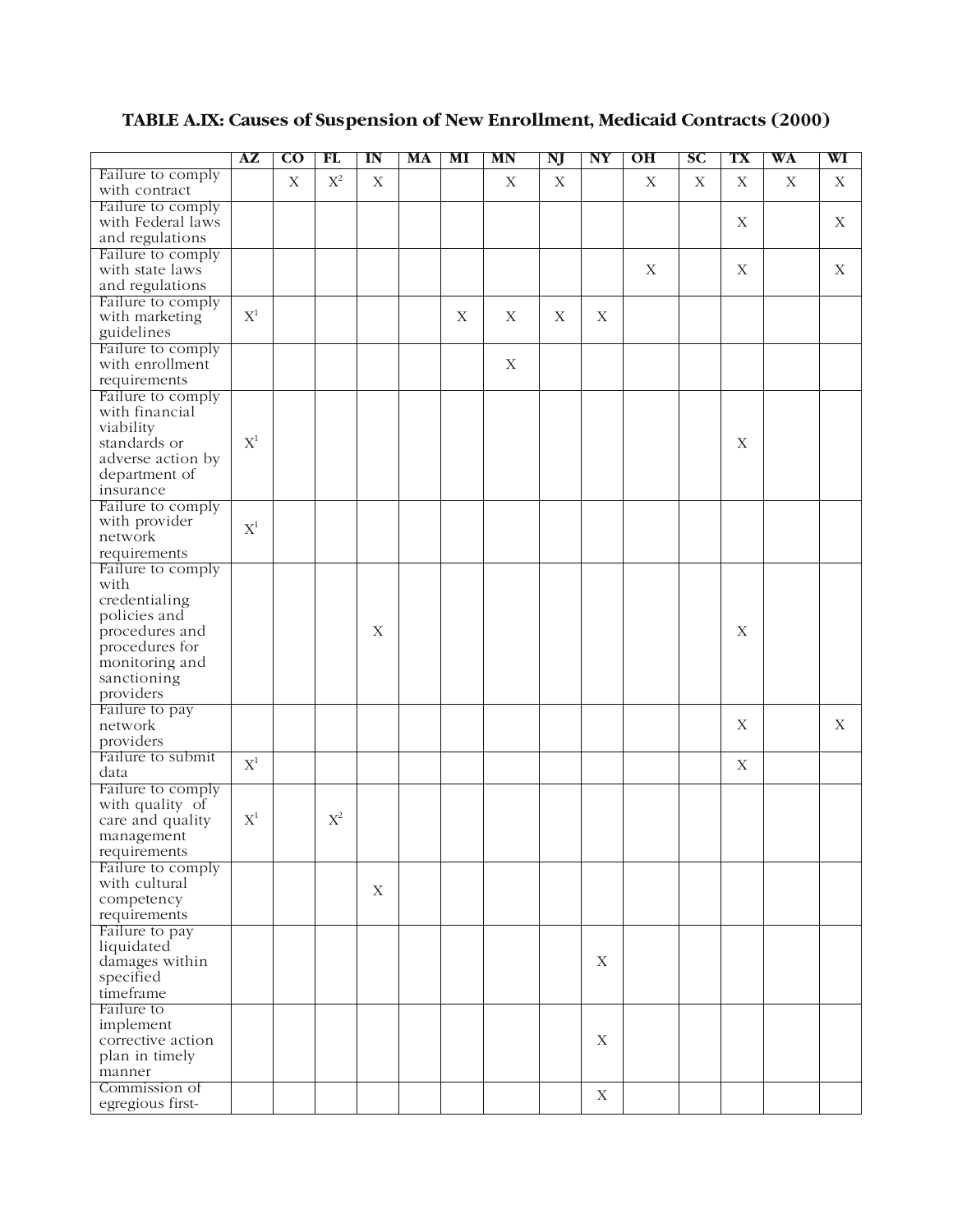|                                                             | $\mathbf{A} \mathbf{Z} + \mathbf{C} \mathbf{O}$ | . FL | IN. | MA 1 | MI | MN | NJ | NY. | - OH | SC. | $\mathbf{I} \mathbf{X}$ | WA | WI                |
|-------------------------------------------------------------|-------------------------------------------------|------|-----|------|----|----|----|-----|------|-----|-------------------------|----|-------------------|
| time infraction                                             |                                                 |      |     |      |    |    |    |     |      |     |                         |    |                   |
| Misrepresenta-<br>tion or fraud                             |                                                 |      |     |      |    |    |    |     |      |     | л                       |    |                   |
| Exclusion of<br>Medicaid or<br>Medicare                     |                                                 |      |     |      |    |    |    |     |      |     | X                       |    |                   |
| Placing health<br>and safety of<br>enrollees in<br>jeopardy |                                                 |      |     |      |    |    |    |     |      |     | Х                       |    | $\mathbf{x}$<br>А |

Source: Rosenbaum *et al., Negotiating the New Health System* (4<sup>th</sup> Ed, 2001), www.gwhealthpolicy.org

1. Provision in the general service agreement only 2. Provision in the general service agreement only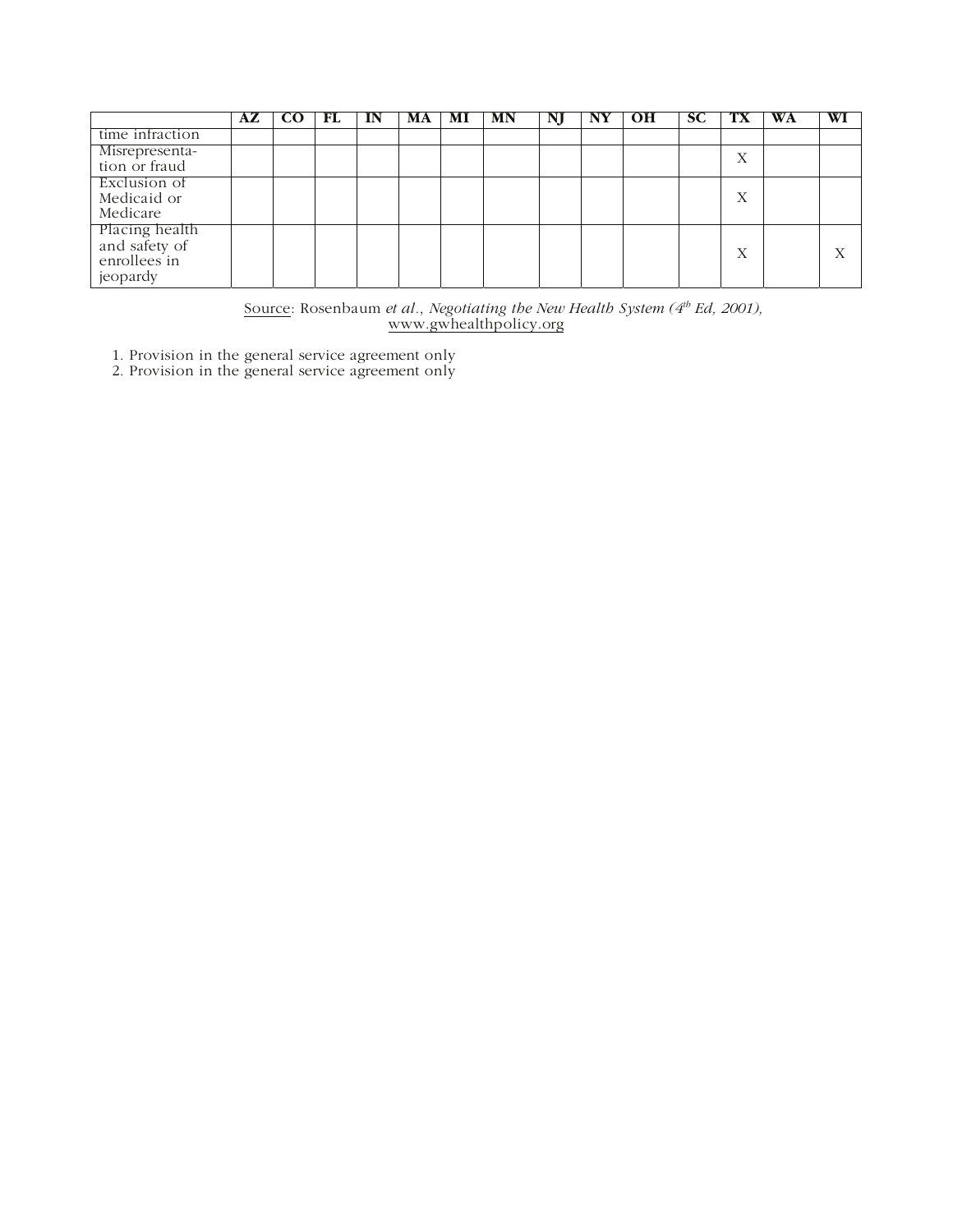# **TABLE A.X: Causes of Termination, Medicaid Contracts (2000)**

|                                | AZ             | CA          | $\mathbf C$<br>$\mathbf 0$ | FL                 | $\mathbf{I}$ N | MA                        | MI | MN | NJ          | NY          | O <sub>H</sub> | SC          | TX          | WA          | WI          |
|--------------------------------|----------------|-------------|----------------------------|--------------------|----------------|---------------------------|----|----|-------------|-------------|----------------|-------------|-------------|-------------|-------------|
| Contractor<br>violations:      |                |             |                            |                    |                |                           |    |    |             |             |                |             |             |             |             |
| Failure to                     |                |             |                            |                    |                |                           |    |    |             |             |                |             |             |             |             |
| comply with                    | $\mathbf{X}^1$ |             | X                          | $\mathbf{X}^{\!3}$ | X              | $\mathbf{X}^4$            |    |    |             |             | X              | $\mathbf X$ | X           |             | $\mathbf X$ |
| contract                       |                |             |                            |                    |                |                           |    |    |             |             |                |             |             |             |             |
| Failure to                     |                |             |                            |                    |                |                           |    |    |             |             |                |             |             |             |             |
| comply with                    |                |             |                            |                    |                |                           |    |    |             |             |                |             |             |             |             |
| Federal laws<br>and            |                |             |                            | $\mathbf{X}^3$     |                | $\mathbf{X}^4$            |    |    |             |             |                | $\mathbf X$ | $\mathbf X$ | $\mathbf X$ |             |
| regulations                    |                |             |                            |                    |                |                           |    |    |             |             |                |             |             |             |             |
| Failure to                     |                |             |                            |                    |                |                           |    |    |             |             |                |             |             |             |             |
| comply with                    |                |             |                            |                    |                |                           |    |    |             |             |                |             |             |             |             |
| state laws                     |                |             |                            | $\mathbf{X}^3$     |                | $\mathbf{X}^4$            |    |    |             |             | $\mathbf X$    |             | $\mathbf X$ |             |             |
| and                            |                |             |                            |                    |                |                           |    |    |             |             |                |             |             |             |             |
| regulations                    |                |             |                            |                    |                |                           |    |    |             |             |                |             |             |             |             |
| Failure to                     |                |             |                            |                    |                |                           |    |    |             |             |                |             |             |             |             |
| meet                           |                |             |                            |                    |                |                           |    |    |             |             |                |             |             |             |             |
| requirements                   |                |             |                            |                    |                |                           |    |    |             |             |                |             |             |             |             |
| for                            |                | $\mathbf X$ |                            |                    |                |                           |    |    |             |             |                |             |             | $\mathbf X$ |             |
| participation<br>in the        |                |             |                            |                    |                |                           |    |    |             |             |                |             |             |             |             |
| Medicaid                       |                |             |                            |                    |                |                           |    |    |             |             |                |             |             |             |             |
| program                        |                |             |                            |                    |                |                           |    |    |             |             |                |             |             |             |             |
| Failure to                     |                |             |                            |                    |                |                           |    |    |             |             |                |             |             |             |             |
| provide                        |                |             |                            |                    |                |                           |    |    |             |             |                |             |             |             |             |
| medically                      |                |             |                            |                    |                | $\mathbf{X}^4$            |    |    |             |             | X              |             | $\mathbf X$ |             |             |
| necessary                      |                |             |                            |                    |                |                           |    |    |             |             |                |             |             |             |             |
| services                       |                |             |                            |                    |                |                           |    |    |             |             |                |             |             |             |             |
| Failure to                     |                |             |                            |                    |                |                           |    |    |             |             |                |             |             |             |             |
| accept state<br>capitation     |                |             |                            |                    |                | $\mathbf{X}^4$            |    |    |             |             |                |             |             |             |             |
| payment                        |                |             |                            |                    |                |                           |    |    |             |             |                |             |             |             |             |
| Failure to                     |                |             |                            |                    |                |                           |    |    |             |             |                |             |             |             |             |
| maintain                       |                |             |                            |                    |                |                           |    |    |             |             |                |             |             |             |             |
| financial                      |                |             |                            |                    |                |                           |    |    |             |             |                |             |             |             |             |
| viability or                   |                |             |                            |                    | X              | $\mathbf{X}^{\text{4,5}}$ |    |    | $\mathbf X$ | $\mathbf X$ | $\mathbf X$    | $\mathbf X$ | $\mathbf X$ |             |             |
| meet                           |                |             |                            |                    |                |                           |    |    |             |             |                |             |             |             |             |
| financial                      |                |             |                            |                    |                |                           |    |    |             |             |                |             |             |             |             |
| soundness                      |                |             |                            |                    |                |                           |    |    |             |             |                |             |             |             |             |
| requirements<br>Failure to pay |                |             |                            |                    |                |                           |    |    |             |             |                |             |             |             |             |
| liquidated                     |                |             |                            |                    |                |                           |    |    |             |             |                |             |             |             |             |
| damages                        |                |             |                            |                    |                |                           |    |    |             |             |                |             |             |             |             |
| within                         |                |             |                            |                    |                |                           |    |    |             | $\mathbf X$ |                |             |             |             |             |
| specified                      |                |             |                            |                    |                |                           |    |    |             |             |                |             |             |             |             |
| timeframe                      |                |             |                            |                    |                |                           |    |    |             |             |                |             |             |             |             |
| Failure to                     |                |             |                            |                    |                |                           |    |    |             |             |                |             |             |             |             |
| take<br>corrective             |                |             |                            |                    |                |                           |    |    |             |             |                |             |             |             |             |
| action or                      |                |             |                            |                    |                |                           |    |    |             |             |                |             |             |             |             |
| comply with                    | $\mathbf{X}^1$ |             |                            |                    |                | $\mathbf{X}^4$            |    |    |             | $\mathbf X$ |                |             |             |             |             |
| any                            |                |             |                            |                    |                |                           |    |    |             |             |                |             |             |             |             |
| corrective                     |                |             |                            |                    |                |                           |    |    |             |             |                |             |             |             |             |
| action plan                    |                |             |                            |                    |                |                           |    |    |             |             |                |             |             |             |             |
| Discrimina-                    |                |             |                            |                    |                |                           |    |    |             |             |                |             |             |             |             |
| tion of                        |                |             |                            |                    |                |                           |    |    |             |             |                |             |             |             |             |
| enrollees on                   |                |             |                            |                    |                | $\mathbf{X}^4$            |    |    |             |             |                |             |             |             |             |
| the basis of<br>health status  |                |             |                            |                    |                |                           |    |    |             |             |                |             |             |             |             |
|                                |                |             |                            |                    |                |                           |    |    |             |             |                |             |             |             |             |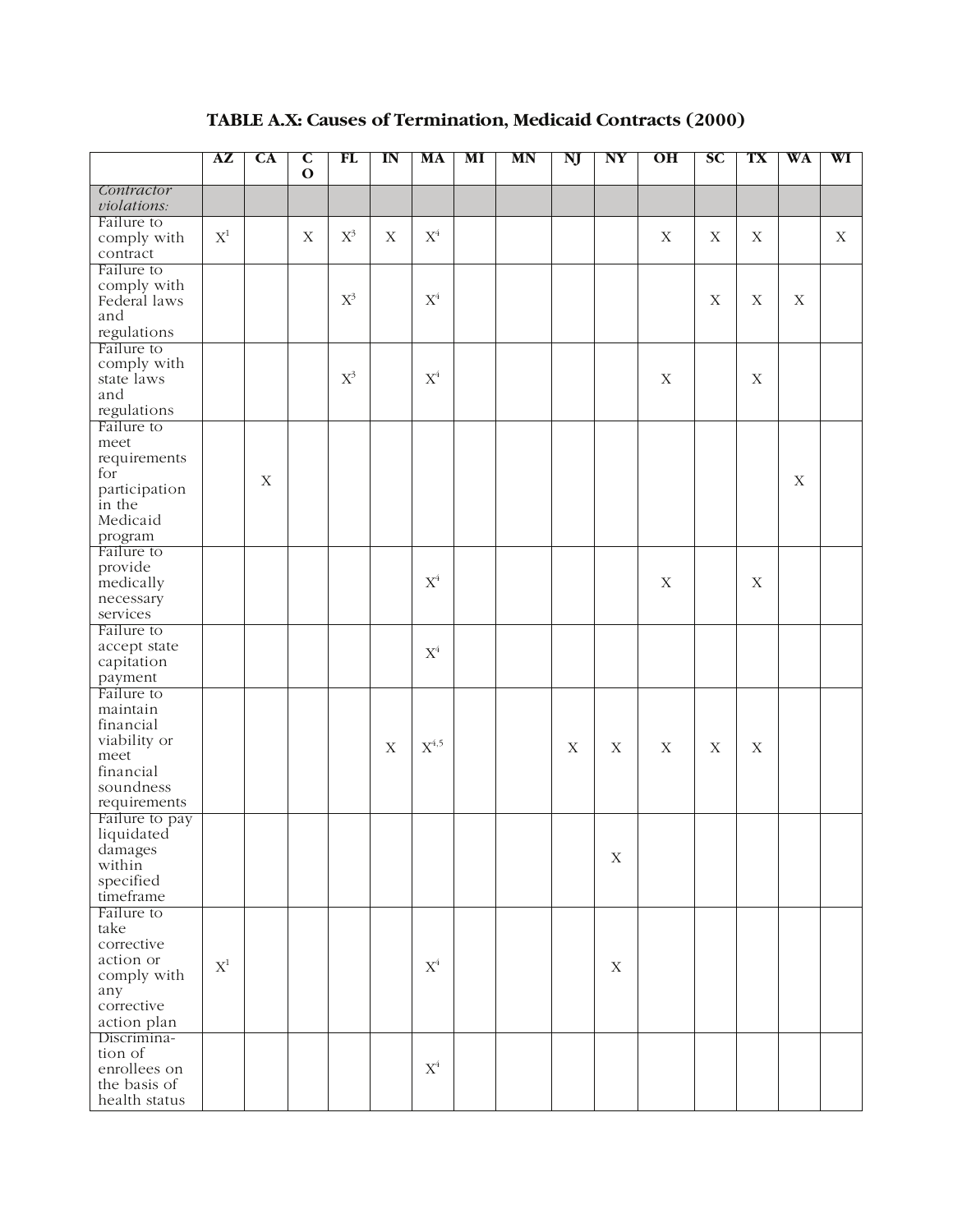|                           | ${\bf AZ}$ | <b>CA</b> | $\mathbf{C}$ | FL | $\mathbf{I}$ N | MA             | MI | MN          | NJ          | N Y         | O <sub>H</sub> | SC | TX          | WA          | WI          |
|---------------------------|------------|-----------|--------------|----|----------------|----------------|----|-------------|-------------|-------------|----------------|----|-------------|-------------|-------------|
|                           |            |           | $\mathbf{o}$ |    |                |                |    |             |             |             |                |    |             |             |             |
| or need                   |            |           |              |    |                |                |    |             |             |             |                |    |             |             |             |
| Failure to<br>comply with |            |           |              |    |                |                |    |             |             |             |                |    |             |             |             |
| marketing                 |            |           |              |    |                | $X^4$          |    |             | X           | $\mathbf X$ |                |    |             |             |             |
| requirements              |            |           |              |    |                |                |    |             |             |             |                |    |             |             |             |
| Failure to                |            |           |              |    |                |                |    |             |             |             |                |    |             |             |             |
| comply with               |            |           |              |    |                |                |    |             |             |             |                |    |             |             |             |
| network                   |            |           |              |    |                |                |    |             |             |             |                |    |             |             |             |
| development               |            |           |              |    |                |                |    |             |             | $\mathbf X$ | $\mathbf X$    |    |             |             |             |
| and access to             |            |           |              |    |                |                |    |             |             |             |                |    |             |             |             |
| services                  |            |           |              |    |                |                |    |             |             |             |                |    |             |             |             |
| requirements              |            |           |              |    |                |                |    |             |             |             |                |    |             |             |             |
| Failure to                |            |           |              |    |                |                |    |             |             |             |                |    |             |             |             |
| provide                   |            |           |              |    |                |                |    | $\mathbf X$ |             |             |                |    |             |             |             |
| quality                   |            |           |              |    |                |                |    |             |             |             |                |    |             |             |             |
| services                  |            |           |              |    |                |                |    |             |             |             |                |    |             |             |             |
| Failure to                |            |           |              |    |                |                |    |             |             |             |                |    |             |             |             |
| comply with               |            |           |              |    |                |                |    |             |             |             |                |    |             |             |             |
| quality                   |            |           |              |    |                | $X^4$          |    |             |             |             |                |    |             |             |             |
| improvement               |            |           |              |    |                |                |    |             |             |             |                |    |             |             |             |
| requirements              |            |           |              |    |                |                |    |             |             |             |                |    |             |             |             |
| Failure to                |            |           |              |    |                |                |    |             |             |             |                |    |             |             |             |
| monitor                   |            |           |              |    |                |                |    |             |             |             |                |    | $\mathbf X$ |             |             |
| network                   |            |           |              |    |                |                |    |             |             |             |                |    |             |             |             |
| providers                 |            |           |              |    |                |                |    |             |             |             |                |    |             |             |             |
| Failure to                |            |           |              |    |                |                |    |             |             |             |                |    |             |             |             |
| make                      |            |           |              |    |                |                |    |             |             |             |                |    |             |             |             |
| payments to               |            |           |              |    |                |                |    |             |             |             |                |    | $\mathbf X$ |             | $\mathbf X$ |
| network<br>providers      |            |           |              |    |                |                |    |             |             |             |                |    |             |             |             |
| Failure to                |            |           |              |    |                |                |    |             |             |             |                |    |             |             |             |
| comply with               |            |           |              |    |                |                |    |             |             |             |                |    |             |             |             |
| performance               |            |           |              |    |                |                |    |             | $\mathbf X$ |             |                |    | $\mathbf X$ |             |             |
| standards or              |            |           |              |    |                |                |    |             |             |             |                |    |             |             |             |
| benchmarks                |            |           |              |    |                |                |    |             |             |             |                |    |             |             |             |
| Imposition of             |            |           |              |    |                |                |    |             |             |             |                |    |             |             |             |
| charges on                |            |           |              |    |                |                |    |             |             |             |                |    |             |             |             |
| enrollees in              |            |           |              |    |                |                |    |             |             |             |                |    |             |             |             |
| excess of                 |            |           |              |    |                | $X^4$          |    |             |             |             |                |    |             |             |             |
| allowable                 |            |           |              |    |                |                |    |             |             |             |                |    |             |             |             |
| amount                    |            |           |              |    |                |                |    |             |             |             |                |    |             |             |             |
| Unremedied                |            |           |              |    |                |                |    |             |             |             |                |    |             |             |             |
| breach                    |            |           |              |    |                |                |    |             |             |             |                |    |             |             |             |
| within a                  |            |           |              |    | $\mathbf X$    | $\mathbf{X}^4$ |    |             | X           | $\mathbf X$ |                |    |             | $\mathbf X$ |             |
| specified                 |            |           |              |    |                |                |    |             |             |             |                |    |             |             |             |
| time period               |            |           |              |    |                |                |    |             |             |             |                |    |             |             |             |
| Egregious                 |            |           |              |    |                |                |    |             |             |             |                |    |             |             |             |
| first-time                |            |           |              |    |                |                |    |             |             | $\mathbf X$ |                |    |             |             |             |
| infraction                |            |           |              |    |                |                |    |             |             |             |                |    |             |             |             |
| Misrepresenta             |            |           |              |    |                |                |    |             |             |             |                |    |             |             |             |
| tion or                   |            |           |              |    |                |                |    |             |             |             |                |    |             |             |             |
| falsification             |            |           |              |    |                | $\mathbf{X}^4$ |    |             |             |             |                |    | $\mathbf X$ |             |             |
| <b>or</b><br>information  |            |           |              |    |                |                |    |             |             |             |                |    |             |             |             |
| Offer of                  |            |           |              |    |                |                |    |             |             |             |                |    |             |             |             |
|                           |            |           |              |    |                |                |    |             |             |             |                |    |             |             |             |
| gratuity to<br>influence  |            |           |              |    |                |                |    |             |             |             |                |    |             |             |             |
| outcome of                | $X^1$      |           |              |    |                |                |    |             |             |             |                |    |             |             |             |
| procurement               |            |           |              |    |                |                |    |             |             |             |                |    |             |             |             |
| or secure                 |            |           |              |    |                |                |    |             |             |             |                |    |             |             |             |
| contract                  |            |           |              |    |                |                |    |             |             |             |                |    |             |             |             |
| Conflict of               | $X^1$      |           |              |    |                |                |    |             |             |             |                |    |             |             |             |
|                           |            |           |              |    |                |                |    |             |             |             |                |    |             |             |             |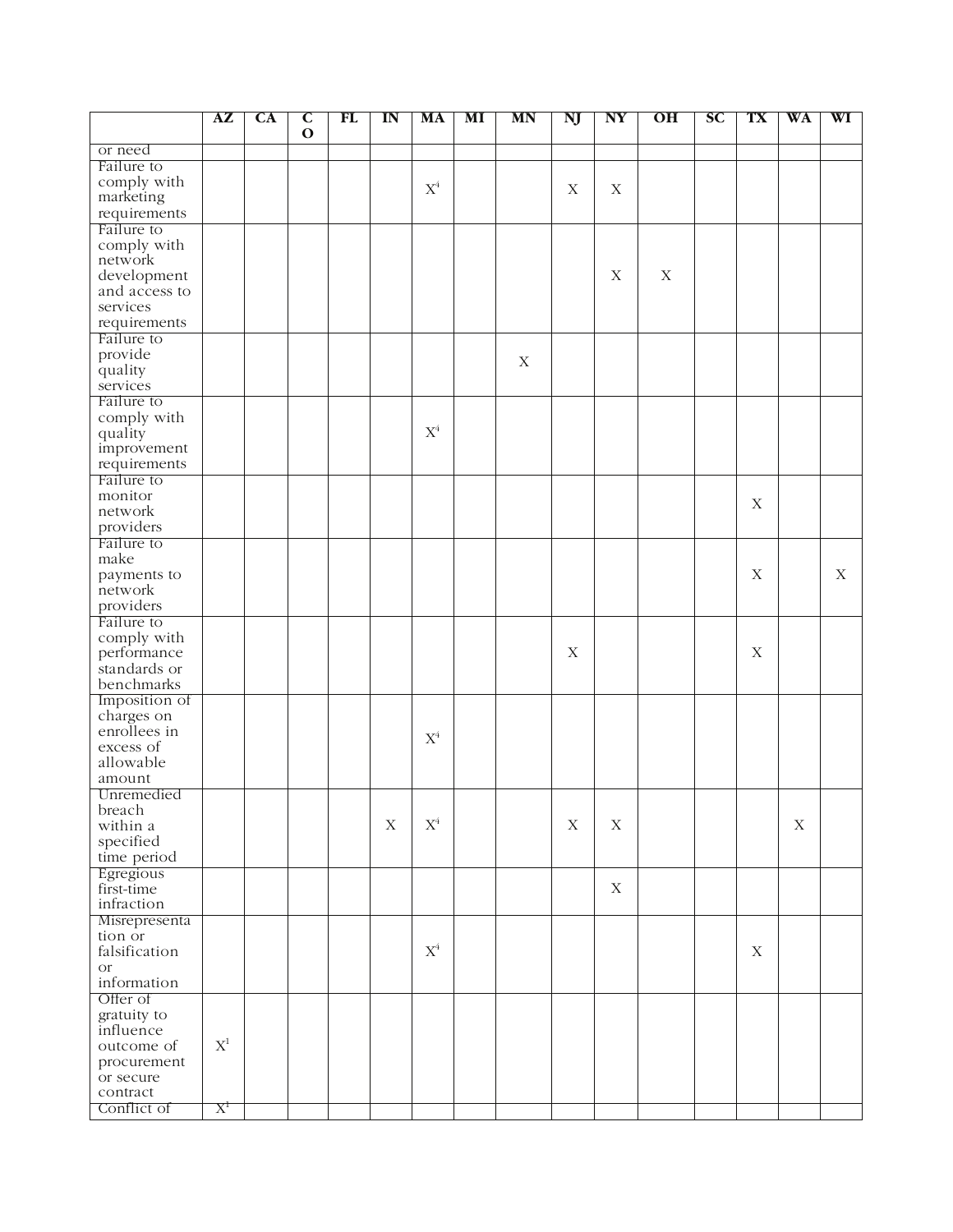|                          | ${\bf AZ}$     | CA          | $\mathbf c$ | FL | $\mathbf{I}$ N | MA             | MI | MN | NJ          | N <sub>Y</sub> | O <sub>H</sub> | <b>SC</b>   | TX          | WA | WI |
|--------------------------|----------------|-------------|-------------|----|----------------|----------------|----|----|-------------|----------------|----------------|-------------|-------------|----|----|
| interest                 |                |             | $\mathbf 0$ |    |                |                |    |    |             |                |                |             |             |    |    |
| Adverse                  |                |             |             |    |                |                |    |    |             |                |                |             |             |    |    |
| action by                |                |             |             |    |                |                |    |    |             |                |                |             |             |    |    |
| department               |                |             |             |    |                |                |    |    |             |                |                |             | $\mathbf X$ |    |    |
| of insurance             |                |             |             |    |                |                |    |    |             |                |                |             |             |    |    |
| Exclusion                |                |             |             |    |                |                |    |    |             |                |                |             |             |    |    |
| from                     |                |             |             |    |                |                |    |    |             |                |                |             |             |    |    |
| participation            |                |             |             |    |                |                |    |    |             |                | $\mathbf X$    | $\mathbf X$ | $\mathbf X$ |    |    |
| in Medicare,             |                |             |             |    |                |                |    |    |             |                |                |             |             |    |    |
| Medicaid and             |                |             |             |    |                |                |    |    |             |                |                |             |             |    |    |
| <b>SCHIP</b>             |                |             |             |    |                |                |    |    |             |                |                |             |             |    |    |
| Debarment,               |                |             |             |    |                |                |    |    |             |                |                |             |             |    |    |
| suspension               |                |             |             |    |                |                |    |    |             |                |                |             |             |    |    |
| <b>or</b>                |                |             |             |    |                |                |    |    |             |                |                |             |             |    |    |
| prohibition              |                |             |             |    |                |                |    |    |             |                |                |             |             |    |    |
| from                     | $X^1$          |             |             |    |                |                |    |    |             | X              |                |             |             |    |    |
| participation            |                |             |             |    |                |                |    |    |             |                |                |             |             |    |    |
| in any public            |                |             |             |    |                |                |    |    |             |                |                |             |             |    |    |
| procurement<br>activity  |                |             |             |    |                |                |    |    |             |                |                |             |             |    |    |
| Loss of                  |                |             |             |    |                |                |    |    |             |                |                |             |             |    |    |
| qualification            |                |             |             |    |                |                |    |    |             |                |                |             |             |    |    |
| for licensure,           |                |             |             |    |                |                |    |    |             |                |                |             |             |    |    |
| certificate of           |                | X           |             |    |                |                |    | X  | X           | X              | X              | $\mathbf X$ |             |    |    |
| authority, or            |                |             |             |    |                |                |    |    |             |                |                |             |             |    |    |
| certification            |                |             |             |    |                |                |    |    |             |                |                |             |             |    |    |
| Discrimina-              |                |             |             |    |                |                |    |    |             |                |                |             |             |    |    |
| tion in                  |                |             |             |    |                |                |    |    |             |                |                |             |             |    |    |
| employment               |                |             |             |    |                | $\mathbf{X}^5$ |    |    |             |                |                |             |             |    |    |
| or other                 |                |             |             |    |                |                |    |    |             |                |                | $\mathbf X$ |             |    |    |
| violations in            |                |             |             |    |                |                |    |    |             |                |                |             |             |    |    |
| employment               |                |             |             |    |                |                |    |    |             |                |                |             |             |    |    |
| Appointment              |                |             |             |    |                |                |    |    |             |                |                |             |             |    |    |
| of a receiver,           |                |             |             |    |                | $\mathbf{X}^4$ |    |    |             |                |                |             |             |    |    |
| trustee or               |                |             |             |    |                |                |    |    |             |                |                |             |             |    |    |
| liquidator               |                |             |             |    |                |                |    |    |             |                |                |             |             |    |    |
| Commence-                |                |             |             |    |                |                |    |    |             |                |                |             |             |    |    |
| ment of                  |                |             |             |    |                | $\mathbf{X}^4$ |    |    | X           | $\mathbf X$    |                | $\mathbf X$ |             |    |    |
| bankruptcy               |                |             |             |    |                |                |    |    |             |                |                |             |             |    |    |
| proceedings<br>Fraud or  |                |             |             |    |                |                |    |    |             |                |                |             |             |    |    |
| abuse                    |                |             |             |    |                | $\mathbf{X}^5$ |    |    |             |                |                |             | X           |    |    |
| Other reasons            |                |             |             |    |                |                |    |    |             |                |                |             |             |    |    |
| for                      |                |             |             |    |                |                |    |    |             |                |                |             |             |    |    |
| termination:             |                |             |             |    |                |                |    |    |             |                |                |             |             |    |    |
| Change in                |                |             |             |    |                |                |    |    | $\mathbf X$ |                |                |             |             |    |    |
| state needs              |                |             |             |    |                |                |    |    |             |                |                |             |             |    |    |
| Lack of                  |                |             |             |    |                |                |    |    |             |                |                |             |             |    |    |
| appropriated             |                |             |             |    |                |                |    |    |             |                |                |             |             |    |    |
| amounts for              |                |             |             |    |                |                |    |    |             |                |                |             |             |    |    |
| the                      | $\mathbf{X}^2$ |             |             |    |                |                |    |    |             |                |                |             |             |    |    |
| continuation             |                |             |             |    |                |                |    |    |             |                |                |             |             |    |    |
| of the                   |                |             |             |    |                |                |    |    |             |                |                |             |             |    |    |
| program<br>Best interest |                |             |             |    |                |                |    |    |             |                |                |             |             |    |    |
| of the state             |                | $\mathbf X$ |             |    | $\mathbf X$    |                |    |    | $\mathbf X$ |                | $\mathbf X$    |             |             |    |    |
| Protection of            |                |             |             |    |                |                |    |    |             |                |                |             |             |    |    |
| enrollees                |                | $\mathbf X$ |             |    |                | $X^5$          |    |    | $\mathbf X$ | $\mathbf X$    |                | $\mathbf X$ | $\mathbf X$ |    |    |
| from injury              |                |             |             |    |                |                |    |    |             |                |                |             |             |    |    |
| Protection of            |                |             |             |    |                | $\mathbf{X}^5$ |    |    |             |                |                |             |             |    |    |
| state or                 |                |             |             |    |                |                |    |    | $\mathbf X$ | $\mathbf X$    |                |             |             |    |    |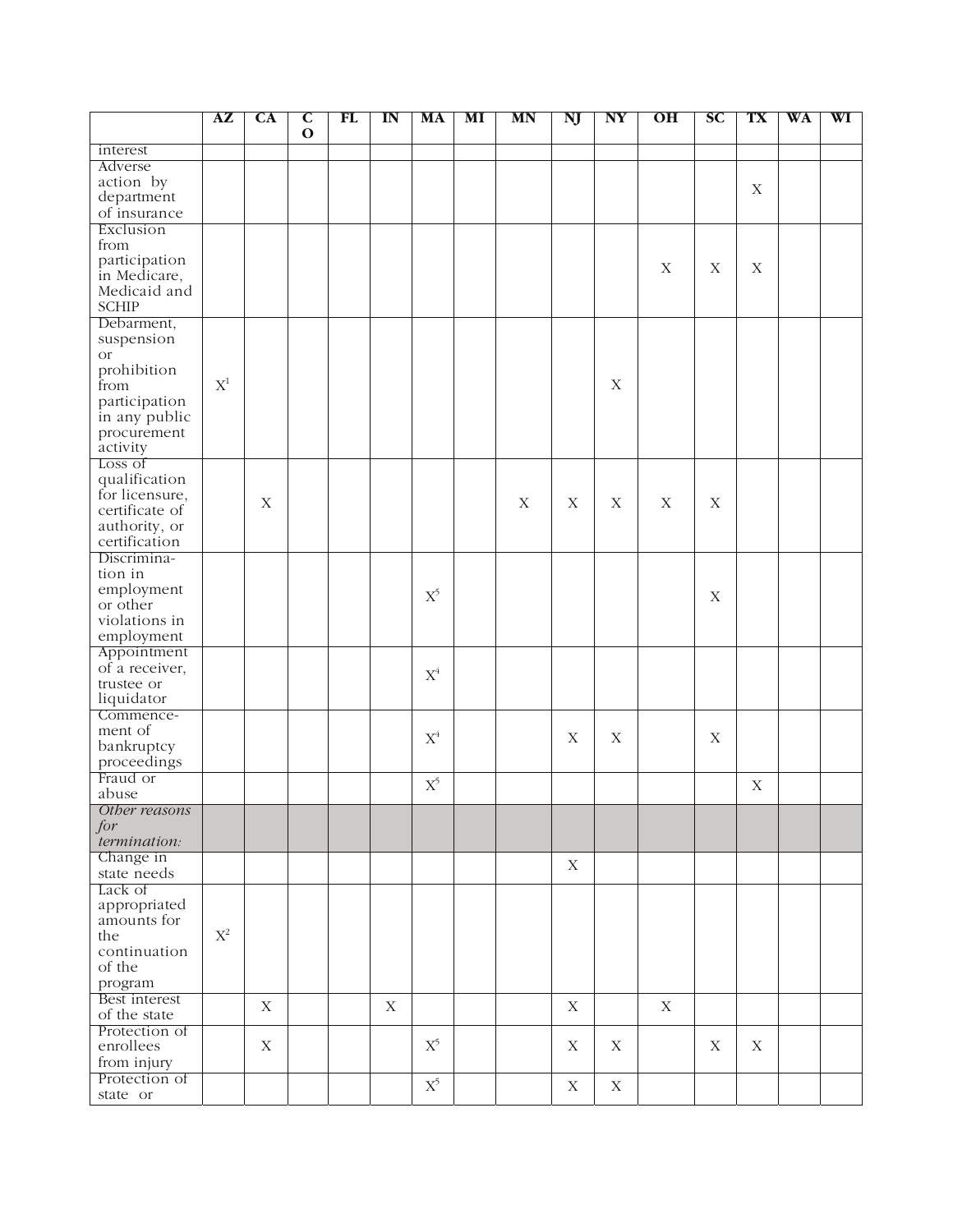|                                                                               | AL | CA |  |  |  | МA | MI | MN |  | UН | ഄഄ | WA |  |
|-------------------------------------------------------------------------------|----|----|--|--|--|----|----|----|--|----|----|----|--|
| Federal funds<br>or property                                                  |    |    |  |  |  |    |    |    |  |    |    |    |  |
| Source: Rosenbaum et al., Negotiating the New Health System $(4w Ed, 2001)$ , |    |    |  |  |  |    |    |    |  |    |    |    |  |

www.gwhealthpolicy.org

1. Provision in the general service agreement only

2. Provision in the behavioral health contract only

3. Provision in the general service agreement only

4. Provision in the general service agreement only

5. Provision in the behavioral health contract only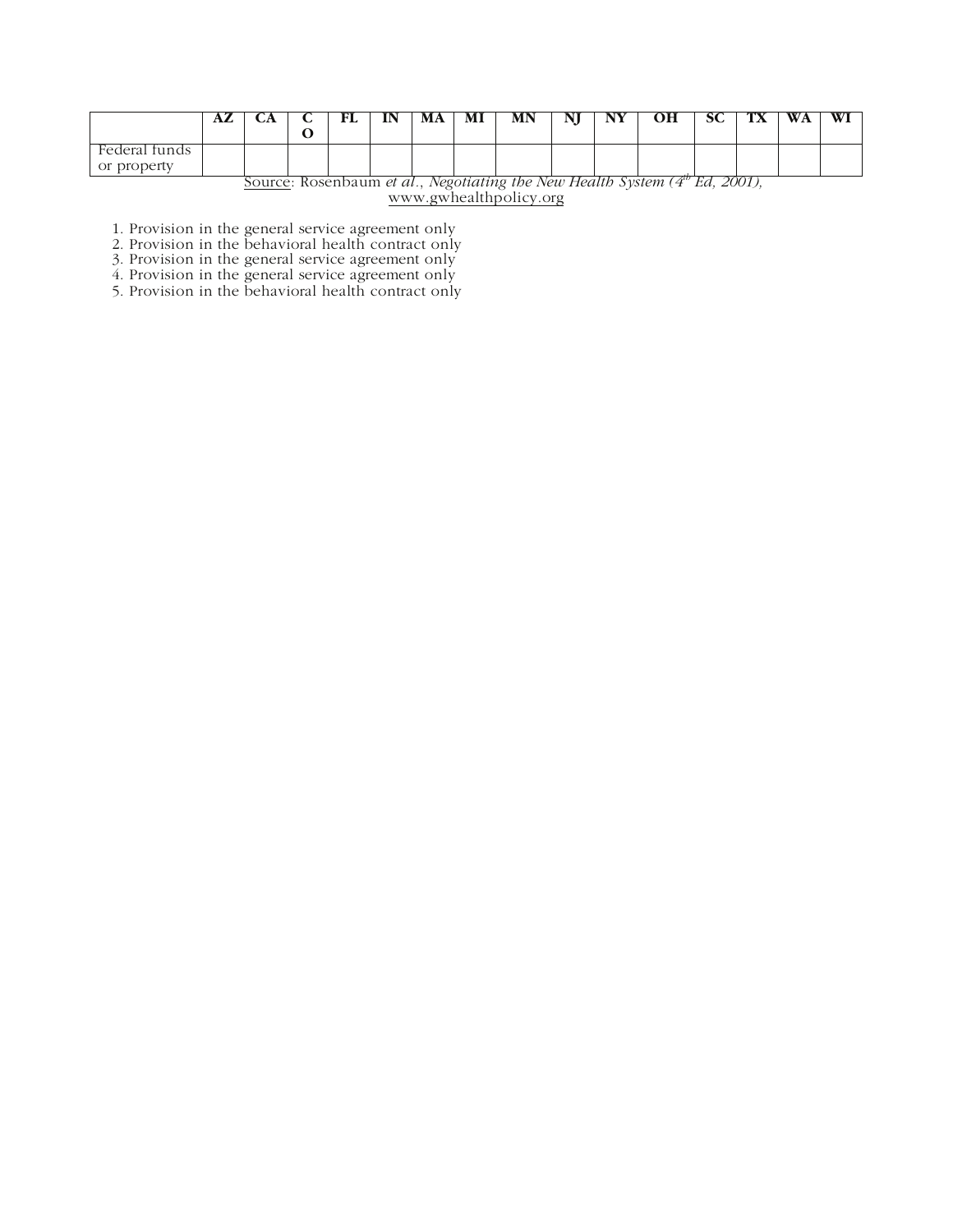**SCHIP TABLES**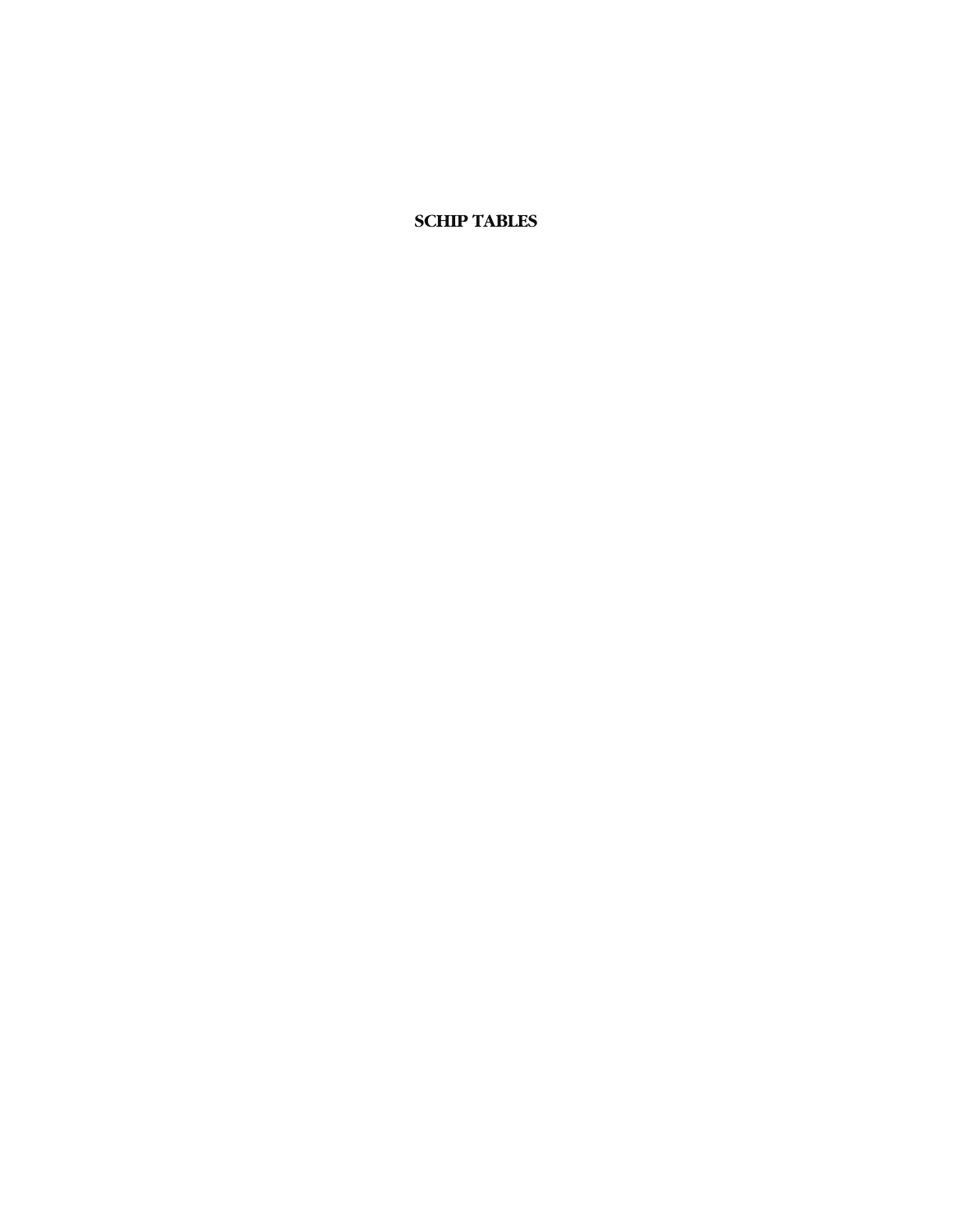### **TABLE B.I: Causes of Corrective Action Plans, SCHIP Contracts (2000)**

| Failure to comply with access standards specified   |   |  |  |
|-----------------------------------------------------|---|--|--|
| in contract                                         |   |  |  |
| Knowledge that representations or warranties        |   |  |  |
| regarding a participating provider may be untrue    | Х |  |  |
| or incorrect                                        |   |  |  |
| Hindrance of enrollee access to covered services    |   |  |  |
| due to inability of providers within plan to accept |   |  |  |
| additional enrollees as patients                    |   |  |  |
| Deficiency or event causing an assessment of a      |   |  |  |
| liquidated damage                                   |   |  |  |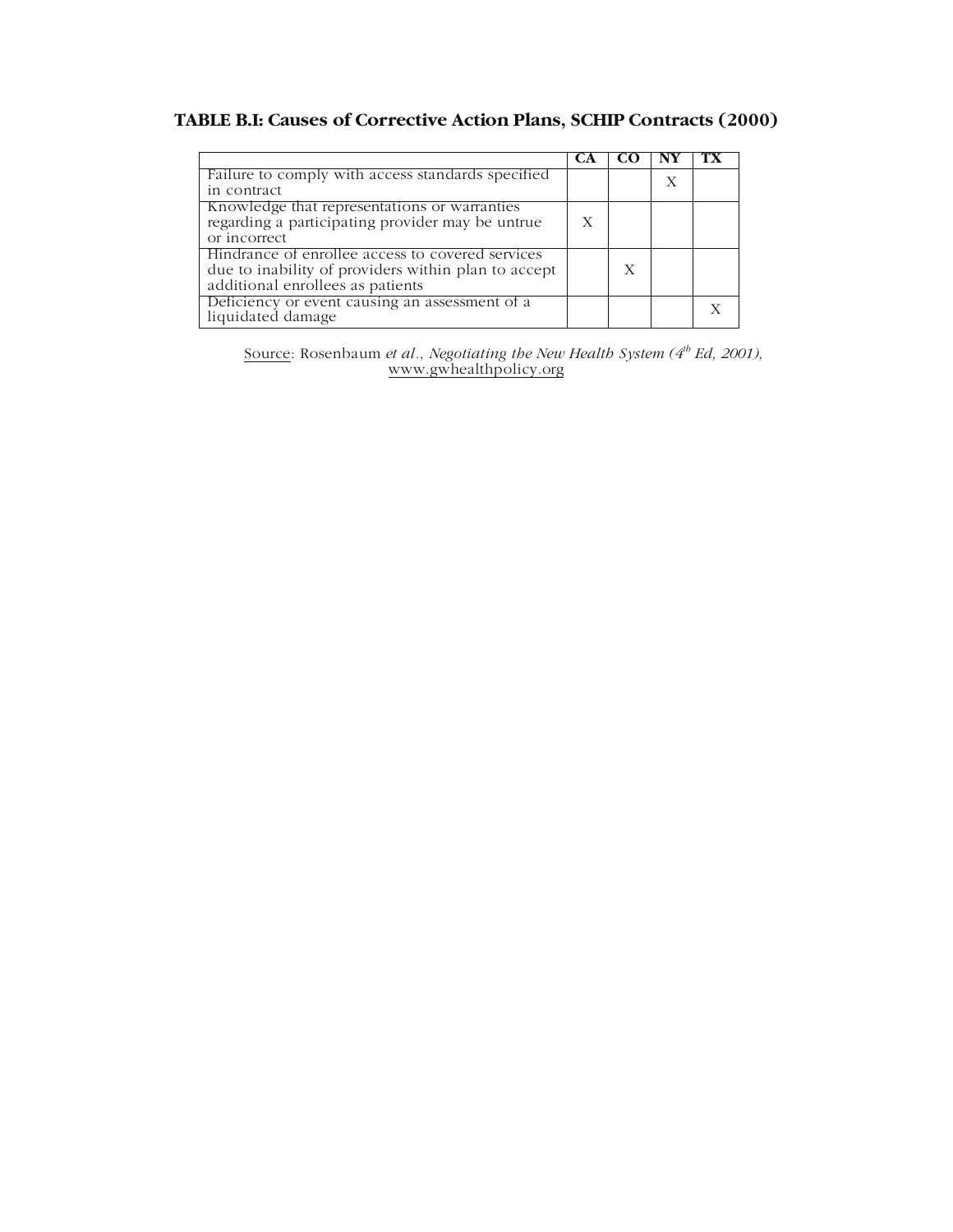# **TABLE B.II: Causes of Liquidated or Exemplary Damages, SCHIP Contracts (2000)**

|                                                      | C.A | мs |   |
|------------------------------------------------------|-----|----|---|
| Failure to comply with contract                      |     |    |   |
| Failure to establish coverage and related            |     | X  |   |
| administrative services                              |     |    |   |
| Failure to substantially provide medically necessary |     |    |   |
| services                                             |     |    |   |
| Failure to comply with objective performance         | X   | X  |   |
| standards monitored by state                         |     |    |   |
| Failure to cure default within specified time period |     |    |   |
| Discrimination on the basis of health status or need |     |    |   |
| Misrepresentation or falsification of information    |     |    |   |
| Imposition of premiums or charges in excess of       |     |    | X |
| allowable amount                                     |     |    |   |
| Failure to file anti-lobbying certificate            |     |    |   |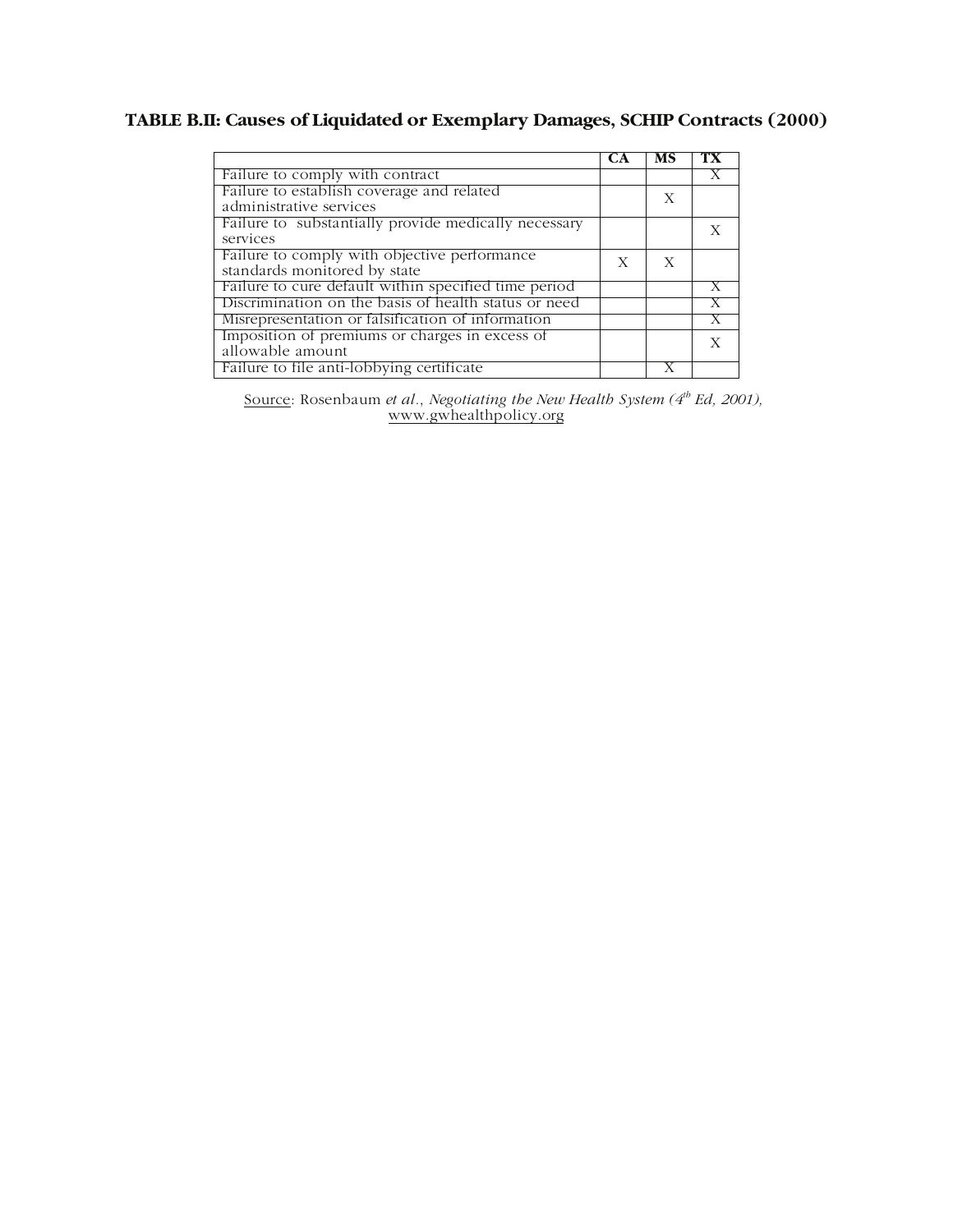### **TABLE B.III: Causes of Suspension of New Enrollment, SCHIP Contracts (2000)**

|                                                                                      | -CO | TX. |
|--------------------------------------------------------------------------------------|-----|-----|
| Failure to comply with contract                                                      |     |     |
| Default declared as a result of imminent danger<br>to health and safety of enrollees |     |     |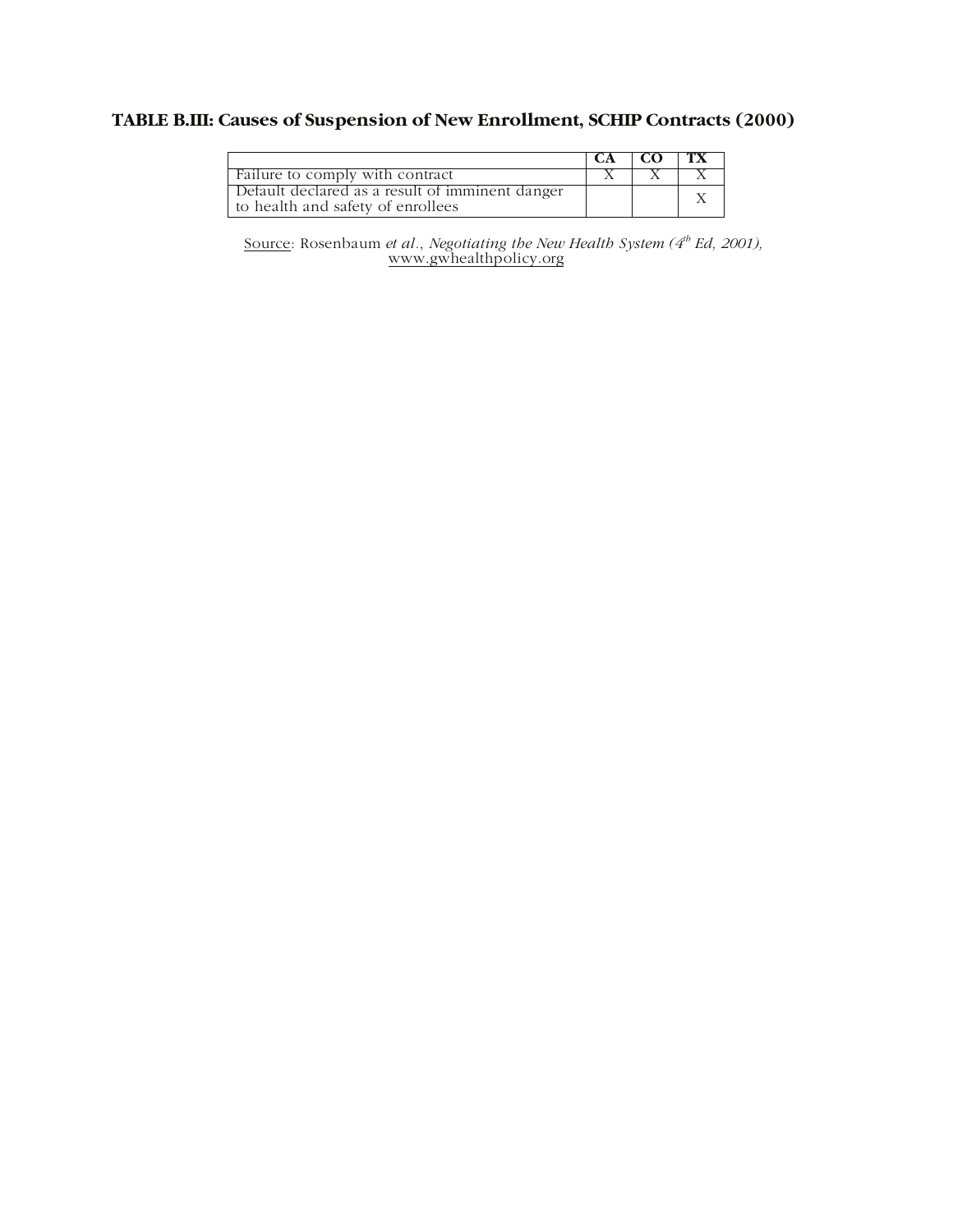### **TABLE B.IV: Causes of Termination, SCHIP Contracts (2000)**

|                                                                   | CA           | CO.          | MI                        | MS                        | $\overline{\mathbf{N}}\mathbf{Y}$ | TХ |
|-------------------------------------------------------------------|--------------|--------------|---------------------------|---------------------------|-----------------------------------|----|
| Contractor violations:                                            |              |              |                           |                           |                                   |    |
| Failure to comply with contract                                   | $\mathbf{X}$ | $\mathbf{X}$ | $\mathbf{X}$              |                           |                                   |    |
| Significant changes in network composition that negatively        |              |              |                           |                           | $\mathbf{X}$                      |    |
| affect enrollee access to services                                |              |              |                           |                           |                                   |    |
| Enrollment procedures resulting in a pattern and practice of      |              |              |                           |                           | $\mathbf x$                       |    |
| inappropriate enrollment                                          |              |              |                           |                           |                                   |    |
| Deficiencies in quality assurance                                 |              |              |                           |                           | X                                 |    |
| Failure to meet licensing requirements                            |              |              |                           | X                         |                                   |    |
| Failure to meet statutory financial requirements or to comply     |              |              |                           | $\boldsymbol{\mathrm{X}}$ | X                                 | X  |
| with solvency requirements                                        |              |              |                           |                           |                                   |    |
| Failure to provide access to data, documents, information         |              |              |                           | X                         |                                   |    |
| Unremedied breach within specified time period                    |              |              |                           | $\overline{X}$            |                                   |    |
| Criminal conviction incident to application for or                |              |              | $\boldsymbol{\mathrm{X}}$ |                           |                                   |    |
| performance of state, public or private contract or               |              |              |                           |                           |                                   |    |
| subcontract or other criminal offenses (e.g., embezzlement,       |              |              |                           |                           |                                   |    |
| theft, forgery)                                                   |              |              |                           |                           |                                   |    |
| Assignment for the benefit of creditors, appointment of           |              |              |                           | X                         |                                   | X  |
| receiver, or bankruptcy proceedings                               |              |              |                           |                           |                                   |    |
| Brokers' fees, contingency fees, bribes, gratuities, or kickbacks |              |              |                           | Х                         |                                   |    |
| paid to secure agreement                                          |              |              |                           |                           |                                   |    |
| Conflict of interest                                              |              |              |                           | $\mathbf{x}$              |                                   |    |
| Discrimination in employment                                      |              |              |                           | X                         |                                   |    |
| Other reasons for termination:                                    |              |              |                           |                           |                                   |    |
| Changes in program, laws, regulations                             |              |              | X                         |                           |                                   |    |
| State no longer needs services                                    |              |              | $\overline{X}$            |                           |                                   |    |
| Lack of funding, appropriated funds                               |              |              | X                         | $\overline{X}$            |                                   |    |
| Final administrative or judicial decision or adjudication         |              |              | $\mathbf x$               |                           |                                   |    |
| disapproves a previously approved request for purchase of         |              |              |                           |                           |                                   |    |
| personal services                                                 |              |              |                           |                           |                                   |    |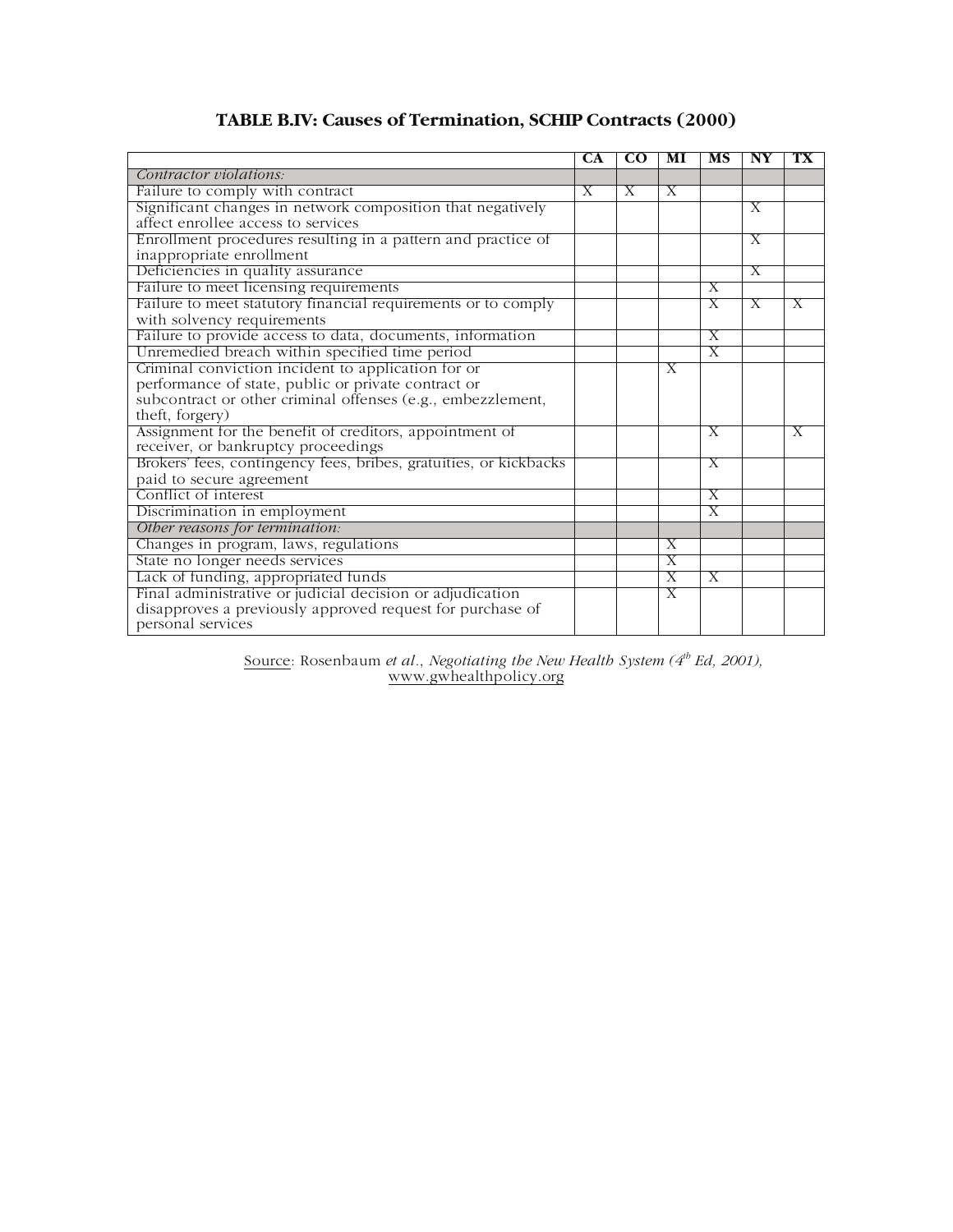#### **TABLE B.V: Causes of Withholding from Capitation Payments, SCHIP Contracts (2000)**

|                                          | $\overline{C}$ $\overline{C}$ |  |
|------------------------------------------|-------------------------------|--|
| Failure to comply with contract          |                               |  |
| Failure to make payments to CAHPS vendor |                               |  |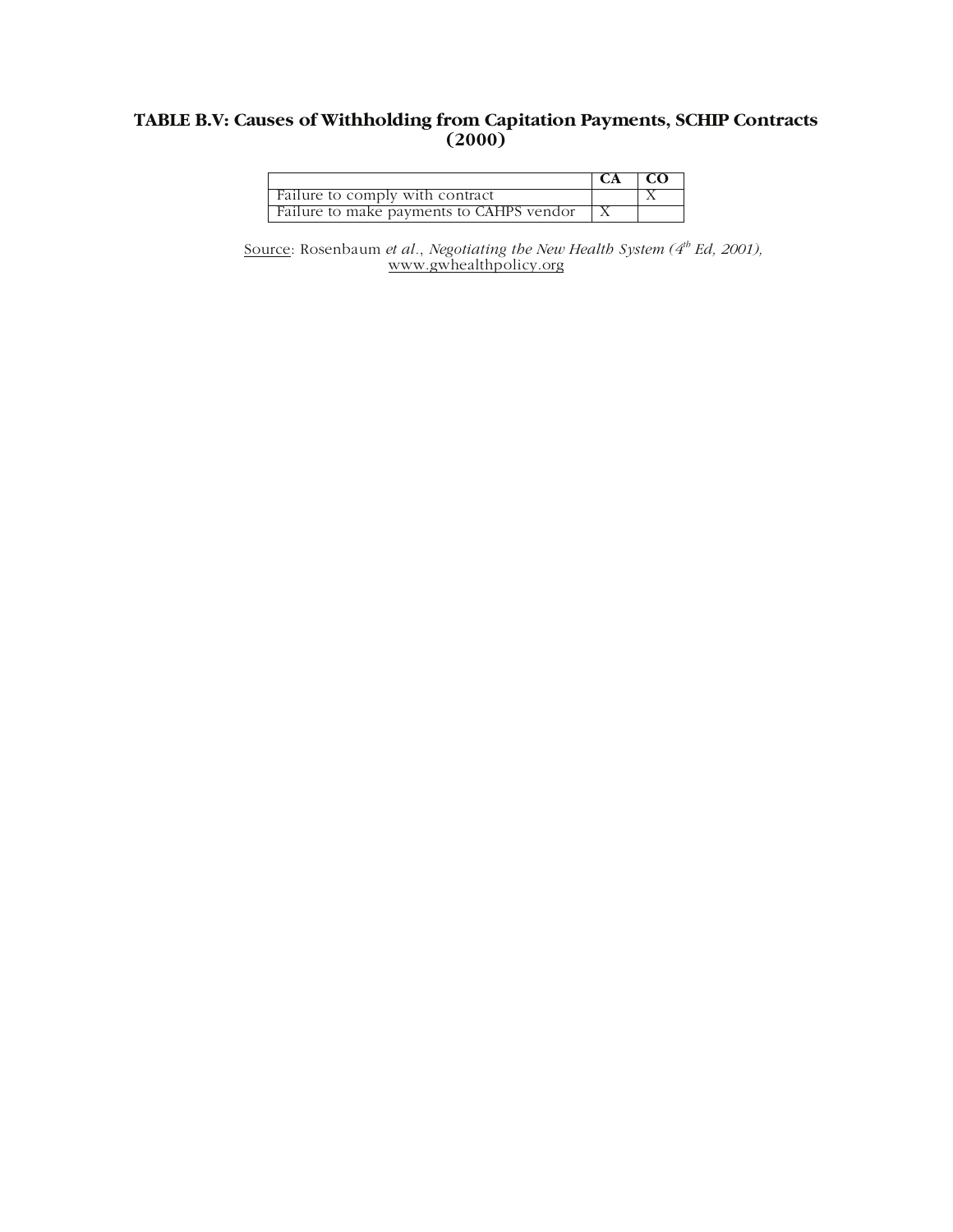# **ENFORCEMENT PAPER APPENDICES**

# **APPENDIX II:**

# **[Tables from Interview Analysis]**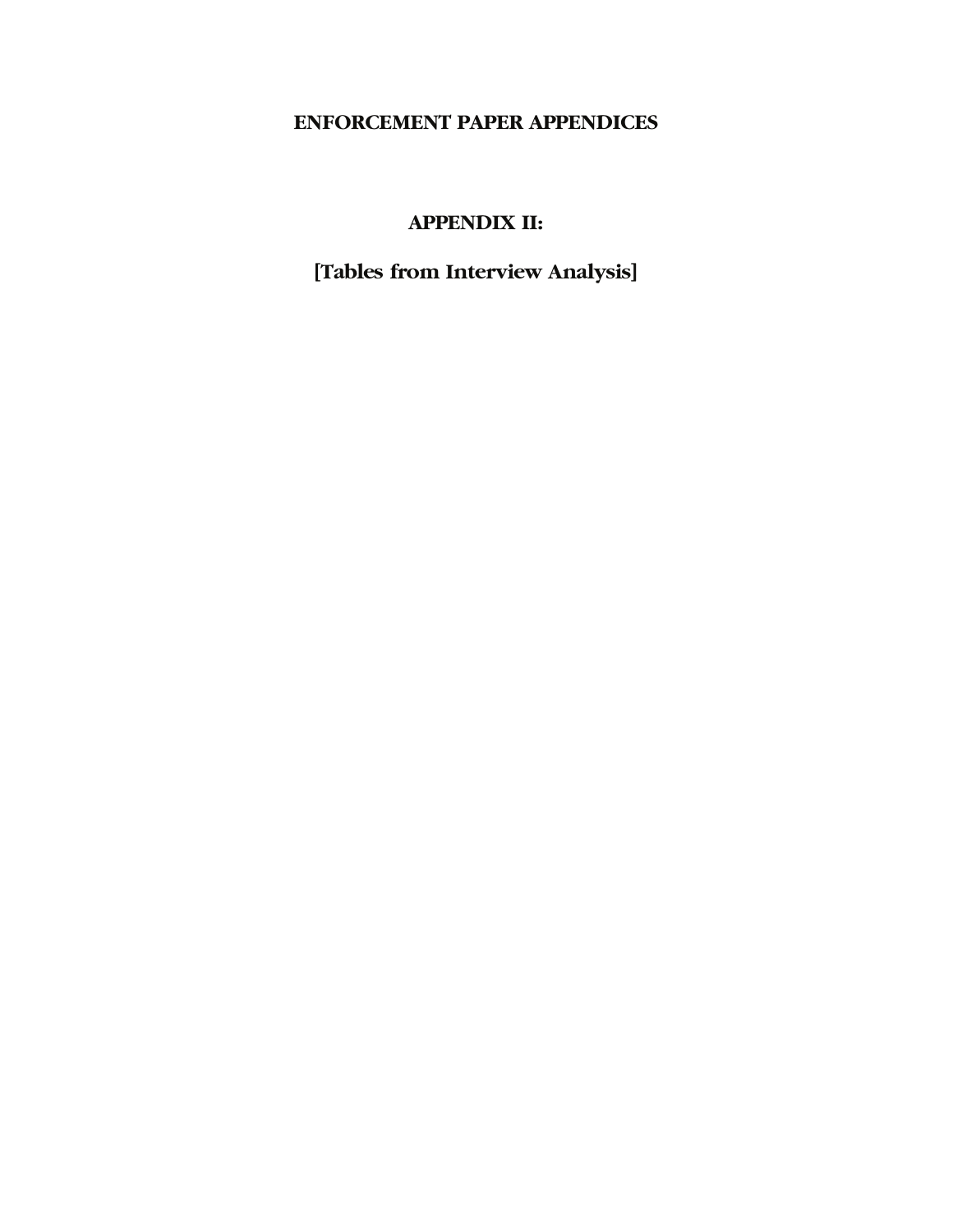| <b>General Approach</b>                                                                                                        |   | <b>Specific Approach</b>                                                                                                                                                                                                                                                                                                                                                                                                                                                                                                                                                                                                     |
|--------------------------------------------------------------------------------------------------------------------------------|---|------------------------------------------------------------------------------------------------------------------------------------------------------------------------------------------------------------------------------------------------------------------------------------------------------------------------------------------------------------------------------------------------------------------------------------------------------------------------------------------------------------------------------------------------------------------------------------------------------------------------------|
|                                                                                                                                | ❖ | State program uses one performance measure specific to dental<br>care (i.e., annual dental visit) with three levels of performance:<br>(1) performance minimums, or the minimum performance<br>expected from health plans (i.e., 45% of members must have<br>received an annual dental visit); (2) performance goals, or<br>reachable standards (i.e., 55% of members must have received an<br>annual dental visit); (3) performance benchmarks, or ultimate<br>goals. Program also expects health plans to show improvement<br>from year to year.                                                                           |
|                                                                                                                                | ❖ | State program has performance measures specific to dental care,<br>with performance minimums and performance goals, but program<br>currently looks for annual percentage increase in performance<br>compared to previous year.                                                                                                                                                                                                                                                                                                                                                                                               |
|                                                                                                                                | ❖ | Four state programs have performance measures specific to EPSDT<br>well-child visit, with performance minimums, such as Federal<br>participation goals.                                                                                                                                                                                                                                                                                                                                                                                                                                                                      |
|                                                                                                                                |   | First program uses Federal and state goals of participation as a<br>$\circ$<br>performance minimum; it also uses EPSDT statistics to track<br>the provision of dental services.                                                                                                                                                                                                                                                                                                                                                                                                                                              |
|                                                                                                                                |   | Second program sets performance minimums low with the<br>$\circ$<br>goal to increase them gradually over time.                                                                                                                                                                                                                                                                                                                                                                                                                                                                                                               |
| <b>States with clinical</b><br>performance measures                                                                            |   | Third program uses Federal goal of<br>participation as a<br>$\circ$<br>performance minimum; it also uses several data sources to<br>determine rate of dental service and referral, which serves as a<br>baseline for improvement on an annual basis, and gives plans<br>incentives to increase performance.<br>Fourth program uses state goal of participation as a<br>$\circ$<br>performance minimum; while it uses the rate of EPSDT well-<br>child visits as a starting point to determine whether children<br>receive dental care, it plans to use historical data on oral<br>screening to set future performance goals. |
|                                                                                                                                | ❖ | State program sets annual minimum performance levels for the<br>HEDIS well-child visit, but they are not specific to any pediatric<br>services delivered during the visit except for immunizations.<br>Program does not measure access to or quality of dental care<br>because it defers to a carve-out managed dental care program to<br>perform these monitoring tasks; although dental referrals<br>constitute the link between the main managed care program and<br>the carved-out program, the program has not yet looked at<br>referrals.                                                                              |
|                                                                                                                                | ❖ | State program has performance measures specific to dental care,<br>with no performance minimums yet. Program expects to set<br>benchmarks at a later date once it knows "what is happening out<br>there."                                                                                                                                                                                                                                                                                                                                                                                                                    |
| <b>States without clinical</b><br>performance measures but<br>with monitoring of dental<br>services through data<br>collection | ❖ | Two state programs have no performance measures, but use<br>dental statistics to track the provision of dental services.                                                                                                                                                                                                                                                                                                                                                                                                                                                                                                     |
| <b>States without clinical</b><br>performance measures and<br>monitoring of dental<br>services through data<br>collection      | ❖ | State program does not focus on quality improvement but on<br>ensuring access to care. Program uses a quantifiable access<br>standard (i.e., 90 percent of children must have access to a<br>pediatrician within 10 miles), though it is not specific dental care.                                                                                                                                                                                                                                                                                                                                                           |

# **Table 1. State Approaches to Performance Measurement of Oral Health Standards**

Source: GW CHSRP, 2003.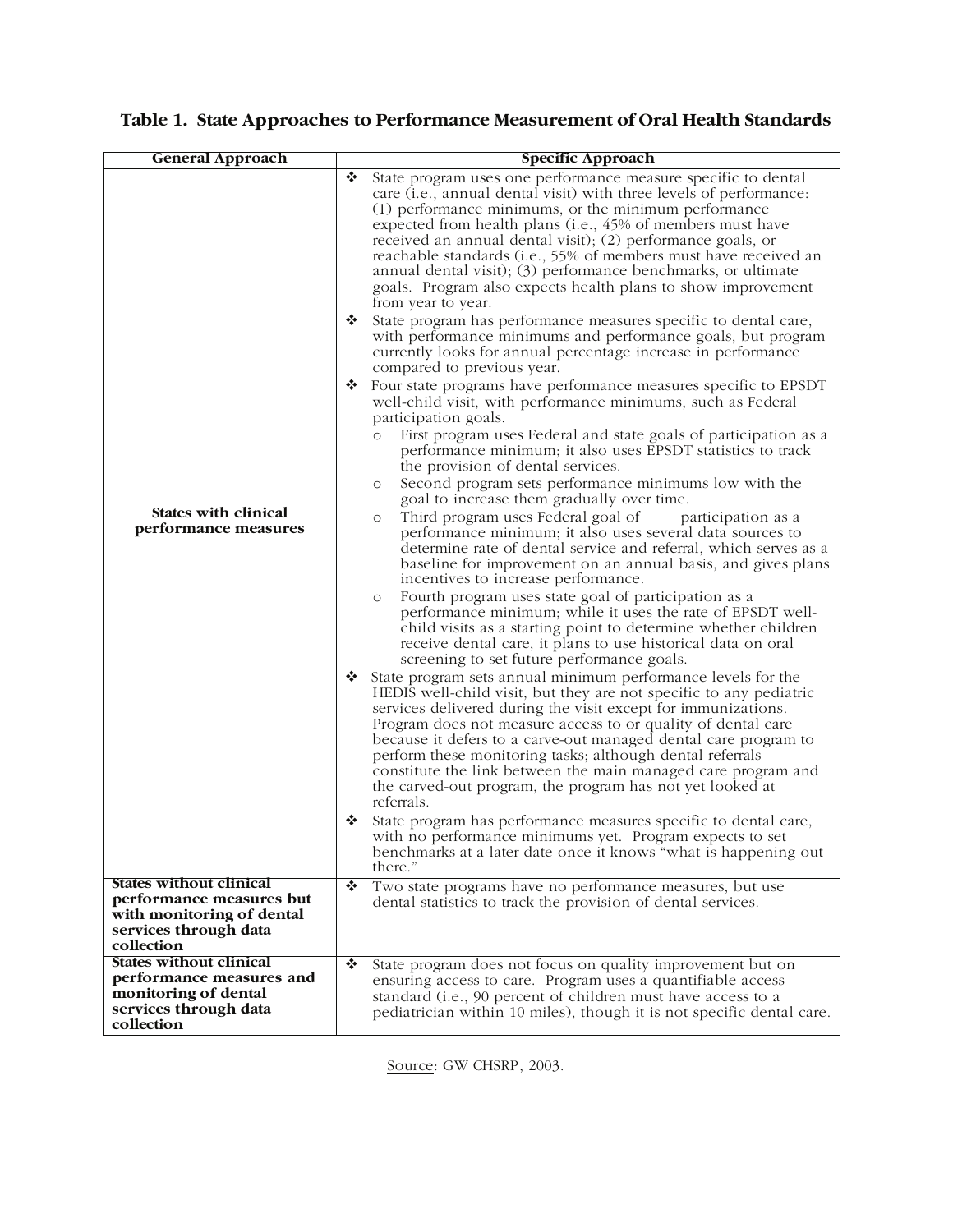#### **Table 2. State Approaches to Performance Measurement of Lead Screening Standards**

| <b>General approach</b>                                                               |        | Specific approach                                                                                                                                                                                                                                                                                                                                                                                                                                                                                                                                                                                                                                                                                                                                                                                                                                                                                                                                                                                                                                                                                                                                                                                                                                                                                                                                                                              |
|---------------------------------------------------------------------------------------|--------|------------------------------------------------------------------------------------------------------------------------------------------------------------------------------------------------------------------------------------------------------------------------------------------------------------------------------------------------------------------------------------------------------------------------------------------------------------------------------------------------------------------------------------------------------------------------------------------------------------------------------------------------------------------------------------------------------------------------------------------------------------------------------------------------------------------------------------------------------------------------------------------------------------------------------------------------------------------------------------------------------------------------------------------------------------------------------------------------------------------------------------------------------------------------------------------------------------------------------------------------------------------------------------------------------------------------------------------------------------------------------------------------|
|                                                                                       | ❖<br>❖ | State program has performance measures specific to lead screening<br>services, with performance minimums and performance goals, but<br>program currently looks for annual percentage increase in<br>performance compared to previous year.<br>Four state programs have performance measures specific to EPSDT<br>well-child visit, with performance minimums, such as federal<br>participation goals.<br>The first program uses federal participation goal as performance<br>$\circ$<br>minimum and Form 416 EPSDT data as baseline data.<br>Otherwise, the department of health is the lead and the program<br>is working with the department to improve data analysis and set<br>long term goals for targeted screening. Program awaits future<br>guidance from CMS regarding targeted screening before setting<br>performance standards specific to lead. Currently, the program is<br>notified by the department of health with the names and the                                                                                                                                                                                                                                                                                                                                                                                                                                          |
| <b>States with clinical</b><br>performance measures                                   |        | birth dates of children with elevated blood lead levels who are<br>identified as enrolled in the program. Following verification of<br>eligibility and health plan enrollment, the program contacts the<br>plan for follow-up. Operational and financial reviews focus on<br>whether plans follow-up with the necessary services and<br>whether plans monitor providers to determine if a screen is done<br>according to federal guidelines and the state's EPSDT periodicity<br>schedule.<br>The second program uses federal and state participation goals as<br>$\circ$<br>performance minima and EPSDT statistics to track the provision<br>of lead screening services. Otherwise, program has access to<br>surveillance data from the department of health and performs<br>geographic analysis to work with plans to do outreach.<br>The third program sets performance minimums low with the goal<br>$\circ$<br>to increase them gradually over time. Program also tracks the<br>provision of lead screening services through Form 416 data,<br>including plan specific Form 416 data and, more recently,<br>through an integrated data warehouse with state laboratories.<br>Finally, the program just started to collect encounter data and<br>generating plan-specific profiles, with the long range goal of<br>collecting and monitoring lead screening data on a quarterly<br>basis. |
|                                                                                       |        | The fourth program uses federal participation goal for both the<br>$\circ$<br>EPSDT visit and lead screening services and EPSDT data to<br>determine the rate of lead screening service, which serves as a<br>baseline for improvement on annual basis. Program gives plans<br>incentives to increase performance. Department of health<br>created a database on lead screening. Program shares enrollment<br>files with the department of health and shares the data with<br>plans, which are separated by plan.                                                                                                                                                                                                                                                                                                                                                                                                                                                                                                                                                                                                                                                                                                                                                                                                                                                                              |
|                                                                                       | ❖      | State program sets annual minimum performance levels for the HEDIS<br>well-child visit, but they are not specific to any pediatric services<br>delivered during the visit except for immunizations. Program<br>requires submission of encounter data, which are supposed to<br>capture EPSDT encounters and the elements of the EPSDT visit, and<br>is now working with plans on improving the data. They are<br>currently piloting a HEDIS-like measure to look at lead screening<br>prevalence by plan. The program plans to require a minimum<br>performance level for this HEDIS-like measure when it will make it a<br>contractual requirement in 2004.                                                                                                                                                                                                                                                                                                                                                                                                                                                                                                                                                                                                                                                                                                                                   |
| <b>States without clinical</b><br>performance measures but<br>with monitoring of lead | ❖      | State program has no performance measures, but uses the rate of lead<br>screening service from the previous year as a baseline for<br>improvement in the following year. Program gives plans incentives                                                                                                                                                                                                                                                                                                                                                                                                                                                                                                                                                                                                                                                                                                                                                                                                                                                                                                                                                                                                                                                                                                                                                                                        |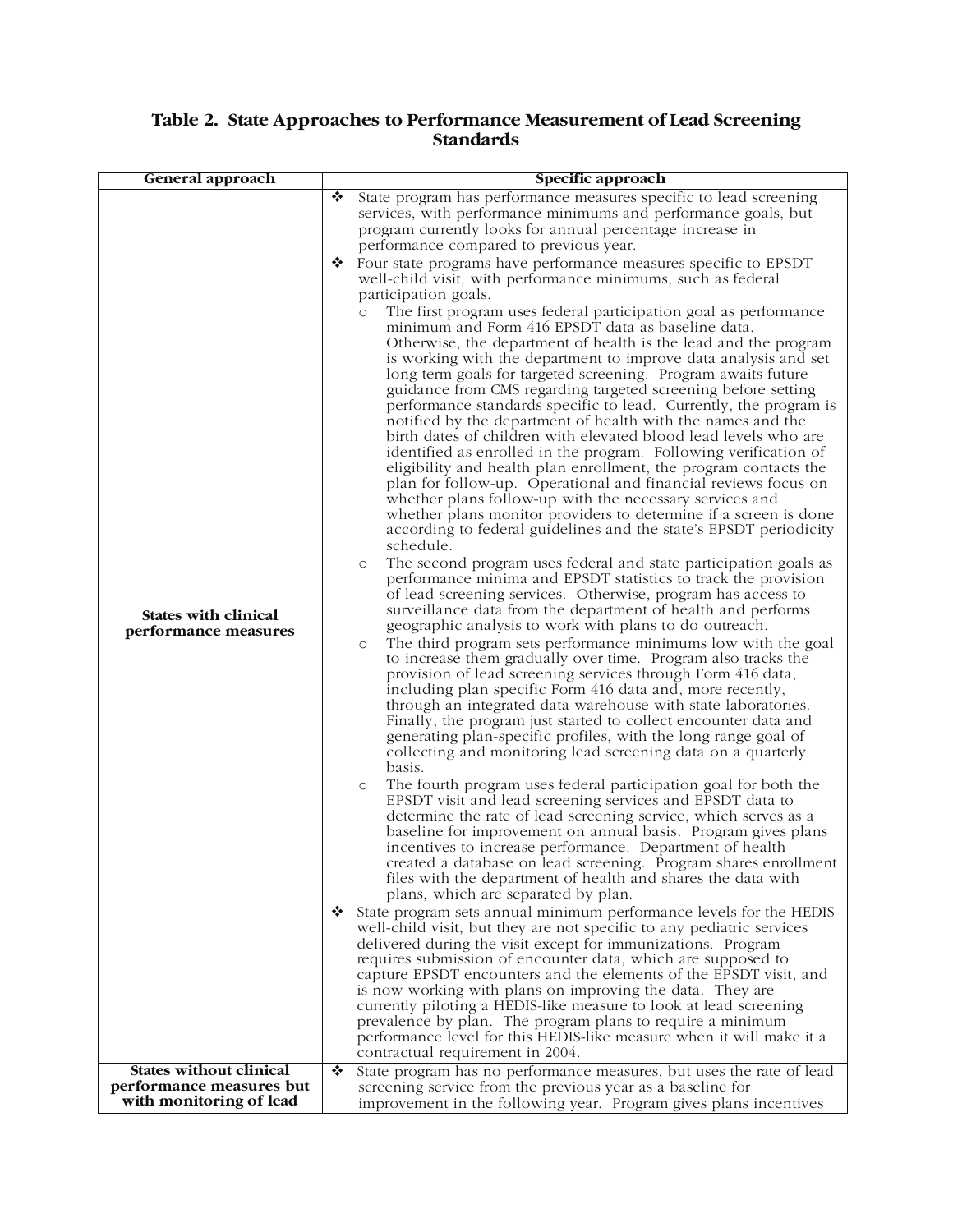| <b>General approach</b>                                                                                                           | Specific approach                                                                                                                                                                                                                                                          |
|-----------------------------------------------------------------------------------------------------------------------------------|----------------------------------------------------------------------------------------------------------------------------------------------------------------------------------------------------------------------------------------------------------------------------|
| screening services through<br>data collection                                                                                     | to improve performance and works closely with the department of<br>health to set up the incentives. Otherwise, it tracks the billing code<br>of laboratories performing blood lead tests from claims data.                                                                 |
|                                                                                                                                   | State program has no performance measures, but uses HEDIS data to<br>❖<br>track the provision of well-child services; interest exists in<br>developing measures specific to lead screening but it is currently less<br>of a focus than dental care.                        |
| <b>States without clinical</b><br>performance measures and<br>monitoring of lead<br>screening services through<br>data collection | ❖<br>State program does not focus on quality improvement but on<br>ensuring access to care. Program uses a quantifiable access standard<br>(i.e., 90 percent of children must have access to a pediatrician<br>within 10 miles), though it is not specific lead screening. |
| States without any<br>monitoring                                                                                                  | ❖<br>State program does not have any performance standards and<br>monitoring plan; both are the responsibility of the department of<br>health, with which the SCHIP agency has no collaboration as of<br>now.                                                              |
|                                                                                                                                   | State program does not enforce lead component of EPSDT; the<br>❖<br>department of health is responsible for monitoring lead in the state<br>because of their population-based approach.                                                                                    |

Source: GW CHSRP, 2003.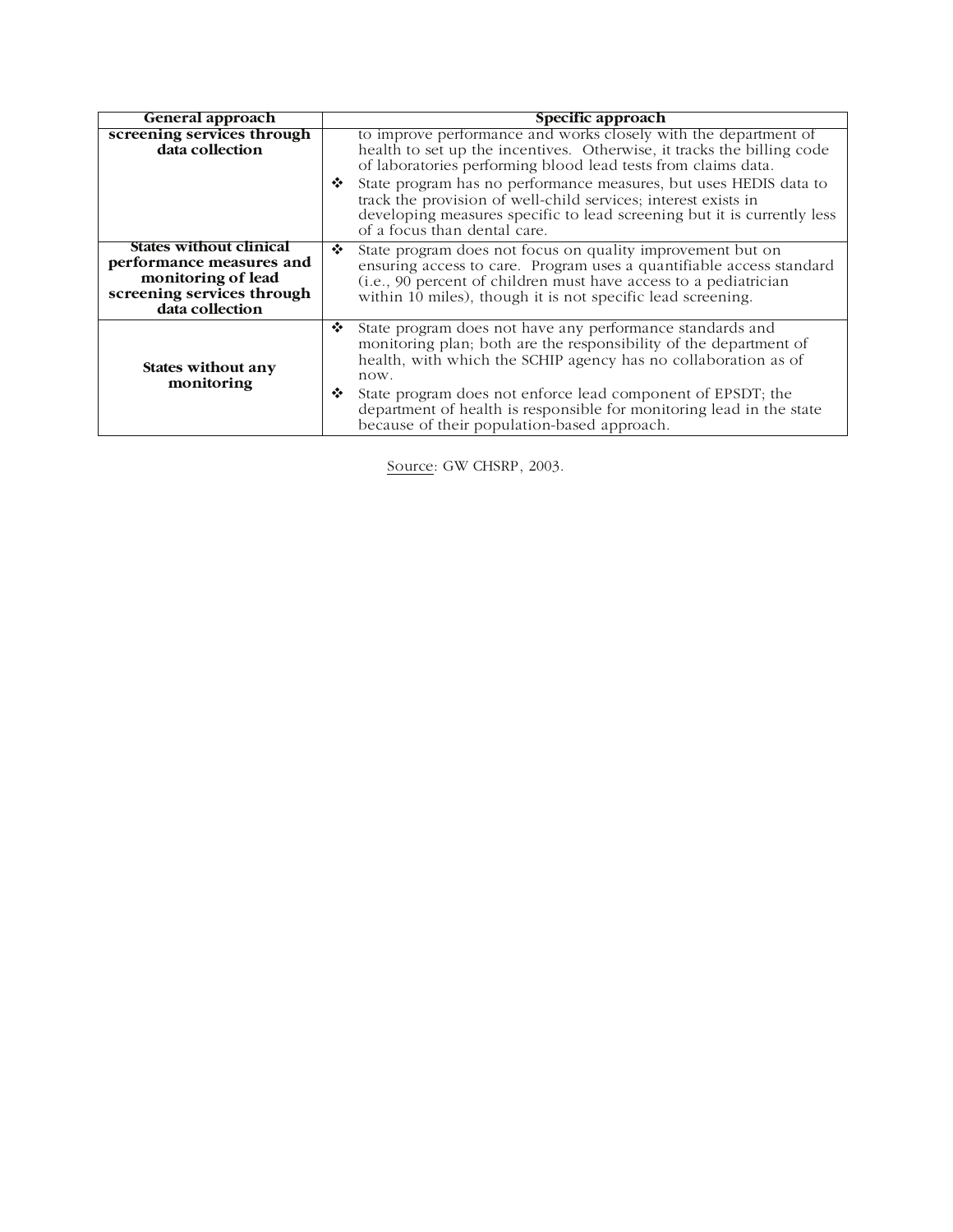### **Table 3. State Distribution by Degree of Managed Care Penetration**

| States with high levels of managed care<br>penetration $(n=7)$   | Seven states fell into this category. The level of managed<br>care penetration ranged from a low 23 percent to a high<br>52 percent of the general population enrolled in HMOs.<br>Except for one state, all states had a majority of their<br>Medicaid enrollees in managed care (range: 54-100<br>percent). Six states had all, or close to all, of their<br>Medicaid managed care enrollees enrolled in full-risk<br>MCOs, and one state had about 50 percent of its Medicaid<br>managed care enrollees enrolled in full-risk MCOs. All<br>states had 100 percent, or close to 100 percent, of their<br>SCHIP enrollees enrolled in managed care and in full-risk<br>MCOs. One state had all of its Medicaid and SCHIP<br>enrollees in managed care and in full-risk managed care. |
|------------------------------------------------------------------|---------------------------------------------------------------------------------------------------------------------------------------------------------------------------------------------------------------------------------------------------------------------------------------------------------------------------------------------------------------------------------------------------------------------------------------------------------------------------------------------------------------------------------------------------------------------------------------------------------------------------------------------------------------------------------------------------------------------------------------------------------------------------------------|
| States with medium levels of managed<br>care penetration $(n=1)$ | One state fell into this category, with a 17 percent HMO<br>penetration rate. This state had all of its Medicaid<br>enrollees in managed care and in full-risk managed care,<br>and about 80 percent of its SCHIP enrollees in managed<br>care and in full-risk managed care.                                                                                                                                                                                                                                                                                                                                                                                                                                                                                                         |
| States with low levels of managed care<br>penetration $(n=1)$    | One state fell into this category, with less than two<br>percent of the general population enrolled in managed<br>care. In this state, approximately half of the Medicaid<br>enrollees are in managed care but none are in full-risk. In<br>contrast, all SCHIP enrollees are in managed care.                                                                                                                                                                                                                                                                                                                                                                                                                                                                                        |

Source: Kaiser Family Foundation, *State Health Facts*, http://www.kff.org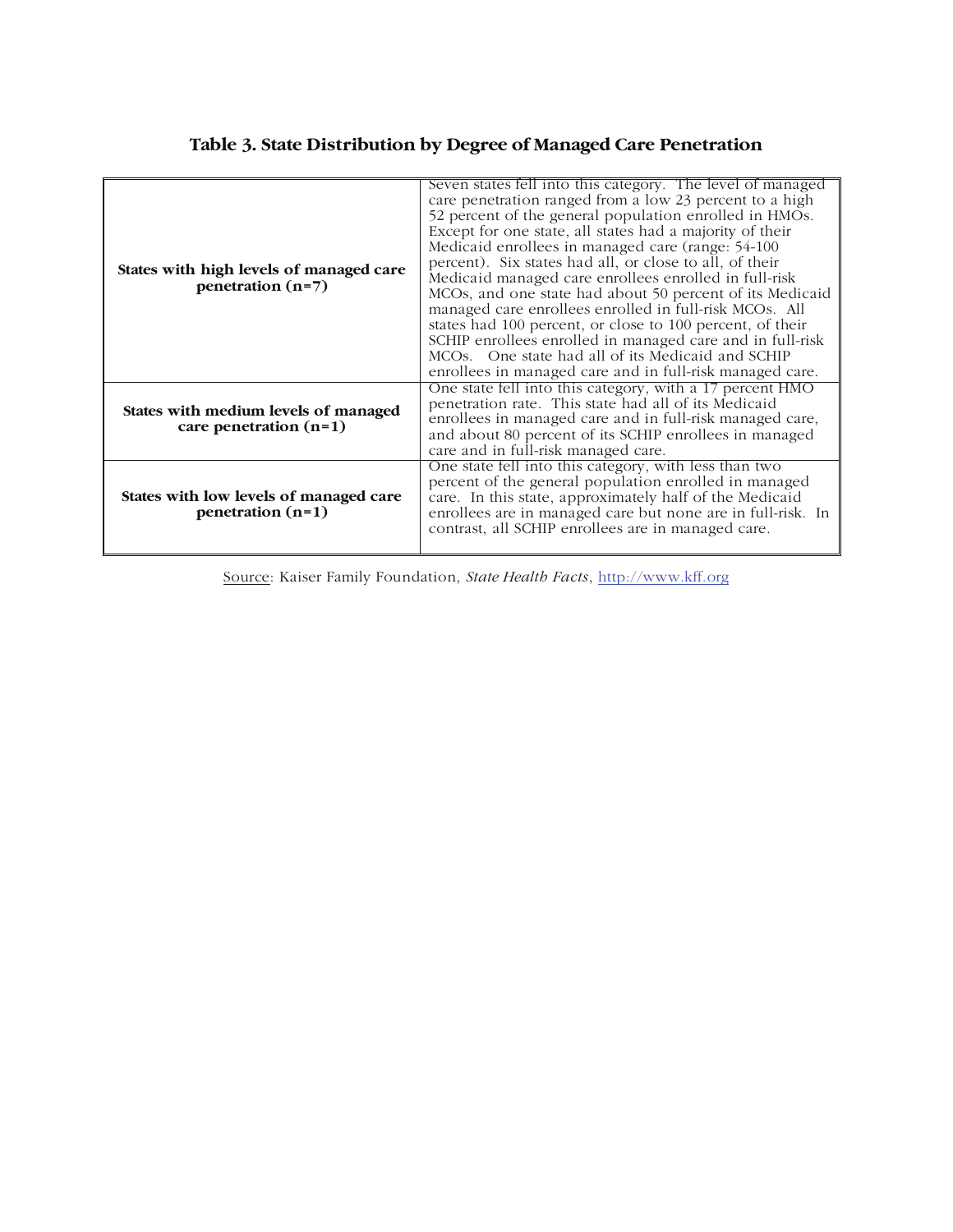# **Table 4. State Distribution by Type of Program Design**

| <b>States with</b><br>Medicaid and<br><b>SCHIP Medicaid</b><br>expansion<br>programs $(n=2)$                                                       | Two states fell into this category. All Federal Medicaid requirements apply,<br>including those relating to benefits and program monitoring and<br>enforcement. Federal law requires states to have a quality improvement<br>plan in place, which should include quality and access standards, but<br>leaves it up to states to determine the details of the plan and standards.<br>Federal law also requires coverage and monitoring of EPSDT services.<br>Oral screening and referral to a dentist are required as part of EPSDT<br>screening services, more specifically the physical examination required<br>under the program. In addition, other necessary care (i.e., diagnosis,<br>treatment) discovered by the screen should be covered. At a minimum, this<br>should include emergency, preventive and therapeutic services, as defined<br>in law, to relieve pain and infections, restore teeth, and maintain dental<br>health. Dental services must be provided at intervals that meet reasonable<br>standards of medical and dental practice and should be set after consulting<br>with recognized medical and dental organizations involved in children's<br>health care. CMS, ADA, AAP, and AAFP recommend a direct referral to a<br>dentist at 3 years old or earlier if medically necessary and greater frequency<br>of dental visits than physical examinations for older children (AAPD<br>recommends a dental visit within six months of the eruption of the first<br>tooth and no later than the child's first birthday, and subsequently a<br>minimum of two visits per year).<br>Lead screening is also part of EPSDT screening services, more specifically<br>the laboratory tests required under the program, which include a blood lead<br>level assessment appropriate to age and risk. In addition, other necessary<br>care (i.e., diagnosis, treatment) discovered by the screen should be covered.<br>The program assumes that all children are at risk and thus should be tested.<br>Lead screening must be provided according to a mandatory periodicity<br>schedule at 12 months, 24 months and between 32 and 72 months if the<br>child has not been previously screened. If the capillary specimen and the<br>venous blood sample confirm an elevated blood lead level, states must<br>follow CDC guidelines on patient management and treatment, which<br>include a follow-up blood test and investigations on the source of lead.<br>Two EPSDT monitoring requirements are imposed on states. First, they must<br>have information available showing that services were provided. Second,<br>they must file annual 416 reports, which break down EPSDT data by age<br>group and by categorically and medically needy group. The report must<br>include the number and the percentage of children receiving at least one<br>initial or periodic screening service (dental and lead should be specifically<br>listed when all screening services were provided) and the number of<br>children receiving dental assessments. States can include more than the<br>required elements. The program has an 80 percent participation goal for<br>EPSDT in general and for the number of visits required by age group. In<br>1997, the aggregate Medicaid dental performance across states was 21<br>percent of Medicaid-covered children receiving the required EPSDT dental<br>services. Similarly, the aggregate Medicaid lead performance across states<br>was low, with 19 percent of Medicaid-covered children ages 1-5 being<br>screened for elevated blood lead levels. In both cases, this performance<br>varied widely by state. |
|----------------------------------------------------------------------------------------------------------------------------------------------------|------------------------------------------------------------------------------------------------------------------------------------------------------------------------------------------------------------------------------------------------------------------------------------------------------------------------------------------------------------------------------------------------------------------------------------------------------------------------------------------------------------------------------------------------------------------------------------------------------------------------------------------------------------------------------------------------------------------------------------------------------------------------------------------------------------------------------------------------------------------------------------------------------------------------------------------------------------------------------------------------------------------------------------------------------------------------------------------------------------------------------------------------------------------------------------------------------------------------------------------------------------------------------------------------------------------------------------------------------------------------------------------------------------------------------------------------------------------------------------------------------------------------------------------------------------------------------------------------------------------------------------------------------------------------------------------------------------------------------------------------------------------------------------------------------------------------------------------------------------------------------------------------------------------------------------------------------------------------------------------------------------------------------------------------------------------------------------------------------------------------------------------------------------------------------------------------------------------------------------------------------------------------------------------------------------------------------------------------------------------------------------------------------------------------------------------------------------------------------------------------------------------------------------------------------------------------------------------------------------------------------------------------------------------------------------------------------------------------------------------------------------------------------------------------------------------------------------------------------------------------------------------------------------------------------------------------------------------------------------------------------------------------------------------------------------------------------------------------------------------------------------------------------------------------------------------------------------------------------------------------------------------------------------------------------------------------------------------------------------------------------------------------------------------------------------------------------------------------------------------------------------------------------------------------------------------------------------------------------------------------------------------------------------------------|
| <b>States with</b><br>Medicaid and<br>separate SCHIP<br>programs, with<br><b>SCHIP</b> contract<br>integrated with<br>Medicaid contract<br>$(n=4)$ | Four states fell into this category. All Medicaid requirements apply to the<br>Medicaid program (see above) but not the separate SCHIP program, which is<br>governed by the SCHIP statute and regulations. Generally speaking,<br>separate SCHIP programs have more flexibility to determine which benefits<br>they will cover and what program monitoring and enforcement they will<br>pursue. SCHIP requires states to provide an actuarially-equivalent benefit<br>package for basic services, which must include well-baby and well-child<br>care. Unlike Medicaid, dental care and lead screening services are not<br>specifically listed as components of well-baby and well-child care. There<br>are no requirements similar to Medicaid in SCHIP regarding monitoring and<br>enforcement, i.e. there is no requirement to have a quality improvement<br>plan with quality and access standards in place and to monitor and report<br>on the provision of well-baby and well-child care services. When a state                                                                                                                                                                                                                                                                                                                                                                                                                                                                                                                                                                                                                                                                                                                                                                                                                                                                                                                                                                                                                                                                                                                                                                                                                                                                                                                                                                                                                                                                                                                                                                                                                                                                                                                                                                                                                                                                                                                                                                                                                                                                                                                                                                                                                                                                                                                                                                                                                                                                                                                                                                                                                                                  |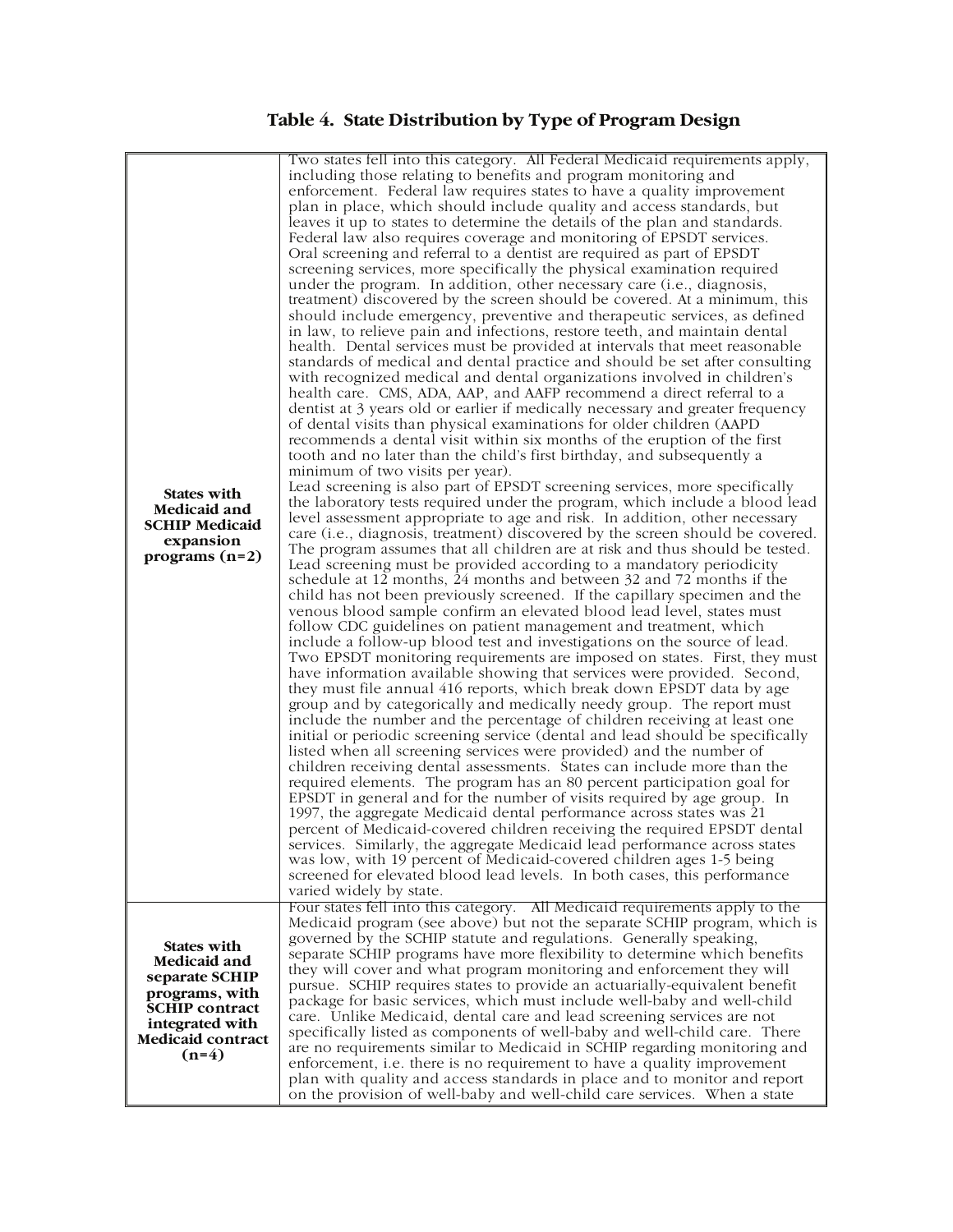|                          | has integrated its SCHIP contract with its Medicaid contract, it usually<br>means that the same agency is responsible for overseeing both programs. |
|--------------------------|-----------------------------------------------------------------------------------------------------------------------------------------------------|
|                          |                                                                                                                                                     |
| States with              | Three states fell into this category. All Medicaid requirements apply to the                                                                        |
| Medicaid and             | Medicaid program (see first column, left) and all SCHIP requirements apply                                                                          |
| separate SCHIP           | to the separate SCHIP program (see second column, left). When a state has                                                                           |
| programs, with           | issued a SCHIP contract that is separate from its Medicaid contract, it usually                                                                     |
| <b>SCHIP</b> contract    | means that two different agencies are responsible for overseeing each                                                                               |
| separate from            | program, raising issues of coordination between the two programs.                                                                                   |
| <b>Medicaid contract</b> |                                                                                                                                                     |
| $(n=3)$                  |                                                                                                                                                     |

Source: CMS, 2003, http://www.cms.gov; ADA, 2003, http://ww.ada.org; CDC, 2003, http://www.cdc.org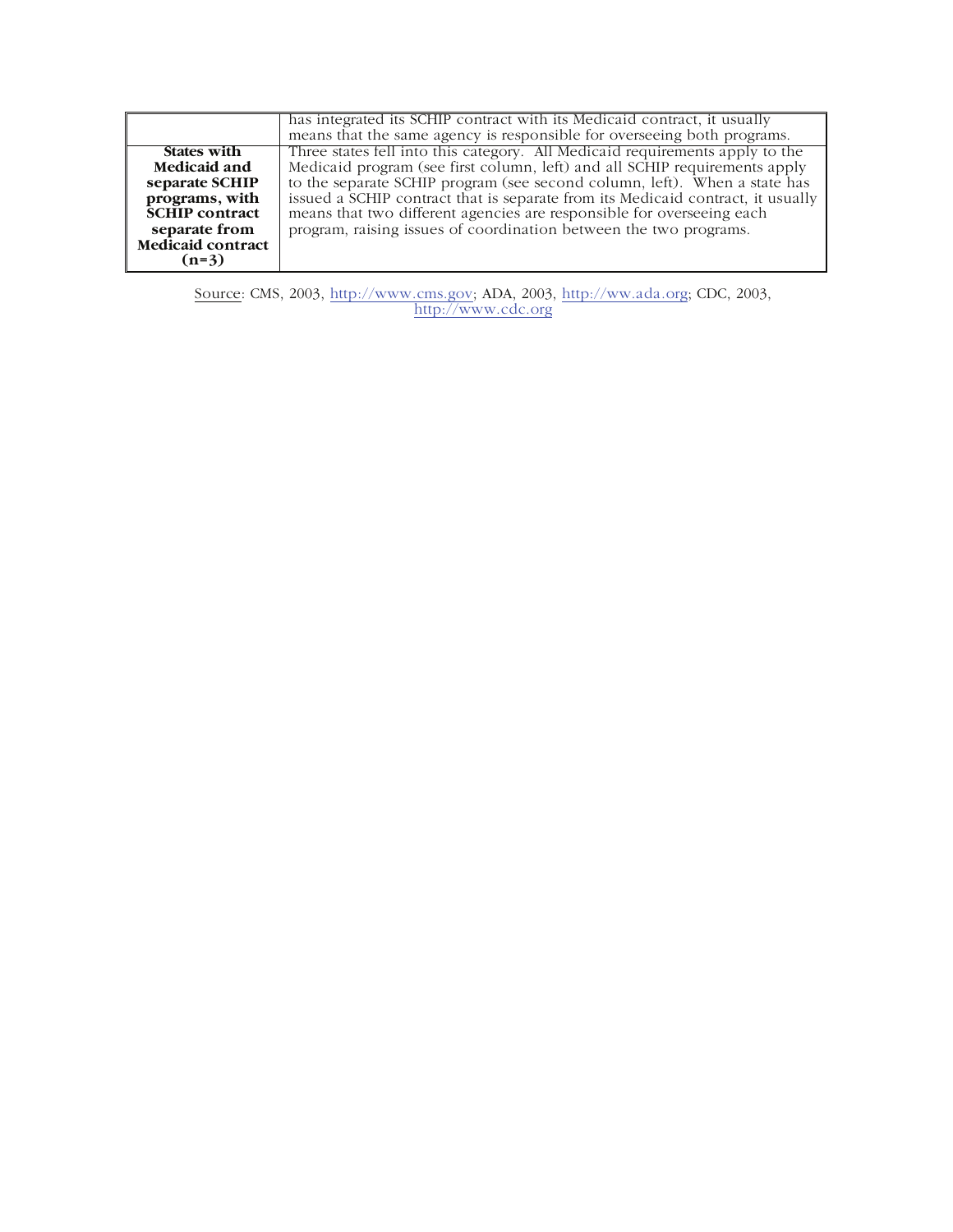# **ENFORCEMENT PAPER APPENDICES**

# **APPENDIX III:**

# **[Interview Instrument]**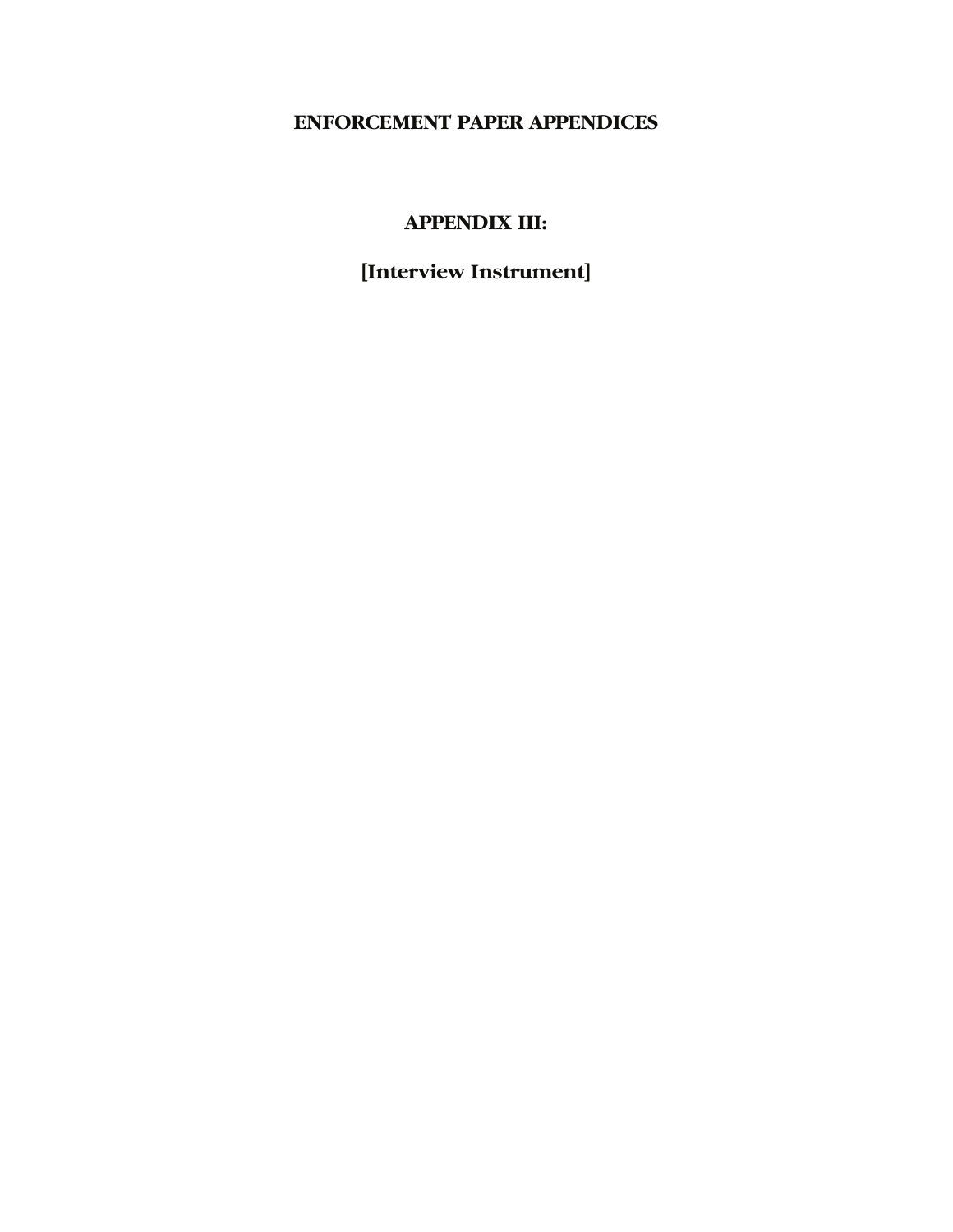**Interview guide Non-medical research study** 

**Principal Investigator: Sara Rosenbaum, J.D. Telephone number: (202) 530-2303** 

**Co-Principal Investigator and Sub-Investigator: Anne Markus, J.D., Ph.D. Telephone number: (202) 530-2339** 

**Sub-Investigator: Rick Mauery, M.P.H. Telephone number: (202) 530-2376** 

#### **AN EVALUATION OF THE ACCOUNTABILITY AND QUALITY OF MANAGED CARE FOR PUBLICLY-INSURED LOW-INCOME CHILDREN IRB#080227ER**

**INTERVIEW GUIDE** 

| Date:                    |  |
|--------------------------|--|
| Interviewer:             |  |
| <b>Interviewee</b>       |  |
| Category (e.g.,          |  |
| <b>State Medicaid</b>    |  |
| <b>Official, Texas):</b> |  |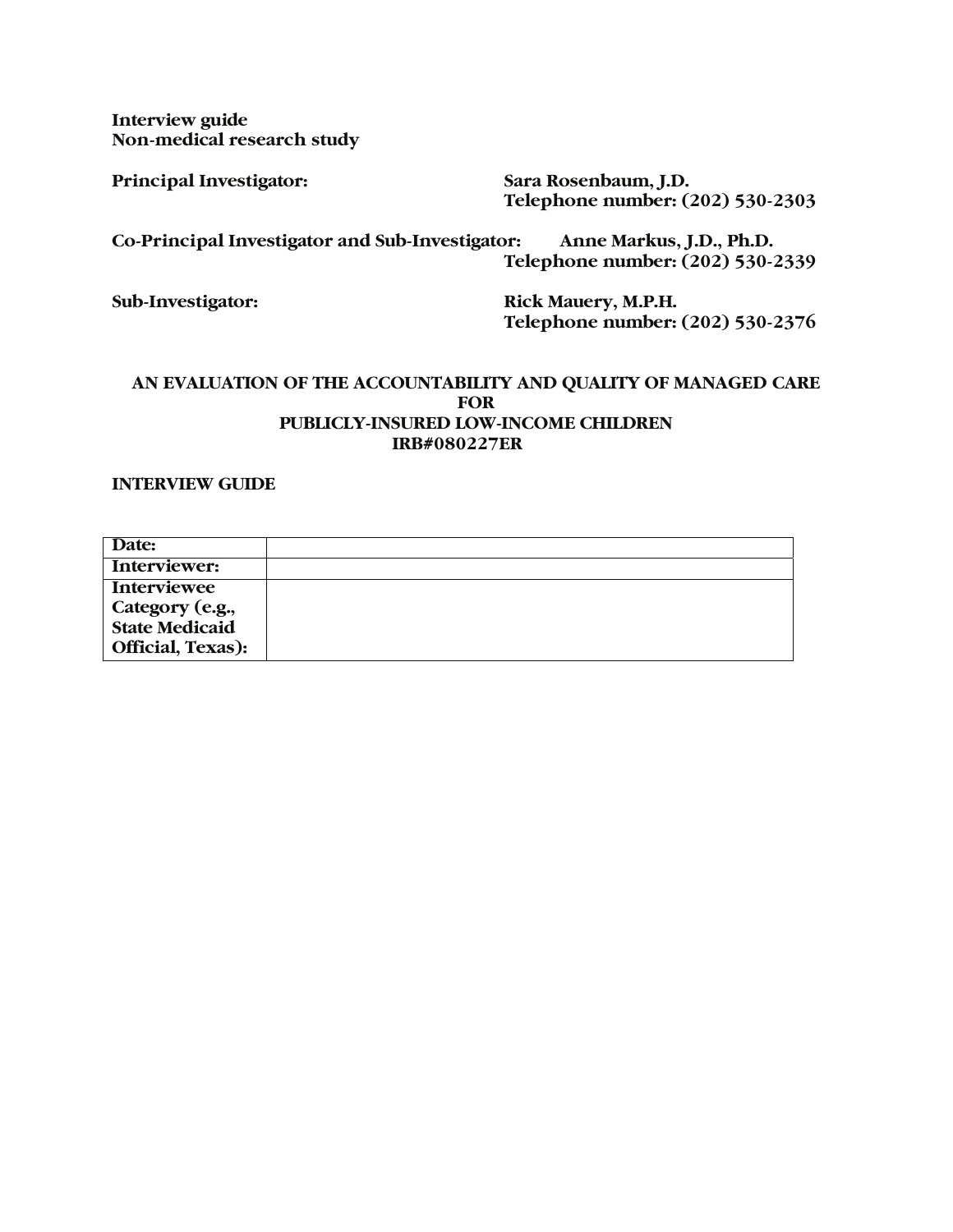#### **INTRODUCTION**

"As you know, managed care dominates the provision of health services to low-income, publicly-insured children. Both Medicaid and SCHIP managed care tend to be the mirror image of the private market. Under Medicaid, coverage is unusually broad, ranging from comprehensive preventive services to virtually all forms of treatments and medical interventions for children with serious health problems, with no cost-sharing involved. Under SCHIP, coverage is somewhat more limited and cost-sharing is allowed within certain limits. However, there is a trade-off for the broad coverage and no (or in the case of SCHIP, limited) cost-sharing in Medicaid and SCHIP managed care; this trade-off is the MCO's extremely tight controls over access to care. For example, publicly-sponsored managed care arrangements have no point-of-service option, families must use the networks to which they are assigned, and care controls remain far stricter, more closely resembling traditional, tightly structured HMO systems. Because the contracts states negotiate on the behalf of children represent the sum total of the health care that they will receive, the standards of pediatric care that are built into the terms of the agreements themselves, as well as performance monitoring, contract enforcement, and access to patient protections becomes of the utmost importance.

In this interview, we would like to understand your expectations regarding the intentions that underlie two selected performance standards included in the Medicaid and SCHIP managed care contracts. The first standard relates to a high prevalence childhood condition—oral disease; the second standard relates to a low prevalence childhood condition—mental retardation/developmental delay resulting from lead poisoning. In this interview, we also would like to understand how these two standards are actually monitored. We are particularly interested in the process of enforcement for both Medicaid and SCHIP contracts, which involves not only the Medicaid and SCHIP agencies but also other state agencies that may have jurisdiction over certain aspects of contract enforcement. We would like to learn more about how you enforce the contracts, and what barriers, if any, you face in doing so. We would also like to know whether the language used in the contract has posed any problems from an enforcement standpoint and, if so, what kinds of problems.

There are no right or wrong answers to our questions. You may choose to answer or not answer any or all of them, but we believe that your informed experience will assist many others as they develop accountability processes for managed care systems for publicly-insured, low-income children All your answers are confidential. We will not publish any information that could be attributable to you personally. The final report will be sent to you when available.

Any additional comments are also welcome."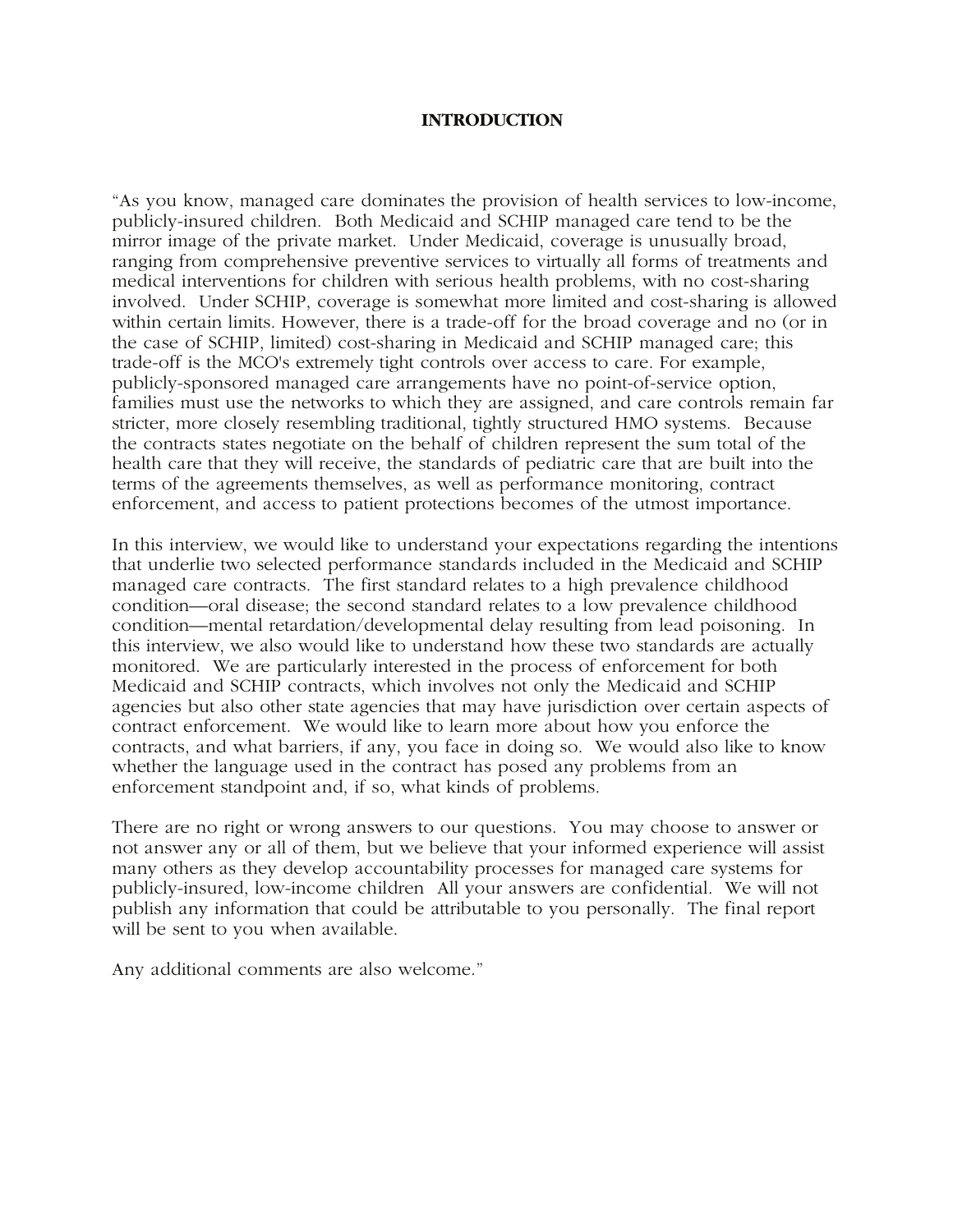#### **A. FORMAL PLAN WITH CLEAR GOALS, ASSIGNMENTS, MEASUREMENTS, MILESTONES**

- 1. Does your agency have a formal, written monitoring and enforcement plan for the provision of pediatric services spelled out in the Medicaid/SCHIP managed care contracts, and if so, what are the main goals of the plan (e.g., to ensure access to quality care)?
- 2. What are your agency's policy objectives regarding the monitoring and enforcement of the pediatric oral health standards included in the contract?
	- 2a. Are those objectives stated anywhere else besides the contract (e.g., policy guidance, other policy document), and if so, how enforceable are they?
- 3. Similarly, what are your agency's policy objectives regarding the monitoring and enforcement of the pediatric blood lead level screening and detection and MR/DD standards included in the contract?
	- 3a. Are those objectives stated anywhere else besides the contract (e.g., policy guidance, other policy document), and if so, how enforceable are they?
- 4. Your Medicaid/SCHIP managed care contract contains a number of pediatric oral health standards required of MCOs, why did your agency set the oral health standards this way?
	- 4a. Did your agency believe that the standards reflected existing industry practices or an advance beyond current standards?
	- 4b. How were the standards arrived at and negotiated with contractors?
- 5. Similarly, why did you set the MR/DD and blood lead level screening and detection standards the way you have in your Medicaid/SCHIP contract?
	- 5a. Did your agency believe that the standards reflected existing industry practices or an advance beyond current standards?
	- 5b. How were the standards arrived at and negotiated with contractors?
- 6. Which agency(ies) is(are) responsible for implementing and enforcing the policies regarding oral health, blood lead level screening and detection and MR/DD?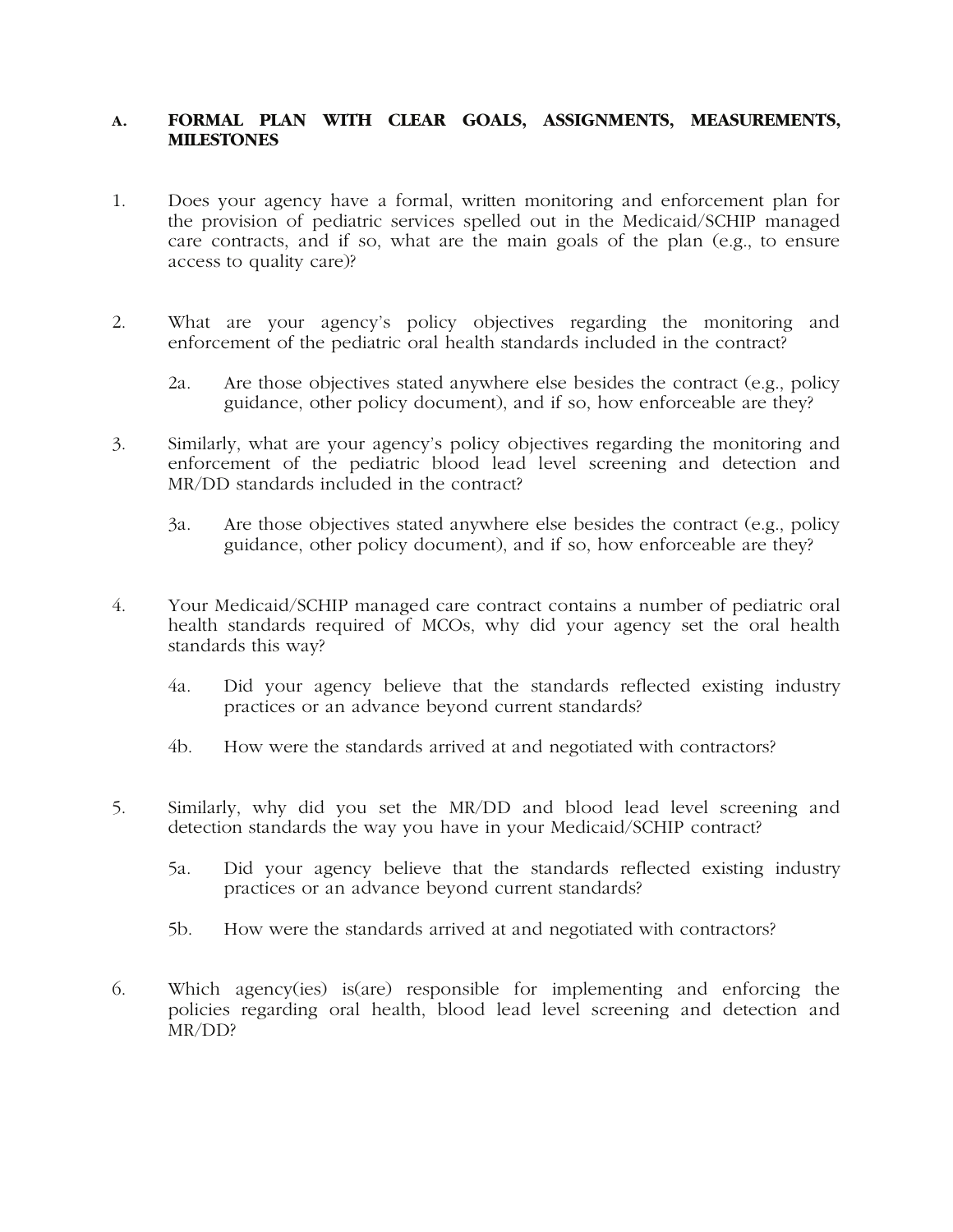- 7. Would you say that the personnel responsible for implementing and enforcing the contract are committed to promoting the policy goals regarding oral health, blood lead levels and MR/DD?
- 8. Do those implementing and enforcing the policy goals regarding oral health, blood lead level screening and detection and MR/DD enjoy the support of superiors?
- 9. Would you describe policy beneficiaries—Medicaid/SCHIP recipients and MCOs—as organized and as cohesively supporting implementation of the policy regarding oral health, blood lead level screening and detection, and MR/DD?

#### **B. COORDINATION STRATEGIES**

- 1. Do the Medicaid/SCHIP agency and the various other agencies responsible for enforcement (e.g., AG, DOI) administratively coordinate their efforts?
- 2. Does the Medicaid/SCHIP agency evaluate the results of individual appeals filed on behalf of children who have been denied medical care and, if so, how is this information used?
- 3. Are the results of internal audits of performance disseminated among companion enforcement agencies?
- 4. How do the various agencies involved in enforcement coordinate their data, monitoring and investigations to ensure that MCOs that exhibit potentially substandard performance in multiple areas are quickly detected and the problems addressed?
- 5. Do key staff from the various agencies and programs involved in enforcement share information and communicate on a regular basis?
- 6. Does the Medicaid/SCHIP agency track out-of-plan use of services and benefits (e.g., furnished by the Title V special needs program) but that also are covered under its managed care agreements, and if so, does it require MCOs, which have received prepayments to provide these services, to reimburse the state?

#### **C. DETECTION STRATEGIES**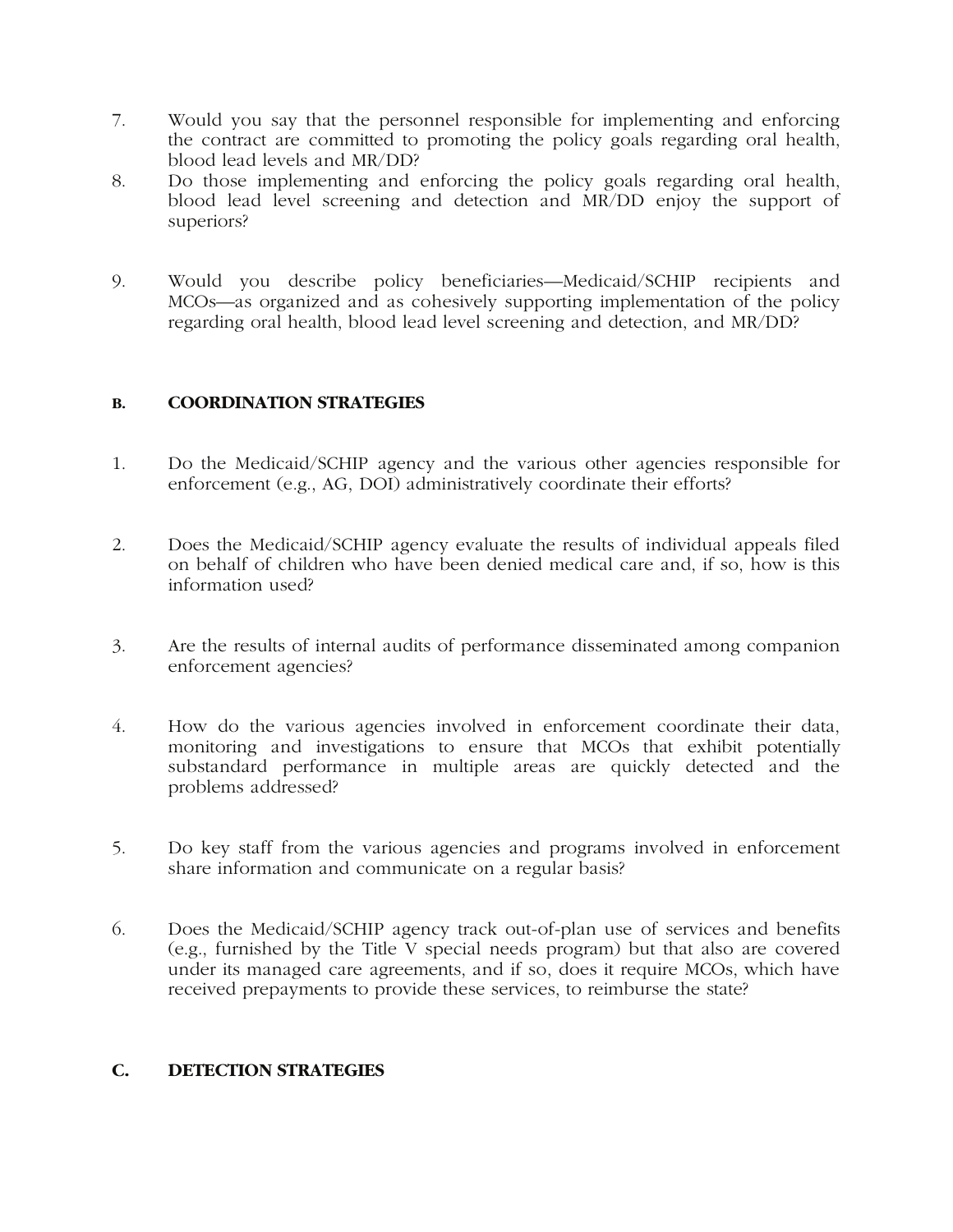- 1. Has the Medicaid/SCHIP agency created a general mechanism for monitoring compliance, and if so, what does it consist of?
- 2. In general, how does the agency identify certain "early warning signs" that act as an indicator of potential problems?
- 3. Has your agency specified quantifiable standards for measuring compliance with the pediatric oral health standards, and if so, what are they and how are they measured?
- 4. Similarly, has your agency specified quantifiable standards for measuring compliance with the pediatric blood lead level screening and detection and MR/DD standards, and if so, what are they and how are they measured?

#### **D. ENFORCEMENT STRATEGIES**

- 1. Would you characterize your agency and state's general approach to monitoring and enforcement as proactive, systematic, ongoing or as reactive, periodic?
- 2. Are analyses and investigations independently conducted by your agency and the state, by an external organization, or by the plans, or a combination of those?
- 3. Would you say that the penalties and incentives you have in place favor compliance, and if so, what are they and how have you used them?
- 4. What are some of the barriers your agency faces in enforcing the contracts, e.g., has the language used in the contract posed any problems from an enforcement standpoint?

#### **E. REPORTING STRATEGIES**

1. Would you say that the Federal government is an active participant on behalf of those protected by the existing policies regarding oral health, blood lead levels and MR/DD? Why or why not?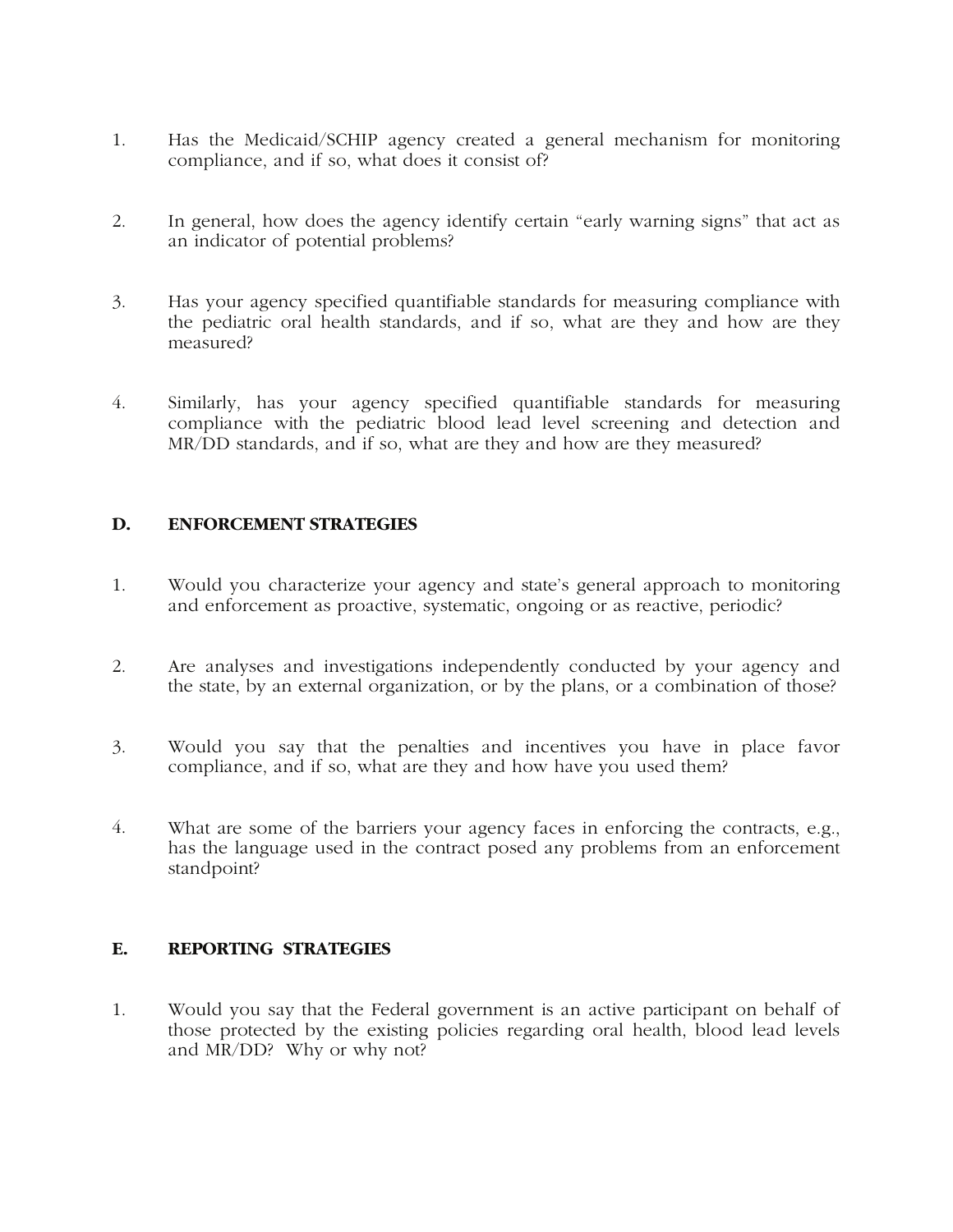2. Does the state report back to CMS and OIG for additional sanctions beyond the purview of the state? How often?